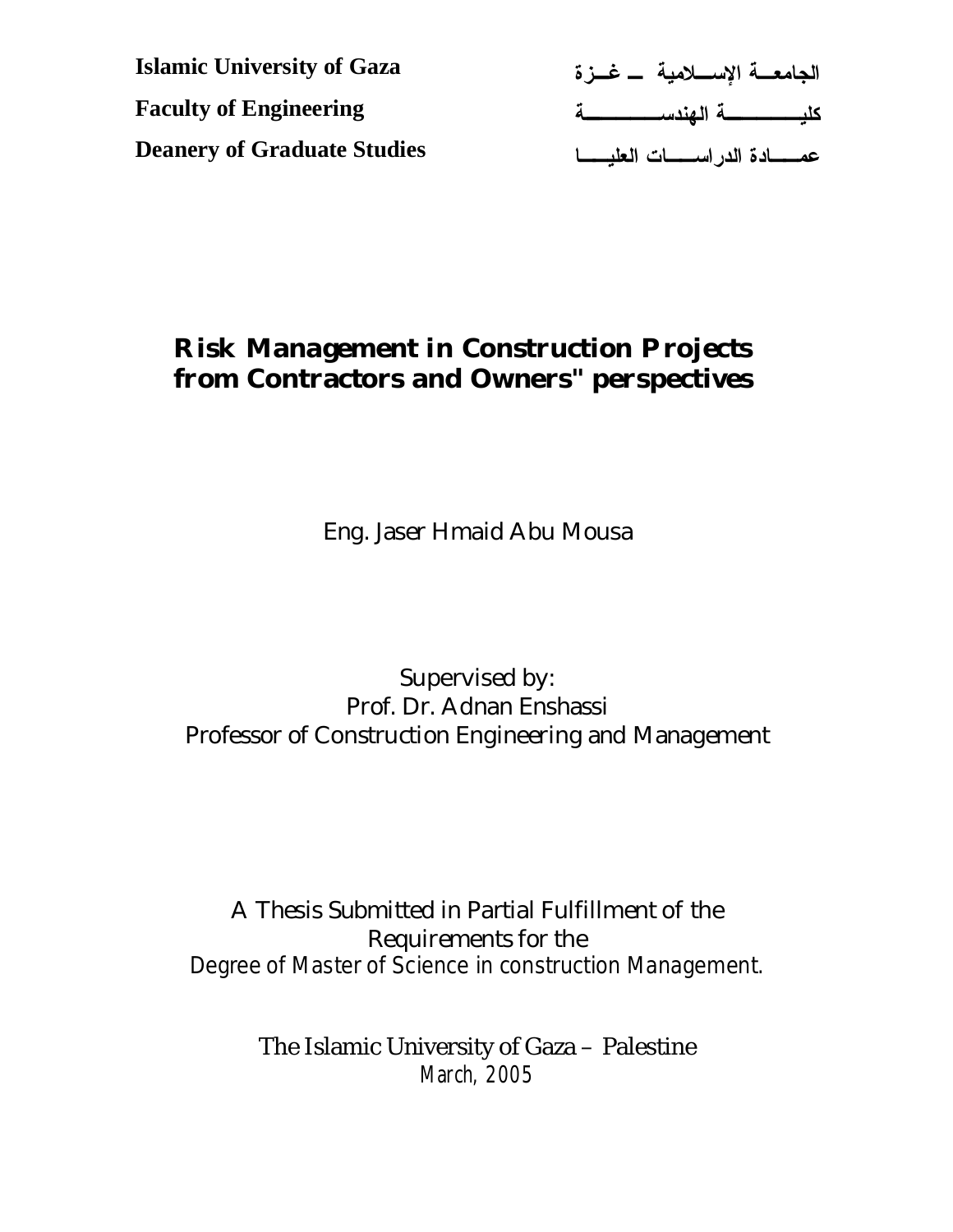

ثرقل إن صلاتي ونسكي ومحياي ومماتي لله مرب العالمين، لا

شريكلهوبذلكأمرتوأناأولالمسلمينالأنعام(163-162)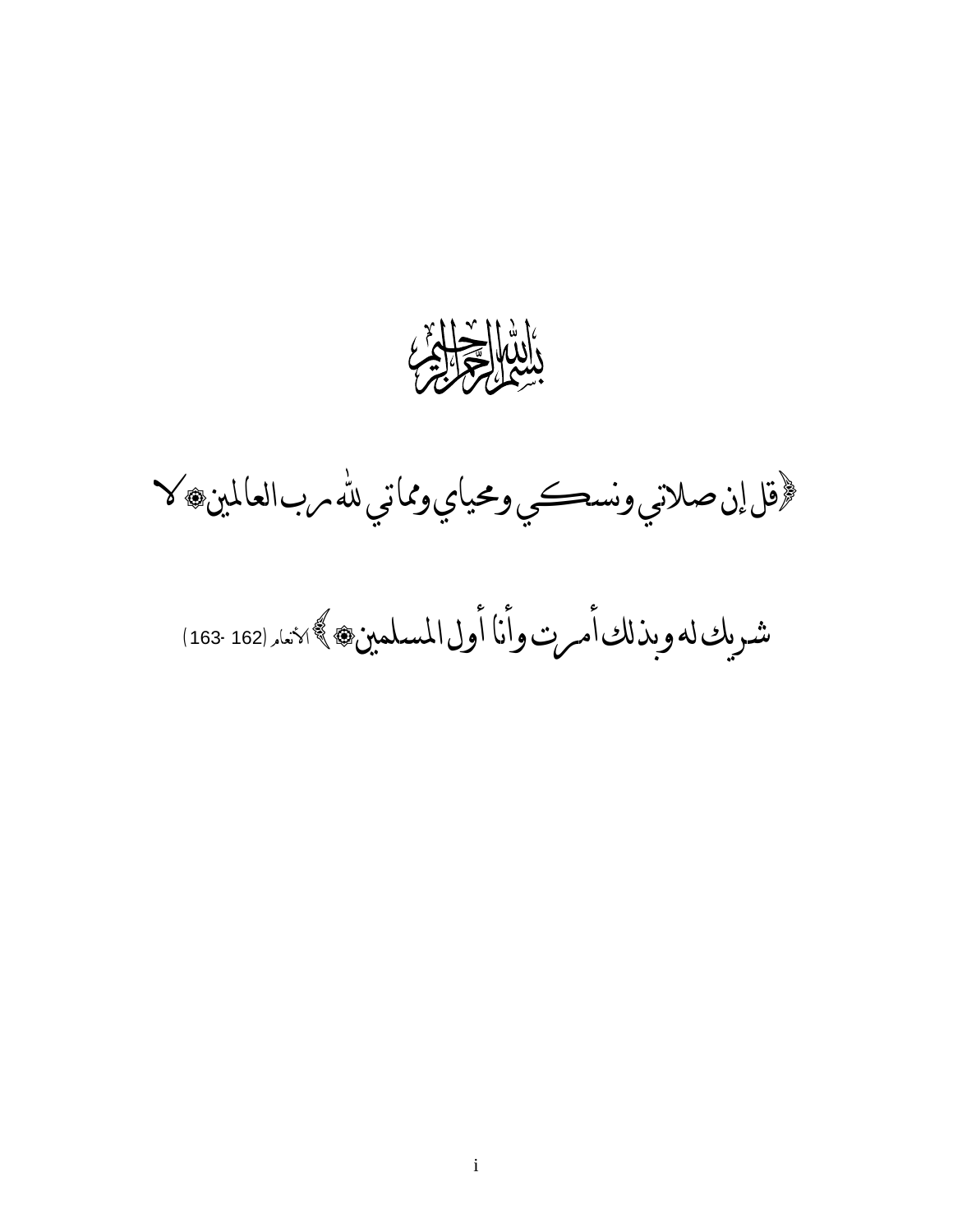*To my father with all of my love*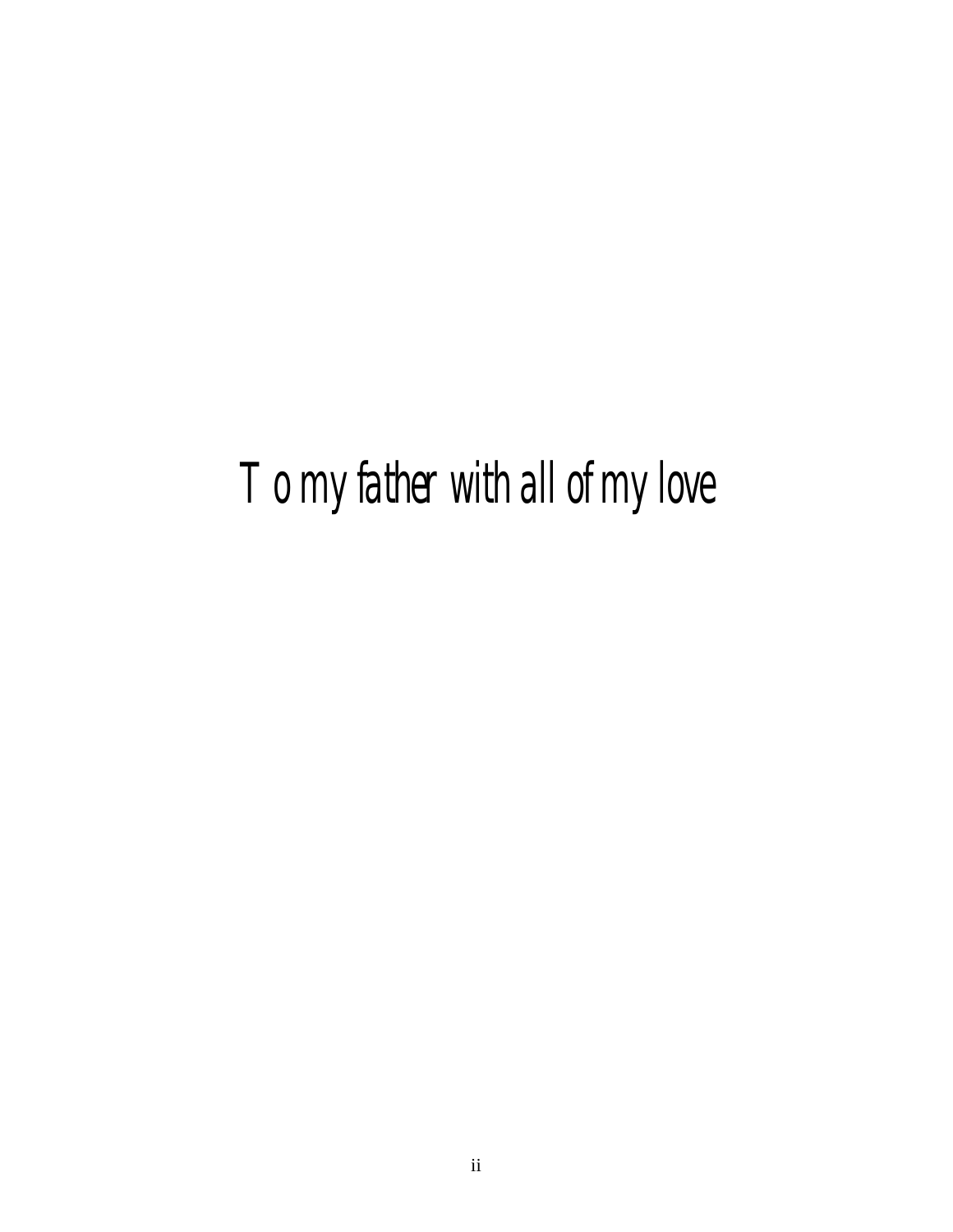### *Acknowledgments*

- *I would like to express my deep sense of indebtedness for my direct supervisor Professor Adnan Enshassi for his professional guidance, invaluable advice, his unlimited support and continuous encouragement to make this research possible.*
- *Deepest thanks to Dr. Kamalain Shaath and Dr. Rifat Rustom for their academic and scientific supervision through out my study at the Islamic University.*
- *I would like also to express my gratitude and sincere acknowledgement to Eng. Khalid Al-Hallaq for his genuine support through my study period.*
- *I wish to acknowledge the help of Eng. Basim Sirdah for his assistance and encouragement.*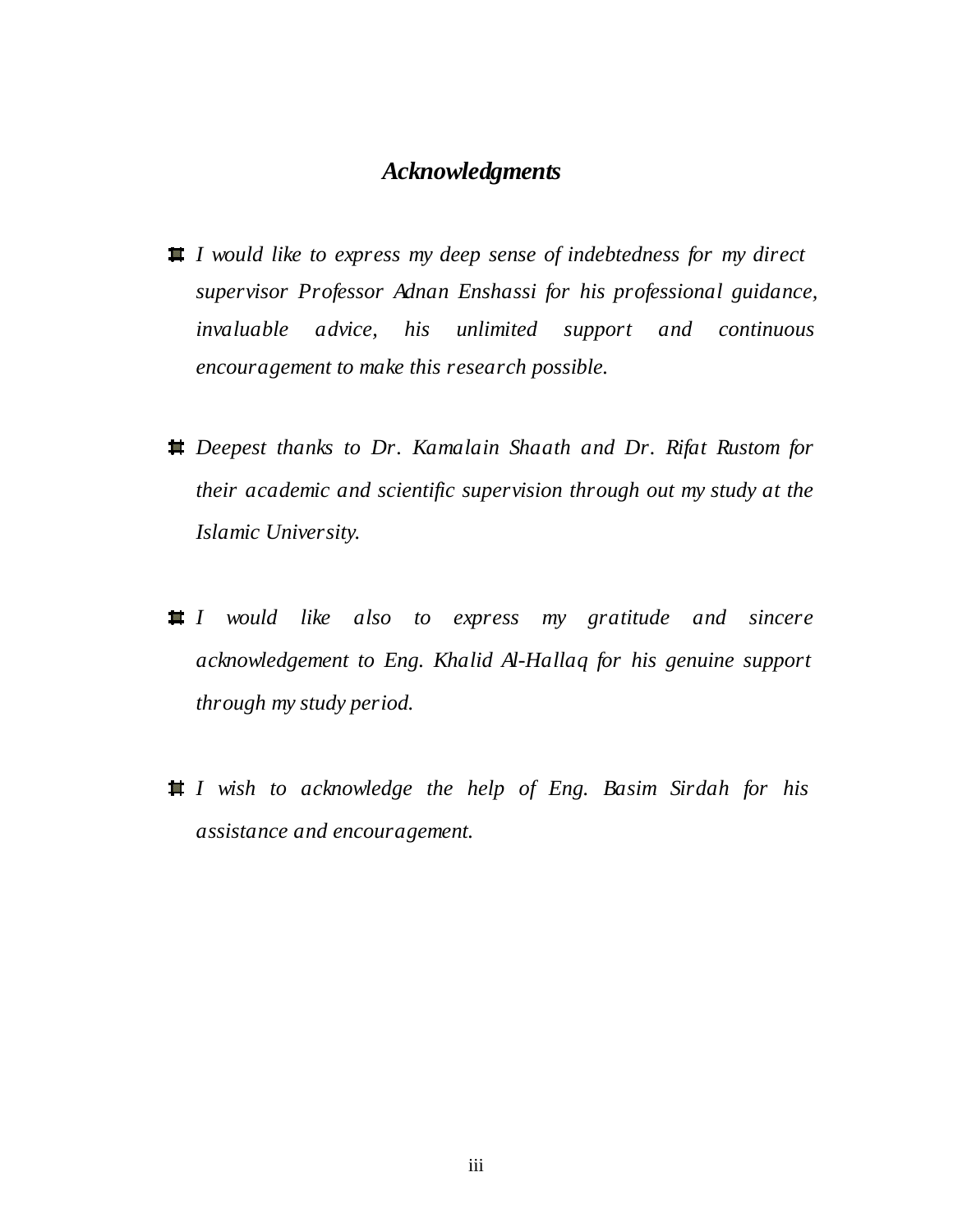#### **Abstract**

Construction is a risky industry and there is no other industry that requires proper application of business practices much as construction industry. The main objective of this research is to gain understanding of 44 risk factors that could be in front of building projects in Gaza Strip. The study aims also to investigate the effectiveness of risk preventive and mitigative methods. Moreover, the usage of risk analysis techniques is addressed.

The objectives of this research have been achieved through a comparative study of closed-ended questionnaires with interviews and a case study in Gaza Strip. The results of analyzing the 40 questionnaires that were directed to contractor respondents concluded that the most important risk factors are: financial failure of the contractor, working at hot (dangerous) areas, closure, defective design and delayed payments on contract. On the other hand, owner respondents concluded that the most important risk factors are: awarding the design to unqualified designer, defective design, occurrence of accidents, difficulty to access the site, and inaccurate quantities. The results show that there are many risk factors contractors and owners could not allocate them on the party that should bear these factors' consequences. The study findings show that the contractors and the owners suffer from lack of innovative methods to prevent or mitigate risks. Contractors and owners – according to results – do not utilize risk analysis techniques but depend widely on direct judgment in estimating time and cost.

The results of this study recommended that there is an essential need for more standardization and effective forms of contract, which address issues of clarity, fairness, roles and responsibilities, allocation of risks, dispute resolution and payment. Both owners and contractors are called for identification of possible risk factors that could be faced and to allocate them contractually. There is a need to keep a computerized historical data of finished projects to help in rights reservation and to be an information source for future comparison. A standard form of contracts which address issues of clarity, fairness, roles and responsibilities, allocation of risks, dispute resolution and payment should be adopted for all the projects in Gaza Strip instead of the consequential disorder that was a result of applying different types of contracts. More effort should be made to properly apply risk management in the construction industry.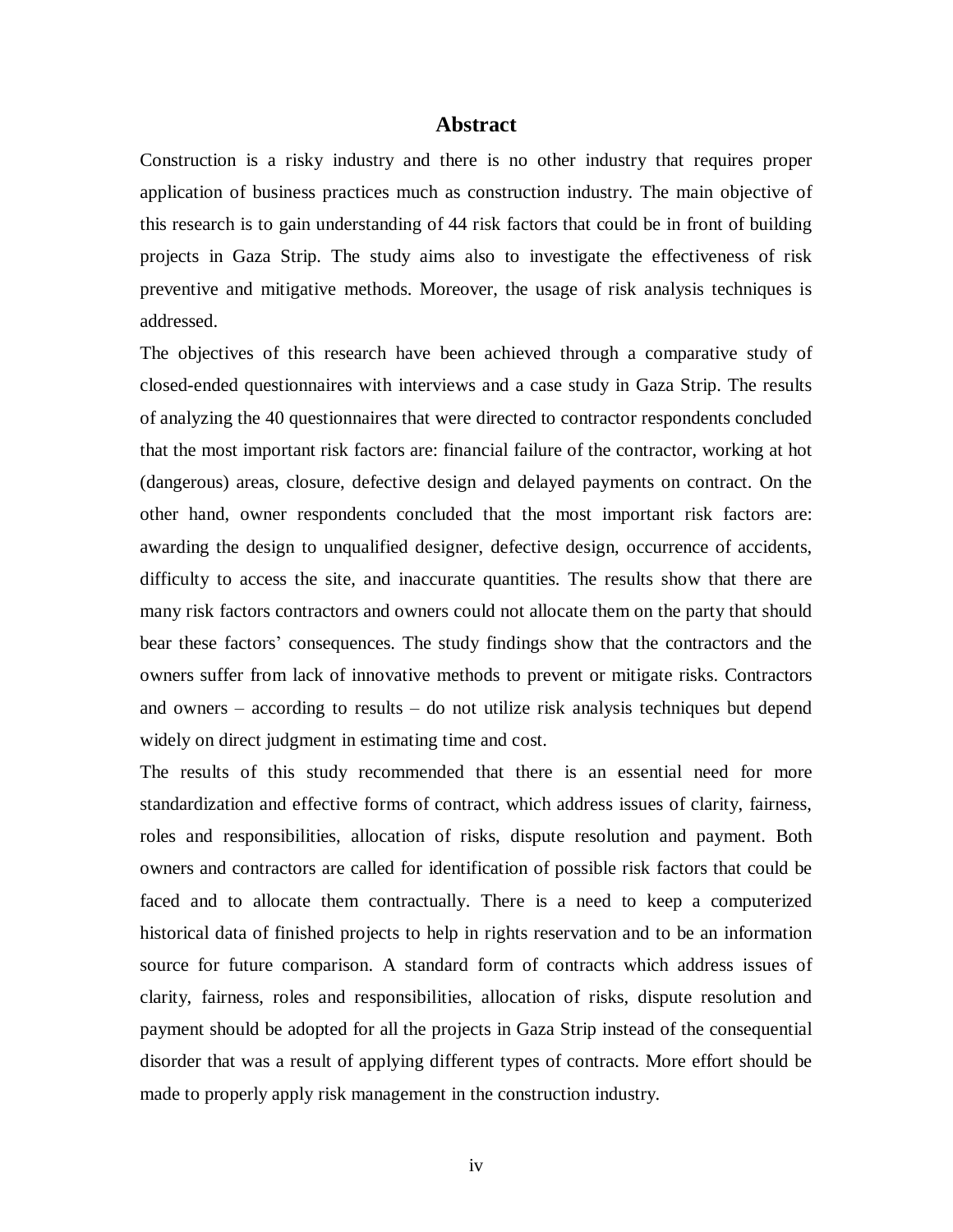### **ملخص البحث**

**إدارة المخاطر في مشاريع التشييد في قطاع غزة من وجهتي نظرشركات المقاولات والمؤسسات المالكة**  تعتبر صناعة الإنشاءات من أكثر الصناعات خطورة، ولذلك فإا من أكثرها تطلبا لتطبيق القواعد الصحيحة لإدارة الأعمال. إن الهدف الرئيسي لهذا البحث هو فهم عوامل المخاطرة التي قد تواجهها مشاريع المباني في قطاع غزة، كما ويهدف البحث إلى قياس فاعلية الطرق المستخدمة في التعامل مع عوامل المخاطرة سواء بالحول دون وقوع هذه المخاطر أو بالتقليل من تبعالها، كما أن الدراسة هدفت إلى دراسة طرق تحليل المخاطر المتبعة من قبل المالكين والمقاولين. لقد تم استخدام أسلوب الاستبيان مع المقابلة الشخصية لجمع المعلومات المطلوبة من أربعين مشاركًا من شركات المقاولات ومثلهم من الهيئات المالكة، كما تم تقديم حالة دراسية عملية.

خلص البحث بعد تحليل 44 عامل من عوامل المخاطرة إلى أن أكثر العوامل خطورة من وجهة نظر شركات المقاولات هي: فشل المقاول ماليا، وقرب المشروع من المناطق الخطرة، والحصار، والتصميم الخاطئ، وتأخر الدفعات. إلا أن أكثر العوامل خطورة من وجهة نظر الهيئات المالكية هي: العهود بالتصميم إلى مصمم غير كفؤ، والتصميم الخاطئ، وقوع الحوادث في العمل، وإمكانية الوصول للموقع، وعدم دقة الكميات. أظهرت النتائج أن هناك عدد كبير من عوامل المخاطرة لم تستطع شركات المقاولات أو الهيئات المالكة تحديد الطرف الذي يمكن أن يتحمل هذه المخاطر، كما ظهر أن شركات المقاولات أو الهيئات المالكة لا تستخدم طرقًا خلاقة للتعامل مع المخاطر، ولازالت تعتمد على التقييم المباشر المبني على الخبرة بدلاً من الطرق الحديثة لتحليل المخاطر وتقدير المدة والتكلفة اللازمة للمشروع.

توصي الدراسة أن يتم تعديل طريقة ترسية العطاءات لتكون الترسية للعطاءات الأكثر دقة بدلاً من أقل الأسعار كما أن شركات المقاولات والهيئات المالكة مدعوة لتعريف عوامل المخاطرة وتسمية الطرف الذي سيتحملها تعاقديا، كما أن هناك حاجة ماسة لحفظ معلومات محوسبة عن المشاريع المنفذة لاستغلالها في المقارنة المستقبلية، كما أنه يجب تبني نموذج عام للعقود الهندسية، كما أوصت الدراسة بالعمل الجاد لتطبيق إدارة المخاطر في صناعة الإنشاءات.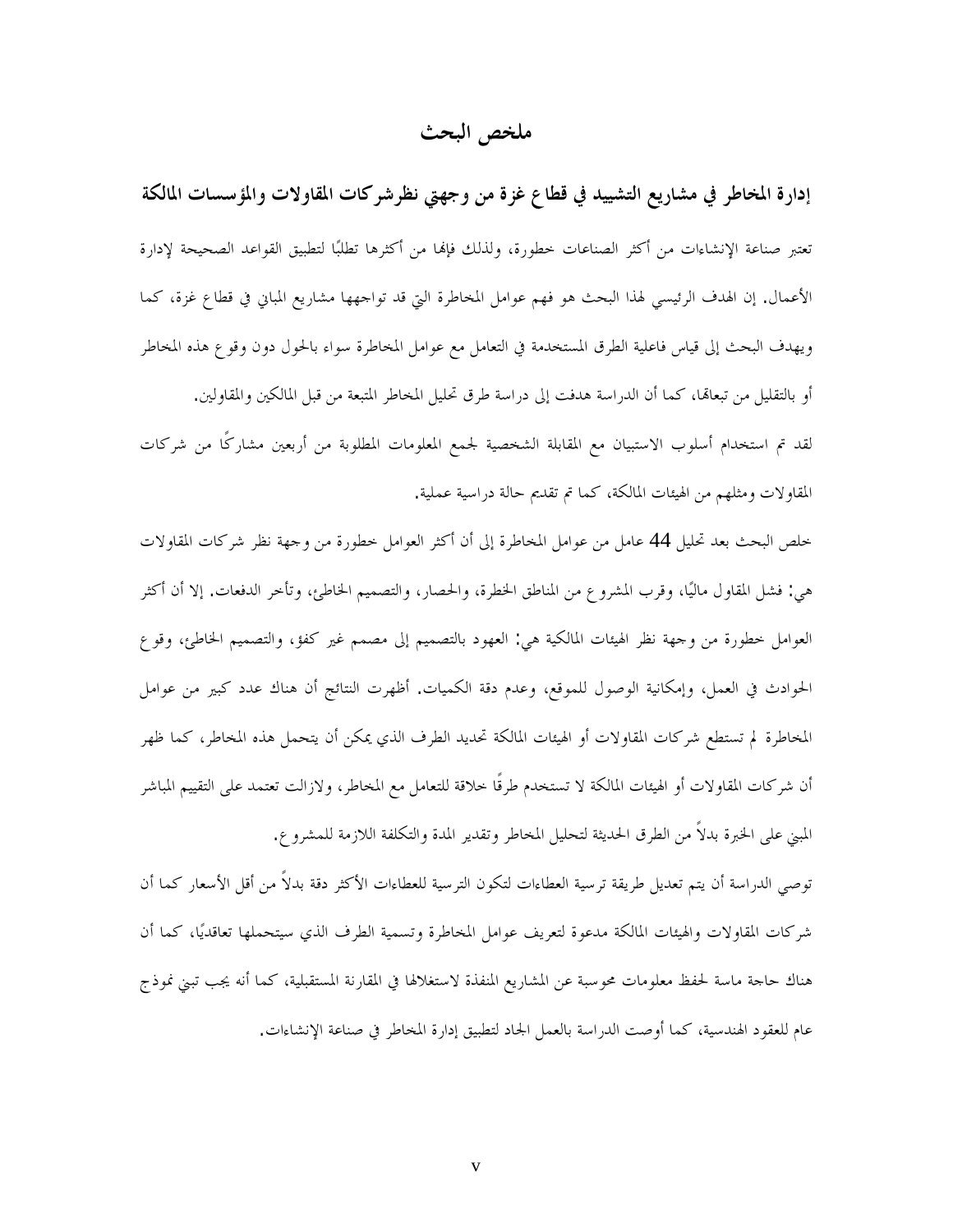# **Table of Contents**

| 11  |
|-----|
| iii |
| 1V  |
| V1  |
| xii |
| xiv |
| 1   |
| 1   |
| 1   |
| 2   |
| 2   |
| 3   |
| 4   |
| 5   |
| 6   |
| 6   |
| 7   |
| 7   |
| 7   |
| 8   |
| 8   |
| 9   |
| 9   |
| 9   |
| 9   |
| 11  |
| 11  |
| 12  |
| 13  |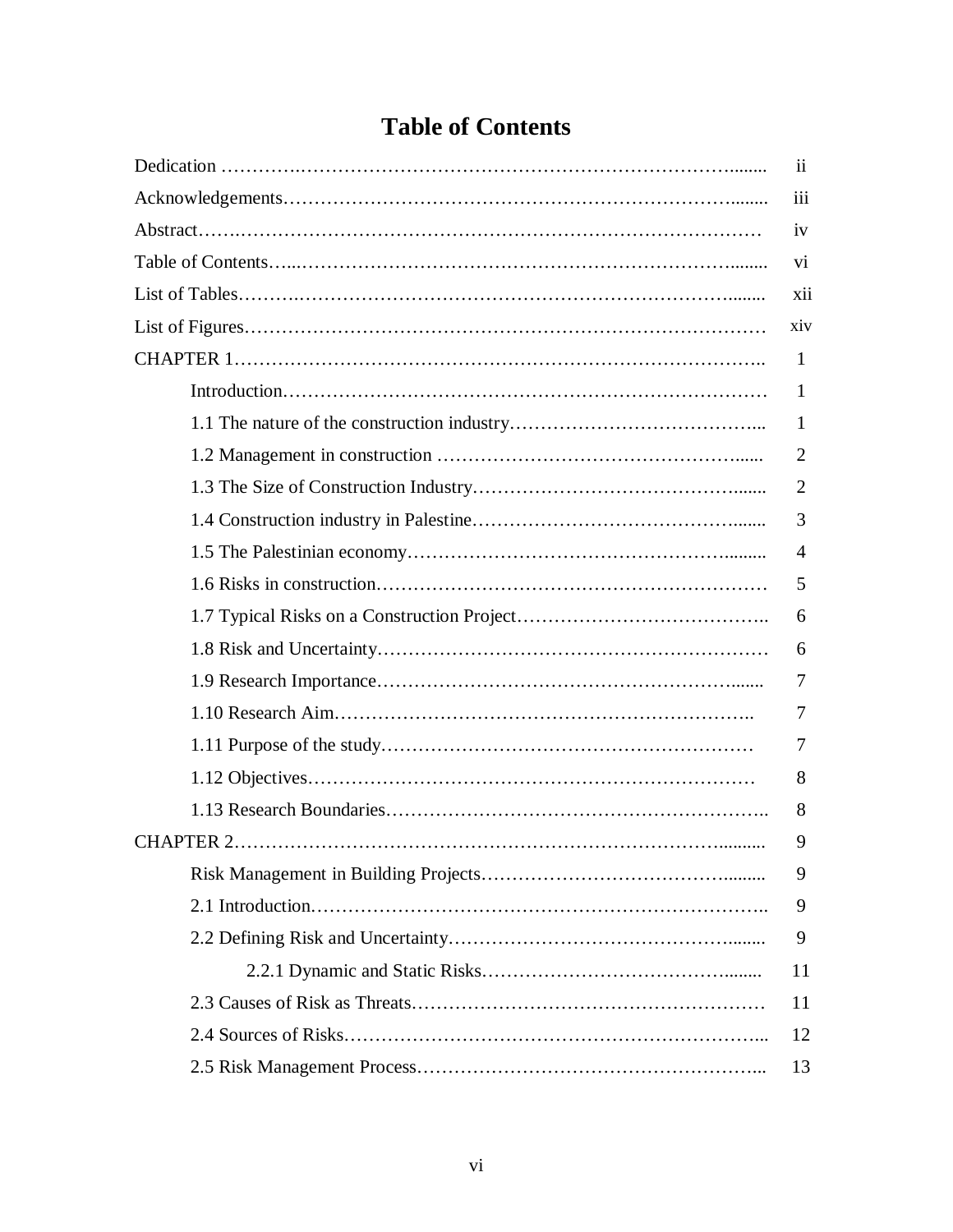| 2.5.1 Construction risk management approach-Conceptual Model | 16 |
|--------------------------------------------------------------|----|
|                                                              | 17 |
|                                                              | 18 |
|                                                              | 20 |
|                                                              | 21 |
| Qualitative risk ranking guidelines                          | 21 |
| Uses of Qualitative Risk analysis Results                    | 22 |
|                                                              | 23 |
| Basic Steps of quantitative risk analysis                    | 24 |
| Methods of Quantitative Risk Analysis                        | 25 |
|                                                              | 25 |
|                                                              | 27 |
|                                                              | 28 |
|                                                              | 28 |
|                                                              | 29 |
|                                                              | 29 |
|                                                              | 29 |
|                                                              | 29 |
|                                                              | 30 |
|                                                              | 31 |
|                                                              | 31 |
|                                                              | 31 |
|                                                              | 31 |
|                                                              | 32 |
|                                                              | 33 |
|                                                              | 33 |
|                                                              | 35 |
|                                                              | 36 |
|                                                              | 36 |
|                                                              | 36 |
|                                                              | 37 |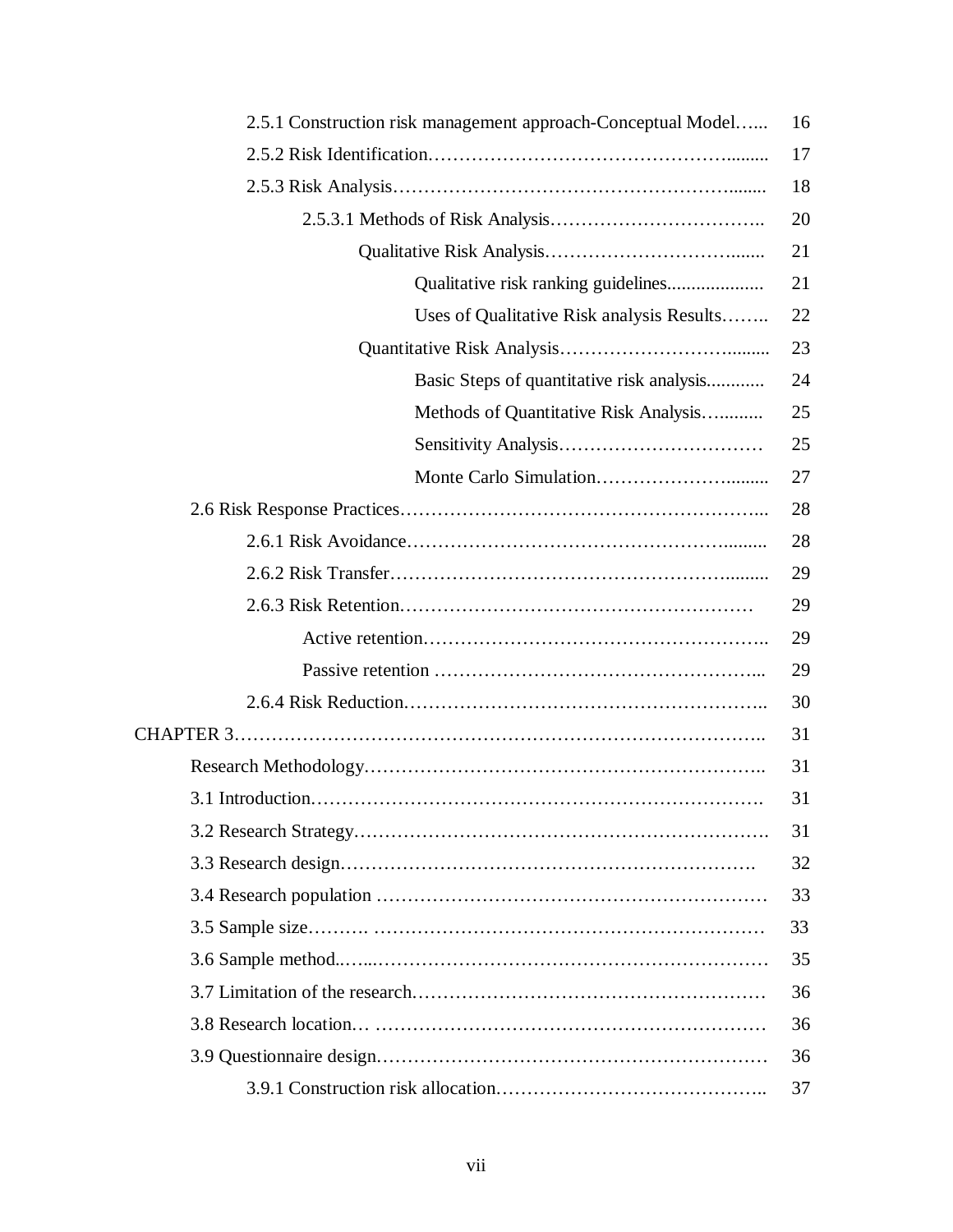| 3.9.2 Significance of risk and measurement scales | 38 |
|---------------------------------------------------|----|
|                                                   | 40 |
|                                                   | 40 |
|                                                   | 41 |
|                                                   | 42 |
|                                                   | 43 |
|                                                   | 44 |
|                                                   | 44 |
|                                                   | 44 |
|                                                   | 46 |
|                                                   | 46 |
|                                                   | 46 |
|                                                   | 46 |
|                                                   | 46 |
|                                                   | 46 |
|                                                   | 47 |
|                                                   | 48 |
|                                                   | 48 |
|                                                   | 48 |
|                                                   | 50 |
|                                                   | 50 |
|                                                   | 50 |
|                                                   | 51 |
|                                                   | 51 |
|                                                   | 52 |
|                                                   | 53 |
|                                                   | 53 |
|                                                   | 54 |
|                                                   | 55 |
|                                                   | 55 |
|                                                   | 56 |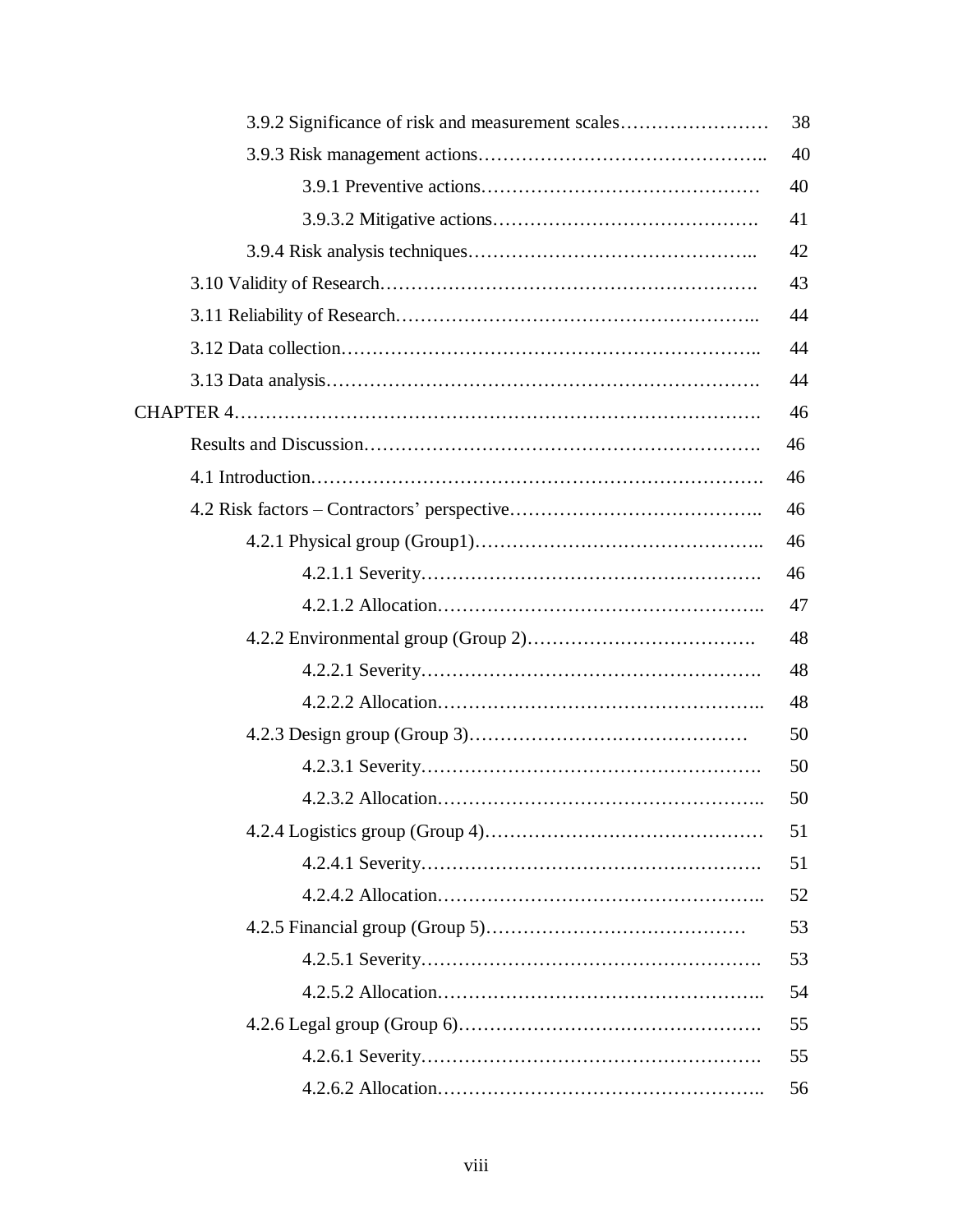|                                                                        | 57 |
|------------------------------------------------------------------------|----|
|                                                                        | 57 |
|                                                                        | 58 |
|                                                                        | 58 |
|                                                                        | 58 |
|                                                                        | 59 |
|                                                                        | 60 |
|                                                                        | 60 |
|                                                                        | 60 |
| 4.3 Overall risk significance and allocation, contractors' perspective | 61 |
|                                                                        | 61 |
|                                                                        | 63 |
|                                                                        | 65 |
|                                                                        | 65 |
|                                                                        | 65 |
|                                                                        | 65 |
|                                                                        | 65 |
|                                                                        | 65 |
|                                                                        | 66 |
|                                                                        | 67 |
|                                                                        | 67 |
|                                                                        | 68 |
|                                                                        | 69 |
|                                                                        | 69 |
|                                                                        | 70 |
|                                                                        | 70 |
|                                                                        | 70 |
|                                                                        | 71 |
|                                                                        | 72 |
|                                                                        | 72 |
|                                                                        | 73 |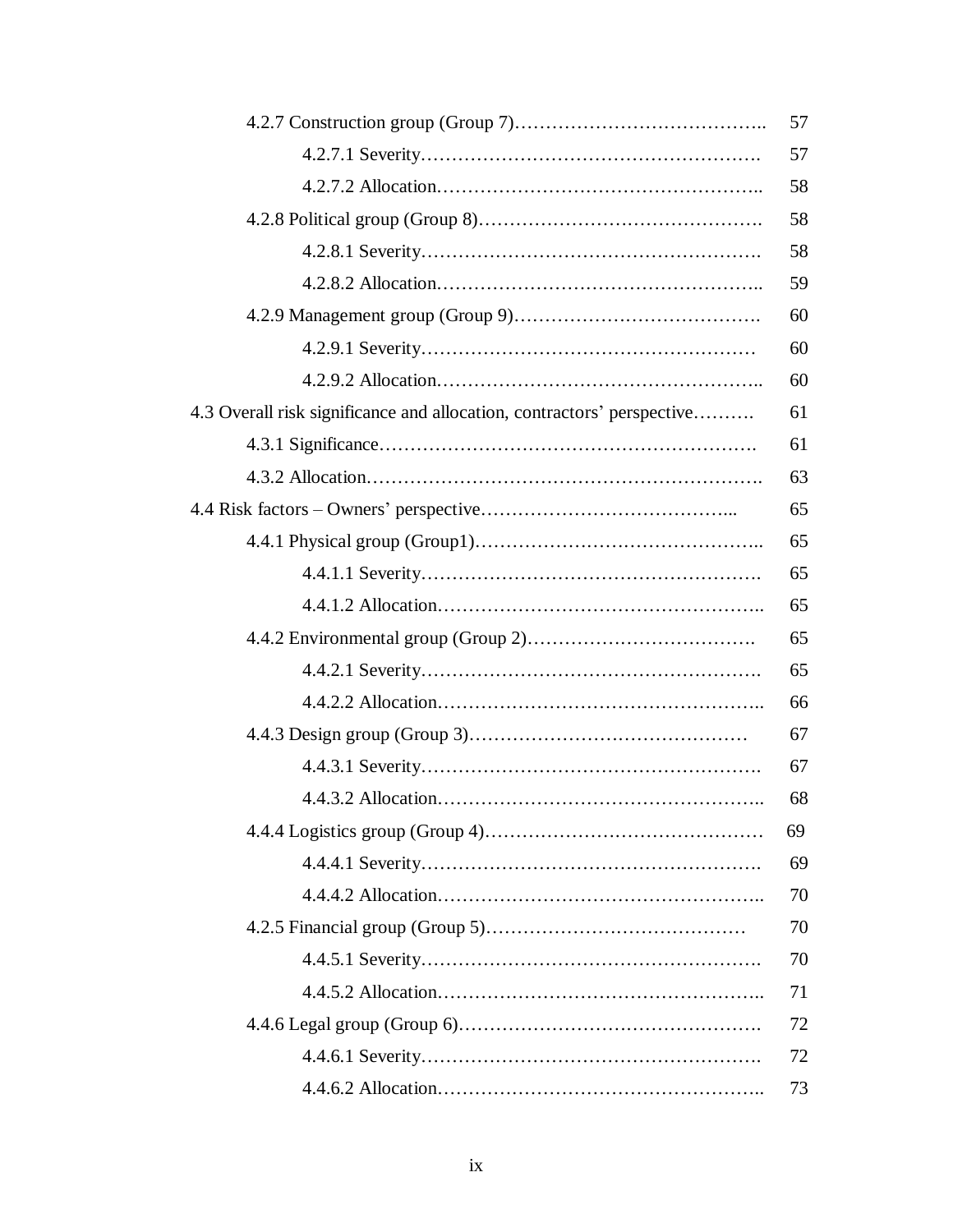|                                                                   | 73 |
|-------------------------------------------------------------------|----|
|                                                                   | 73 |
|                                                                   | 74 |
|                                                                   | 75 |
|                                                                   | 75 |
|                                                                   | 75 |
|                                                                   | 76 |
|                                                                   | 76 |
|                                                                   | 77 |
| 4.5 Overall risk significance and allocation, owners' perspective | 77 |
|                                                                   | 77 |
|                                                                   | 79 |
| 4.6 Comparison (Gaza Strip contractors versus Gaza Strip owners)  | 79 |
| 4.7 Risk management actions, contractors' perspective             | 84 |
|                                                                   | 84 |
|                                                                   | 85 |
| 4.8 Risk management actions, owners' perspective                  | 86 |
|                                                                   | 86 |
|                                                                   | 87 |
| 4.9 Use of risk analysis techniques, contractors and owners       | 88 |
|                                                                   | 90 |
|                                                                   | 90 |
|                                                                   | 90 |
|                                                                   | 90 |
|                                                                   | 91 |
|                                                                   | 91 |
|                                                                   | 91 |
|                                                                   | 91 |
|                                                                   | 91 |
|                                                                   | 92 |
|                                                                   | 92 |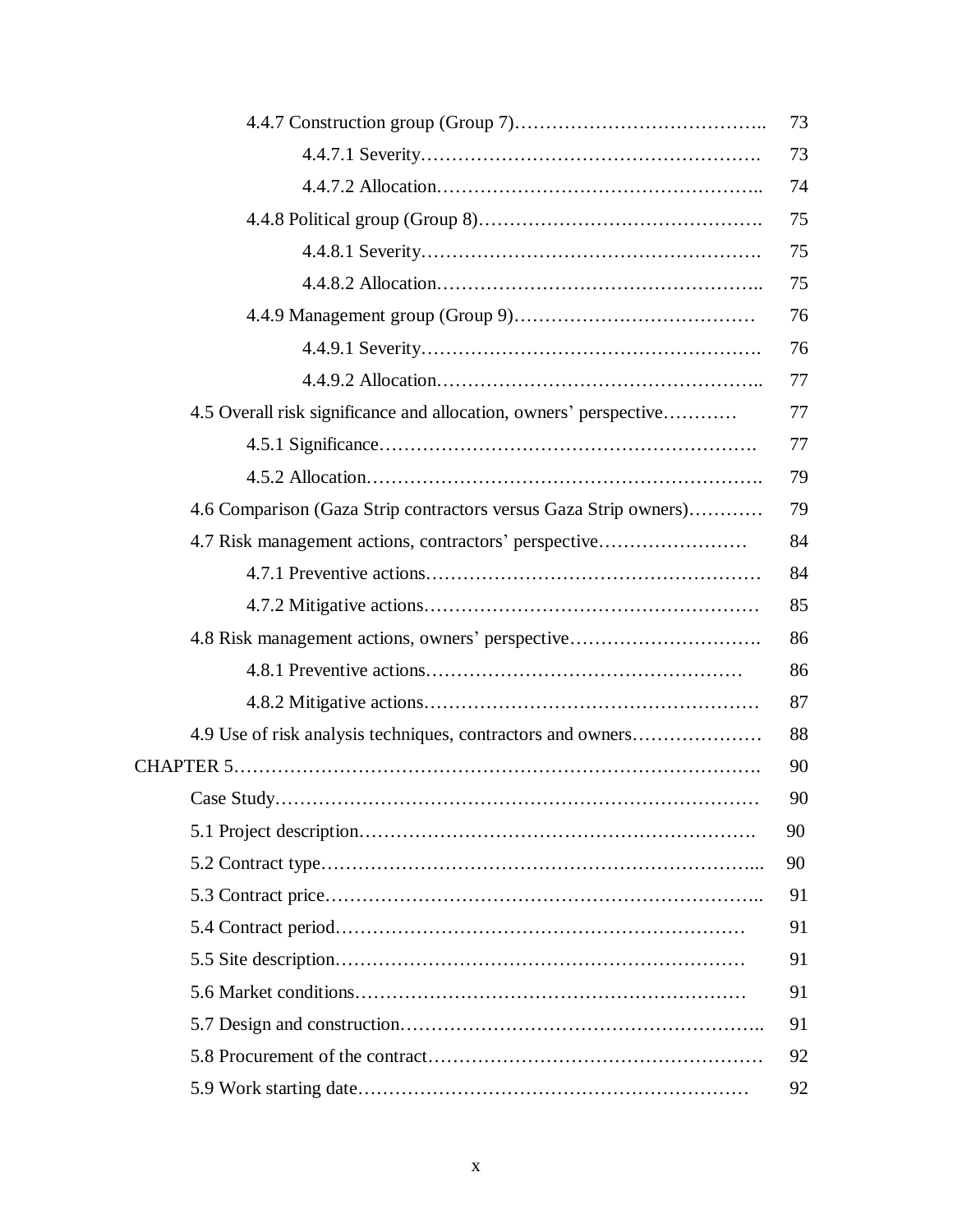|                                                                | 92  |
|----------------------------------------------------------------|-----|
|                                                                | 93  |
|                                                                | 93  |
|                                                                | 93  |
|                                                                | 93  |
|                                                                | 94  |
|                                                                | 94  |
|                                                                | 94  |
|                                                                | 95  |
|                                                                | 95  |
| 5.11 Overall evaluation of risk factors effects on the project | 95  |
|                                                                | 95  |
|                                                                | 96  |
|                                                                | 96  |
|                                                                | 96  |
|                                                                | 98  |
|                                                                | 98  |
|                                                                | 98  |
|                                                                | 98  |
|                                                                | 100 |
|                                                                | 100 |
|                                                                | 101 |
|                                                                | 101 |
| 6.3.4 Recommendations based on the findings of case study      | 102 |
|                                                                | 102 |
|                                                                | 103 |
|                                                                | 108 |
|                                                                | 109 |
|                                                                | 114 |
|                                                                | 120 |
|                                                                | 124 |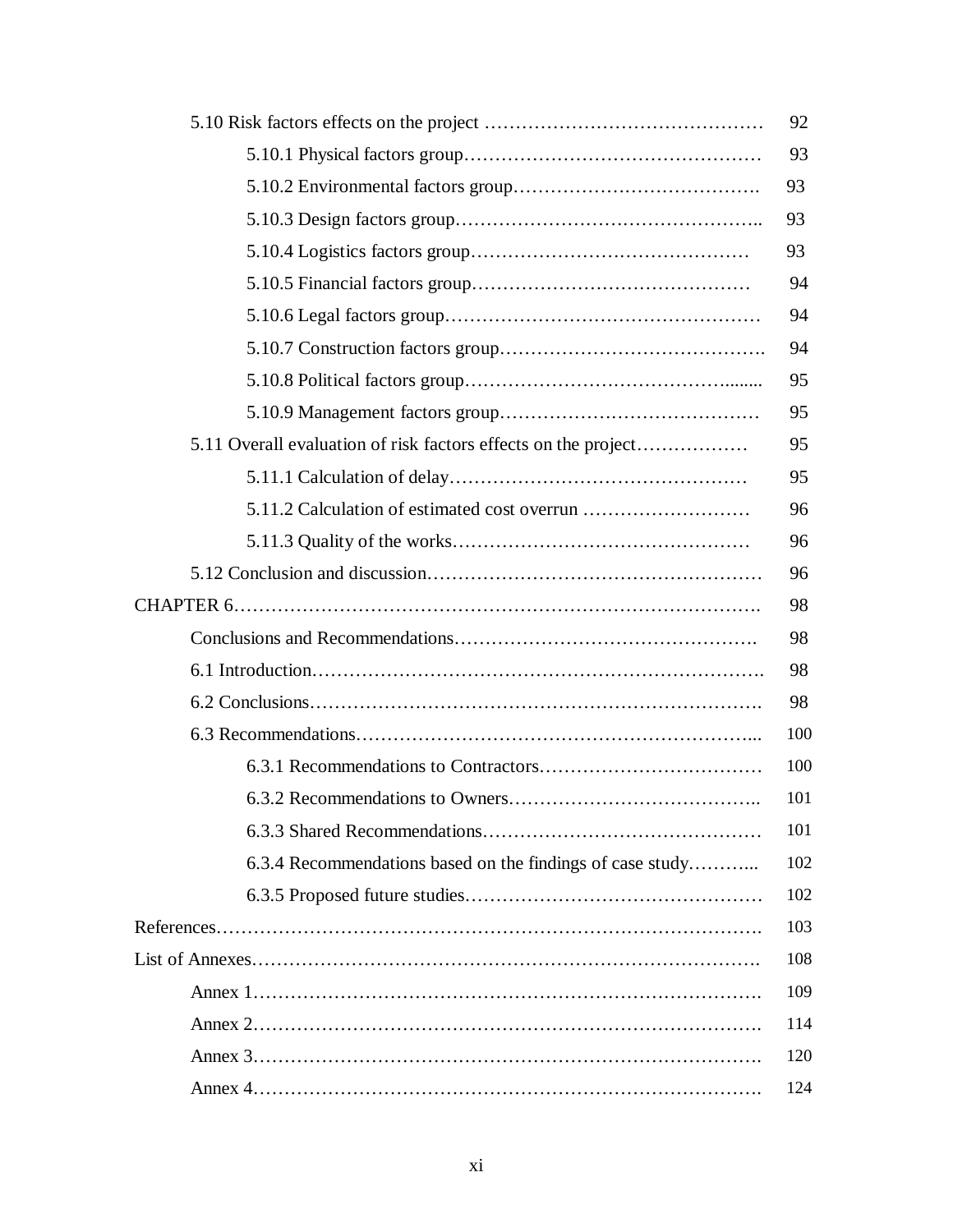# **List of Tables**

| Table 1.1  |                                                                       | 3  |
|------------|-----------------------------------------------------------------------|----|
| Table 1.2  | The construction share in GDP for W. Bank & Gaza Strip                | 5  |
| Table 2.1  |                                                                       | 21 |
| Table 3.1  | Risk variables (factors) included in the questionnaire                | 39 |
| Table 3.2  | An example for contribution of risks to a project (risk significance) | 40 |
| Table 3.3  |                                                                       | 41 |
| Table 3.4  |                                                                       | 42 |
| Table 3.5  | Relative effectiveness of risk analysis techniques                    | 43 |
| Table 4.1  |                                                                       | 47 |
| Table 4.2  | Environmental group risks ranking – Contractors                       | 49 |
| Table 4.3  |                                                                       | 50 |
| Table 4.4  |                                                                       | 52 |
| Table 4.5  |                                                                       | 54 |
| Table 4.6  |                                                                       | 56 |
| Table 4.7  | Construction group risks ranking – Contractors                        | 57 |
| Table 4.8  |                                                                       | 59 |
| Table 4.9  |                                                                       | 60 |
| Table 4.10 |                                                                       | 62 |
| Table 4.11 | Most and least important risk categories as perceived by Contractors  | 63 |
| Table 4.12 |                                                                       | 64 |
| Table 4.13 |                                                                       | 65 |
| Table 4.14 |                                                                       | 66 |
| Table 4.15 |                                                                       | 68 |
| Table 4.16 |                                                                       | 69 |
| Table 4.17 |                                                                       | 71 |
| Table 4.18 |                                                                       | 72 |
| Table 4.19 |                                                                       | 74 |
| Table 4.20 |                                                                       | 75 |
| Table 4.21 |                                                                       | 76 |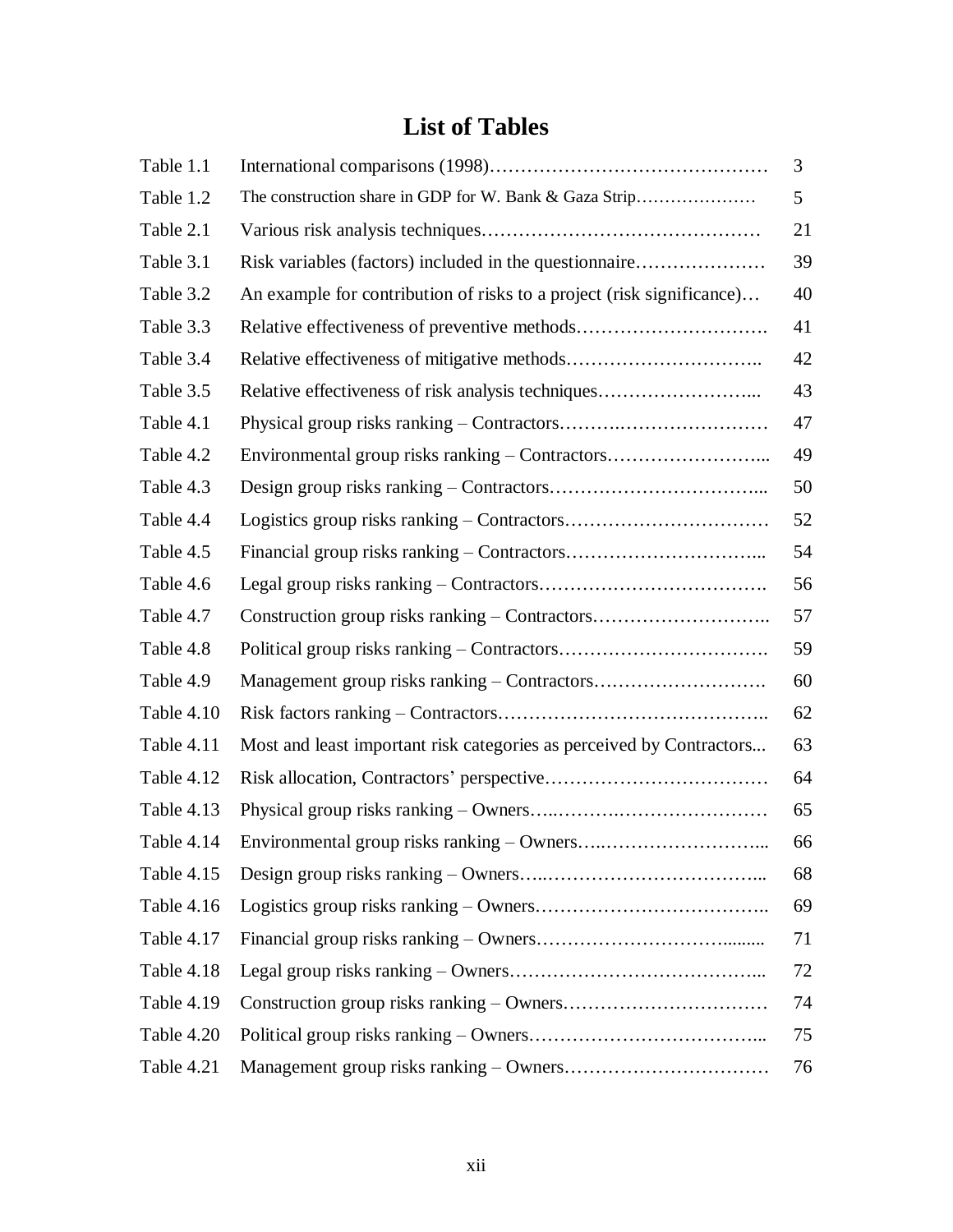| Table 4.22 | 77                                                                                  |    |  |  |  |
|------------|-------------------------------------------------------------------------------------|----|--|--|--|
| Table 4.23 | Most and least important risk categories as perceived by Owners<br>79               |    |  |  |  |
| Table 4.24 | 80                                                                                  |    |  |  |  |
| Table 4.25 | Comparison of risk factors: severity and allocation<br>81                           |    |  |  |  |
| Table 4.26 | Risk severity concurrence between contractors and owners (High)                     |    |  |  |  |
| Table 4.27 | Risk severity concurrence between contractors and owners (Medium)                   |    |  |  |  |
| Table 4.28 | <b>Risk</b><br>allocation concurrence between contractors<br>and<br>owners          |    |  |  |  |
|            |                                                                                     | 83 |  |  |  |
| Table 4.29 | Risk allocation concurrence between contractors and owners (Owner)                  | 83 |  |  |  |
| Table 4.30 | Risk allocation concurrence between contractors and owners (Shared)                 | 83 |  |  |  |
|            | <b>Risk</b><br>allocation<br>between<br>concurrence<br>contractors<br>and<br>owners |    |  |  |  |
| Table 4.31 |                                                                                     | 84 |  |  |  |
| Table 5.1  |                                                                                     | 93 |  |  |  |
| Table 5.2  | Environmental group risks ranking – Case Study                                      | 93 |  |  |  |
| Table 5.3  | 93                                                                                  |    |  |  |  |
| Table 5.4  | 93                                                                                  |    |  |  |  |
| Table 5.5  |                                                                                     | 94 |  |  |  |
| Table 5.6  |                                                                                     | 94 |  |  |  |
| Table 5.7  |                                                                                     | 94 |  |  |  |
| Table 5.8  | 95                                                                                  |    |  |  |  |
| Table 5.9  | 95                                                                                  |    |  |  |  |
| Table 6.1  | Most ten sever risk factors and allocation according to contractors<br>99           |    |  |  |  |
| Table 6.2  | Most ten sever risk factors and allocation according to owners<br>99                |    |  |  |  |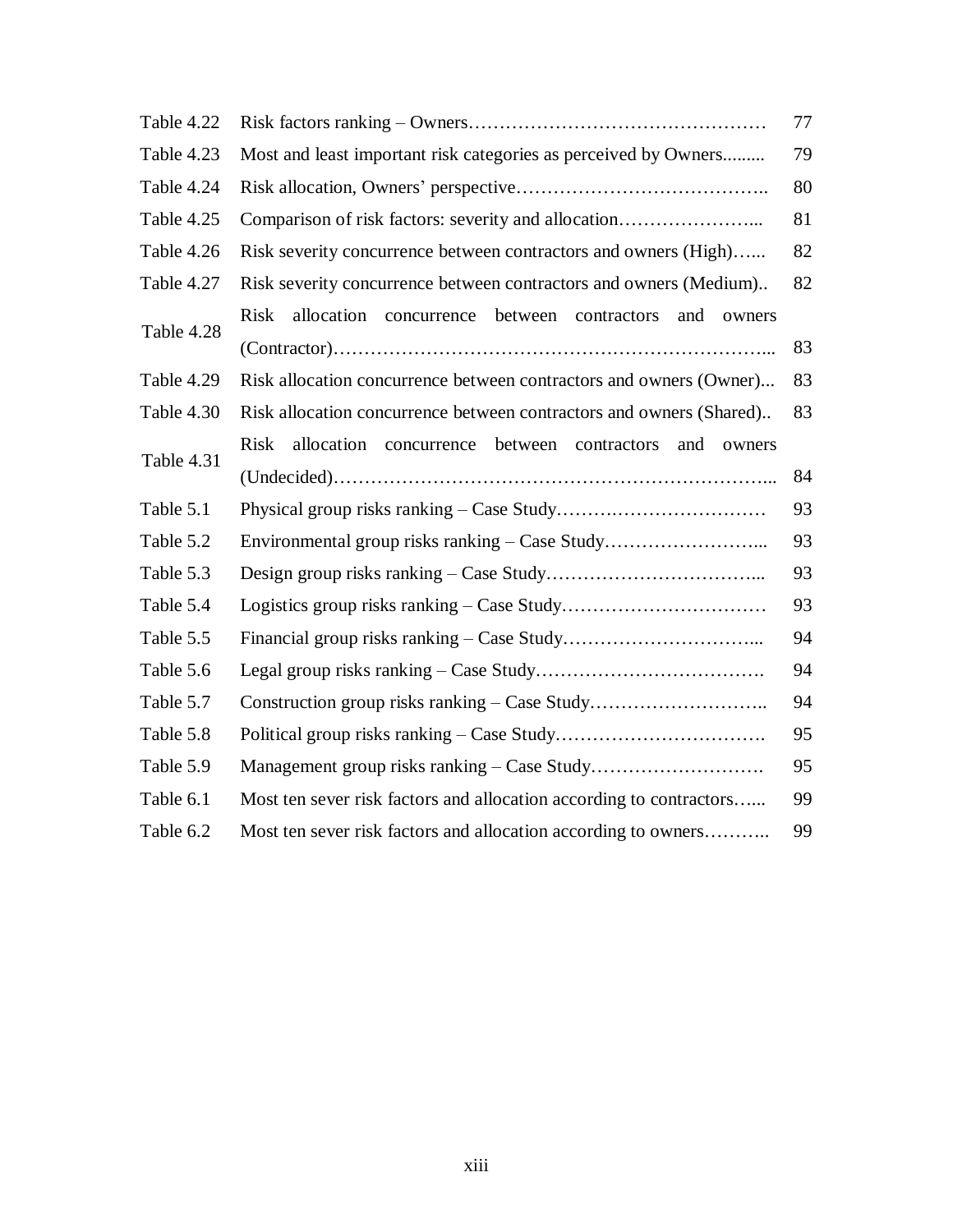# **List of Figures**

| Figure 1.1  | GDP at factor cost in Palestine (World Bank, 1998)             | 4  |  |
|-------------|----------------------------------------------------------------|----|--|
| Figure 2.1  |                                                                | 14 |  |
| Figure 2.2  | Conceptual Model of Construction Risk Management               | 16 |  |
| Figure 2.3  |                                                                |    |  |
| Figure 2.4  |                                                                | 22 |  |
| Figure 2.5  |                                                                | 22 |  |
| Figure 2.6  | Integrated qualitative and quantitative risk analysis          | 23 |  |
| Figure 2.7  | Relationship between risk analysis, assessment and management  | 26 |  |
| Figure 3.1  |                                                                | 34 |  |
| Figure 4.1  | Physical group risks allocation, contractors' perspective      | 48 |  |
| Figure 4.2  | Environmental group risks allocation, contractors' perspective | 49 |  |
| Figure 4.3  | Design group risks allocation, contractors' perspective        | 51 |  |
| Figure 4.4  | Logistic group risks allocation, contractors' perspective      | 53 |  |
| Figure 4.5  | Financial group risks allocation, contractors' perspective     | 55 |  |
| Figure 4.6  | legal group risks allocation, contractors' perspective         | 56 |  |
| Figure 4.7  | Construction group risks allocation, contractors' perspective  | 58 |  |
| Figure 4.8  | Political group risks allocation, contractors' perspective     | 59 |  |
| Figure 4.9  | Management group risks allocation, contractors' perspective    | 61 |  |
| Figure 4.10 | Physical group risks allocation, owners' perspective           | 66 |  |
| Figure 4.11 | Environmental group risks allocation, owners' perspective      | 67 |  |
| Figure 4.12 | Design group risks allocation, owners' perspective             | 69 |  |
| Figure 4.13 | Logistic group risks allocation, owners' perspective           | 70 |  |
| Figure 4.14 | Financial group risks allocation, owners' perspective          | 72 |  |
| Figure 4.15 | legal group risks allocation, owners' perspective              | 73 |  |
| Figure 4.16 | Construction group risks allocation, owners' perspective       | 74 |  |
| Figure 4.17 | Political group risks allocation, owners' perspective          | 76 |  |
| Figure 4.18 | Management group risks allocation, owners' perspective         | 77 |  |
| Figure 4.19 | Preventive methods effectiveness, contractors' perspective     | 85 |  |
| Figure 4.20 | Mitigative methods effectiveness, contractors' perspective     | 86 |  |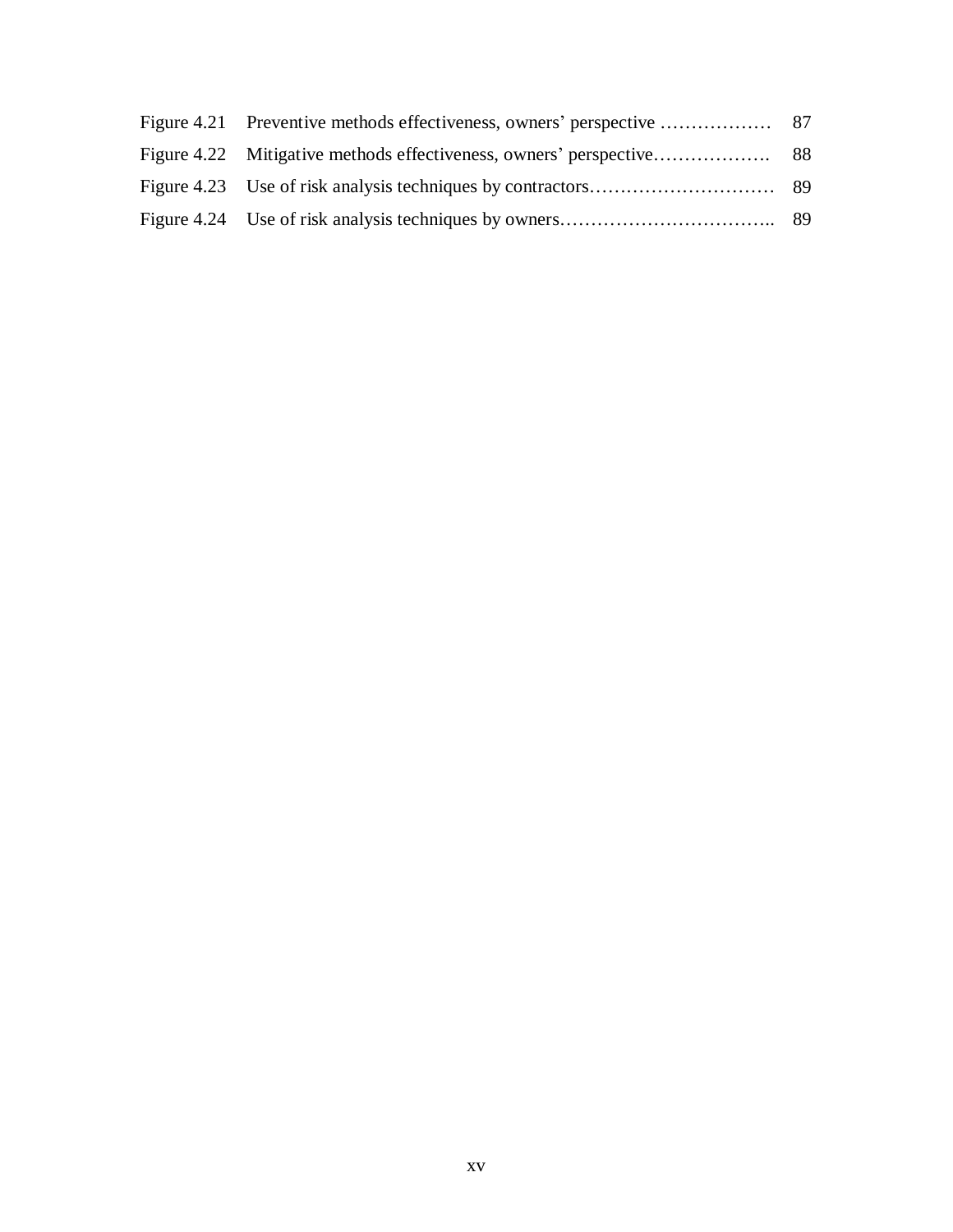## **Chapter 1**

#### **Introduction**

This chapter includes some historical information about Palestinian economy and construction industry due to the relevance of such information to the subject of this thesis. Also, the chapter contains necessary definitions, importance of the research, objectives of the study and its boundaries.

#### **1.1 The nature of the construction industry**

The nature of the construction projects makes the industry unique in that the manufacturing facility or plant must move to the construction site (Hinze, 2001). There are many different descriptions of the construction industry, drawn from different specialist disciplines. This vagueness is compounded by the fact that the construction involves such a wide range of activity that the industry's external boundaries are also unclear (Murdoch and Hughes, 2000). For example, the term "construction" can include the erection, repair, and demolition of things and diverse as houses, offices, shapes, dams,…etc. Construction is difficult to comprehend fully because the relationships between the parts are not always clear and the boundaries of the industry may be characterized as:

- It is fragmented
- It is sensitive to economic cycles
- There are extraordinary diversity of professions, specialists and suppliers
- It is largely affected by external environments

There is no other industry that requires the proper application of business practices much as construction industry. The many variables and complex relationships that exist between variables that must be considered in the process of building a construction project necessitates sound business practices and decisions. The coordination and use of many types of labor skills, materials and equipment that are used to build a project require daily application of proper business practices (Adrian, 1975). The variable environment surrounding the construction project complicated decisions to be made concerning the use of labor, materials and equipment. In addition, governmental influence and labor practices have a bearing on business decisions that must be made (Adrian, 1975).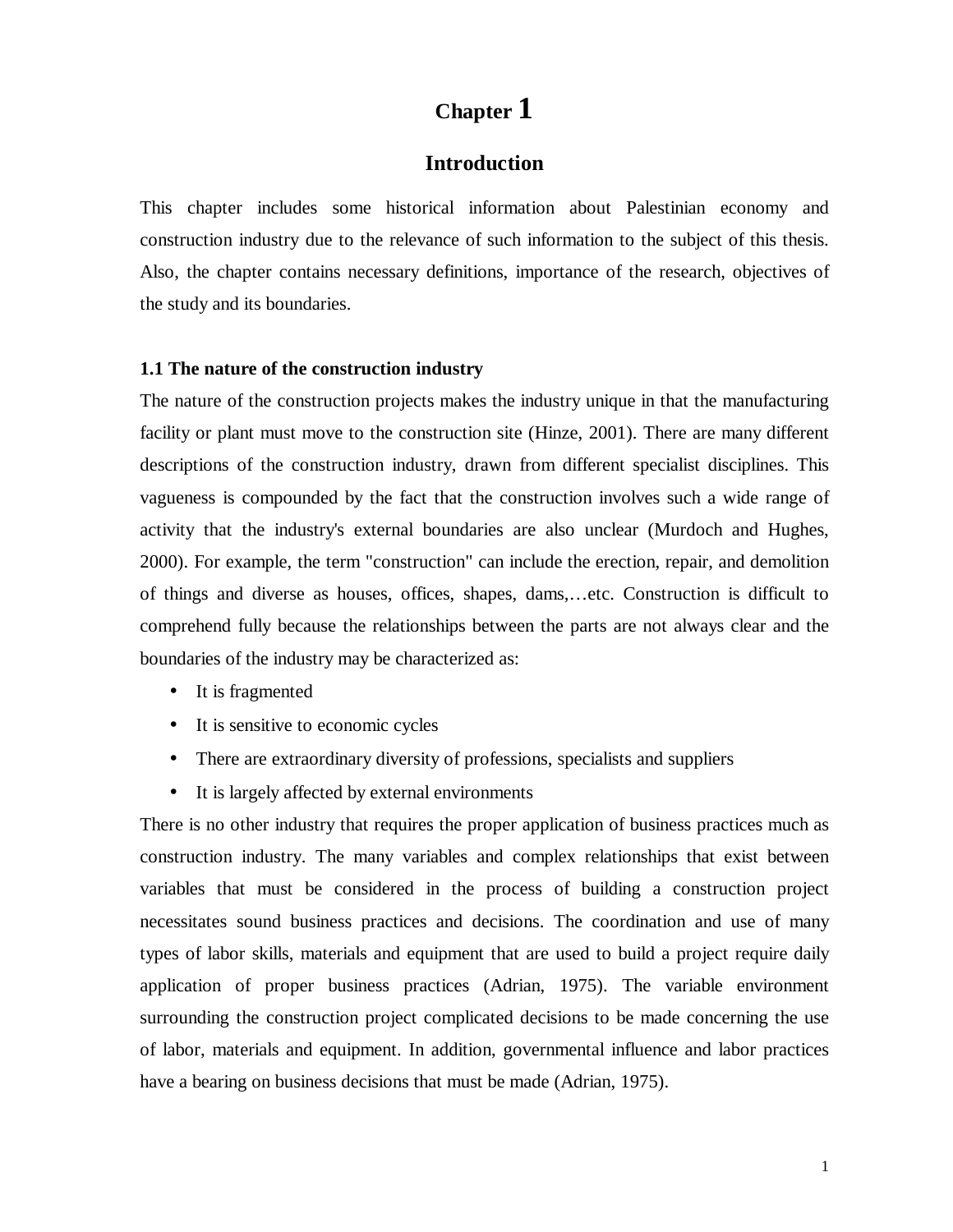#### **1.2 Management in Construction**

On the whole, construction contractors have been slow in applying proper management methods to the conduct of their business (Clough and Sears, 1994). Management in construction industry have been characterized as being weak, insufficient, nebulous, backward and slow to react to changing conditions. Nevertheless, in the overall picture, the construction industry is at or near the top in the annual rate of business failures and resulting liabilities (Clough and Sears, 1994). Explanations are given for why the construction has been slow in applying management procedures that have proven effective in other industries. The reasons are (Raftery, 1997):

- Construction projects are unique
- Construction projects involve many skills largely non-repetitive in nature
- Projects are constructed under local conditions of weather, location, transportation and labor that are more or less beyond the contractor's control.
- Construction firms, in main, are small operations, with the management decisions being made by one or two persons (Clough and Sears, 1994)
- There are special problems in construction
- The future can not be forecasted
- Construction is a high-risk business.

#### **1.3 The Size of the Construction Industry**

There is no doubt that construction is a key activity in any economy, it influences and is influenced by the gross domestic product (GDP) of any nation (Cox & Townsend, 1998). Construction industry is defined as a risky industry with uncertainties that management has to deal with. A variety of external and internal factors influencing the construction process are main reasons of this situation (Sey & Dikbas, 1983). Forese et al (1997) stated that construction industry is characterized by having many players of multiple disciplines who are brought together at various stages throughout a single project. Construction projects are complex and time-consuming undertakings. The structure must be designed in accordance with applicable codes and standards, culminating in working drawings and specifications that describe the work in sufficient details for its accomplishment in the field (Clough, 1986). The construction projects have been divided into four main categories: residential construction, building construction, heavy engineering construction and industrial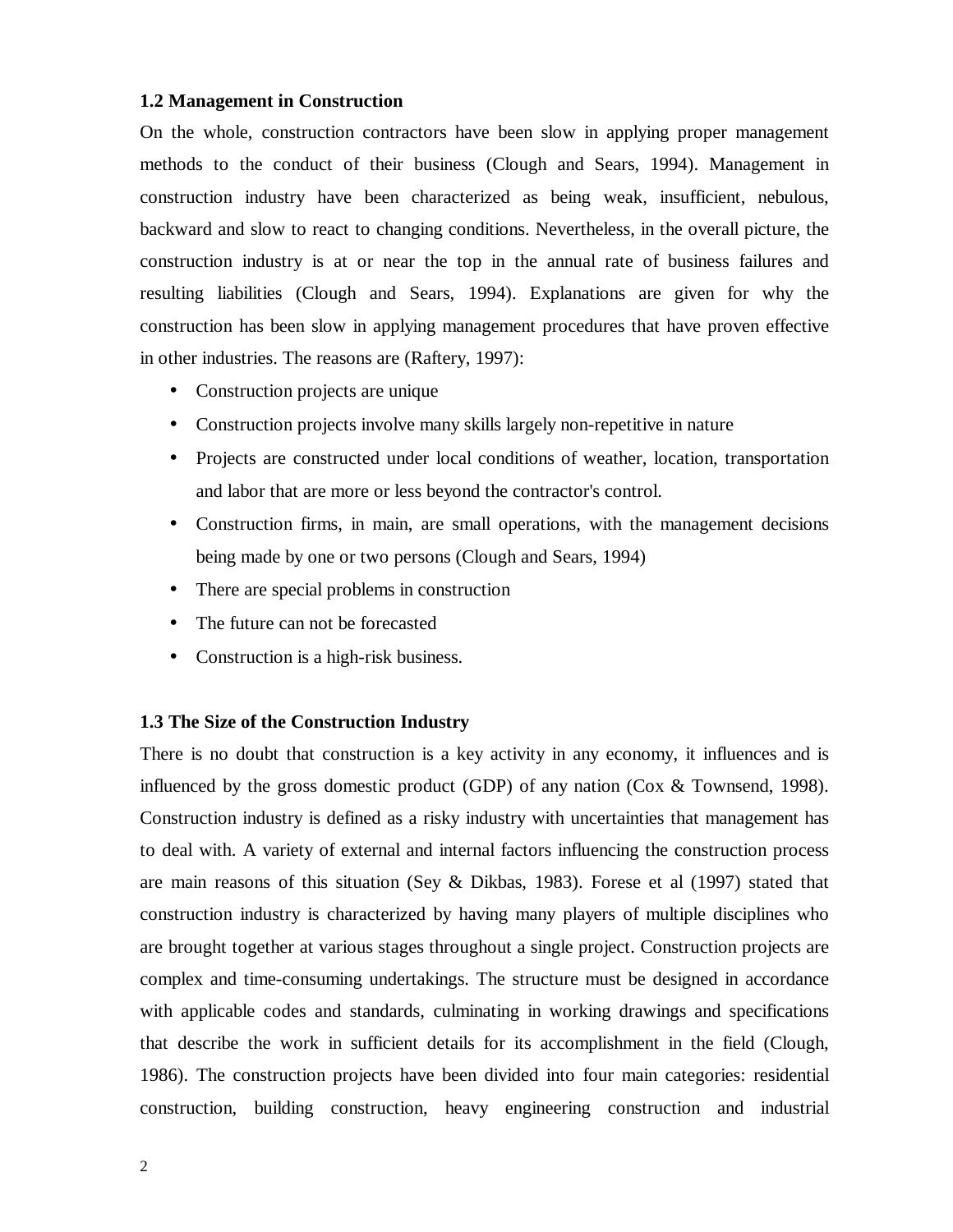construction. The construction industry is a vital part of the U.S. economy. It provides jobs for 8 millions people and creating a 12% slice of the American's gross domestic product (Levy, 2000). In the U.K., the construction industry directly employs about 1.7 millions people and accounts for about 6% of GDP (NAO, 2001). Building construction produces structures ranging from small retail stores to urban redevelopment complexes, from grade schools to complete new universities, hospitals, commercial office towers, theaters, government buildings, recreation centers, light manufacturing plants and warehouses. Economically, this sector typically accounts for 35 to 40% of the construction market (Barrie & Paulson, 1992). Table (1.1) summarizes data concerning population, GDP and construction output in the UK, USA, Japan and Germany (Cox & Townsend, 1998).

| <b>Feature</b>                            | UK   | <b>USA</b> | Japan | <b>Germany</b> |
|-------------------------------------------|------|------------|-------|----------------|
| Population (Million)                      | 58   | 250        | 125   | 66             |
| Total GDP $(E$ Billion)                   | 523  | 4216       | 2820  | 1075           |
| Construction Output $(E \text{ Billion})$ | 45.5 | 312        | 509   | 114            |
| % GDP on Construction                     | 8.7  | 7.4        | 18.1  | 10.6           |
| Construction investment per capita $(E)$  | 789  | 1248       | 4073  | 1735           |

**Table 1.1.** International comparisons for construction for construction output in 1998

Source: US Department of Commerce (Cited in Cox & Townsend, 1998).

#### **1.4 Construction industry in Palestine**

Construction is a vital activity in the Palestinian economy. It contributes substantially in the Palestinian gross domestic product and employment (PCBS, 1999). According to World Bank (1998), in 1985 the construction industry contributed 17% of value added to GDP. Construction sector has played a crucial role in extending job opportunities for Palestinian labor force. Expansion of the construction activity has generated a lot of jobs for skilled, semi skilled and unskilled construction workers. The absolute number of domestic construction increased from 12.8 thousands in 1970 to 40.3 thousands in 1996. The share of this labor domestic employment has risen from 7.9% to 12% for the same period (PECDAR, 1997).

In 1996 private services (including trade, rental services and transportation) contributed 38 percent of value added to the Palestinian economy. This is followed by public and community services, which contributed 23% of value added. Next comes industry (manufacturing, quarrying, and the supply of utilities) which added 16 percent to value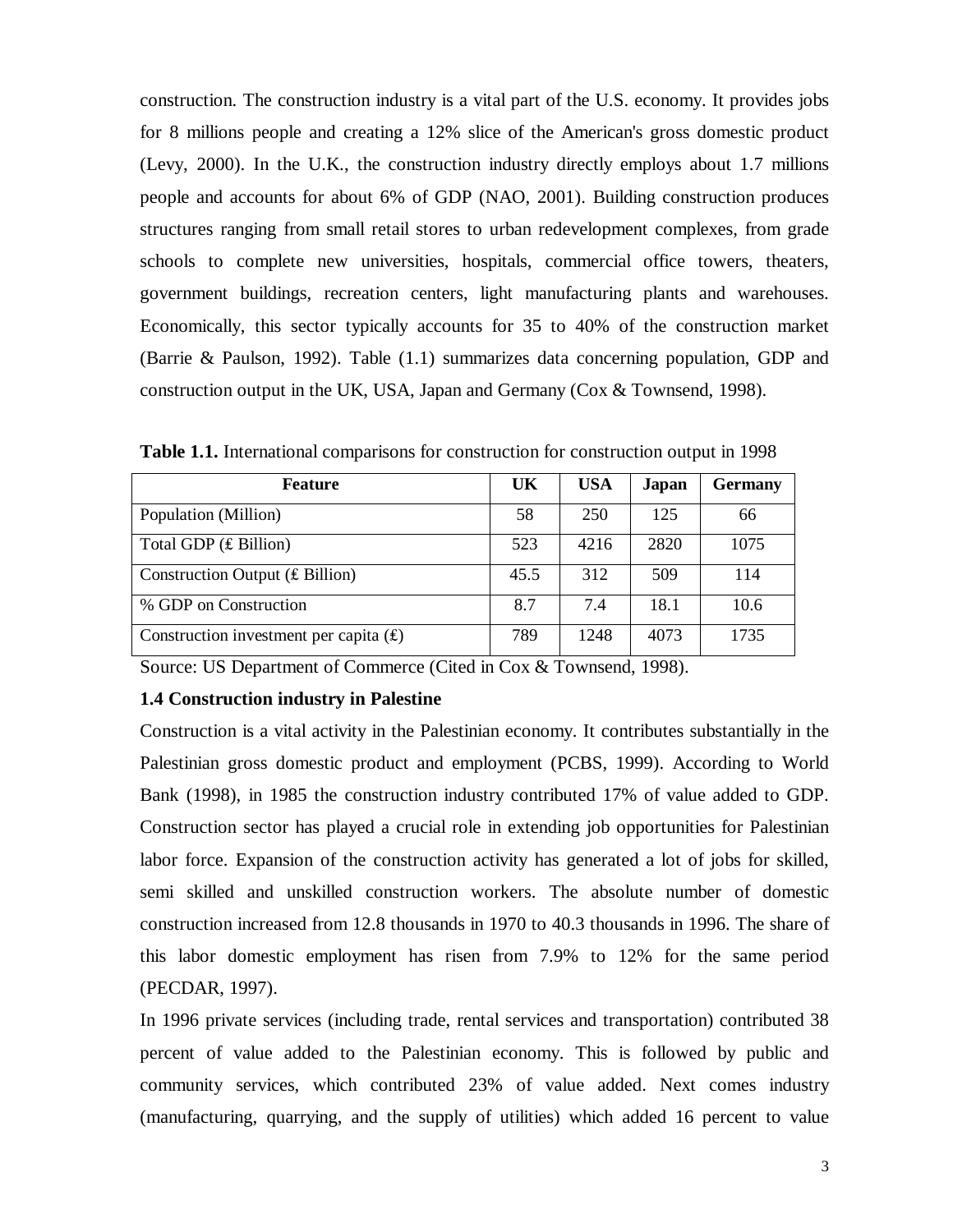added in the year. Agriculture and fishing contributed 14% to value added and finally 9 percent of the value added came from activities in the construction sector (World Bank, 1998). Figure (1.1) illustrates GDP at factor cost-1996.



**Figure 1.1.** GDP at factor cost in Palestine (World Bank, 1998).

In the building industry, efficient organization on the building site has been difficult to apply due, in the main to the most unique conditions which the industry operates, particularly in relation to materials supply from Israel and relatively short periods during which it operates on any one site (Enshassi, 1997, cited in Madi, 2003).

#### **1.5 The Palestinian Economy**

Palestinian economy is almost totally dependent on the economy of Israel. This situation was created to serve the interests of the occupying power (PECDAR, 2001). More than 80 percent of exports are directed to Israel, from which 90 percent of imports originate. Palestine experiences a trade deficit with Israel because after thirty years of neglect, it lacks a broad, competitive industrial and agricultural base. This situation is further compound by Israeli restrictions on the volume, destination and sources of Palestinian trade (PECDAR, 2001).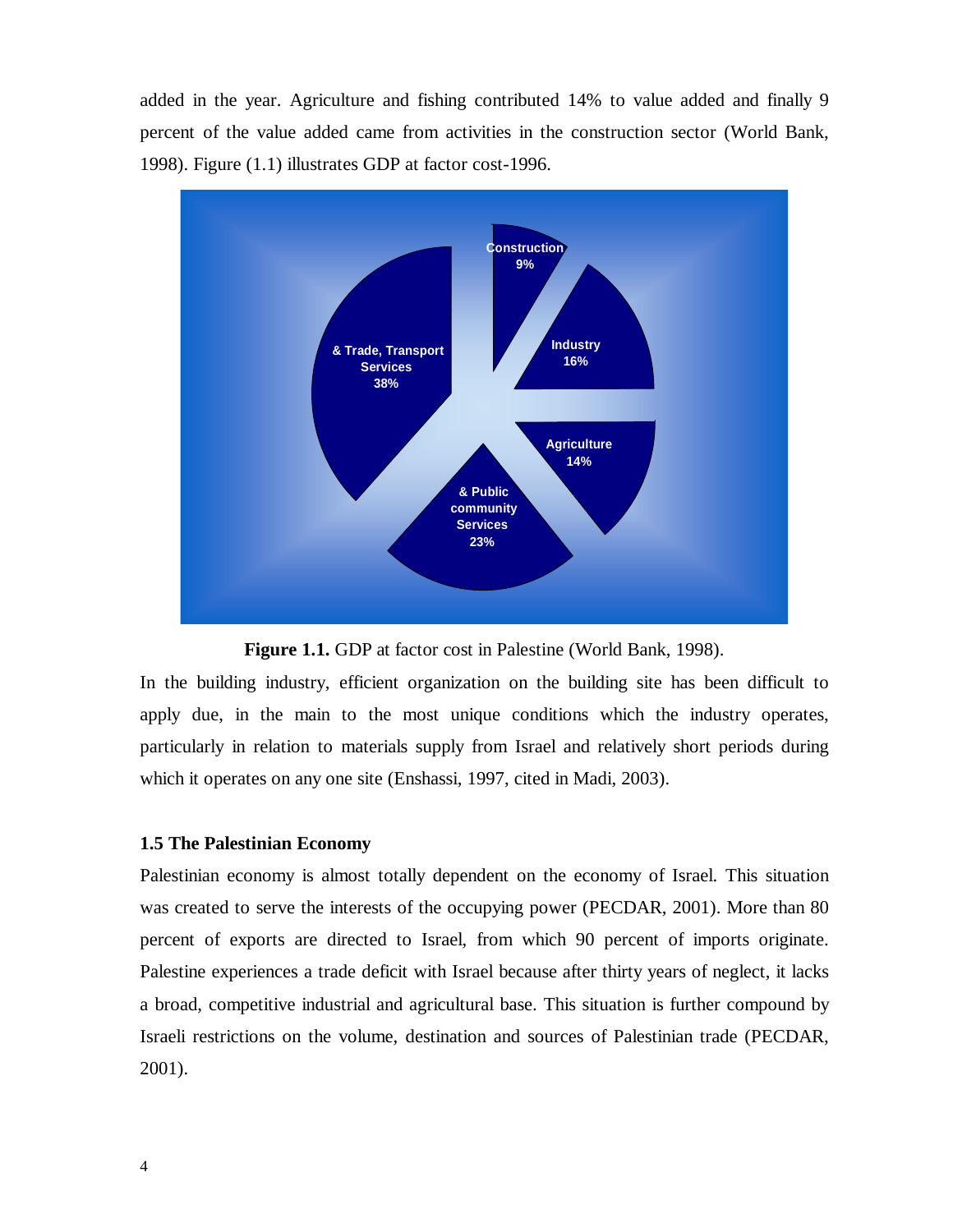During the past two decades, more than three quarters of private investment were in construction (PECDAR, 2001). The construction share in GDP for West Bank and Gaza Strip had reached unprecedented levels. This is illustrated in Table (1.2).

| Item/Years | G.D.P   | <b>Construction Share %</b> |
|------------|---------|-----------------------------|
| 1972       | 276.2   | 9                           |
| 1974       | 548.7   | 12                          |
| 1976       | 650.5   | 16                          |
| 1978       | 695.4   | 16                          |
| 1980       | 1044    | 16                          |
| 1982       | 1002    | 19                          |
| 1984       | 998.8   | 18                          |
| 1986       | 1536.7  | 16                          |
| 1988       | 1789.9  | 16.7                        |
| 1990       | 2220    | 21.6                        |
| 1992       | 2486.6  | 22.4                        |
| 1994       | 2975.23 | 26                          |

**Table 1.2.** The construction share in GDP for W. Bank & Gaza Strip (PECDAR, 2001)

#### **1.6 Risks in Construction**

The construction industry generally has a bad reputation for its work. The industry has a reputation for time and cost overruns (Raftery, 1997). This bad reputation is due to many reasons. One of them is that the construction industry is one of riskiest of all business types (Clough and Sears, 1994). There are many types of risk in the construction contracts; they are:

- Physical works
- Delay and disputes
- Direction and supervision
- Damage and injury to persons and property
- External factors
- Payment
- Law and arbitration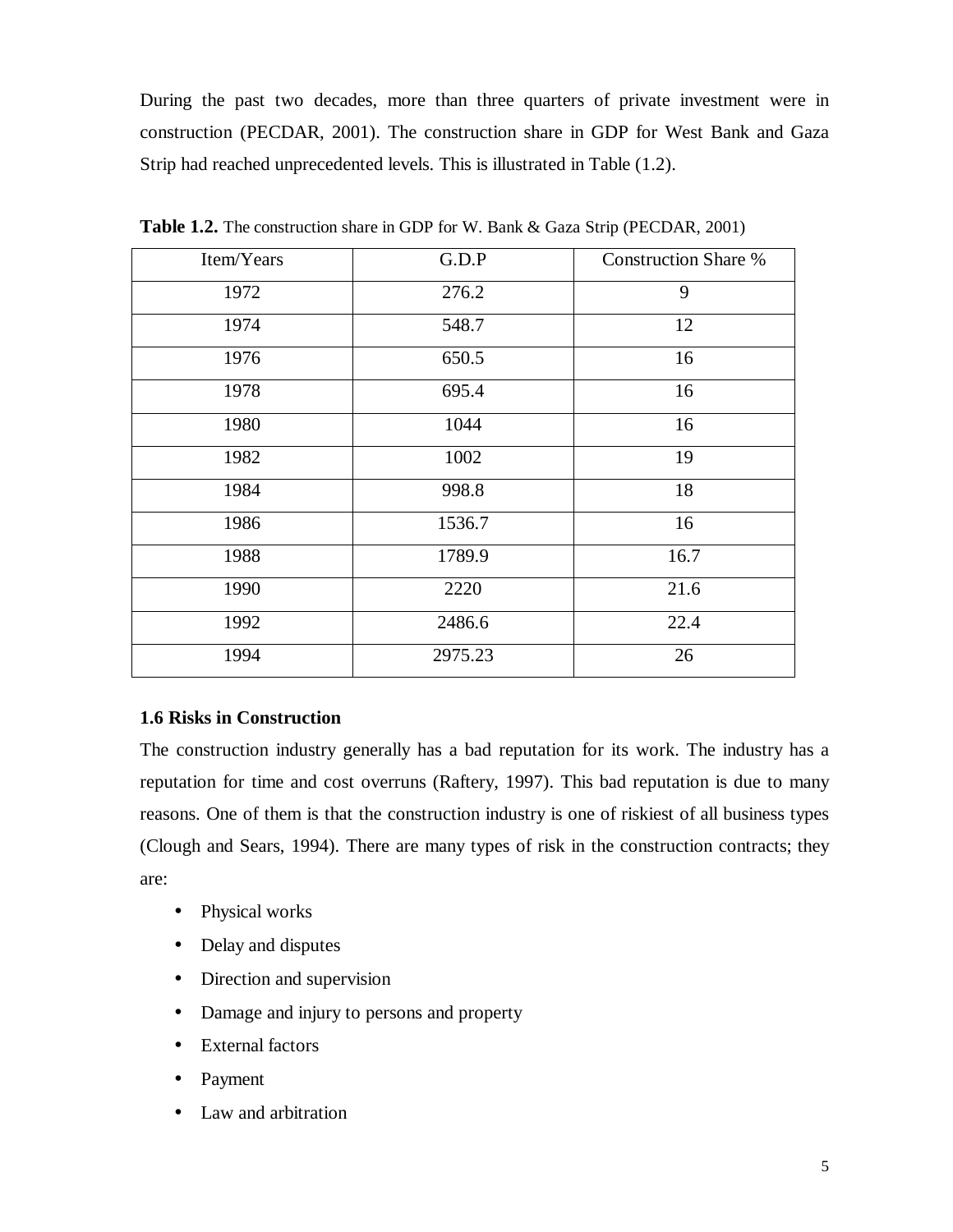#### **1.7 Typical Risks on a Construction Project**

- Occurrence of accidents to operatives on site causing physical injury.
- Failure to complete within the stipulated design and construction time.
- Failure to obtain the expected outline planning, detailed planning or building code/regulation approvals within the time allowed in the design program.
- Unforeseen adverse ground conditions delaying the project.
- Unexpected rises for labor and materials.
- Force majeure.
- Failure to complete the project within the client's budget allowance.
- Loss of the contractor caused by the late production (Flanagan & Norman, 1993).

It is important to distinguish the sources of risk form their effects. Ultimately, all risk encountered on a project is related to one or more of the following (Flanagan & Norman, 1993):

- Failure to keep within the cost budget/forecast/estimate/tender.
- Failure to keep within the time stipulated for the approvals, design, construction and occupancy.
- Failure to meet the required technical standards for quality, functions, fitness for purpose, safety and environment preservation.

The effect of adverse events will be financial loss. The task of professional advisors, contractors and suppliers is to identify the discrete sources of risk which cause to failure occur, and to develop a risk management strategy that provides for the most appropriate organizations to carry that risk (Flanagan & Norman, 1993).

#### **1.8 Risk and Uncertainty**

Risk is defined as the exposure to loss/gain, or the probability of occurrence of loss/gain multiplied by its respective magnitude. Events are said to be certain if the probability of their occurrence is 100% or totally uncertain if the probability of occurrence is 0%. In between these extremes the uncertainty varies quite widely (Jaafari, 2001). Risk also can be defined as a characteristic of a situation, action, or event in which a number of outcomes are possible, the particular one that will occur is uncertain, and at least one of the possibilities is undesirable (Yoe, 2000). Zayed and Chang (2002) defined risk as the presence of potential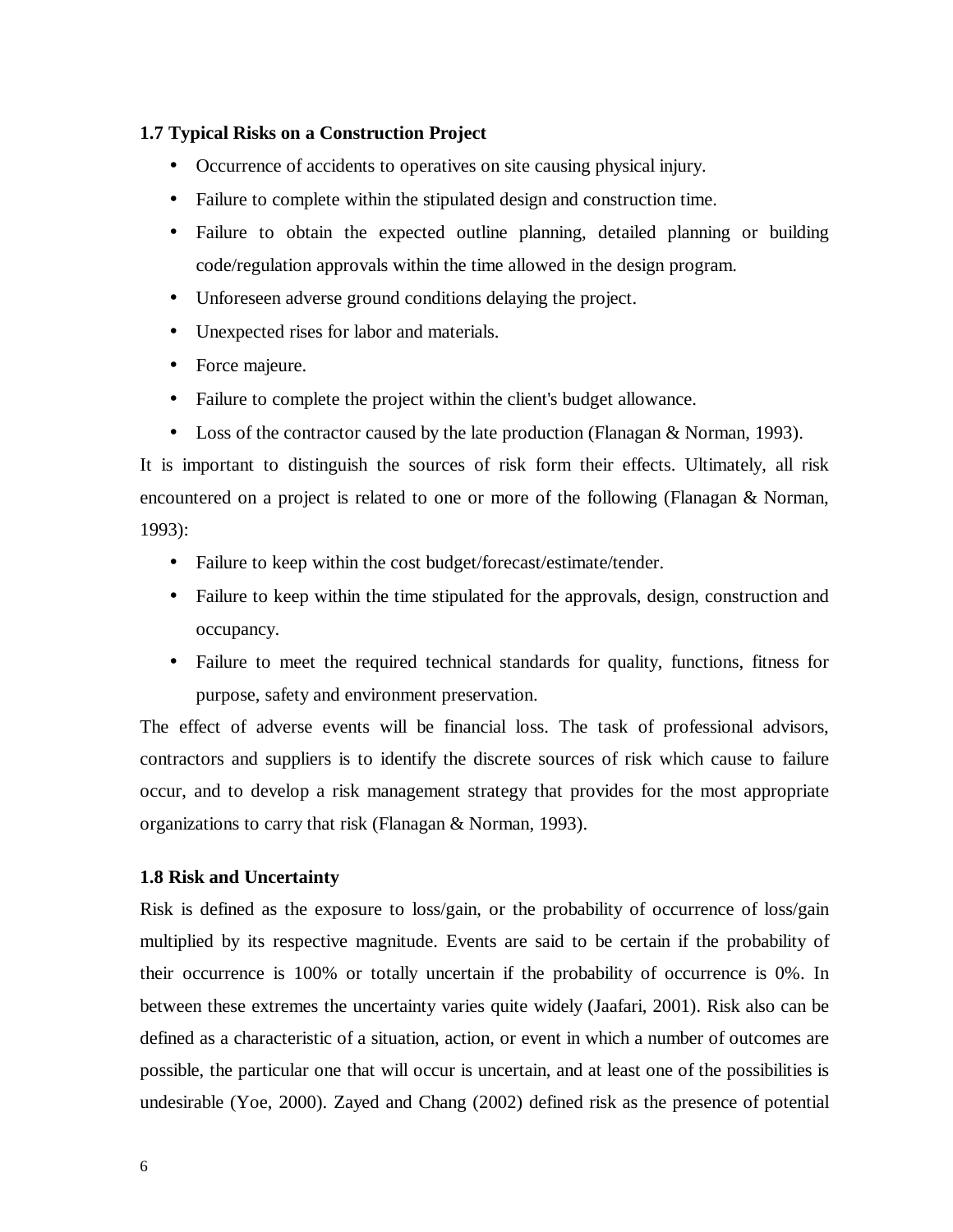or actual constraints that could stand in the way of project performance, causing partial or complete failure either during construction or at time of use. Greene (2001) stated that there is no all encompassing definition of risk and provided his interpretation of what risk constituents:

 $Risk = Hazard \times Exposure$  [1]

He defined hazard as *the way in which an event can cause harm*and exposure as *the extent to which likely recipient of harm can be influenced by the hazard*.

#### **1.9 Research Importance**

The management of risks is a central issue in the planning and management of any venture. Construction industry is subject to more risk and uncertainty than many other industries. The process of taking a project from initial investment appraisal to completion and into use is a complex process. Construction industry in Gaza Strip is suffering from the misunderstanding of risk management including risk identification, analysis and assessment, and that is why this research is important, where it will discover the risk factors in the construction industry in Gaza strip and determine the importance of each factors in terms of severity and allocation.

#### **1.10 Research Aim**

This research sets sights on introducing the risk management in building projects from the contractors and owners' perspectives and identifies key risk variables and their effects on the projects.

#### **1.11 Purpose of the study**

Risk management became an essential mission of the management missions. Taking into account that the construction industry is considered one of the most risky industries, unfortunately, few researchers have participated in this topic addressing the construction industry in the local market. This study is to analyze risk factors affecting the construction industry in Gaza strip.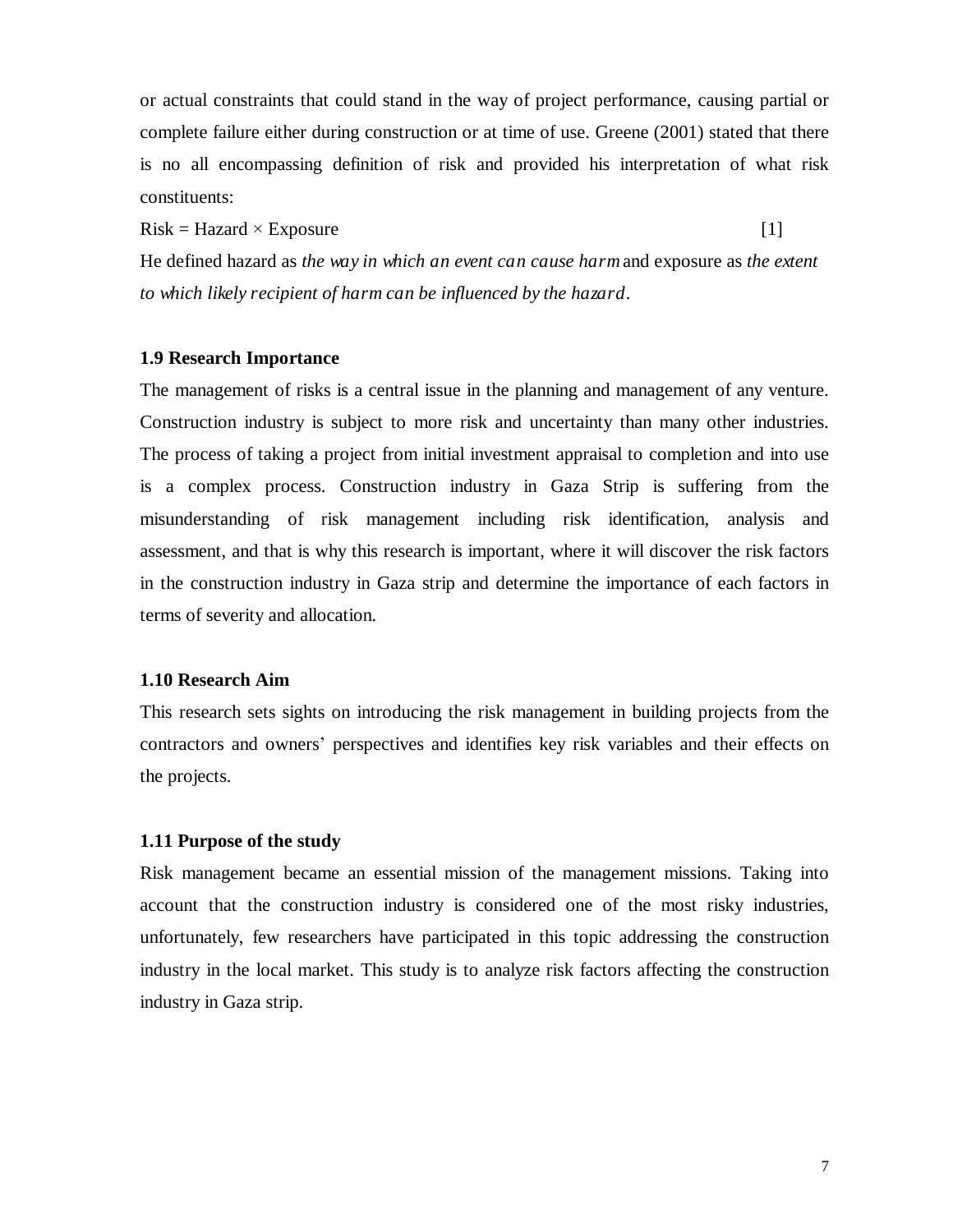#### **1.12 Objectives**

The objectives of this study are:

- 1. Identifying key risk factors that could stand in front of construction processes by reviewing the literature and through the additions that could be made by the industry practitioners, i.e. contractors and owners.
- 2. Investigating the severity and the allocation of each identified risk factor according to the perspectives of contractors and owners.
- 3. Examining the risk management actions efficiency that are applied in the industry by each category (contractors and owners).
- 4. Studying a case of construction the New Pediatric Hospital to get in-depth information about the impacts of the identified risk factors on the project regarding the schedule and the cost.
- 5. Providing practical suggestions and recommendations pointing toward upgrading the risk management process in construction and improve the performance of contracting companies and owners in this field.

#### **1.13 Research Boundaries**

- 1. Due to time limitation, this research is concerned with building projects only and will not take into account that other categories of construction industry like heavy engineering construction (tunnels, bridges, dams, etc.), industrial projects (factories and workshops), and infrastructure projects (sewage and water supply).
- 2. Only contractors who are registered in the Palestinian Contractors Union will be addressed by the study.
- 3. Risk key-variables and the affected processes of projects by these variables will form the core of the study.
- 4. This research is limited to one type of contracts, which is Turn-Key contracts.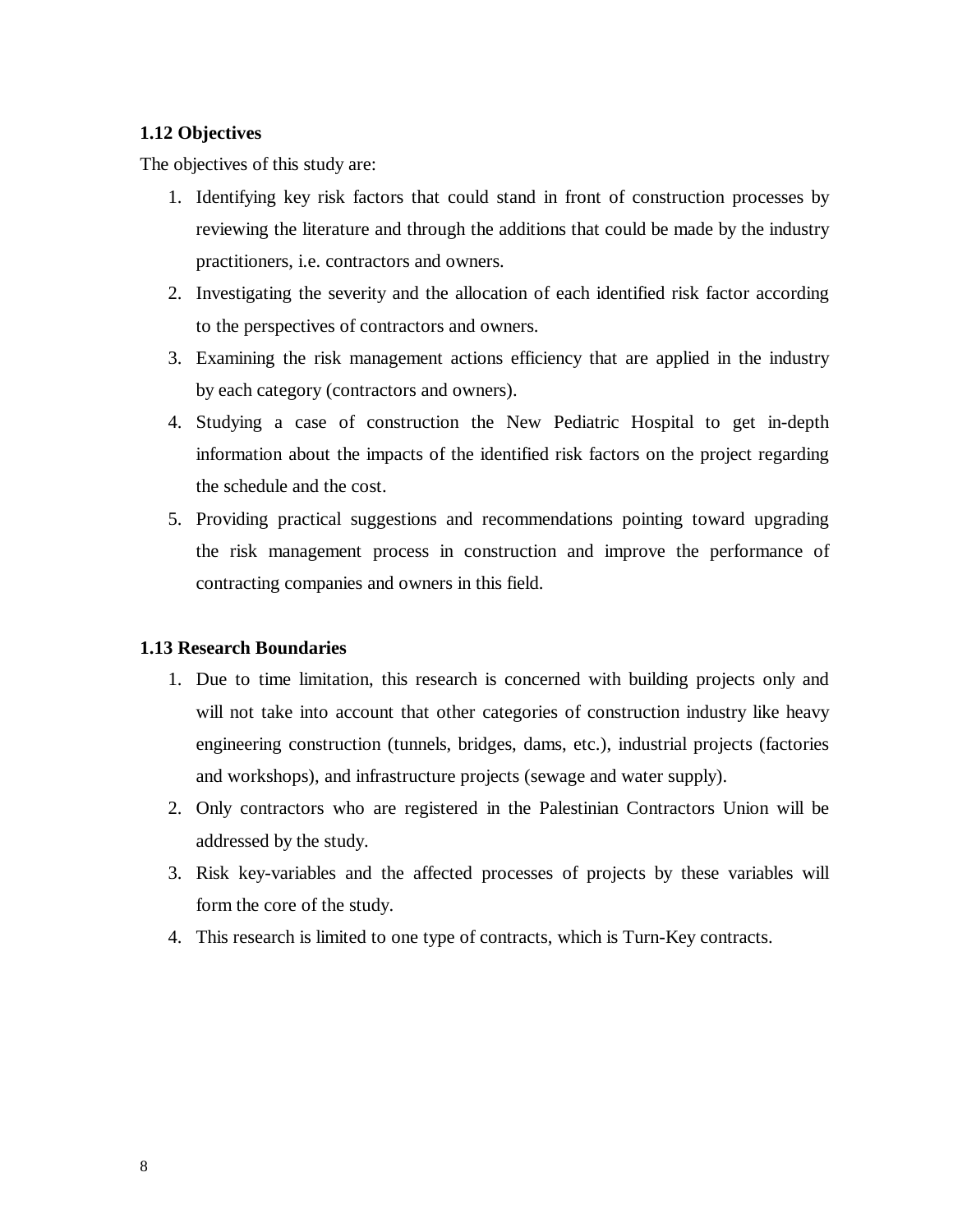## **Chapter 2**

### **Risk Management in Building Projects**

#### **2.1 Introduction**

The construction industry has changed rapidly over the past 10 years; companies are faced with more risk and uncertainty than over before. Clients expect more, most importantly, they do not want surprises, and are more likely to engage in litigation when things go wrong. Risk management has become an important part of the management process for any project. Risk in construction has been the object of attention because of time and cost overruns associated with construction projects. This chapter reviews the literature concerning some of risks faced in the construction industry, some of analysis techniques and risk response practices.

#### **2.2 Defining Risk and Uncertainty**

*Risk* can be defined as an uncertain event or condition that, if it occurs, has a positive or a negative effect on a project objective. A risk has a cause and, if it occurs, a consequence (Office of project management process improvement, 2003). Jaffari (2001) defined risk as the exposure to loss/gain, or the probability of occurrence of loss/gain multiplied by its respective magnitude. Events are said to be *certain* if the probability of their occurrence is 100% or totally *uncertain* if the probability of occurrence is 0%. In between these extremes the *uncertainty* varies quite widely. The Project Management Institute (1996) introduced a simple definition for risk as a discrete occurrence that may affect the project for better or worse. In order to emphasize the major objectives of survey on risk management actions, risk has been defined as the probability of occurrence of some uncertain, unpredictable and even undesirable events that would change the prospects for the profitability on a given investment (Kartam, 2001). Chicken and Posner (cited in Greene, 2001) provide their interpretation of what a risk constituents:

#### $Risk = Hazard \times Exposure$

They defined hazard as *" the way in which a thing or a situation can cause harm" ,* and exposure as *" the extent to which the likely recipient of the harm can be influenced by the hazard*<sup>"</sup>. Harm is taken to imply injury, damage, loss of performance and finance, whilst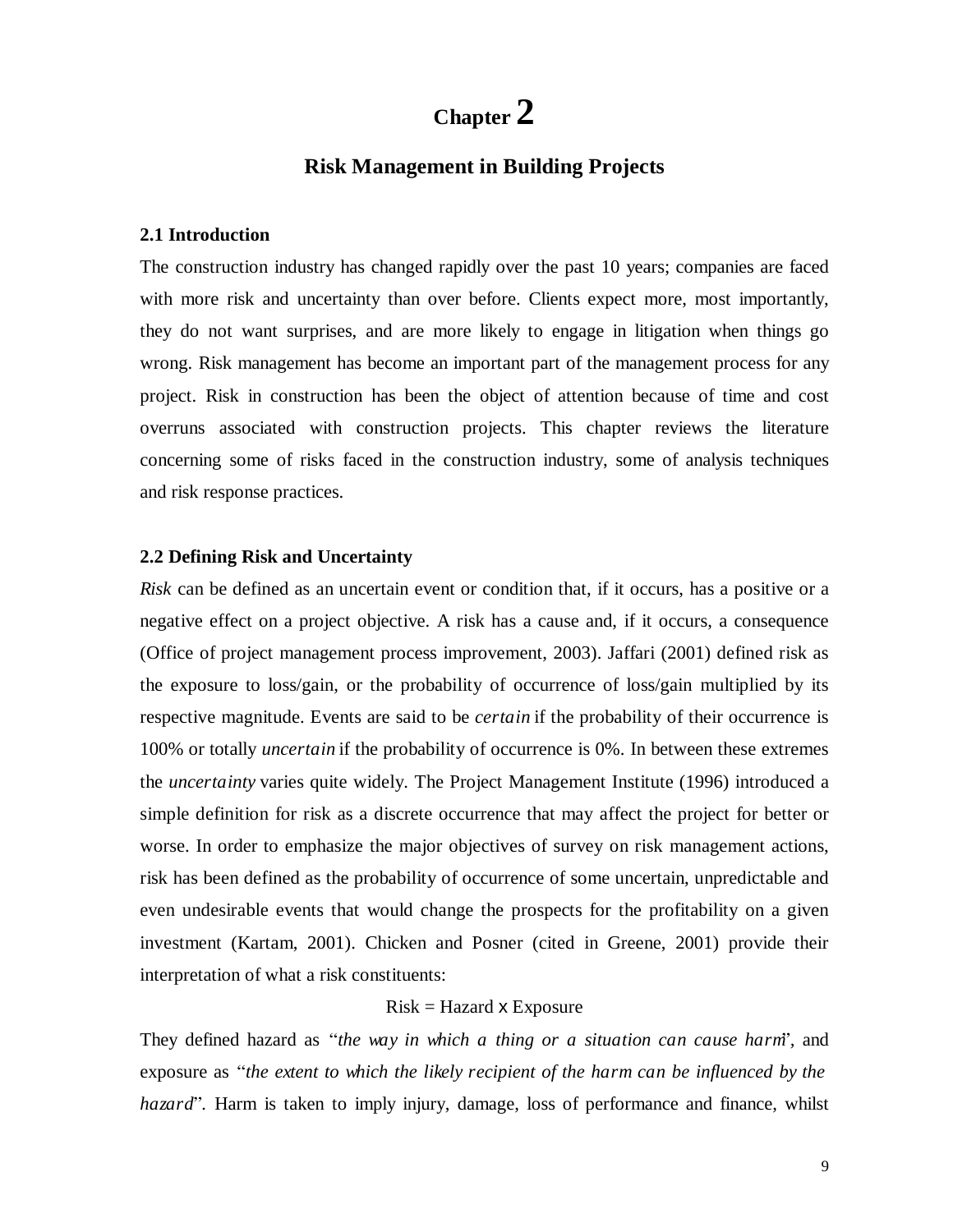exposure imbues the notions of frequency and probability. Risk is the triple characteristic of any project decision in the situation of uncertainty. It can be defined as a trinity of risk event *(A)*, risk probability *(P)* and function of risk losses *(u)*:

#### $R = (A, P, u)$

The risk event *(A)* is a random event which is connected with any project decision (Titarenko, 1997).

*Uncertainty* is a situation in which a number of possibilities exist and which of them has occurred, or will occur, is unknown. Considering all risks are uncertain but not all uncertainty is risky (Yoe, 2000).

Risks and uncertainties characterize all activities in production, services and exchange. They affect all the fundamental variables that determine planning, implementation, monitoring, adjustment, behavior and explain choices, and bring about decisions (Okema, 2001). Any definition of risk is likely to carry an element of subjectivity, depending upon the nature of the risk and to what is applied.

*Certainty* exists only when one can specify exactly what will happen during the period that covered by the decision. This is not very common in the construction industry (Flanagan & Norman, 1993). Other writers see no difference between risk and uncertainty; Education and Learning Wales (2001) stated that risk and uncertainty can be defined as follows:

- Risk exists when a decision is expressed in terms of range of possible outcomes and when known probabilities can be attached to the outcomes.
- Uncertainty exists when there is more than one possible outcome of a course of action but the probability of each outcome is unknown.

In some situations, the risk does not necessarily refer to the chance of bad consequences. There may be the possibility of good consequences, and it is important that a definition of risk includes some reference to this point.

Writers such as Flanagan & Norman (1993) differentiated between risk and uncertainty. *Risk* has place in calculus of probability, and lends itself to quantitative expression. *Uncertainty*, by contrast, might be defined a situation in which there are no historic data or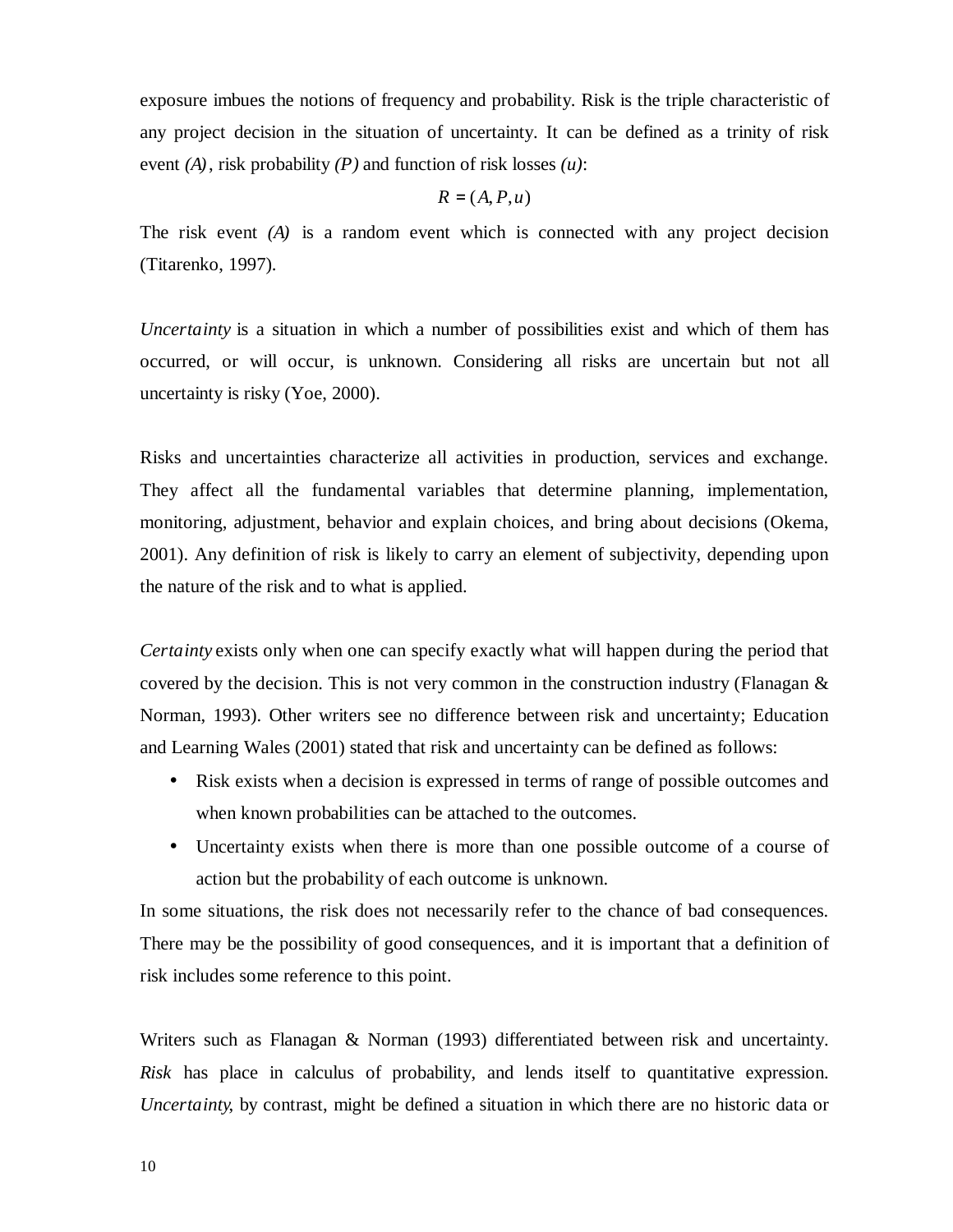previous history related to the situation being considered by the decision maker. ADB, (2002) stated that in essence, risk is a quantity subject to empirical measurement, while uncertainty is of a non-quantifiable type. Thus, in a risk situation it is possible to indicate the likelihood of the realized value of a variable falling within stated limits—typically described by the fluctuations around the average of a probability calculus. On the other hand, in situations of uncertainty, the fluctuations of a variable are such that they cannot be described by a probability calculus.

The Royal Society (Greene, 2001) viewed risk as the probability *" that a particular adverse event occurs during a stated period of time, or results from a particular challenge."* The Royal Society also states that *"as a probability in the sense of statistical theory risk obeys all the formal laws combining probabilities" .* The problem with statistical theory is that it is only ever a guess, or an approximation of what is to occur.

Risk can be considered as a *" systematic way of dealing with hazards"* . If it is assumed that there is uncertainty associated with any prediction of hazard occurring, then there is only uncertainty because there is only ever a prediction of likely. Therefore for risk to exist there must be a hazard. The perception of hazards is entirely subjective. What one person find hazardous, his neighbor may not. This perception of hazard is centered around previous experience, cultural values and to some extent the aspect of specialist training in an area of field of expertise to which the hazard relates (Greene, 2001).

#### **2.2.1 Dynamic and Static Risks**

*Dynamic risk* is concerned with making opportunities; for instance it might concern developing a new and innovative product. Dynamic risk means that there will be potential gains as well as losses. Dynamic risk is risking the loss of something certain for gain of something uncertain (Flanagan & Norman, 1993) and (NAO, 2001).

*Static risk* related only to potential losses where people are concerned with minimizing losses by risk aversion (Flanagan & Norman, 1993). The unsystematic and arbitrary management of risks can endanger the success of the project since most risks are very dynamic throughout the project lifetime (Baloi & Price, 2003).

#### **2.3 Causes of Risk as Threats**

There exists no comprehensive study explaining the causes of risks among construction companies, moreover research covering the subject matter has tended to identify the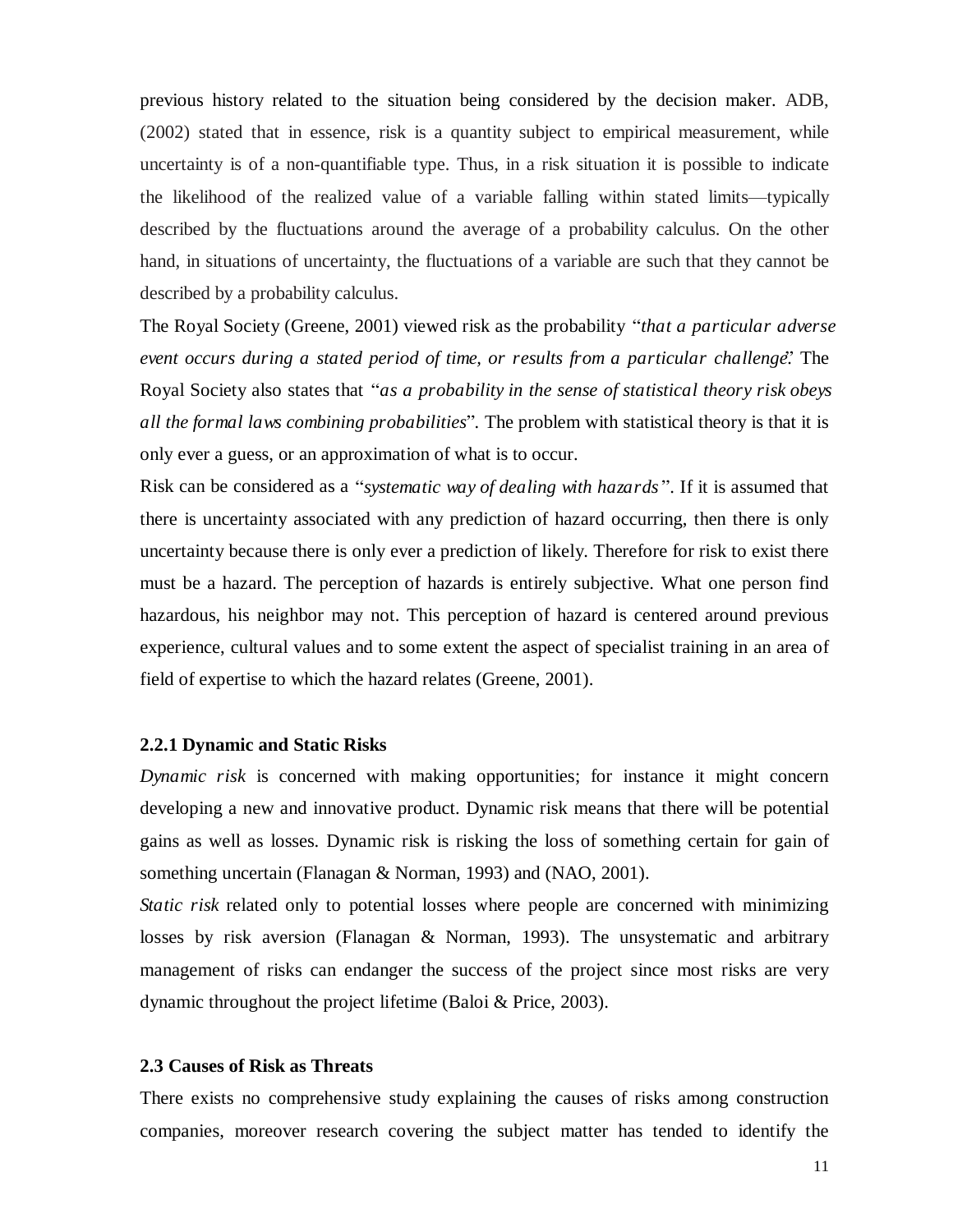symptoms rather than causes, a number of authors have attempted in their studies to ascertain the causes of threats in the construction industry, Kangari (cited in Rwelamila & Lobelo, 1997) ascribed the high threats to:

- A highly fragmented industry.
- Industry highly sensitive to economic cycles.
- Fierce competition as result of an over-capacitated market.
- Relative ease of entry.
- Management problems.
- Trading including:
	- o Competitive quoting.
	- o Outsize projects.
	- o High gearing.
	- o Resistance to change.
- Accounting, where inconsistencies occur in the financial data generated for management.
- Increase in project size.
- Unfamiliarity with new geographic area.
- Moving into new type of construction.
- Change in key personnel.

#### **2.4 Sources of Risks**

Checklist of risk drivers (Estate Management Manual, 2001):

- Commercial risk.
- Financial risk.
- Legal risks.
- Political risks.
- Social risks.
- Environmental risks.
- Communications risks.
- Geographical risks.
- Geotechnical risks.
- Construction risks.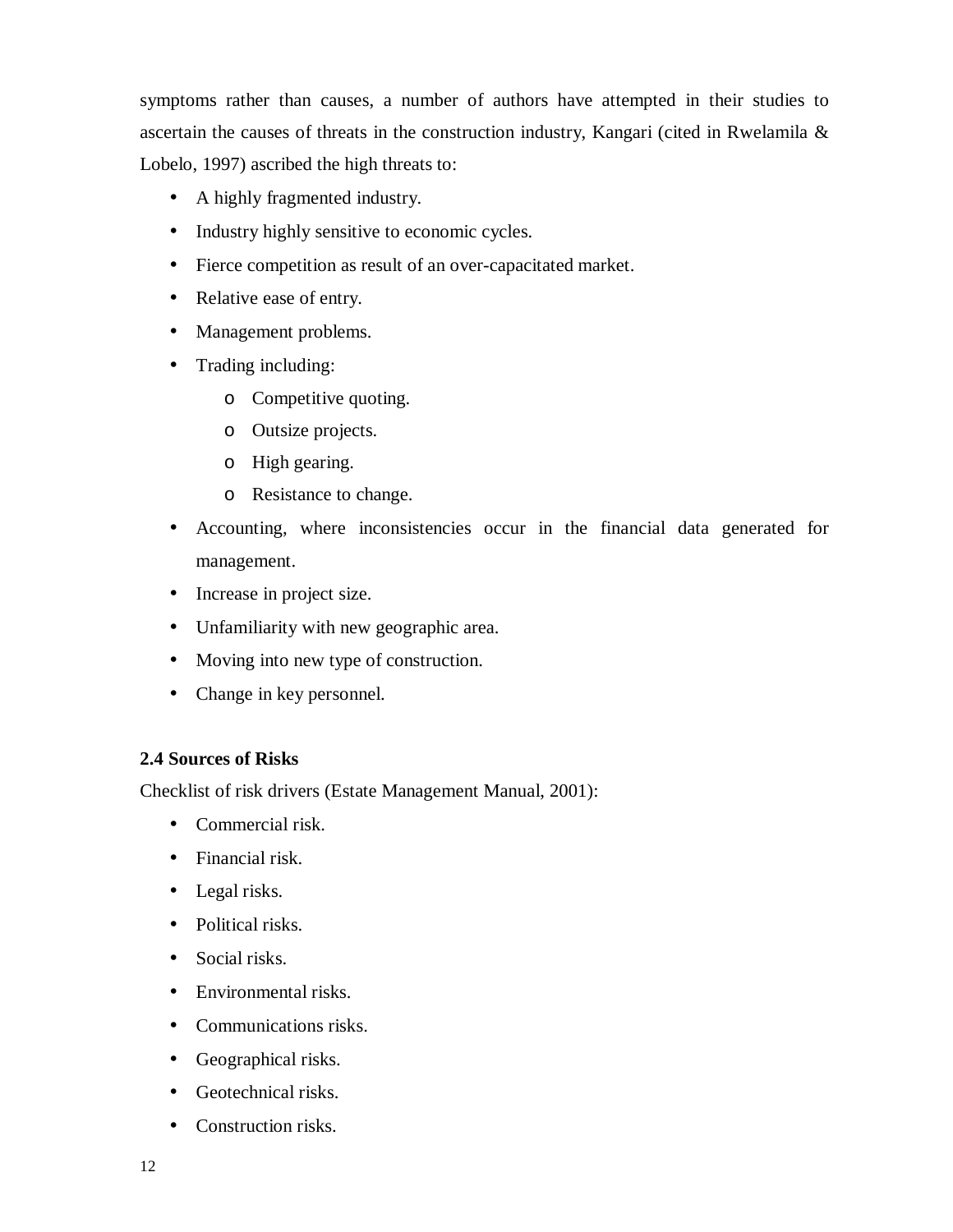- Technological risks.
- Operational risks.
- Demand/product risks.
- Management risks.

These sources of risk relate to project-specific and non-project-specific risks, as both these types of risk need to be considered when identifying the risks in a project or a process. The institution, assisted by the project team, need to define the boundaries of these sources and to break down these sources into detailed risk elements. This will allow a common understanding amongst those attempting to identify the risks in a project.

The division of risks into source elements can be difficult. It also creates the potential for increased personal subjectivity. It can also lead to the possibility of "double-counting" some risks by attributing the same risk to more than on source. This may, however, beneficial in understanding the relationships between risk sources and elements (Estate Management Manual, 2001). The obvious problem with categorizing risk, apart from the cultural perceptions noted by the royal society report, is that there is a danger of confusing sources, causes, effects and fields of study for the risk domain. A source approach to risk categorizations is shown in Figure (2.1). It is proposed that the risks can be considered with respect to six categories: financial and economic, political and environment, design, site construction, physical and Environmental factors . While the list of potential risks in every category is neither complete nor exhaustive, it does represent the majority of typical project risks and demonstrates the advantage of a logically developed classification scheme (Enshassi & Mayer, 2001).

#### **2.5 Risk Management Process**

A number of variations of risk management process have been proposed. Boehm (cited in Raz & Michael, 2001) suggested a process consisting of two main phases: risk assessment, which includes identification, analysis and prioritization, and risk control which includes risk management planning, risk resolution and risk monitoring planning, tracking and corrective action. Chapman and Ward (cited in Tummala & Burchett, 1999) identified risk management approach as a multiphase `risk analysis' which covers identification,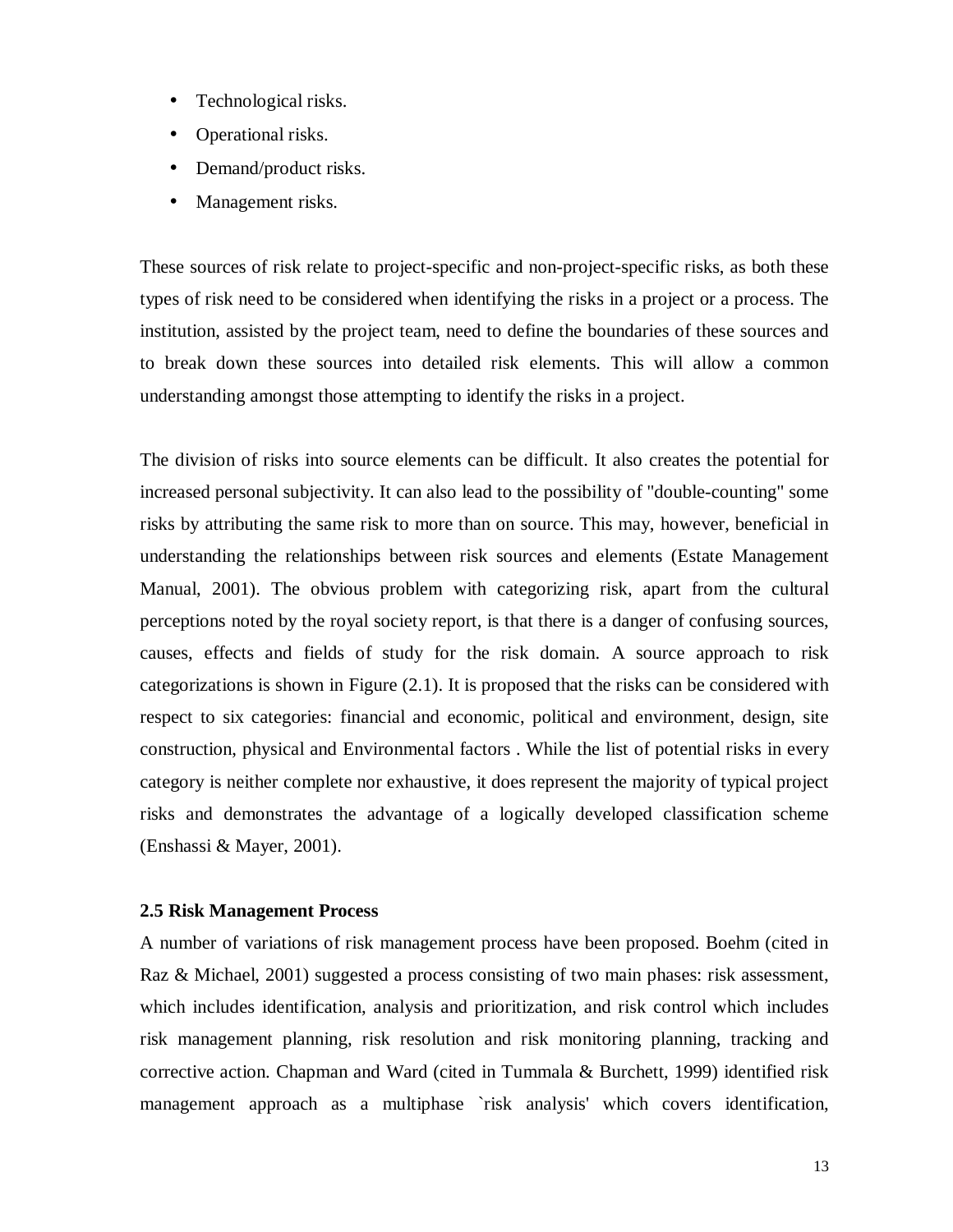evaluation, control and management of risks. Simmons (1998) provided a definition for the risk management as the sum of all proactive management-directed activities, within a program that is intended to acceptably accommodate the possibly failures in elements of the program. "Acceptably" is as judged by the customer in the final analysis, but from a firm's perspective a failure is anything accomplished in less than a professional manner and/or with less than-adequate result. Al-Bahar cited in (Ahmed et al, 1999) defined the risk management as a formal orderly process for systematically identifying, analyzing, and responding to risk events throughout the life of a project to obtain the optimum or acceptable degree of risk elimination or control.



**Figure 2.1.** Risk Categorization List, adapted from (Enshassi & Mayer, 2001)

It is possibilities that are being accommodated. It is management's job to do the planning that will accommodate the possibilities. The customer is the final judge, but internal goals should be to a higher level than customer expectations. Risk management as a shared or centralized activity must accomplish the following tasks (Simmons,1998):

- Identity concerns.
- Identify risks & risk owners.
- Evaluate the risks as to likelihood and consequences.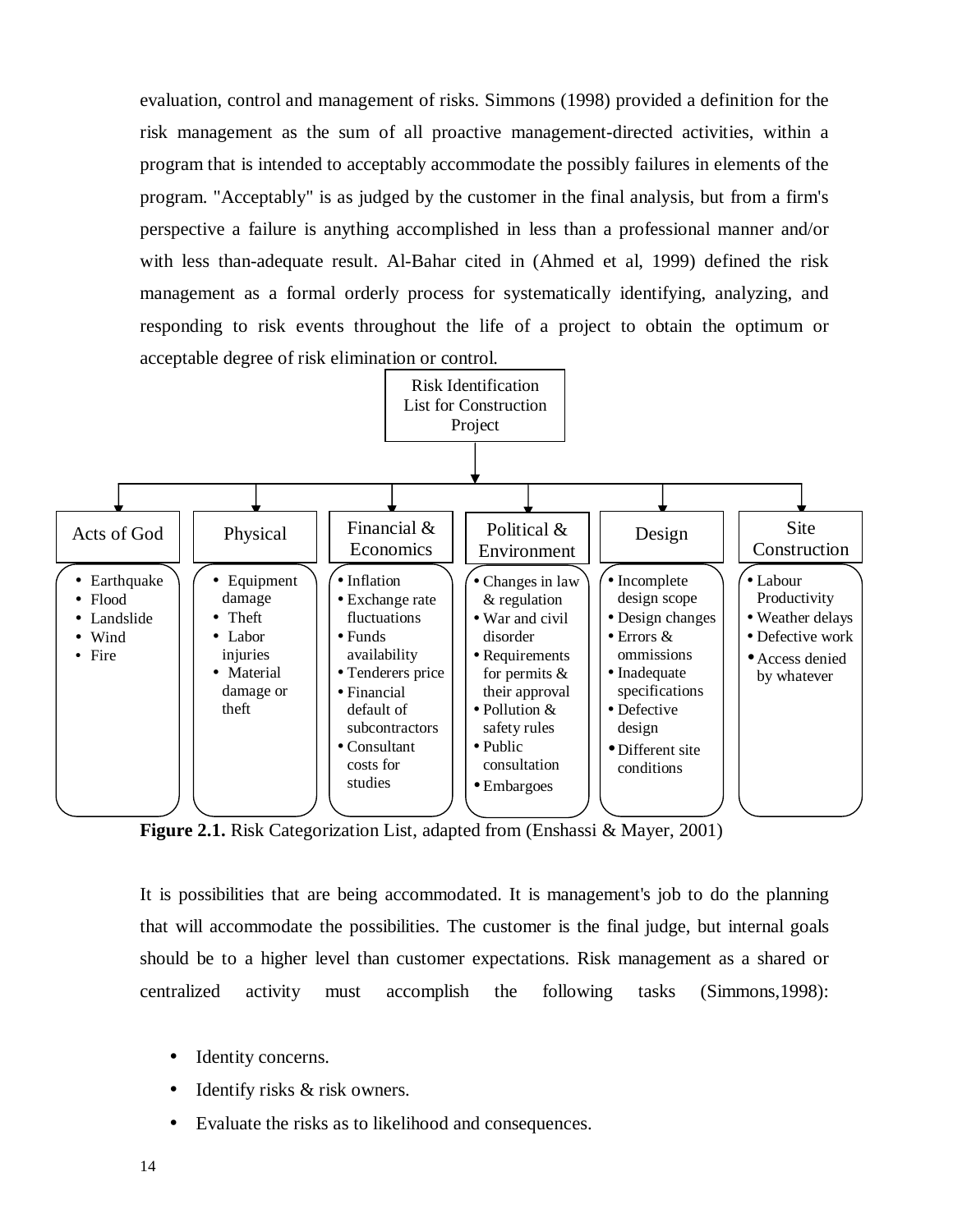- Assess the options for accommodating the risks.
- Prioritize the risk management efforts.
- Develop risk management plans.
- Authorize the implementation of the risk management plans.
- Track the risk management efforts and manage accordingly.

Chapman and Ward (1997) outlined a generic risk management process consisting of nine phases:

- 1. Define the key aspects of the project;
- 2. Focus on a strategic approach to risk management;
- 3. Identify where risks may arise;
- 4. Structure the information about risk assumption and relationships;
- 5. Assign ownership of risks and responses;
- 6. Estimate the extent of uncertainty;
- 7. Evaluate the relative magnitude of the various risks;
- 8. Plan response;
- 9. Manage by monitoring and controlling execution.

According to the Project Management Body of Knowledge (PMI,1996), risk management forms one of the so-called nine functions of project management (the other eight being integration, communications, human resources, time, cost, scope, quality and procurement management). The traditional view is that these functions should form the basis of planning and that each should be the focus of attention in each phase of the project. In the PMBOK, PMI (1996) presents four phases of the risk management process: identification, quantification, responses development and control. Risk Management covers the process of identification, assessment, allocation, and management of all project risks (APM, 2000). Healy cited in (Shen, 1997) suggested a systematic process including risk identification, risk analysis and risk response, where risk response has been further divided into the four actions: risk retention, risk reduction, risk transfer and risk avoidance. Risk management is also seen as a process that accompanies the project from its definition through its planning, execution and control phases up to its completion and closure (Raz & Michael, 2001). Risk management is not synonymous with insurance, nor does it embrace the management of all risks to which a project is exposed. In practice, the truth lies somewhere between the two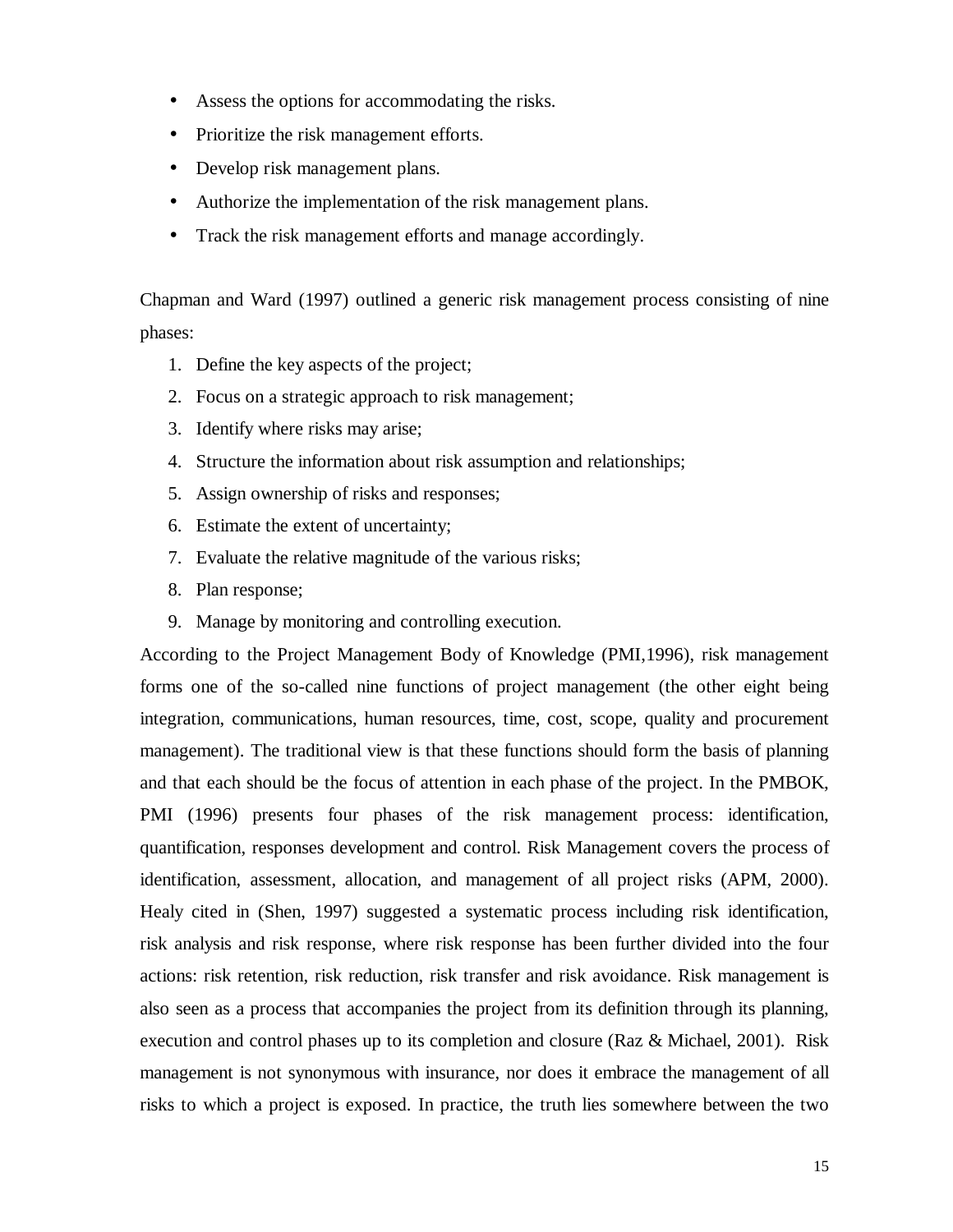extremes. A risk management system must be practical, realistic and must be cost effective. The depth to which you analyze risk obviously depends upon your circumstance. Only you can judge the importance to be placed on a structured risk analysis. Conventional education does little to foster an awareness of how unpredictable reality can be (Flanagan & Norman, 1993). Risk management measures the potential changes in value that will be experienced in a portfolio as a result of differences in the environment between now and some future point in time (Dembo & Freeman, 1998).

#### **2.5.1 Construction risk management approach-Conceptual Model**

This model placed risk management in the context of project decision making while considering the over-lapping contexts of behavioral responses, organization structure, and technology. The objectives of project and construction risk management should be clearly established within the context of project decision-making, and will be governed largely by the risk attitude of the project proponent. In discussing human judgments in decisionmaking, proposes a sociological and organizational context for risk analysis. The construction risk management conceptual model provides an effective systematic framework for quantitatively identifying, analyzing, and responding to risk in construction projects. With this model emphasis is placed on how to identify and manage risks before, rather than after, they materialize into losses or claims (Enshassi & Mayer, 2001).



**Figure 2.2.** Conceptual Model of Construction Risk Management, (Enshassi & Mayer, 2001)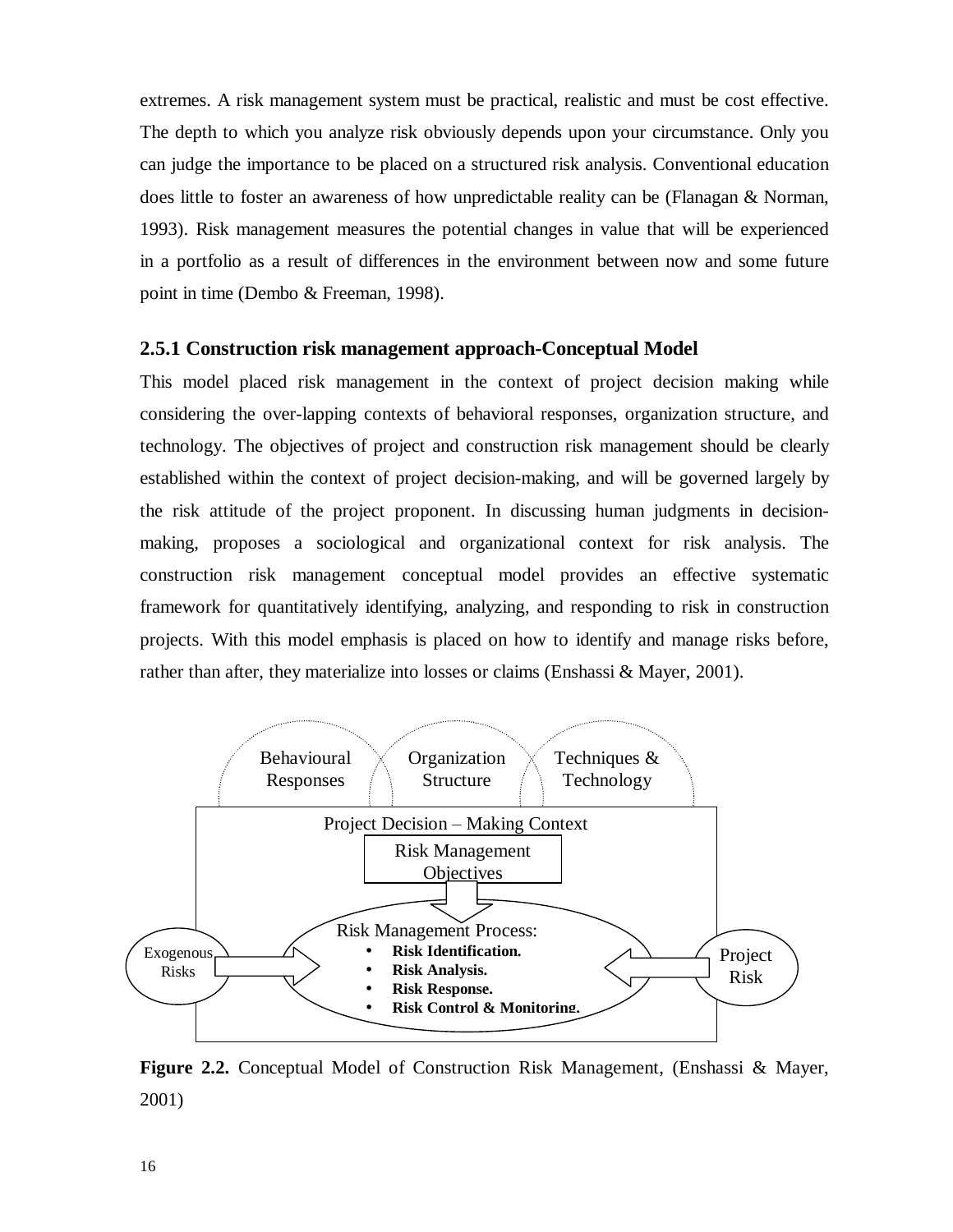#### **2.5.2 Risk Identification**

This is the first stage in risk management and it entails capturing all the potential risks that could arise within the project. It is commonly acknowledged that of all the stages of risk management process, risk identification stage has the largest impact on the accuracy of any risk assessment (Chapman, 1998). To facilitate risk identification, risks can also be broadly categorized as controllable and uncontrollable risks (Flanagan and Norman, 1993). Further, controllable risks are those risks which a decision maker undertakes voluntarily and whose outcome is, in part, within our direct control; and uncontrollable risks as those risks which we cannot influence (Chege & Rwelamila, 2000). Risk identification consists of determining which risks are likely to affect the project and documenting the characteristics of each. Risk identification is not a one time event; it should be performed on a regular basis throughout the project (PMI, 1996). The identification of risks consists of a method used to generate risks, and guidance on what those risks should look like when written down (Isaac, 1995). Risk identification should address both internal and external risks. Internal risks are things that the project team can influence, such as staff assignments and cost estimates. External risks are things beyond the control or influence of the project team, such as government actions. In project context, risk identification is also concerned with opportunities (positive outcomes) as well as threats (negative outcomes) (PMI, 1996). At this stage, a broad view should be taken to ascertain without any constraint the risks that are likely to impede the project in meeting its cost target. A failure to recognize the existence of one or more potential risks may result in a disaster or foregoing an opportunity for gain resulting from proper corrective action (Enshassi & Mayer, 2001). When attempting to identify risk, it is rather like trying to map the world. Maps of the world tend to be centered on the location of the map maker. Much of the world is not visible from where you stand. Some territory which is familiar and obvious to you may not be obvious to everyone. Similarly, looking at a large project from the top, with multiple layers of planning, complex vertical and horizontal interactions, and sequencing problems, resembles looking into the world map through a fog. Management's ability to influence the outcome is limited to what they can see. The great temptation is to focus upon what should happen, rather than what could happen. A clear view of the event is the first equipment, focusing on the sources of risk and effect of the event (Flanagan & Norman, 1993). While extensive catalogues of risk can be devised, these are always likely to be incomplete and therefore inadequate. This may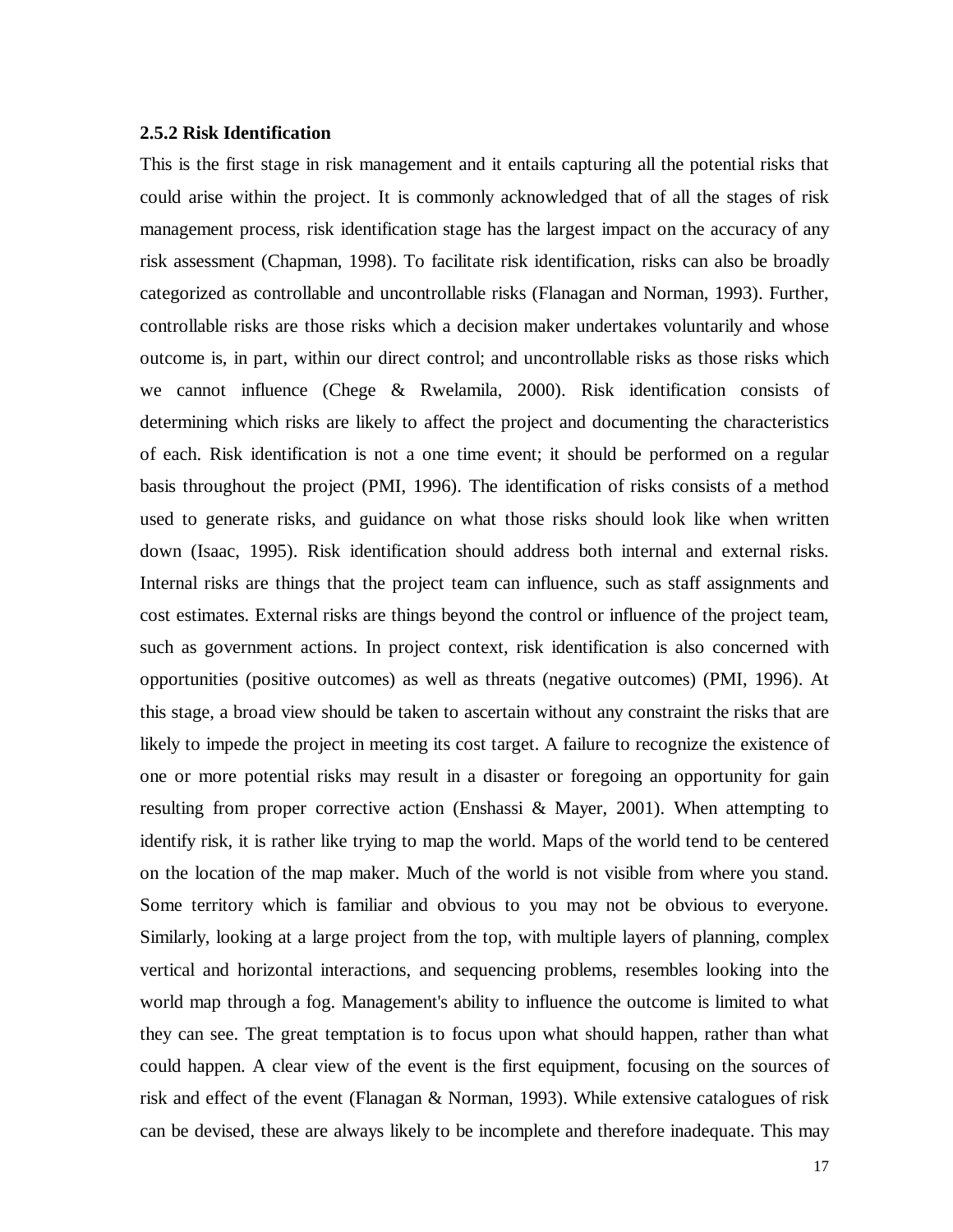lead to decision-makers failing to consider the full spectrum of potential risks for a project. Developing categories of risk is one way of typifying risks so that this danger can be minimized (Enshassi & Mayer, 2001).

#### **2.5.3 Risk Analysis**

Risk analysis, a component of the risk management process, deals with the causes and effects of events which cause harm. The aim behind such analysis is a precise and objective calculation of risk. To the extent that this is possible, it allows the decision making process to be more certain (Estate Management Manual, 2002). The essence of risk analysis is that it attempts to capture all feasible options and to analyze the various outcomes of any decision. For building projects, clients are mainly interested in the most likely price, but projects do have cost over-runs and, too frequently, the 'what if' question is not asked (Flanagan & Norman, 1993).

Risk analysis involves assessing the identified risks. This first requires that the risks are quantified in terms of their effect on cost, time or revenue. They can be analyzed by measuring their effects on the economic parameters of the project or process. In terms of risk response, three general types of response can be identified (Estate Management Manual, 2002):

- Risk avoidance or reduction.
- Risk transfer.
- Risk retention.

The use of risk analysis gives an insight into what happens if the project does not proceed according to plan. When active minds are applied to the best available data in a structured and systematic way, there will be a clearer vision of the risks than would have been achieved by intuition alone (Flanagan & Norman, 1993).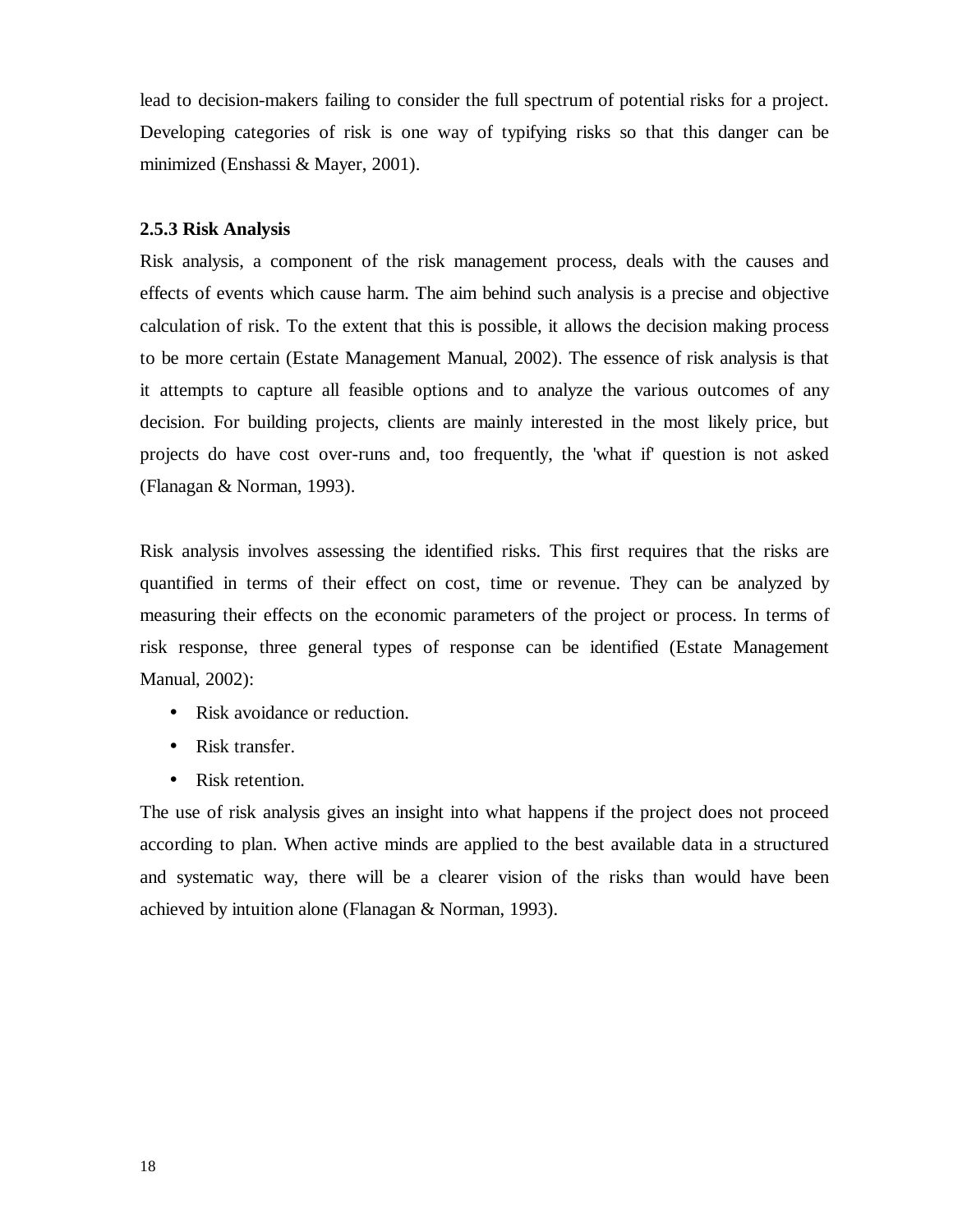

**Figure 2.3.** Risk Analysis Sequence (Flanagan & Norman, 1993)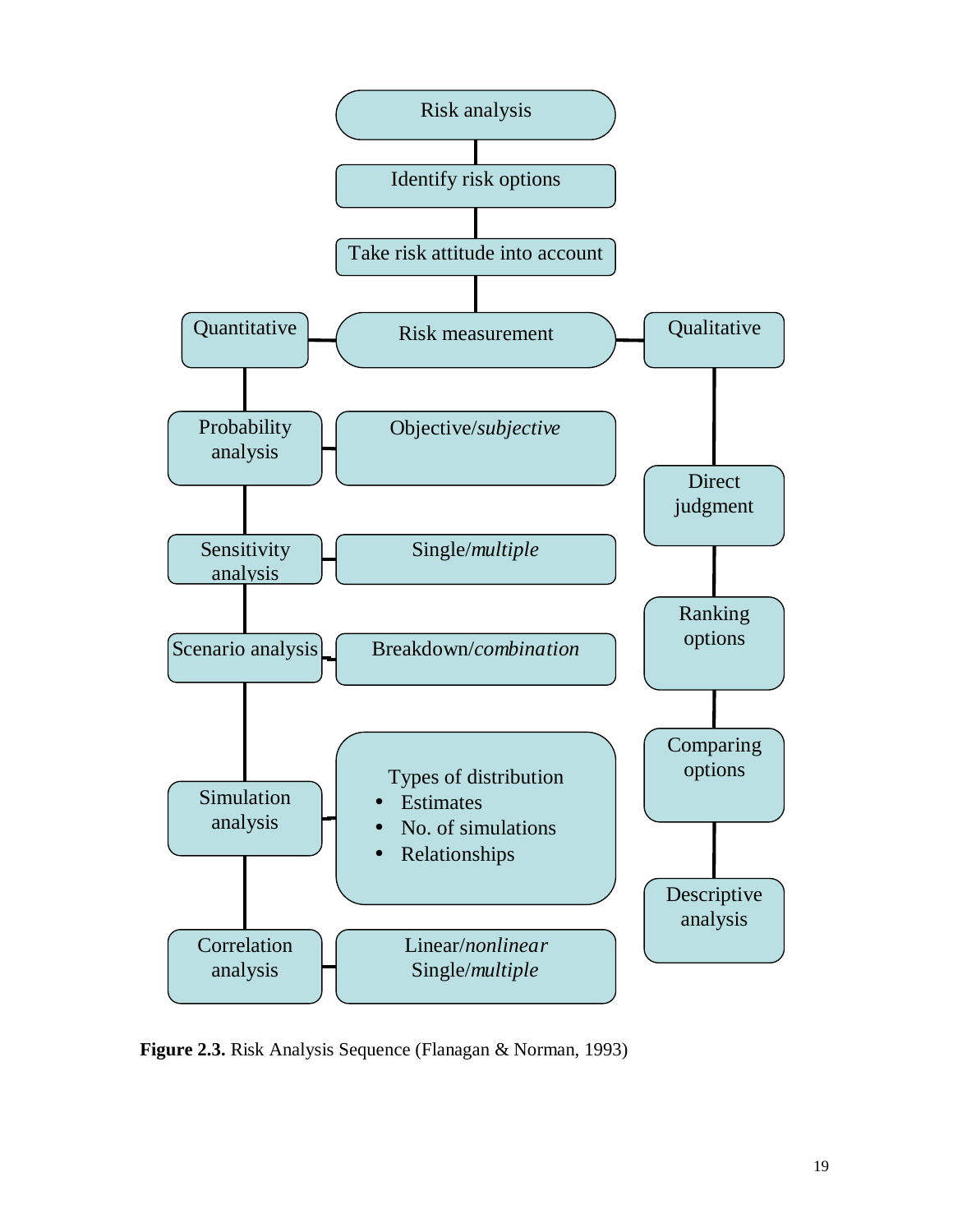Figure (2.3), detailed by Flanagan and Norman (1993), shows the sequence in risk analysis. The traditional approach to forecasting construction price or construction duration at the design stage of a project is to use the available data and produce a single point best estimate. The risk analysis approach explicitly recognizes uncertainty that surrounds the best estimate by generating a probability distribution based upon expert judgment. Therefore, the understanding about the effects of uncertainty upon the project will be improved. Risk analysis must not be viewed as a stand alone activity; any strategies developed must not be seen as cast in stone commandants. Rather, these should be seen as a component of all decisions made continually to respond to project dynamics (Jaafari, 2001). Risk analysis involves evaluating risks and risk interactions to assess the range of possible project outcomes. It is complicated by a number of factors including, but not limited to (PMI, 1996):

- Opportunities and threats can interact in unanticipated ways (e.g., schedule delays may force consideration of new strategy that reduces overall project duration).
- A single risk event can cause multiple effects, as when late delivery of a key material produces cost overruns, schedule delays, penalty payments, and a lower quality product.
- The mathematical techniques used can create a false impression of precision and reliability.

What is needed is an application of risk analysis to help project managers control cost that is relatively simple to apply, can be used throughout the life cycle of a construction project, accounts for the tendency of construction professionals to apply risk in linguistic terms, and apply their experience (Bender & Ayyub, 2001).

#### **2.5.3.1 Methods of Risk Analysis**

The analysis of risks can be *quantitative* or *qualitative* in nature depending on the amount of information available (APM, 2000). Qualitative analysis focuses on identification together with assessment of risk, and quantitative analysis focuses on the evaluation of risk (Chapman, 2001). Indeed there may be so little information about certain risks that no analysis is possible. Table (2.1) summarizes the various techniques used for risk analysis.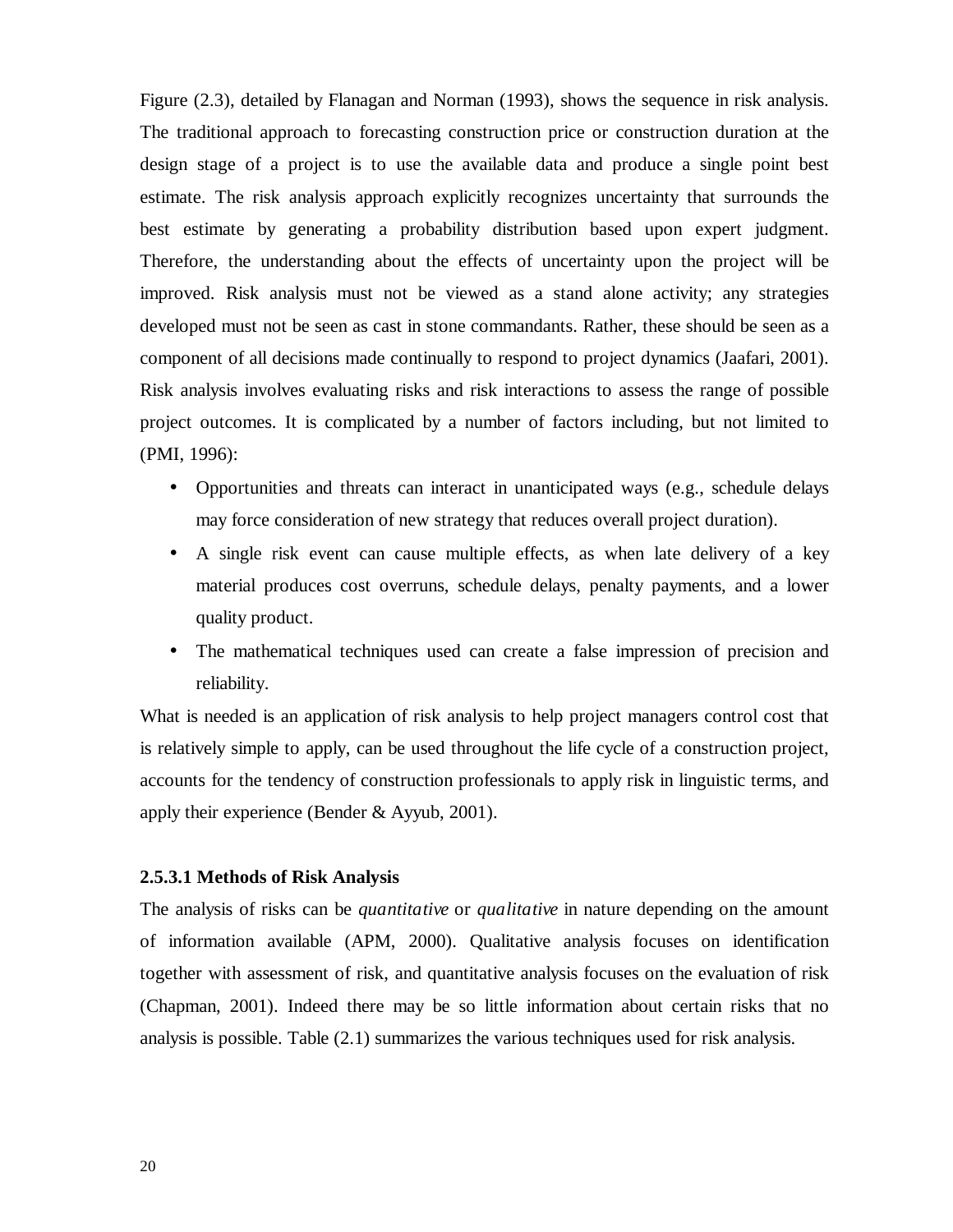| <b>Risk Analysis</b>    |                            |  |  |  |  |  |
|-------------------------|----------------------------|--|--|--|--|--|
| Qualitative             | Quantitative               |  |  |  |  |  |
| a. Direct judgment      | Probability analysis<br>e. |  |  |  |  |  |
| b. Ranking options      | f. Sensitivity analysis    |  |  |  |  |  |
| c. Comparing options    | Scenario analysis<br>g.    |  |  |  |  |  |
| d. Descriptive analysis | h. Simulation analysis     |  |  |  |  |  |

**Table 2.1.** Various risk analysis techniques, adapted from (Ward and Chapman, 1997)

# **A. Qualitative Risk Analysis**

Lowe (2002) introduced a definition for the qualitative assessment of risk involves the identification of a hierarchy of risks, their scope, factors that cause them to occur and potential dependencies. The hierarchy is based on the probability of the event and the impact on the project. In qualitative risk analysis risk management acts as a means to registering the properties of each risk (Kuismanen et al, 2002). Qualitative risk analysis assesses the importance of the identified risks and develops prioritized lists of these risks for further analysis or direct mitigation. The management team assesses each identified risk for its probability of occurring and its impact on project objectives. Sometimes experts or functional units assess the risks in their respective fields and share these assessments with the team (Office of project management process improvement, 2003). Components of risk analysis were introduced by Kindinger and Darby (2000):

- List activities, tasks, or elements that make up the project.
- Identify applicable risk factors.
- Develop risk-ranking scale for each risk factor.
- Rank risk for each activity for each risk activity.
- Document the results and identify potential risk-reduction actions.

# • **Qualitative risk ranking guidelines**

A method to systematically document the risk for each qualitative risk factor identified in Figure (2.4) is needed to perform a consistent evaluation of risk across the different project or program activities. To make this possible, qualitative definitions of risk factors are defined for three categories of risk (none/low, medium, and high). A simple example of a completed evaluation is shown in Figure (2.5).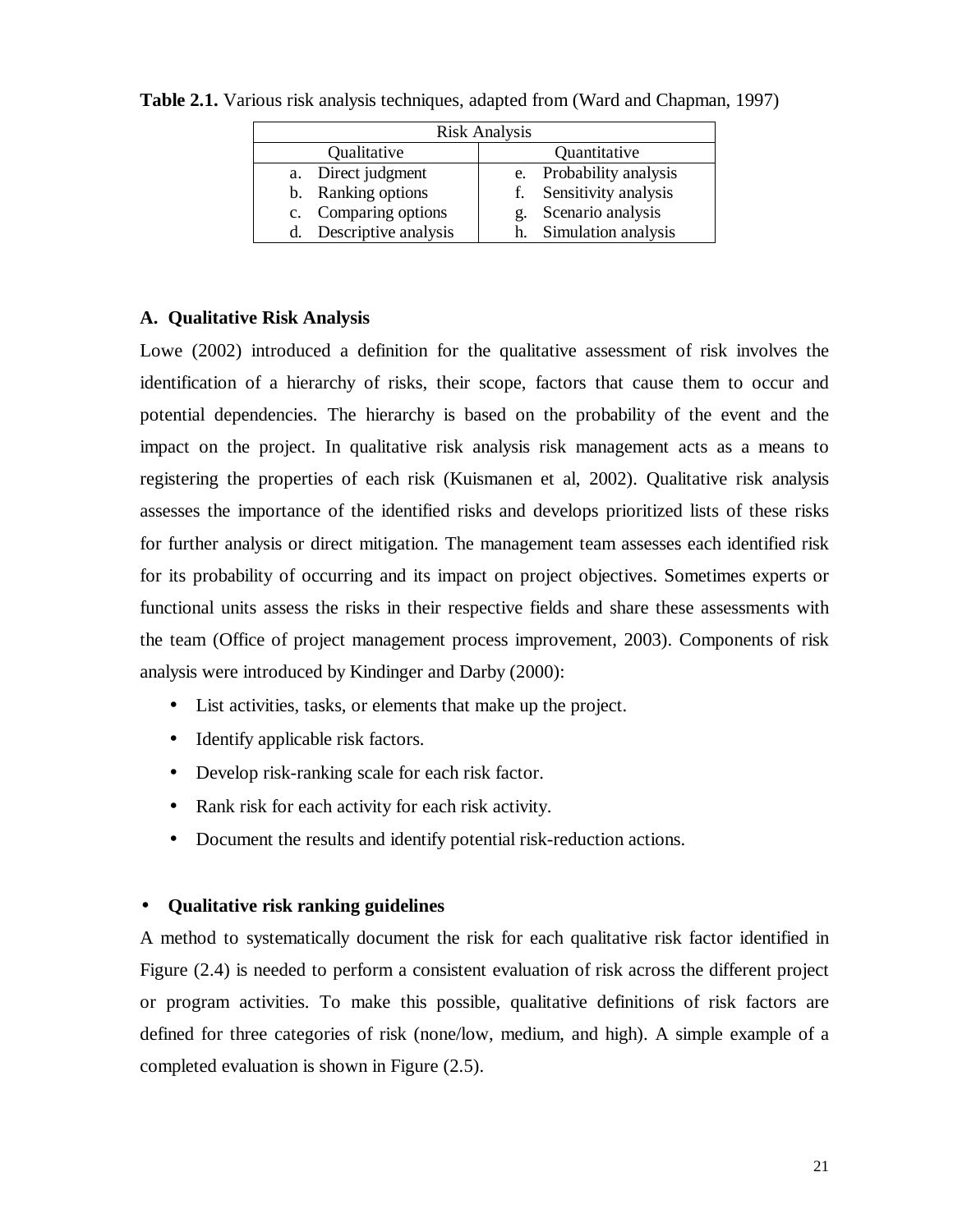

**Figure 2.4.** Qualitative Risk Factor Ranking Criteria, adopted from (Kindinger & Darby, 2000)



**Figure 2.5.** Risk Factor Evaluation, (Kindinger & Darby, 2000)

# • **Uses of Qualitative Risk analysis Results**

Qualitative risk analysis results are used to aid the project management team in three important ways (Kindinger & Darby, 2000):

• The qualitative risk analysis factor rankings for each project activity provide a first-order prioritization of project risks before the application of risk reduction actions. This general ranking process is shown in Figure (2.5).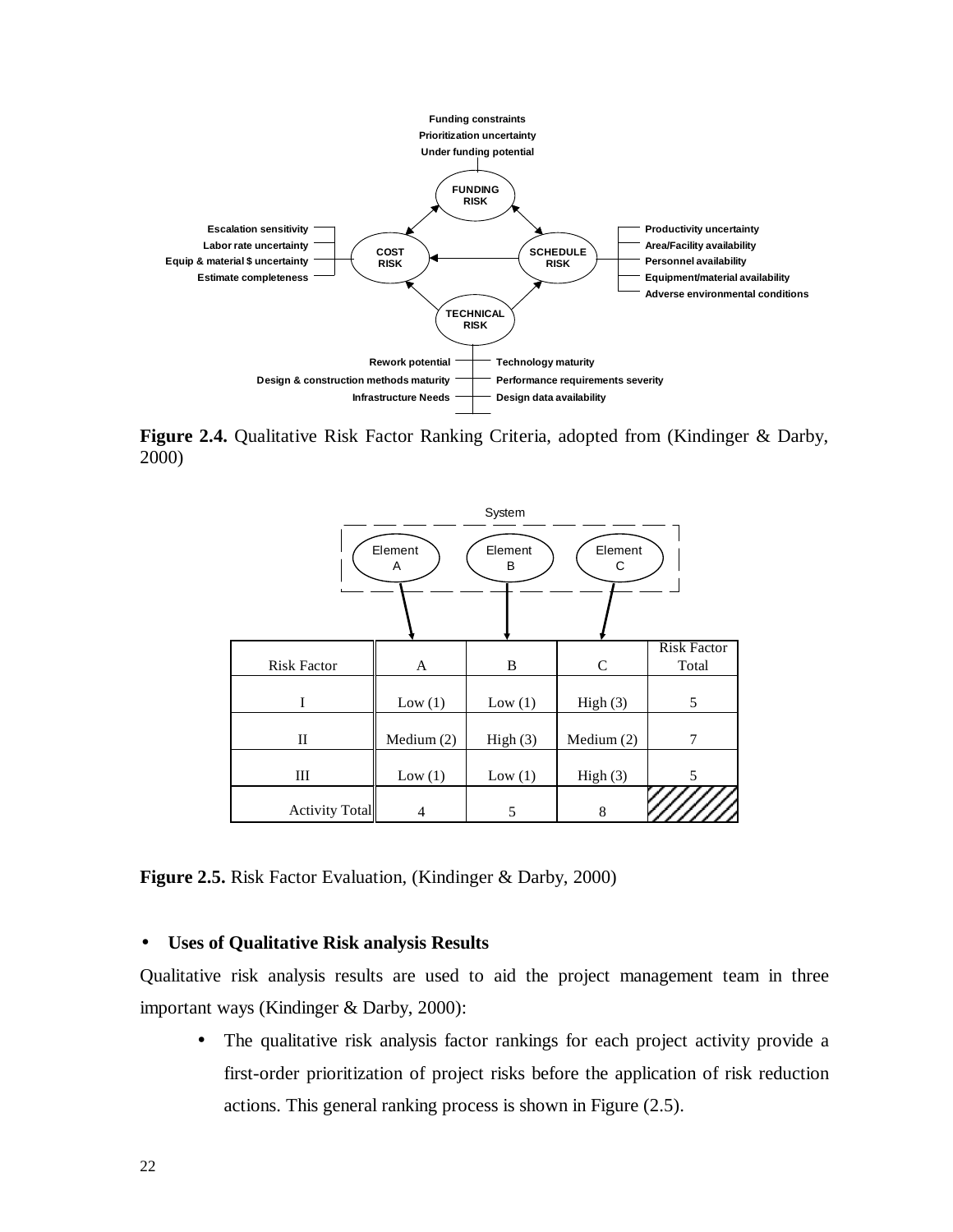- The more meaningful, result from conducting a qualitative risk analysis is the identification of possible risk-reduction actions responding to the identified risk factors. Risk reduction recommendations are often straightforward to make when the risk issue is identified.
- The final use of the qualitative risk analysis is the development of input distributions for qualitative and quantitative risk modeling. The integrated qualitative and quantitative risk analysis is shown below in Figure (2.6).



**Figure 2.6.** Integrated qualitative and quantitative risk analysis, (Kindinger & Darby, 2000)

## **B. Quantitative Risk Analysis**

Quantitative risk analysis is a way of numerically estimating the probability that a project will meet its cost and time objectives. Quantitative analysis is based on a simultaneous evaluation of the impact of all identified and quantified risks. The result is a probability distribution of the project's cost and completion date based on the risks in the project (Office of Project Management Process Improvement, 2003). The quantitative methods rely on probability distribution of risks and may give more objective results than the qualitative methods, if sufficient current data is available. On the other hand, qualitative methods depend on the personal judgment and past experiences of the analyst and the results may vary from person to person. Hence the quantitative methods are preferred by most analysts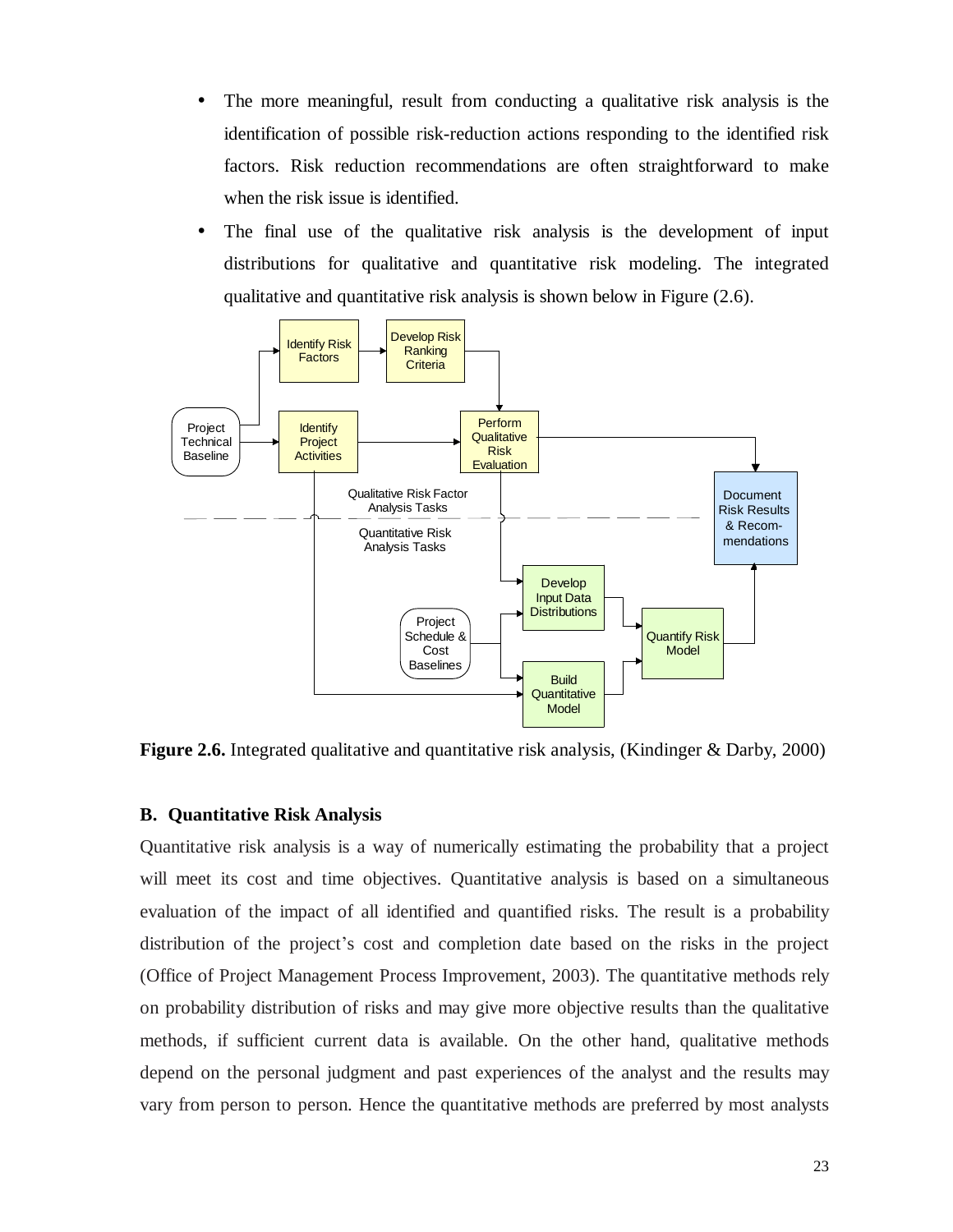(Ahmed et al, 2001). Quantitative risk analysis considers the range of possible values for key variables, and the probability with which they may occur. Simultaneous and random variation within these ranges leads to a combined probability that the project will be unacceptable (Asian Development Bank, 2002). Quantitative risk analysis involves statistical techniques that are most easily used with specialized software (Office of Project Management Process Improvement, 2003). Quantitative risk analysis is to assign probabilities or likelihood to the various factors and a value for the impact then identify severity for each factor (Abu Rizk, 2002). When thorough quantitative risk analysis is necessary it can take two alternative approaches (Kuismanen, 2001):

- 1. risks can be quantified as individual entities while looking at the big picture. This way can include the cumulative effects (to certain accuracy) into each individual risk and thus make more accurate estimations of the net value of the risks.
- 2. Alternatively modeling the mathematical properties of the interrelations from the bottom up can be started and then calculate the net impact of each risk including the effects of interrelations.

In Figure 2.7 the basic steps of a quantitative risk analysis and a simplified relationship between risk analysis, risk assessment and risk management is presented (Abrahamsson, 2002).

## • **Basic Steps of quantitative risk analysis**

As discussed previously, the aim of risk analysis is to determine how likely an adverse event is to occur and the consequences if it does occur. When quantitative risk analysis is to be done, it is attempted to describe risk in numerical terms. To do this, it should go through a number of steps (Kelly, 2003):

- 1. Define the consequence; define the required numerical estimate of risk.
- 2. Construct a pathway; consider of all sequential events that must occur for the adverse event to occur.
- 3. Build a model Collect data; consider each step on the pathway and the corresponding variables for those steps.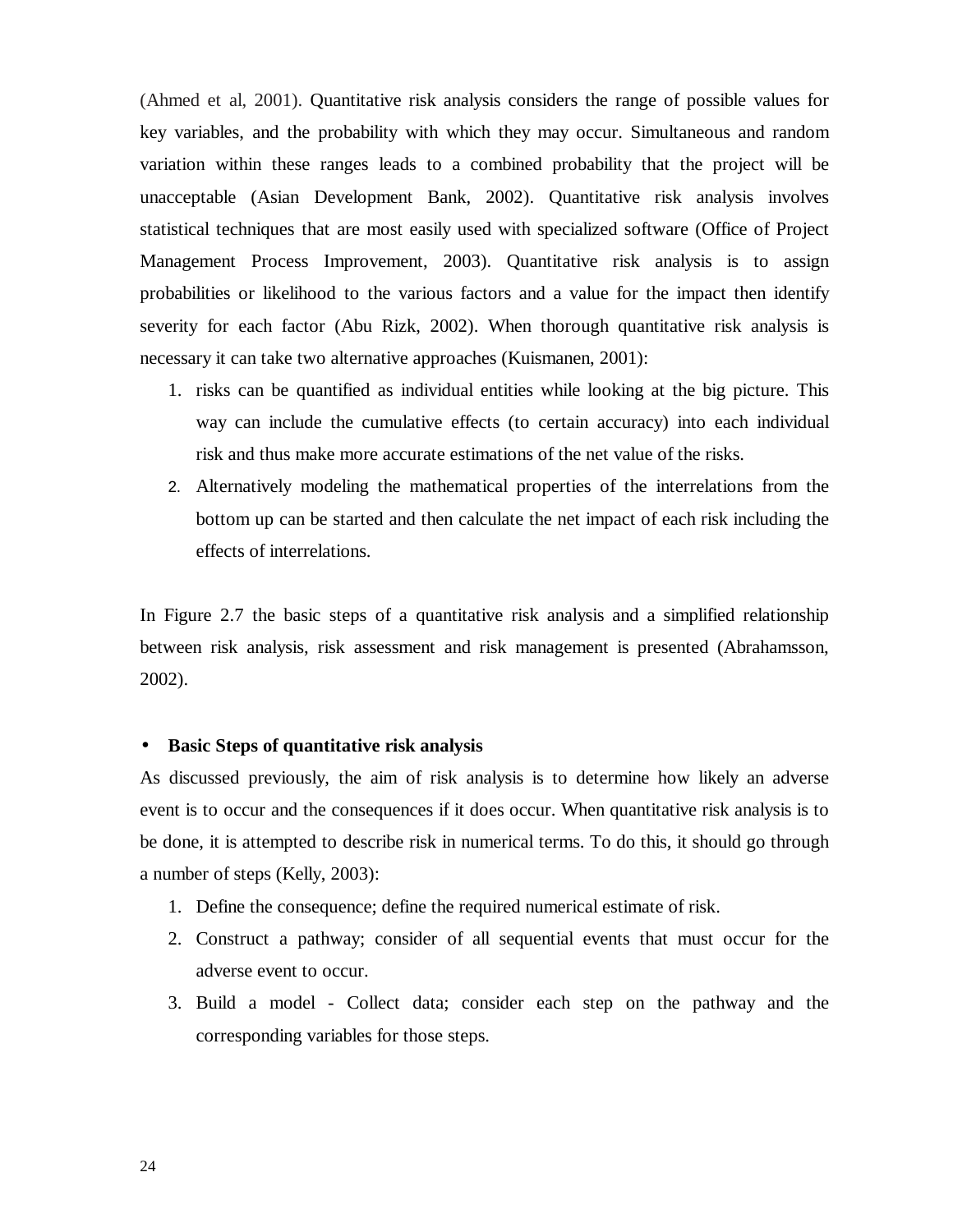- 4. Estimate the risk; once the model has been constructed and the data collected the risk can be estimated. Included in this estimation will be an analysis of the effects of changing model variables to reflect potential risk management strategies.
- 5. Undertake a sensitivity and scenario analysis; Undertaking a risk analysis requires more information than for sensitivity analysis.

# • **Methods of Quantitative Risk Analysis**

Any specific risk analysis technique is going to require a strategy. It is best to begin by providing a way of thinking about risk analysis that is applicable to any specific tool might be used.

- *Probability Analysis* is a tool in investigating problems which do not have a single value solution, Monte Carlo Simulation is the most easily used form of probability analysis.
- *Monte Carlo Simulation* is presented as the technique of primary interest because it is the tool that is used most often.
- *Sensitivity Analysis* is a tool that has been used to great extent by most risk analysts at one time to another.
- *Breakeven Analysis* is an application of a sensitivity analysis. It can be used to measure the key variables which show a project to be attractive or unattractive.
- *Scenario Analysis* is a rather grand name for another derivative of sensitivity analysis technique which tests alternative scenarios; the aim is to consider various scenarios as options.

Sensitivity Analysis and Monte Carlo Simulation are discussed briefly:

# • **Sensitivity Analysis**

Sensitivity analysis is a deterministic modeling technique which is used to test the impact of a change in the value of an independent variable on the dependent variable. Sensitivity analysis identifies the point at which a given variation in the expected value of a cost parameter changes a decision. Sensitivity analysis is performed by changing the values of independent risk variables to predict the economic criteria of the project (Merna & Stroch, 2000). Sensitivity analysis is an interactive process which tells you what effects changes in a cost will have on the life cycle cost (Flanagan & Norman, 1993). Sensitivity Analysis is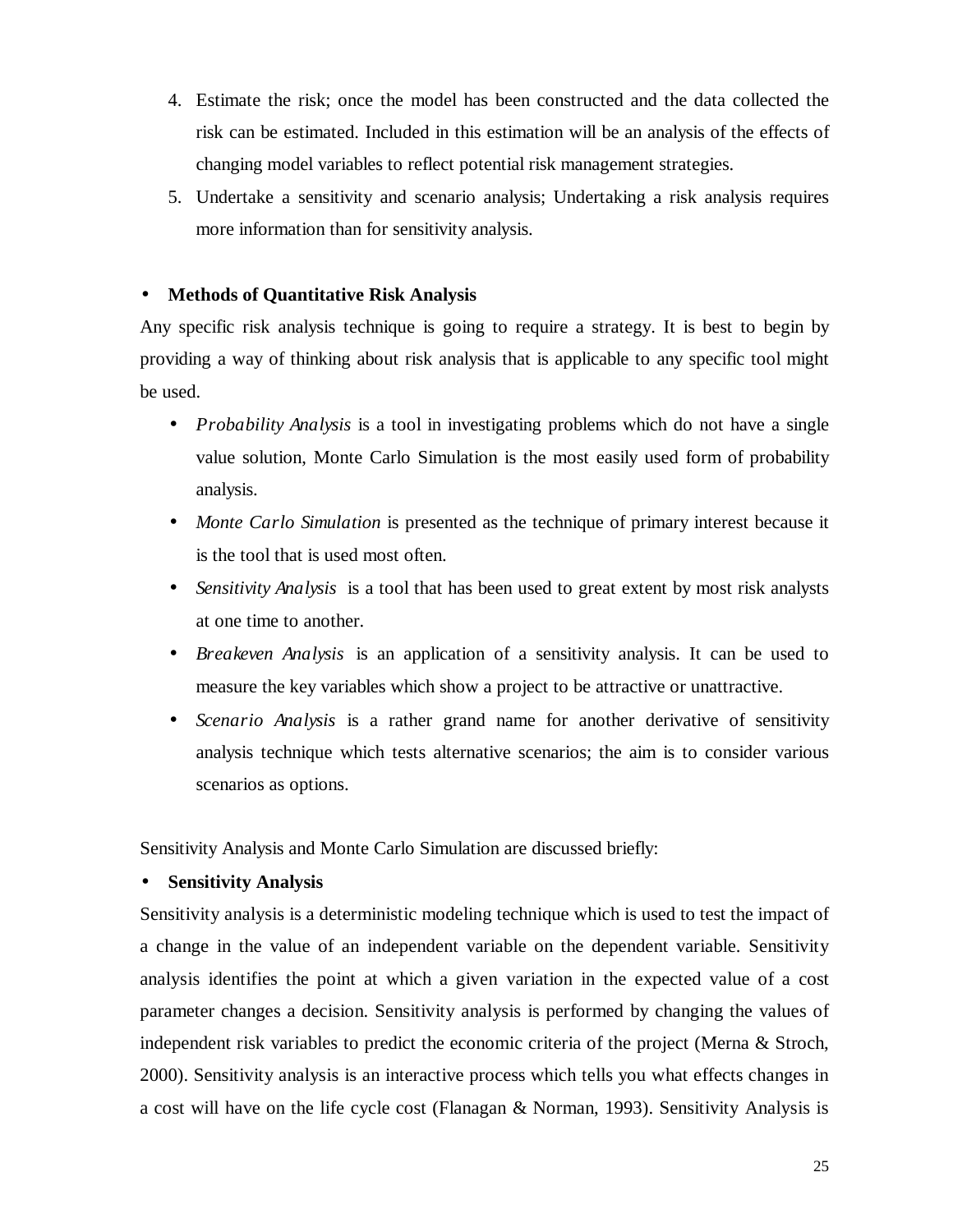the calculating procedure used for prediction of effect of changes of input data on output results of one model (Jovanovich, 1999). It dose not aim to quantify risk but rather to identify factors that are risk sensitive. Sensitivity analysis enables the analyst to test which components of the project have the greatest impact upon the results, thus narrowing down the main simplicity and ability to focus on particular estimates (Flanagan & Norman, 1993). The advantage of sensitivity analysis is that it can always be done to some extent. Specific scenarios of interest can be reasonably well described. Extreme outcomes, like the maximum or minimum possible costs, can often be estimated.



**Figure 2.7.** Simplified relationship between risk analysis, risk assessment and risk management. Adapted from Abrahamsson (2002).

The major disadvantage of sensitivity analysis is that the analyst usually has no idea how likely these various scenarios are. Many people equate possible with probable, which is not the case with sensitivity analysis (Yoe, 2000).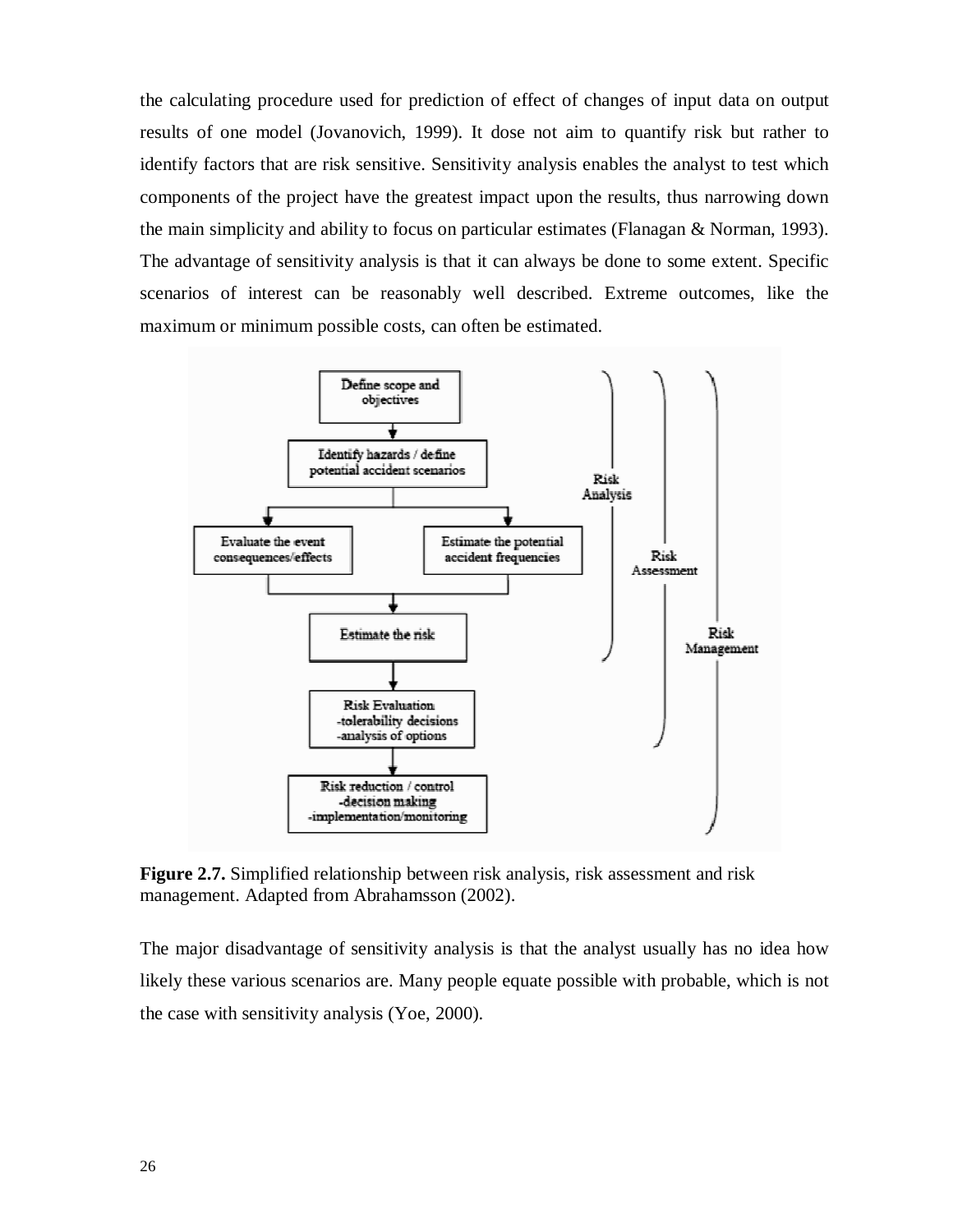## • **Monte Carlo Simulation**

Simulation is a probability-based technique where all uncertainties are assumed to follow the characteristics of random uncertainty. A random process is where the outcomes of any particular process are strictly a matter of chance (Flanagan, 2003). The Monte Carlo process is simply a technique for generating random values and transforming them into values of interest, the methods of generating random or pseudo random numbers are more sophisticated now and the mathematics of other distributions is more complex (Yoe, 2000). Different values of risk variables are combined in a Monte Carlo simulation. The frequency of occurrence of a particular value of any one of the variables is determined by defining the probability distribution to be applied across the given range of values. The results are shown as frequency and cumulative frequency diagrams. The allocation of probabilities of occurrence to each risk requires the definition of ranges for each risk (Merna & Stroch, 2000). Lukas (2004) presented risk analysis simulation steps:

- 1. Start with a project estimate done for each cost account.
- 2. Decide on the most likely cost, pessimistic costs, and optimistic costs.
- 3. Insert data into simulation software, then run the model.
- 4. Determine contingencies based on desired risk level.
- 5. Prioritize "risky" cost accounts for risk response planning.

This method of sampling (i.e. random sampling) will, lead to over- and under-sampling from various parts of the distribution. In practice, this means that in order to ensure that the input distribution is well represented by the samples drawn from it, a very large number of iterations must be made. In most risk analysis work, the main concern is that the model or sampling scheme we use should reproduce the distributions determined for the inputs (Abrahamsson, 2002). On the other hand, Lukas (2004) stated some of the simulation benefits:

- Improves estimate accuracy, it helps determine a contingency plan for an acceptable level of risk.
- Helps determine the bigger cost risks for risk response planning.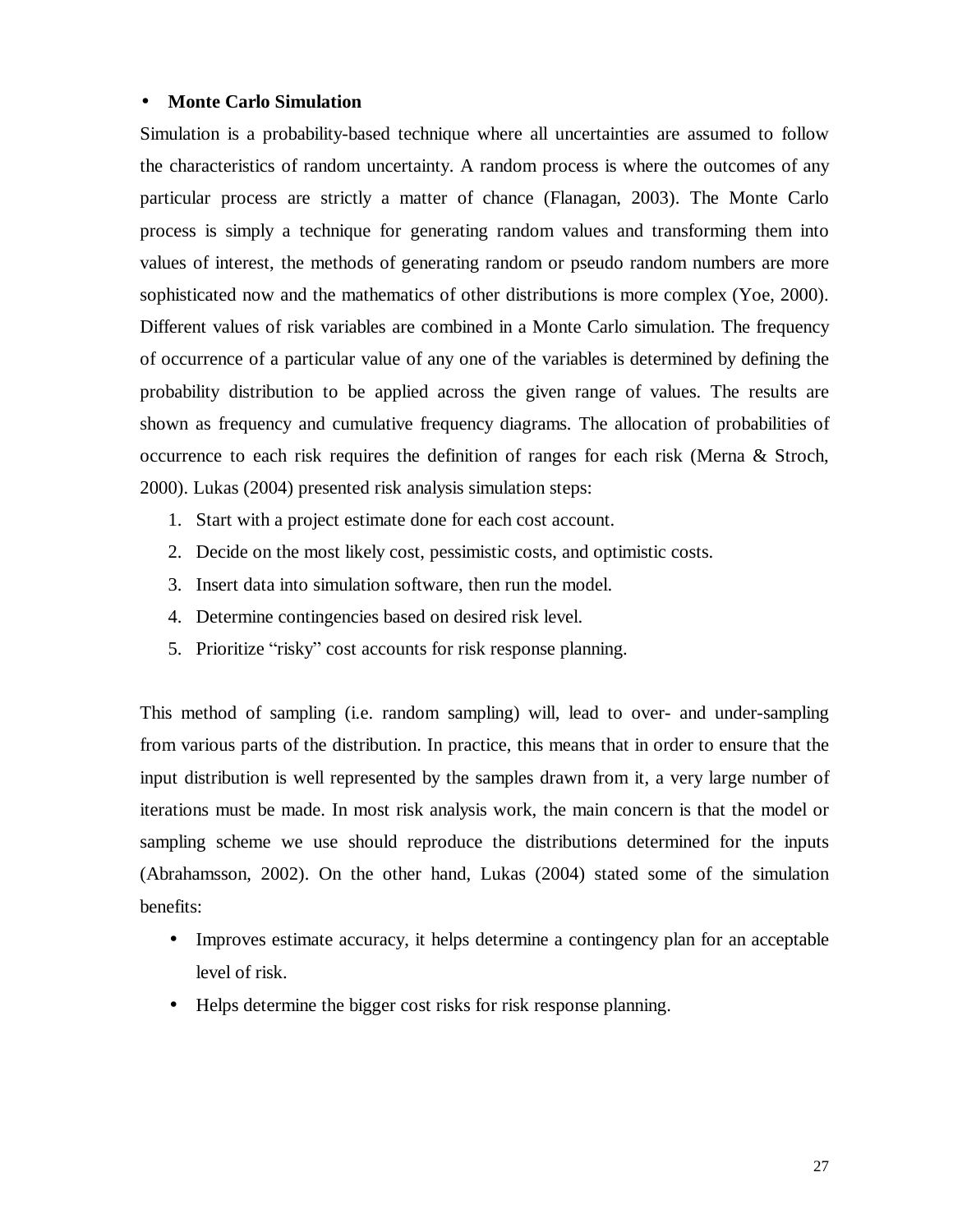# **2.6 Risk Response Practices**

PMI (1996) suggested three ways of responding to risk in projects, they are as follows:

- Avoidance: eliminating a specific threat, usually by eliminating the cause. The project management team can never eliminate all risks, but specific risk events can often be eliminated.
- Mitigation: reducing the expected monetary value at risk events by reducing the probability of occurrence (e.g., using new technology), reducing the risk event value (e.g., buying insurance), or both.
- Acceptance: accepting the consequences. Acceptance can be active by developing a contingency plan to execute should the risk event occur or passive by accepting a lower profit if some activities overrun.

Abu Rizk (2003) suggested some actions to be taken in response to residual risks. Actions can include:

- Reduce uncertainty by obtaining more information, this leads to re-evaluation of the likelihood and impact.
- Eliminate or avoid the risk factor through means such as a partial or complete redesign, a different strategy or method etc.
- Transfer the risk element by contracting out affect work.
- Insure against the occurrence of the factor.
- Abort the project if the risk is intolerable and no other means can be undertaken to mitigate its damages.

Ahmed et al (2001), Akintoyne and MacLeod (1997), Enshassi and Mayer (2001), and Education and Learning Whales (2001) argued that there are four distinct ways of responding to risks in a construction project, namely, risk avoidance, risk reduction, risk retention and risk transfer. Those ways are discussed in below briefly.

#### **2.6.1 Risk Avoidance**

Risk avoidance is sometimes referred to as risk elimination. Risk avoidance in construction is not generally recognized to be impractical as it may lead to projects not going ahead, a contractor not placing a bid or the owner not proceeding with project funding are two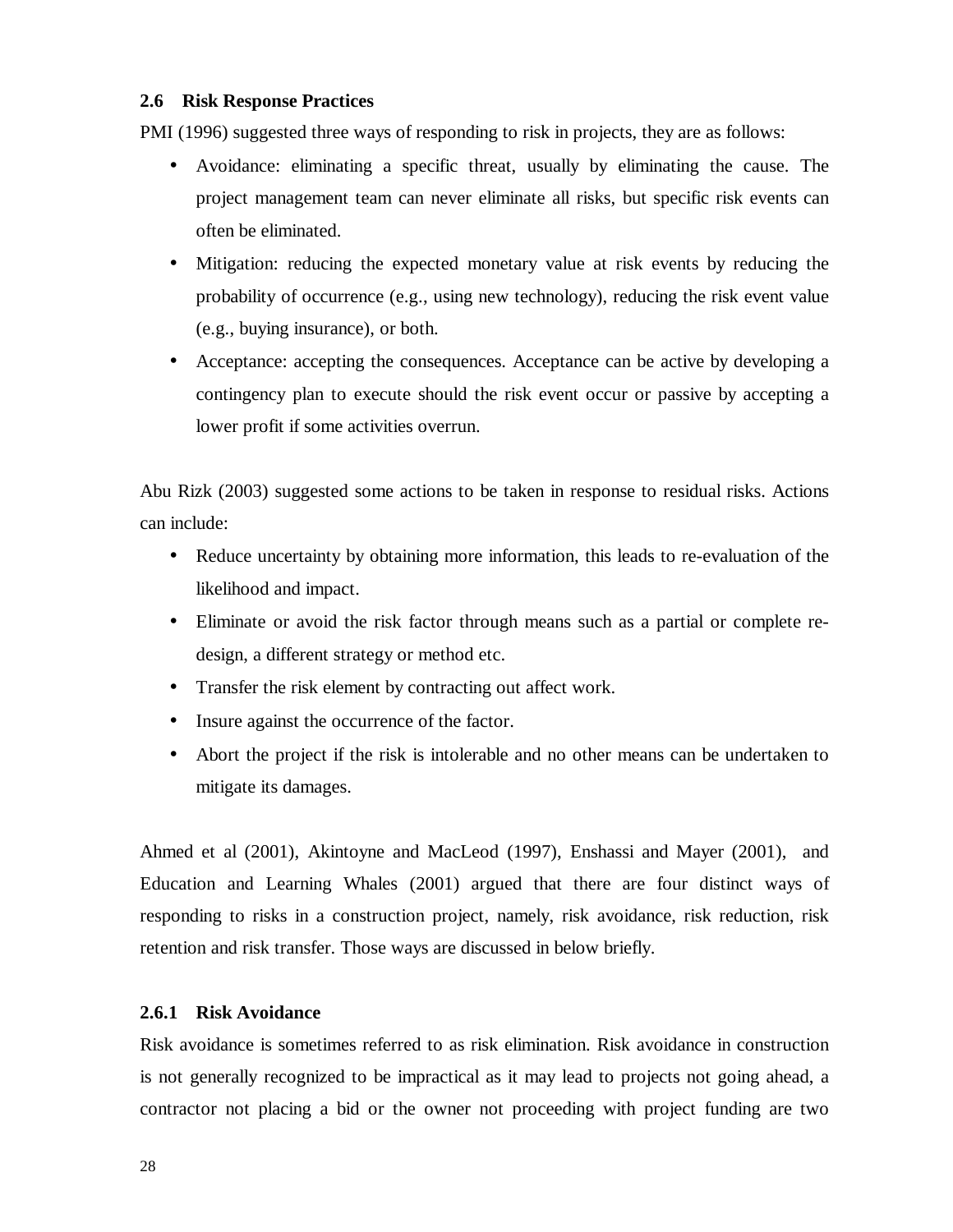examples of totally eliminating the risks. There are a number of ways through which risks can be avoided, e.g. tendering a very high bid; placing conditions on the bid; pre-contract negotiations as to which party takes certain risks; and not biding on the high risk portion of the contract( Flanagan & Norman, 1993).

# **2.6.2 Risk Transfer**

This is essentially trying to transfer the risk to another party. For a construction project, an insurance premium would not relieve all risks, although it gives some benefits as a potential loss is covered by fixed costs (Tummala & Burchett, 1999)

Risk transfer can take two basic forms:

- The property or activity responsible for the risk may be transferred, i.e. hire a subcontractor to work on a hazardous process;
- The property or activity may be retained, but the financial risk transferred, i.e. by methods such as insurance and surety.

#### **2.6.3 Risk Retention**

This is the method of reducing controlling risks by internal management (Zhi, 1995); handling risks by the company who is undertaking the project where risk avoidance is impossible, possible financial loss is small, probability of occurrence is negligible and transfer is uneconomic (Akintoyne & MacLeod,1997). The risks, foreseen or unforeseen, are controlled and financed by the company or contractor. There are two retention methods, *active* and *passive*;

- a. **Active retention** (sometimes referred to as self-insurance) is a deliberate management strategy after a conscious evaluation of the possible losses and costs of alternative ways of handling risks.
- b. **Passive retention** (sometimes called non-insurance), however, occurs through negligence, ignorance or absence of decision, e.g. a risk has not been identified and handling the consequences of that risk must be borne by the contractor performing the work.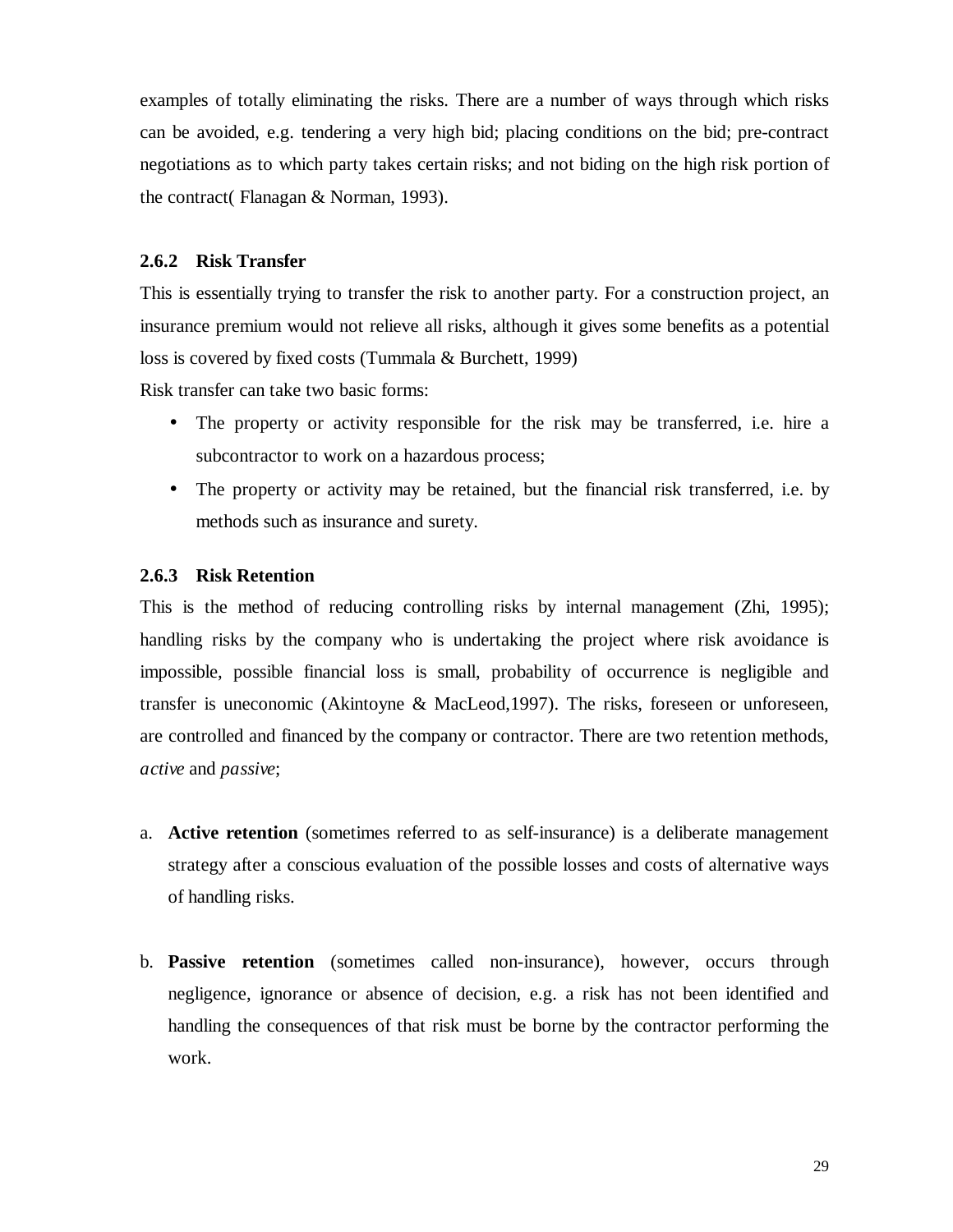# **2.6.4 Risk Reduction**

This is a general term for reducing probability and/or consequences of an adverse risk event. In the extreme case, this can lead to eliminate entirely, as seen in "risk avoidance". However, in reduction, it is not sufficient to consider only the resultant expected value, because, if potential impact is above certain level, the risk remains unacceptable. In this case, one of the other approaches will have to be adopted (Piney, 2002).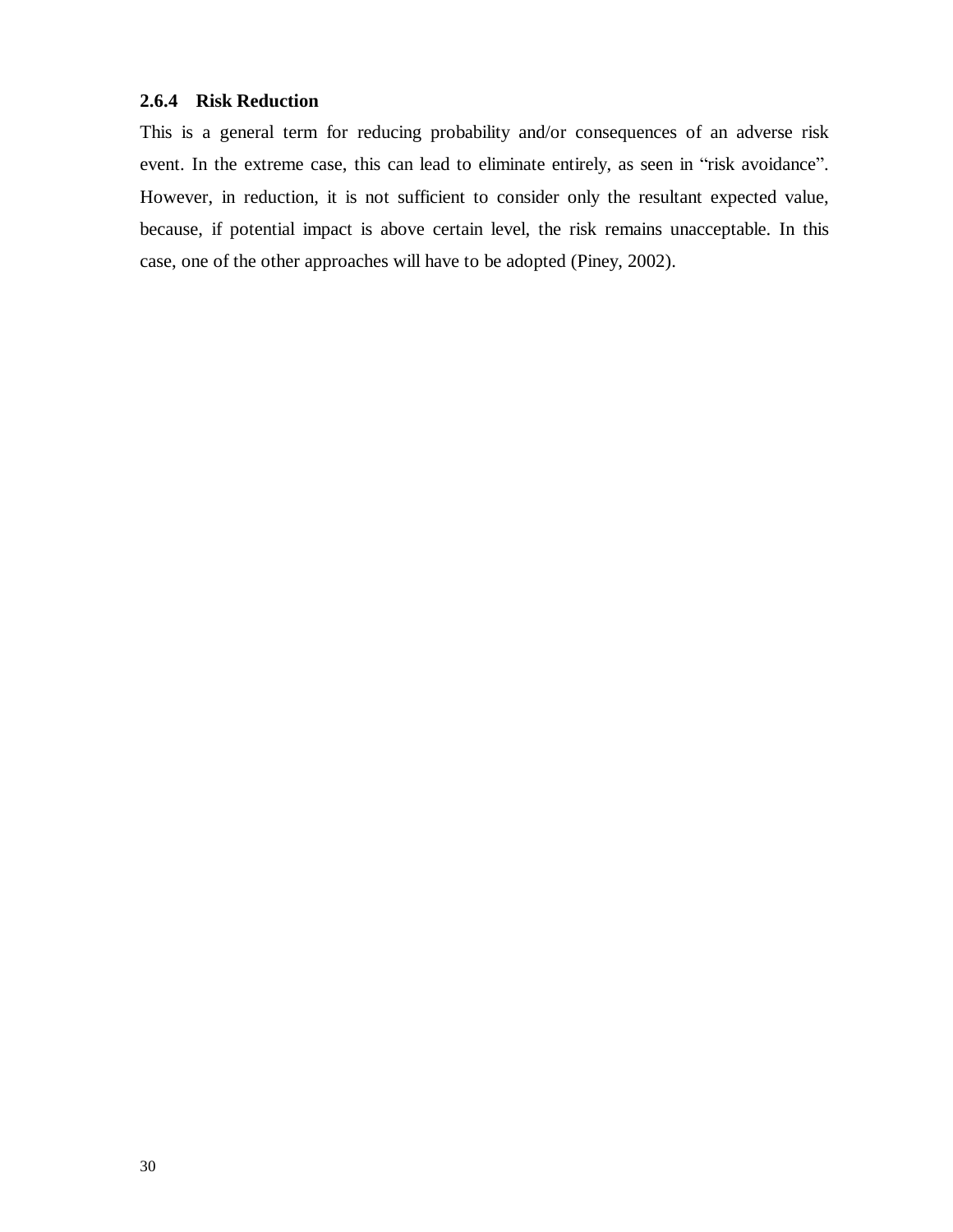# **Chapter 3**

# **Research Methodology**

## **3.1 Introduction**

The preceding chapter described in some detail the concepts and the practices of risk management in construction projects for full understanding of risk management concepts and practices. In this chapter, a description of data collection procedure adopted for this research is described. This chapter also provides the information about research strategy, research design, target population and sample size. It also discusses some of the practical problems encountered. A detailed methodology and tools used are described.

# **3.2 Research Strategy**

Chambers English Dictionary defines research as (Fellows & Liu, 1997):

- a careful search
- investigation
- Systematic investigation towards increasing the sum of knowledge.

Research is diligent, systematic inquiry or investigation to validate old knowledge and generate new knowledge (Burns & Grove, 1987). Research dose not occur in a vacuum, research projects take place in context – of researcher's interests, expertise and experiences; of human contacts ; of the physical environment, etc (Fellows & Liu, 1997).

Research strategy can be defined as the way in which the research objectives can be questioned (Naoum, 1997).

There are two types of research strategies namely quantitative research and qualitative research (Naoum, 1997). Quantitative approaches seek to gather factual data and to study relationships between facts and how such facts and relationships accord with theories and the findings of any research executed previously (Fellows & Liu, 1997), where qualitative approaches seek to gain insights and to understand people's perception of "the world" whether as individuals or groups (Fellows & Liu, 1997). Qualitative research is "subjective" in nature, emphasizing meanings, experiences and so on (Naoum, 1997).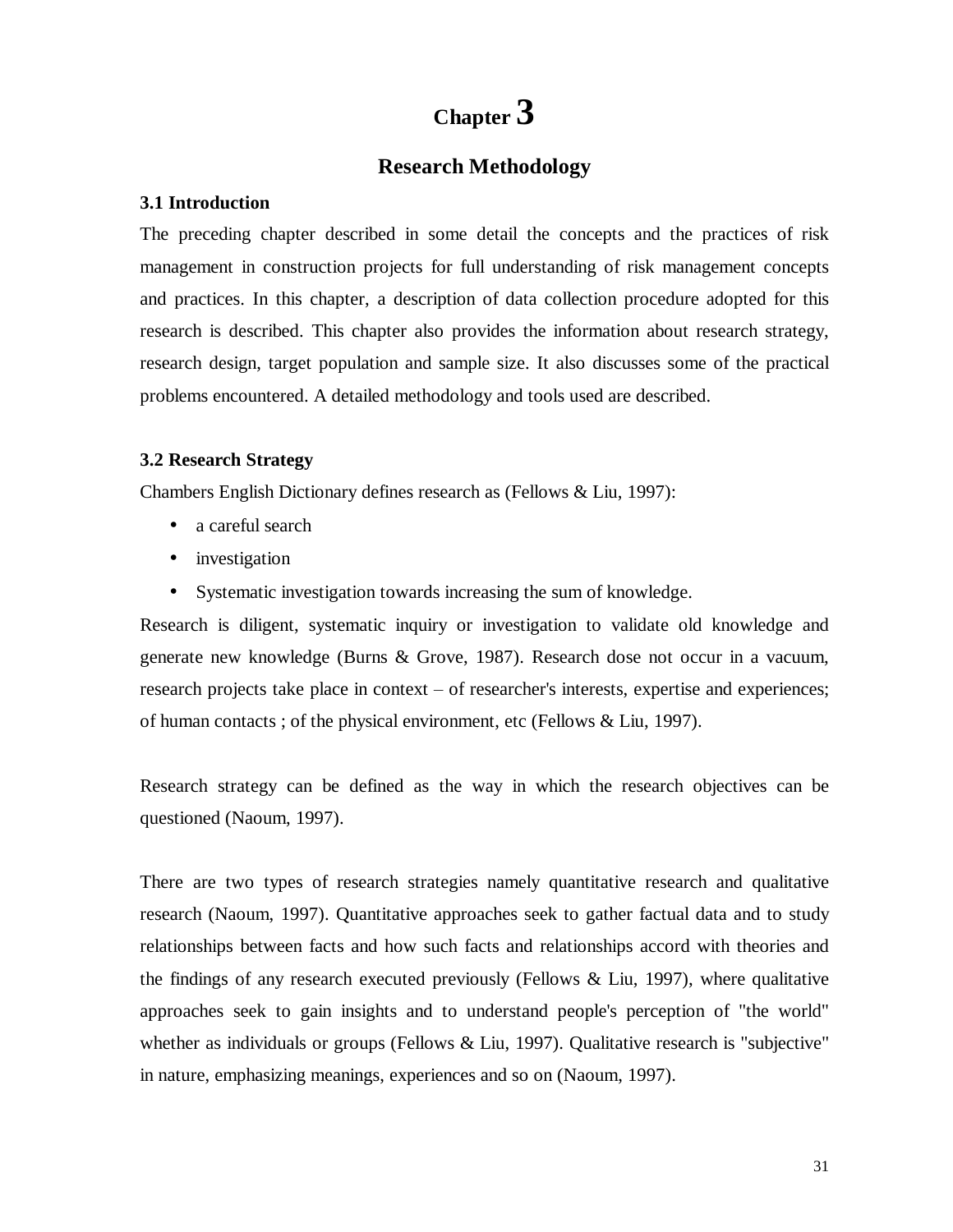In this research, a quantitative approach is selected to determine the variables and factors that affect the risk management practices in building projects in Gaza Strip to find out if there is a systematic risk management practices through the contracting companies.

## **3.3 Research design**

The term "research design" refers to the plan or organization of scientific investigation, designing of a research study involves the development of a plan or strategy that will guide the collection and analyses of data (Polit & Hungler, 1999). Burns & Grove (1997) defined the term design as "some consider research design to be the entire strategy for the study, from identifying the problem to find the plans for data collection. Other limit design to clearly define structural framework within which the study is implemented". The framework that the researcher creates is the design (Wood & Haber, 1998). Much research in the social sciences and management spheres involves asking and obtaining answers to questions through conducting surveys of people by questionnaires, interviews and case studies (Fellows & Liu, 1997).

In this research a closed-ended questionnaire with interview is used to collect data from respondents. In structured interview, questions are presented in the same order and with the same wording to all interviewees. The interviewers have full control on the questionnaire throughout the entire process of the interview (Naoum, 1998).

In structured interview, the interviewer administers a questionnaire, perhaps by asking the questions and recording the responses, with little scope for probing those responses by asking supplementary questions to obtain more details and to pursue new and interesting aspects (Fellows & Liu, 1997). Naoum (1998) summarizes the main advantages of structured interview as follows:

- 1. The answers can be more accurate.
- 2. The response rate is relatively high (approximately 60-70 percent), especially if interviewees are contacted directly.
- 3. The answers can be explored with finding out "Why" the particular answers are given.

Figure (3.1) shows the summarized methodology chart.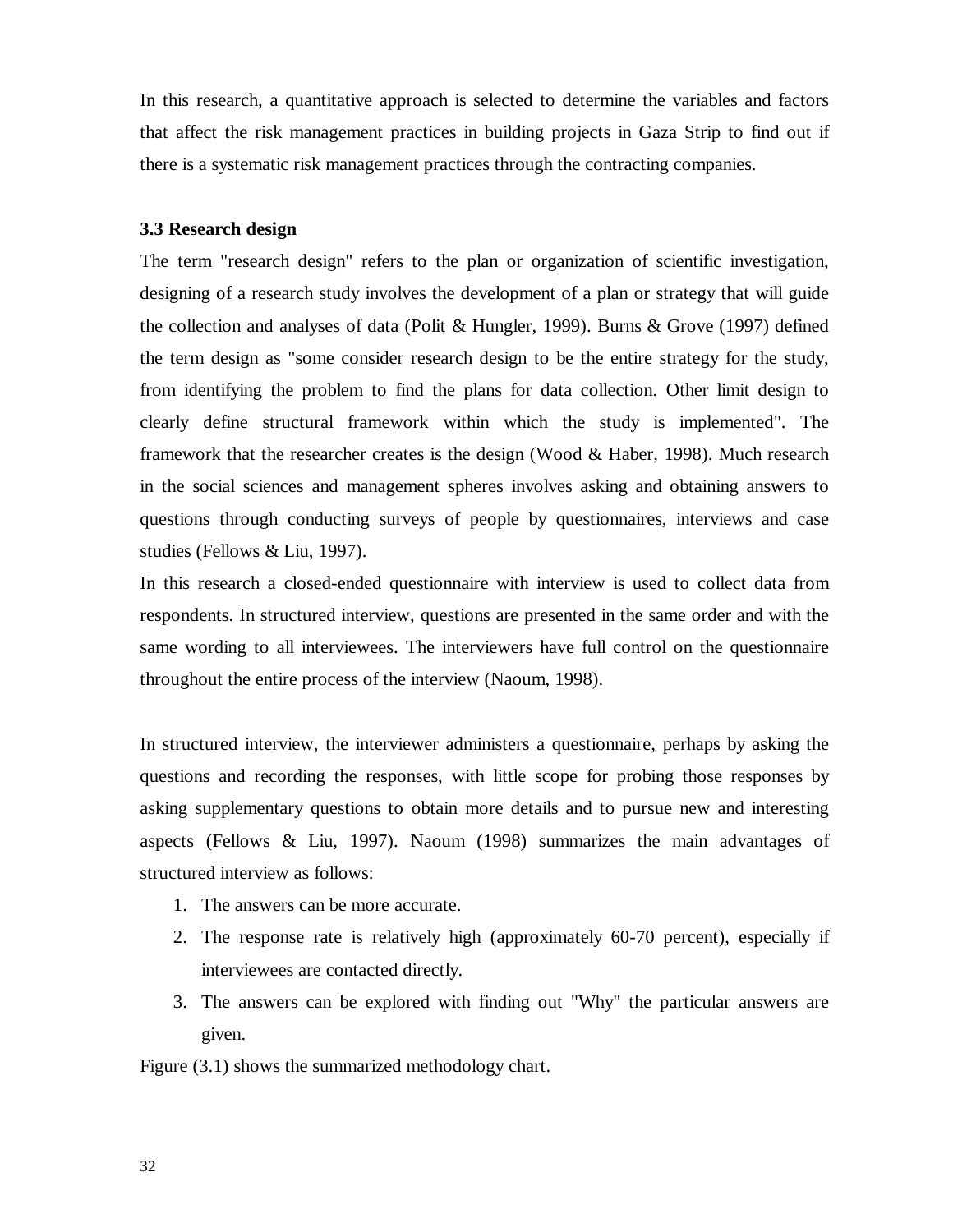# **3.4 Research population**

A population consists of the totality of the observation with which we are concerned (Walpole & Myers, 1998). In this research, the population is the total number of contractors (45 contracting companies) of the first class who have valid registration by the Contractors Union and the same number of owners.

# **3.5 Sample Size**

Sampling defines the process of making the selections; sample defines the selected items (Burns & Grove, 1987). Wood and Haber (1997) defined the sampling as the process of selecting representative units of a population for the study in a research investigation. Scientists derive knowledge from samples; many problems in scientific research cannot be solved without employing sampling procedures (Wood & Haber, 1997).

Unfortunately, without a survey of the population, the representativeness of any sample is uncertain, but statistical theory can be used to indicate representativeness (Fellows  $\&$  Liu, 1997). One of the most frequent questions asked "what size sample I use?" historically, the responses to this question at least 30 subjects. However, in most cases 30 subjects will be inadequate as a sample size (Burns & Grove, 1987).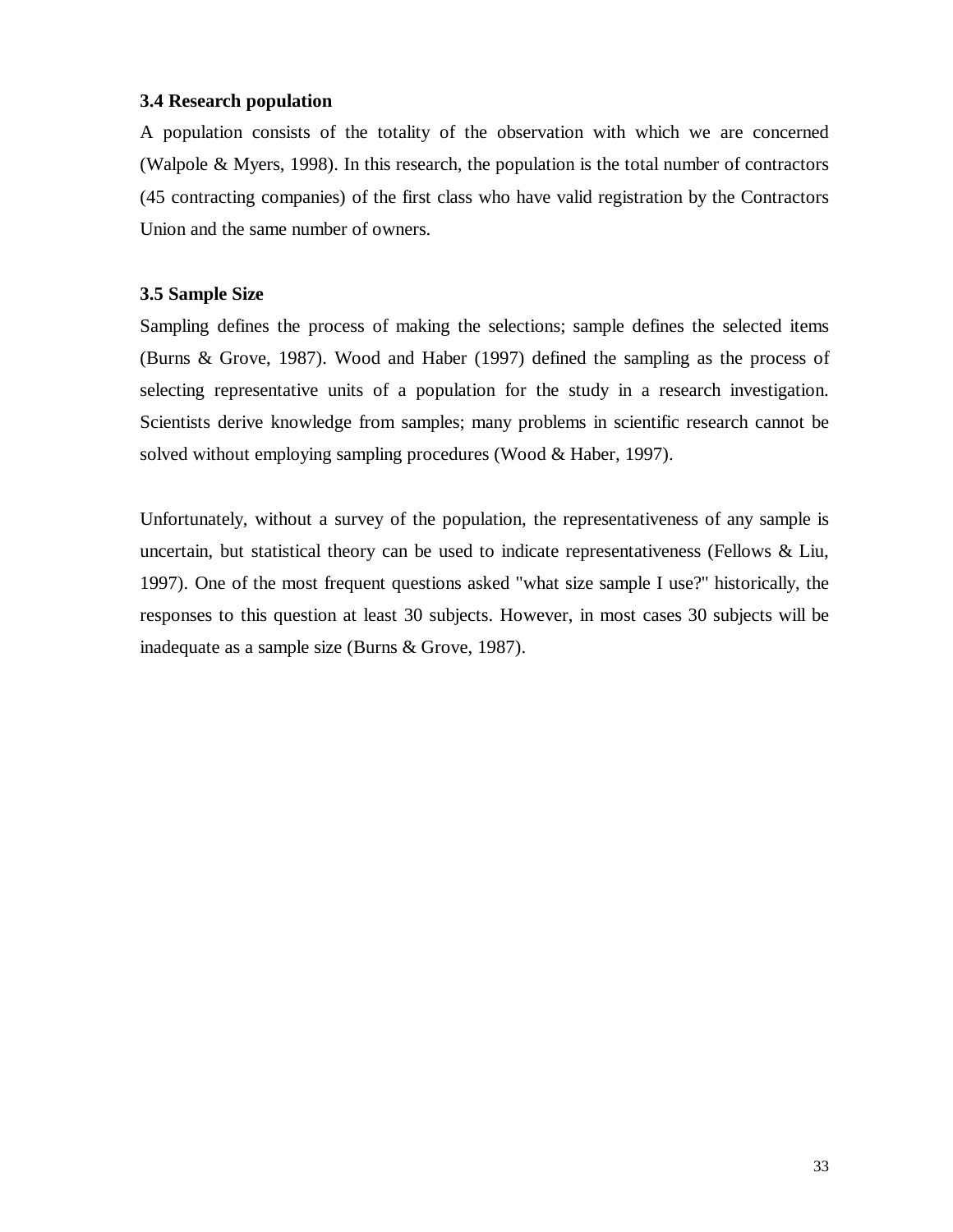

**Figure 3.1.** Methodology flow chart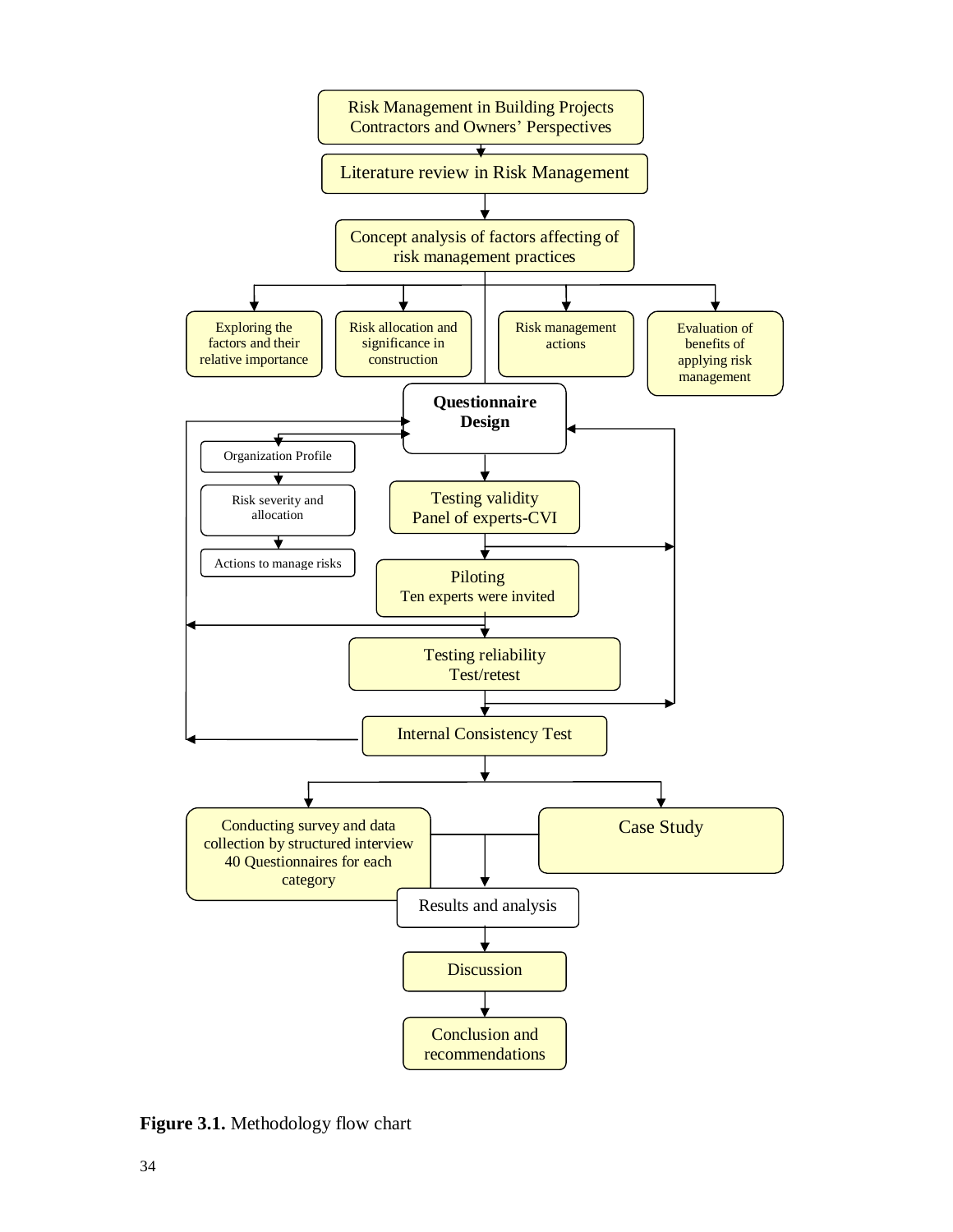A statistical calculation was used in order to calculate the sample size. The formula below was used to determine the sample size of unlimited population (Creative Research Systems, 2001):

$$
SS = \frac{Z^2 \times P \times (1 - P)}{C^2}
$$

*Where SS = Sample Size.* 

- *Z = Z Value (e.g. 1.96 for 95% confidence interval).*
- *P = Percentage picking a choice, expressed as decimal, (0.50 used for sample size needed).*
- *C = Confidence interval (0.05)*

$$
SS = \frac{1.96^2 \times 0.5 \times (1 - 0.5)}{0.05^2} = 384
$$

*Correction for finite population* 

$$
SS_{New} = \frac{SS}{1 + \frac{SS - 1}{pop}}
$$

*Where pop is the population = 45 first class contracting companies according to the PCU records.* 

$$
SS_{New} = \frac{384}{1 + \frac{384 - 1}{45}} = 40.36 \approx 40
$$

40 questionnaires are to be distributed to contracting firms; all of them are classified as first class companies. To carry out a comparison between contractors and owners' perspectives, the same number of questionnaires will be distributed to owners.

#### **3.6 Sample method**

The objective of sampling is to provide a practical means of enabling the data collection and processing components of research to be carried out whilst ensuring that the sample provide a good representation of the population (Fellows & Liu, 1997).

Simple sampling was used to represent the total sample size, since it is the most basic of the probability plans. A list of contractors was obtained from Palestinian Contractors Union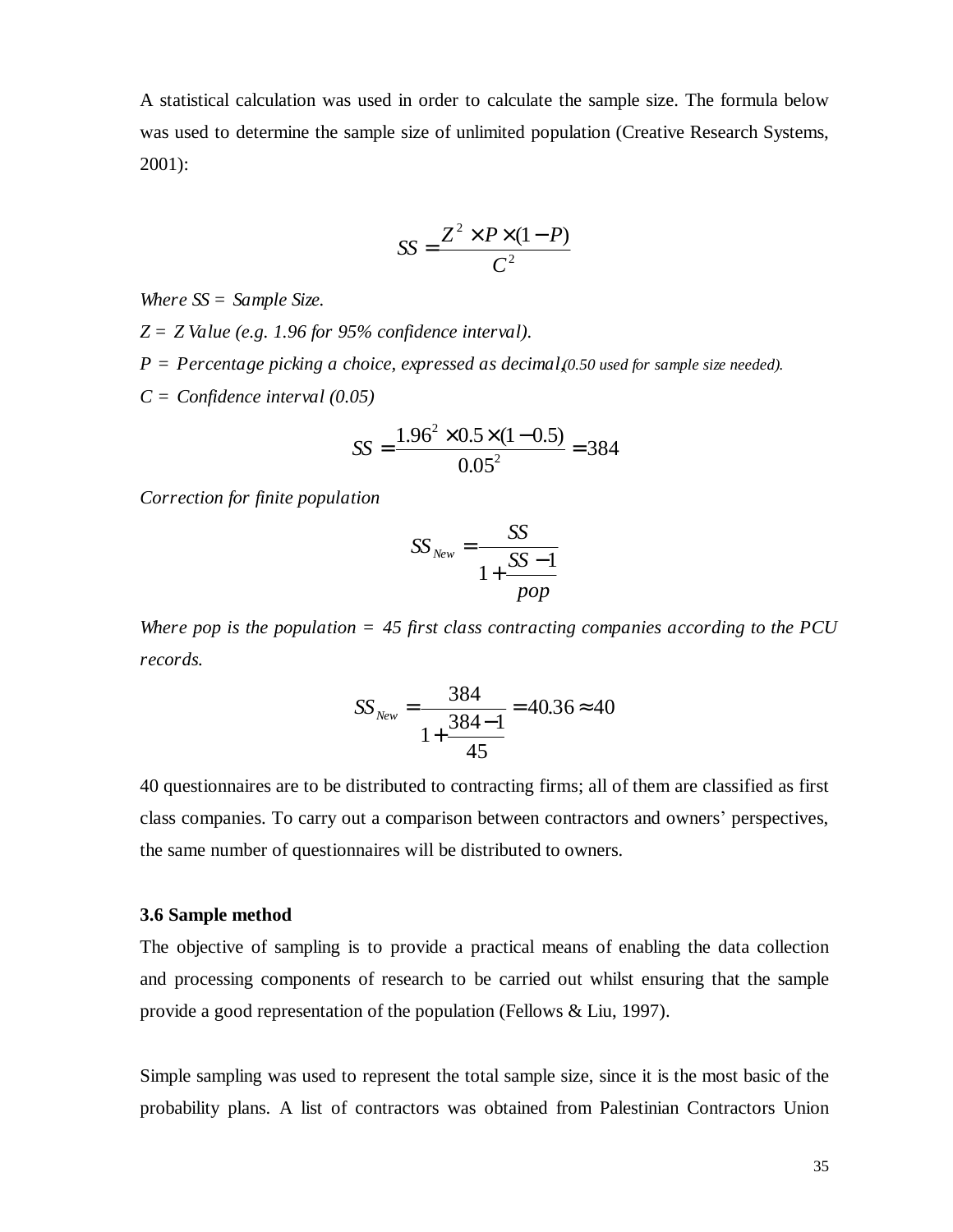and the samples were selected from the stratum of target population of first class contracting companies.

# **3.7 Limitation of the research**

- 1. Due to time limitation, this research is concerned with building projects only and will not take into account that other categories of construction industry like heavy engineering construction (tunnels, bridges, dams, etc.), industrial projects (factories and workshops), and infra-structure projects (sewage and water supply).
- 2. This research is limited to the contractors who have a valid registration through the Palestinian Contractors Union. All other organizations that have its own classification for contracting companies such as UNRWA, UNDP, etc. will be excluded.
- 3. Also, contractors of first class and owners represent the population of this study. Second, third, fourth and fifth classes will be excluded.
- 4. This study is limited to the construction industry practitioners in Gaza Strip.

# **3.8 Research location**

The research was carried out in Gaza Strip, which consists of five governorates; the North, Gaza, the Middle, Khan-Younus and Rafah. These five areas are considered the southern territories of Palestinian National Authority (PNA).

# **3.9 Questionnaire design**

The questionnaire survey was conducted to determine the opinion of contractors and owners regarding the risk factors. A four pages questionnaire accompanied with a covering letter were delivered to 40 contracting companies and 40 owner representatives (owners could be: ministries, municipalities, consultants, and so on).

The letter indicates the objectives of the research and explained to the participants that the results of the questionnaire would be used to improve the ability of contractors and owners to identify, analyze and estimate the risk factors impact on the construction phase of building projects.

A close-ended questionnaire was used for its advantages as it is easy to ask and quick to answer, they require no writing by either respondents or interviewer.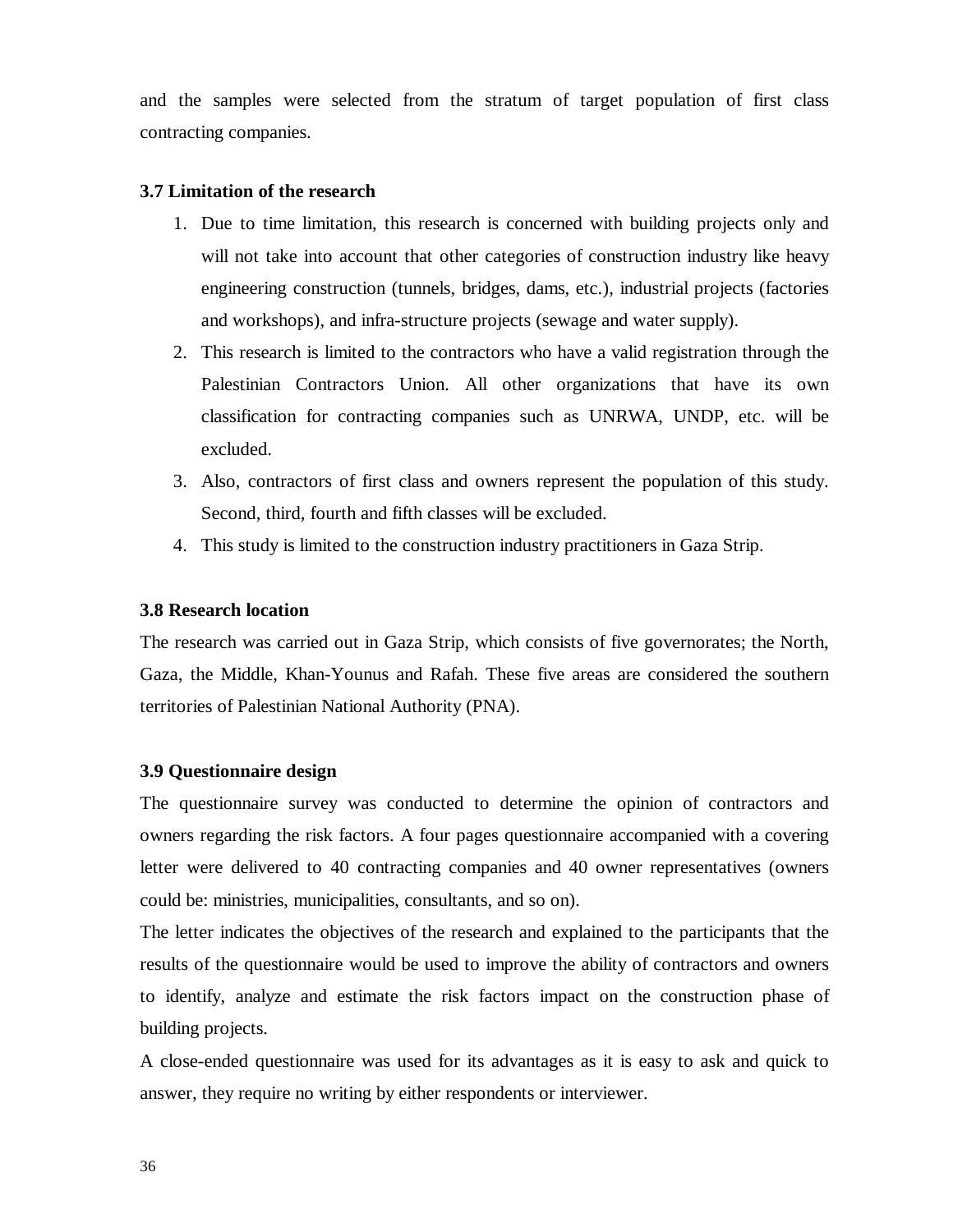The questionnaire was composed of five sections to accomplish the aim of this research, as follows:

- 1. The organization profile (contractor and owner)
- 2. Risk factors that have been identified by literature, experts and by the researcher.
- 3. Risk preventive methods which could be used to avoid risk to take place.
- 4. Risk mitigative methods that could be used to mitigate risk impact or likelihood.
- 5. Risk analysis techniques that could be used to analyze and estimate risk factors impact.

The questionnaire was prepared in English language (Annex 1), but for the interest of the research and to have more accurate results the questionnaire were translated into Arabic (Annex 2), as most of the target population are not familiar with the English language.

To ensure obtaining complete and meaningful response to the questionnaire an interview was conducted with each respondent to explain the objective of the study and to get input towards the questionnaire design, especially towards identifying risk types and management actions for controlling these risks. Some of the questionnaires were filled throughout the interview. In addition, their analysis is straight forward (Naoum, 1998).

A draft questionnaire, with 36 risk factors (Annex 3), prepared from literature and distributed into nine groups – by adding two groups to the literature (Hillson, 2002); *political and construction -* to best fit the nature of the industry in Gaza Strip was discussed with the supervisor who requested adding more factors and test validity content by knowledge experts and local construction practitioners in Gaza Strip. Content validity was conducted by sending the draft questionnaire with covering letter to six experts to evaluate the content validity of questionnaire, to check readability, offensiveness of the language and to add more factors and information if needed (Annex 3). As a result, good comments regarding the shape and the factors were taken into consideration and 12 additional factors were added and 4 were omitted to reflect the nature of construction industry in Gaza Strip. These factors were amalgamated with the original factors and the required modifications have been introduced to the final questionnaire. A total of 44 factors were distributed into nine groups. To form the final questionnaire (Annex 1) which was printed by using two different colors in order to distinguish between the contractors and owners.

#### **3.9.1 Construction risk allocation**

There are different types of risks associated with the construction activities. These are physical, environmental, design, logistics, financial, legal, political, construction and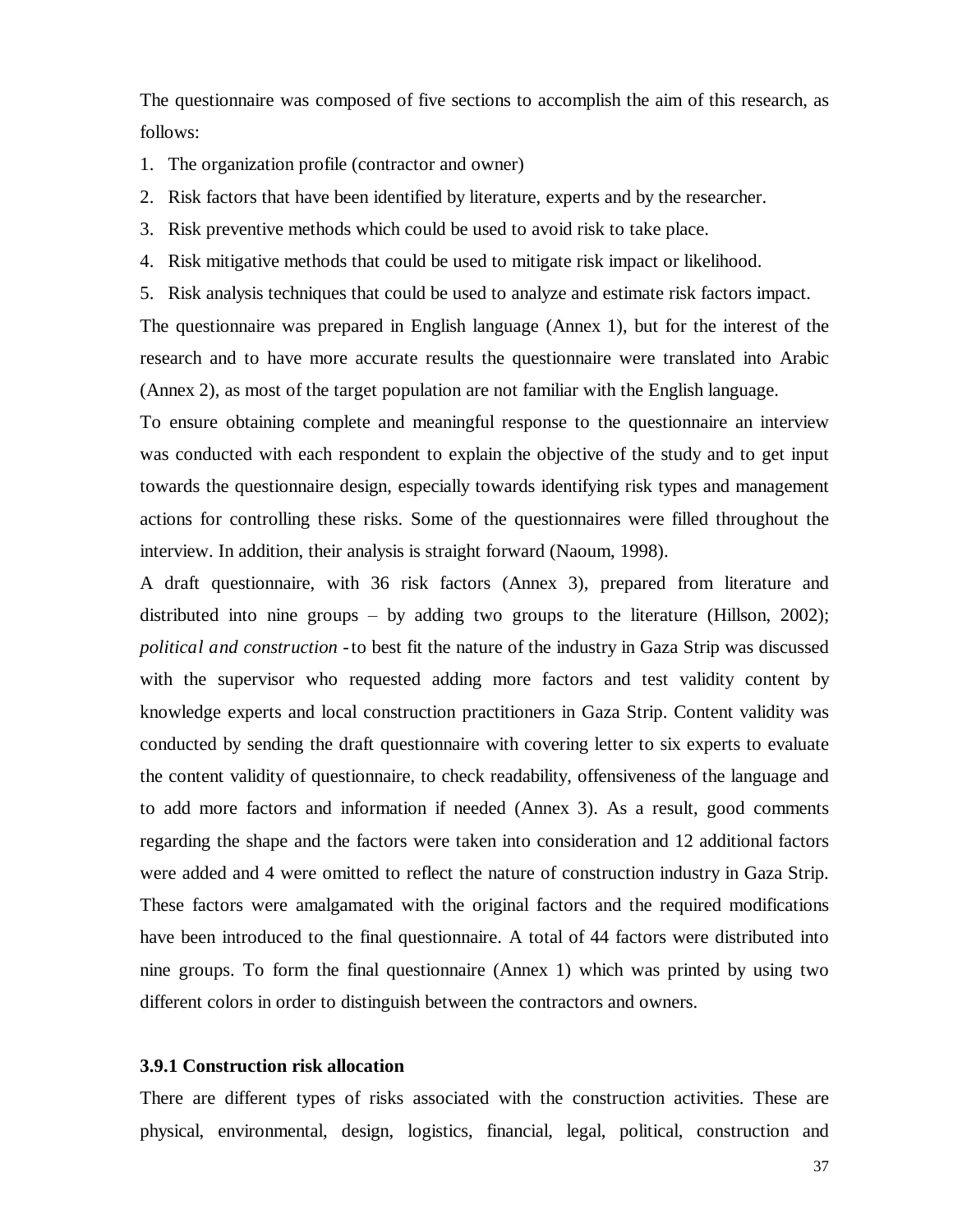management risks (Perry & Hayes, 1985, cited in Kartam, 2001). Table (3.1) illustrates different types of risk included in the questionnaire. To get input towards the questionnaire design, especially towards identifying risk types, rather than the related literature, an interview was conducted with five construction industry practitioners. Accordingly, all practitioners have participated in the questionnaire design, and as a result, the questionnaire was modified as stated before in section 3.9. Some of the literature's risk types such as floods, earthquakes, wind damages and pollution were not included in this study because of inapplicability.

#### **3.9.2 Significance of risk and measurement scales**

The degree of impact for each risk type was included in the questionnaire under the heading "Significance". The questionnaire was designed to examine practitioners' observations and judgments in determining the relative significance of each risk category. Although the degree of impact varies from project to project, the questionnaire is expected to elicit a general assessment of the significance of risk. Each respondent was required to rank each risk on a scale from 1 to 10 by considering its contributions to project delays. Scale 1 t10 is selected to obtain a greater level of suppleness in choosing statistical procedures (Wood & Haber, 1998). Rank 1 is assigned to a risk would give the lowest contributions to risk consequences while Rank 10 is allotted to a risk that would cause the highest contribution. In the same time ranks (1-3) means low importance risks, ranks (4-7) for medium risks and (8-10) for high risks.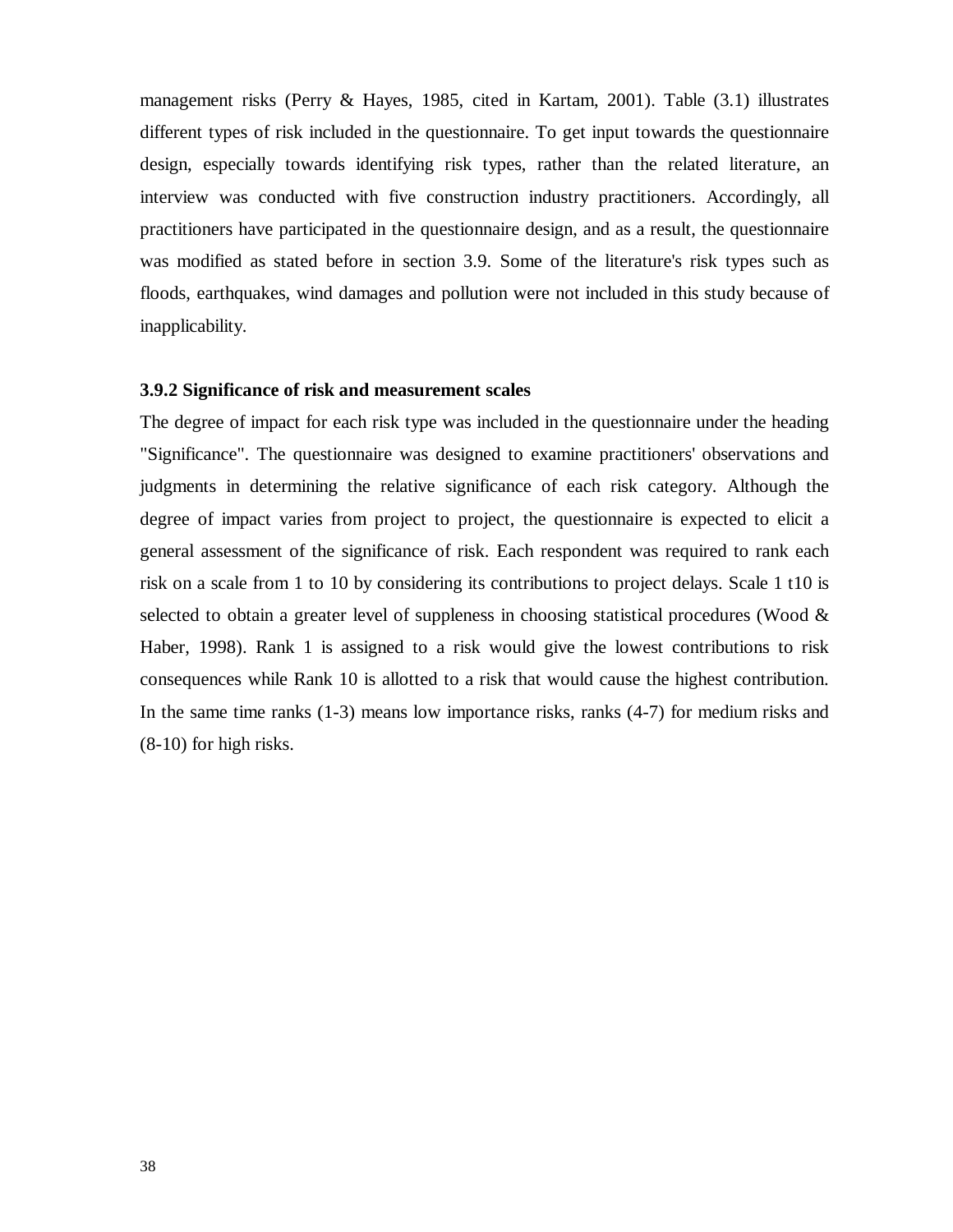|                              |               | Occurrence of accidents because of poor safety procedures                          |
|------------------------------|---------------|------------------------------------------------------------------------------------|
|                              | Physical      | Supplies of defective materials                                                    |
|                              |               | Varied labor and equipment productivity                                            |
|                              |               | Environmental factors (floods, earthquakes,, etc.)                                 |
|                              | Environmental | Difficulty to access the site (very far, settlements)                              |
|                              |               | Adverse weather conditions                                                         |
|                              |               | Defective design (incorrect)                                                       |
|                              |               | Not coordinated design (structural, mechanical, electrical, etc.)                  |
|                              |               | Inaccurate quantities                                                              |
|                              | Design        | Lack of consistency between bill of quantities, drawings and specifications        |
|                              |               | Rush design                                                                        |
|                              |               | Awarding the design to unqualified designers                                       |
|                              |               | Unavailable labor, materials and equipment                                         |
|                              |               | Undefined scope of working                                                         |
|                              | Logistics     | High competition in bids                                                           |
|                              |               | Inaccurate project program                                                         |
|                              |               | Poor communications between the home and field offices (contractor side)           |
|                              |               | Inflation                                                                          |
|                              |               | Delayed payments on contract                                                       |
|                              | Financial     | Financial failure of the contractor                                                |
|                              |               | Unmanaged cash flow                                                                |
|                              |               | Exchange rate fluctuation                                                          |
| Construction<br>Project Risk |               | Monopolizing of materials due to closure and other unexpected political conditions |
|                              |               | Difficulty to get permits                                                          |
|                              |               | Ambiguity of work legislations                                                     |
|                              | Legal         | Legal disputes during the construction phase among the parties of the contract     |
|                              |               | Delayed disputes resolutions                                                       |
|                              |               | No specialized arbitrators to help settle fast                                     |
|                              |               | Rush bidding                                                                       |
|                              |               | Gaps between the Implementation and the specifications due to misunderstanding of  |
|                              |               | drawings and specifications                                                        |
|                              | Construction  | Undocumented change orders                                                         |
|                              |               | Lower work quality in presence of time constraints                                 |
|                              |               | Design changes                                                                     |
|                              |               | Actual quantities differ from the contract quantities                              |
|                              |               | Segmentation of Gaza Strip                                                         |
|                              |               | Working at hot (dangerous) areas (close to IDF positions)                          |
|                              | Political     | New governmental acts or legislations                                              |
|                              |               | Unstable security circumstances (Invasions)                                        |
|                              |               | Closure                                                                            |
|                              |               | Ambiguous planning due to project complexity                                       |
|                              |               | Resource management                                                                |
|                              | Management    | Changes in management ways                                                         |
|                              |               | Information unavailability (include uncertainty)                                   |
|                              |               | Poor communication between involved parties                                        |

**Table 3.1.** Risk variables (factors) included in the questionnaire

In order to quantitatively demonstrate the relative significance of risks to a project, a weighting approach is adopted. The principle is that the risk with the highest contribution rank would be assigned the largest weight. The figures in brackets in Table (3.2) are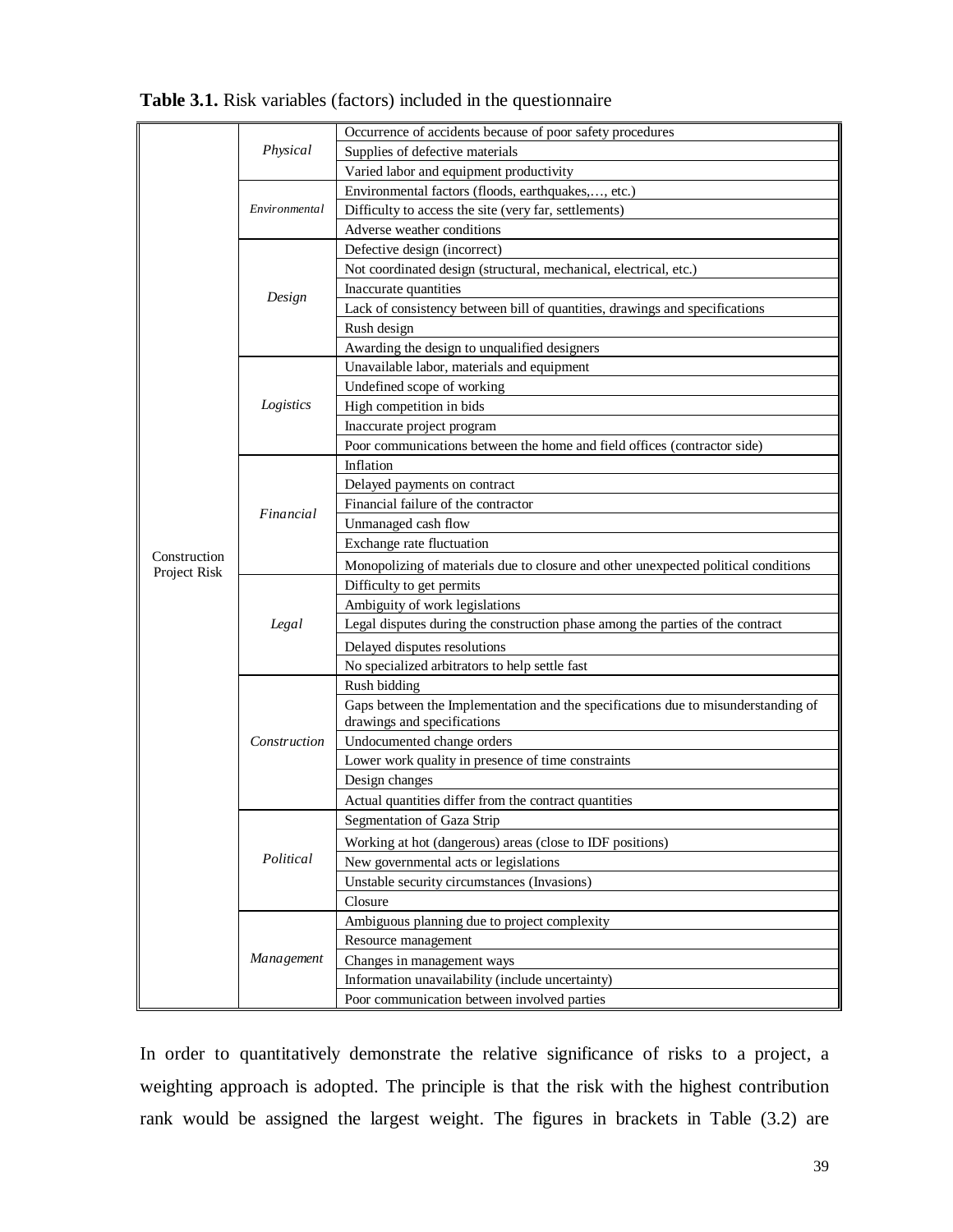weighted scores for each risk at different contribution rank. Each individual's weighted score is obtained by multiplying the number of respondents with the corresponding weight. The figures in the last column of the table give the total weighted scores for each risk. The rank range of 1 to 3 denotes risks that are not significant, 4 to 7 indicates significant risks and 8 to 10 shows very high significant risks

| <b>Types of risks</b> | <b>Contribution rank</b> |          |          |     |      |      |      |      | <b>Total weighted</b> |      |        |
|-----------------------|--------------------------|----------|----------|-----|------|------|------|------|-----------------------|------|--------|
|                       |                          | ◠<br>∠   | 3        |     | 5    | o    |      | 8    |                       | 10   | scores |
| Defective             | $\overline{2}$           | $\Omega$ | 3        |     | 8    | 5    | 4    | 4    | 2                     | 2    | 183    |
| materials             | $\left( 2\right)$        | (0)      | (9)      | (4) | (40) | (30) | (28) | (32) | (18)                  | (20) |        |
| Inaccurate            | 2                        | $\Omega$ | $\theta$ |     |      |      | 9    | 4    | ⇁                     | 6    | 235    |
| quantities            | (2)                      | (0)      | (0)      | (4) | (5)  | (6)  | (63) | (32) | (63)                  | (60) |        |

**Table 3.2 –** An example for contribution of risks to a project (risk significance).

## **3.9.3 Risk management actions**

Managing risks means minimizing, controlling, and sharing of risks, and not merely passing them off onto another party (Fisk, 1992, cited in Katram, 2001). The methods of managing risks are retention, transfer, mitigation, and prevention of risks or any combination thereof. There are two kinds of management actions: preventive action and mitigative action. Preventive actions are used to avoid and reduce risks at the early stage of project construction, yet they may lead to submitting and excessive high bid for a project. Where the study is concerned with the construction phase; the survey addressed mitigative actions are remedial steps aimed at minimizing the effects of risks through the construction phase. The survey presents six mitigative actions. These actions were generated based on related research work on construction risk management.

## **3.9.3.1 Preventive actions**

Table (3.3) illustrates the seven preventive methods that proposed to respondents to measure the effectiveness for each. Preventive actions are used to avoid and reduce risks at the early stage of project construction, yet they may lead to submitting an excessive high bid for a project. The relative degree of effectiveness between the methods will be quantitatively demonstrated as shown previously.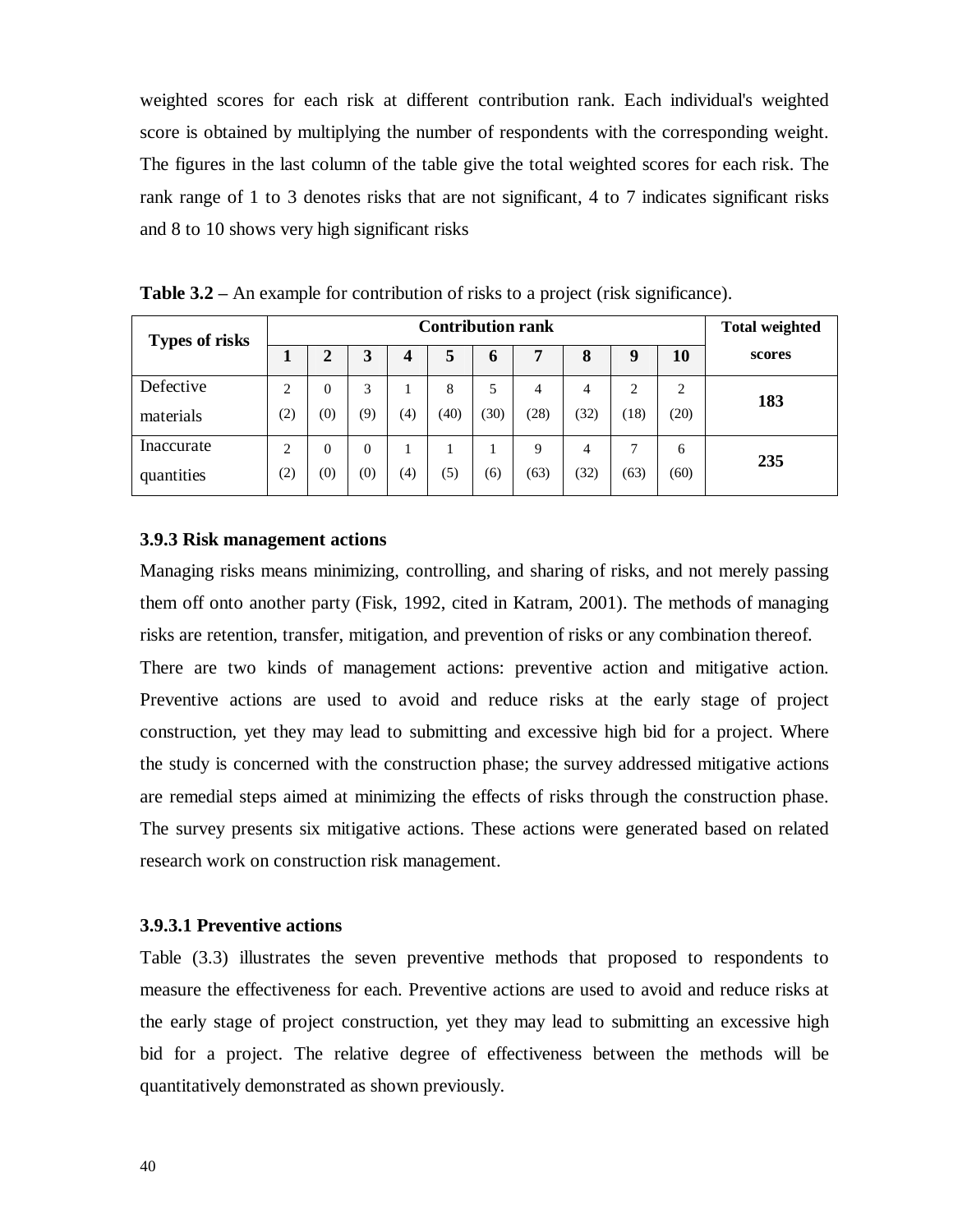|                           |                |                | <b>Effectiveness of preventive methods</b> |                |                |               | <b>Total</b>       |
|---------------------------|----------------|----------------|--------------------------------------------|----------------|----------------|---------------|--------------------|
| <b>Preventive method</b>  | Very<br>high   | High           | Moderate                                   | Low            | Very<br>low    | In applicable | weighted<br>scores |
|                           | $\overline{5}$ | $\overline{4}$ | $\overline{3}$                             | $\overline{2}$ | $\overline{1}$ | $\bf{0}$      |                    |
| Depend on subjective      |                |                |                                            |                |                |               |                    |
| judgment to produce a     | 15(75)         | 8(32)          | $\overline{\phantom{a}}$                   | $\cdots$       | $\cdots$       | $\cdots$      |                    |
| proper program.           |                |                |                                            |                |                |               |                    |
| Produce a proper          |                |                |                                            |                |                |               |                    |
| schedule by getting       |                |                |                                            |                |                |               |                    |
| updated project           | .              | $\cdots$       | .                                          | $\cdots$       | $\cdots$       | $\cdots$      |                    |
| information               |                |                |                                            |                |                |               |                    |
| Refer to previous and     |                |                |                                            |                |                |               |                    |
| ongoing similar projects  | $\cdots$       | $\cdots$       | .                                          | $\cdots$       | $\ddotsc$      | .             |                    |
| for accurate program      |                |                |                                            |                |                |               |                    |
| Consciously adjust for    |                |                |                                            |                |                |               |                    |
| bias risk premium to      | .              | .              | .                                          | $\cdots$       | .              | .             |                    |
| time estimation           |                |                |                                            |                |                |               |                    |
| Plan alternative methods  |                |                |                                            |                |                |               |                    |
| as stand-by.              | .              | .              | .                                          | .              | .              | .             |                    |
| Utilize quantitative risk |                |                |                                            |                |                |               |                    |
| analyses techniques for   | .              | $\cdots$       | $\cdots$                                   | $\cdots$       | $\cdots$       | .             | .                  |
| accurate time estimate.   |                |                |                                            |                |                |               |                    |
| Transfer or share risk    | .              | .              | $\cdots$                                   | .              | .              | $\cdots$      | .                  |
| to/with other parties     |                |                |                                            |                |                |               |                    |
|                           |                |                |                                            |                |                |               |                    |

**Table 3.3 –** Relative effectiveness of preventive methods

# **3.9.3.2 Mitigative actions**

Whilst some project delay risks can be reduced though various preventive actions at early stages, the delay of progress still occurs in many projects during the construction process. A recent industry study has indicated that over 80% of projects exceed their scheduled time even with the employment of software techniques for project development (Katram, 1992). When delay happens, contractors can adopt various mitigative actions to minimize the effects of the delay. Table (3.4) represents the six mitigative methods being proposed to the respondents to measure the effectiveness for each of the methods. The relative degree of effectiveness between the methods will be quantitatively demonstrated as shown previously.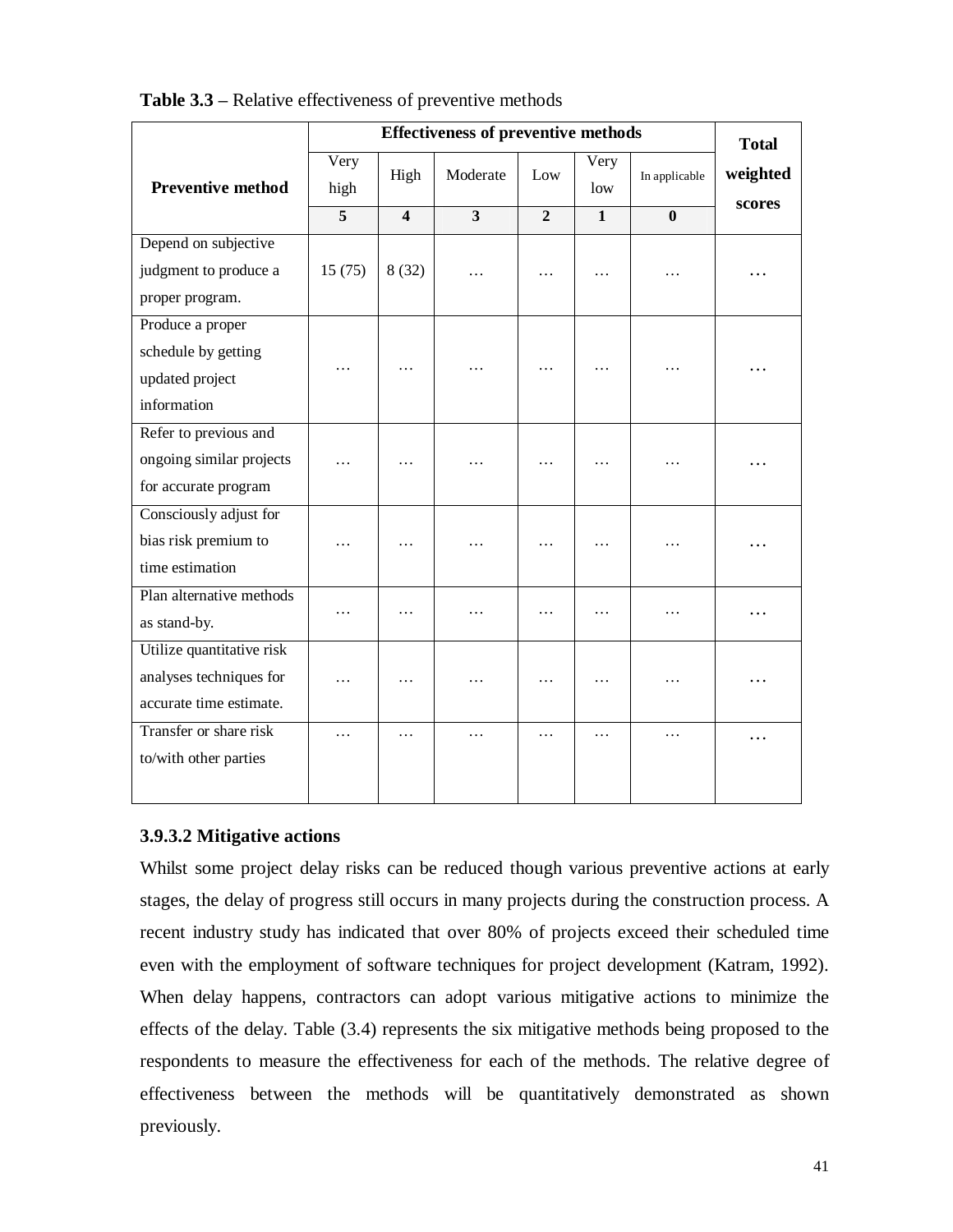|                                                                         | <b>Effectiveness of remedial methods</b> |                         |                         |                |              |                  | <b>Total</b> |
|-------------------------------------------------------------------------|------------------------------------------|-------------------------|-------------------------|----------------|--------------|------------------|--------------|
| <b>Remedial method</b>                                                  | Very<br>high                             | High                    | Moderate                | Low            | Very<br>low  | In<br>applicable | weighted     |
|                                                                         | 5                                        | $\overline{\mathbf{4}}$ | $\overline{\mathbf{3}}$ | $\overline{2}$ | $\mathbf{1}$ | $\mathbf{0}$     | scores       |
| Increase manpower<br>and/or equipment                                   | 15(75)                                   | 8(32)                   | .                       | .              | .            | .                | .            |
| Increase the working<br>hours                                           | .                                        | $\cdots$                | .                       | .              | .            | .                |              |
| Change the construction<br>method                                       | .                                        | .                       | .                       | .              | .            | .                |              |
| Change the sequence of<br>work by overlapping<br>activities             | $\cdots$                                 | .                       | $\cdots$                | .              | .            | .                | .            |
| Coordinate closely with<br>subcontractors                               | .                                        | .                       | .                       | .              | .            | .                | .            |
| Close supervision to<br>subordinates for<br>minimizing abortive<br>work | .                                        | .                       | .                       | .              | .            | .                |              |

**Table 3.4 –** Relative effectiveness of mitigative methods

# **3.9.4 Risk analysis techniques**

Table (3.5) below shows the risks analysis techniques. Respondents were asked to determine the relative use of those techniques. Six methods were included to highlight the construction industry practitioners concerns about risk analysis and its approaches, and to compare between contractors' usage of these procedures and owners'. The same weighing policy is used to measure the weighted score for each technique listed.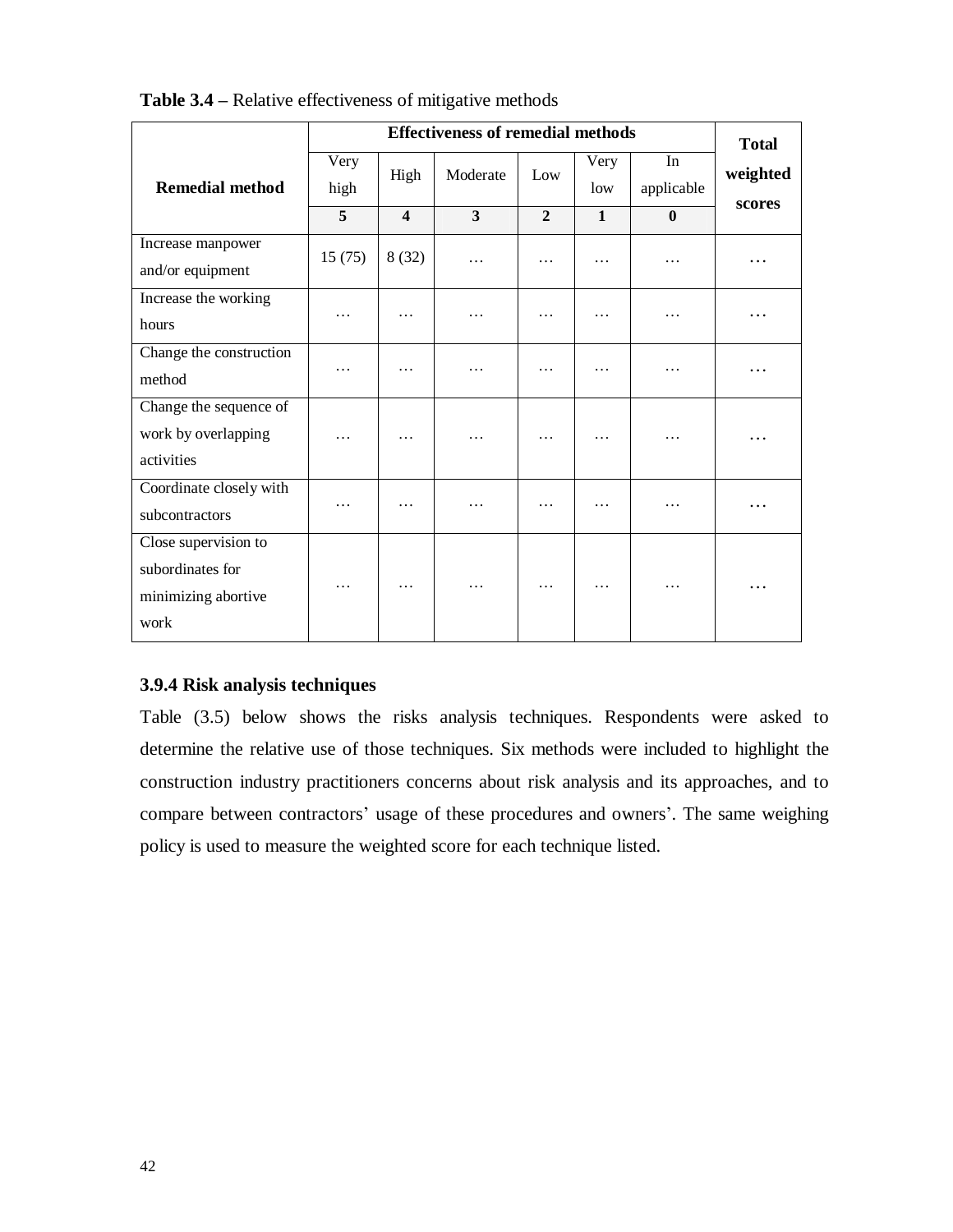|                                                                                                                                                  | Use of risk analysis techniques |                  |          |              |              |                  | <b>Total</b>       |
|--------------------------------------------------------------------------------------------------------------------------------------------------|---------------------------------|------------------|----------|--------------|--------------|------------------|--------------------|
| <b>Risk analysis</b><br>techniques                                                                                                               | Very<br>high                    | High             | Moderate | Low          | Very<br>low  | In<br>applicable | weighted<br>scores |
|                                                                                                                                                  | 5                               | $\boldsymbol{4}$ | 3        | $\mathbf{2}$ | $\mathbf{1}$ | $\mathbf{0}$     |                    |
| Direct judgment using<br>experience and personal<br>skills                                                                                       | 15(75)                          | 8(32)            | .        | .            | .            | .                |                    |
| Comparing analysis<br>(compare similar projects<br>through similar<br>conditions)                                                                | .                               | .                | .        | .            | .            | .                |                    |
| Probability analysis<br>(analyze historical data)                                                                                                | .                               | .                | .        | .            | .            | .                | .                  |
| <b>Expert Systems</b><br>(including software<br>packages, decision<br>support systems,<br>computer-based analysis<br>techniques such as<br>@Risk | .                               |                  | .        | .            |              | .                | .                  |
| Sensitivity analysis                                                                                                                             | .                               | .                | .        | .            | .            | .                | .                  |
| Simulation analysis<br>using simulator computer<br>packages                                                                                      | .                               |                  | .        | .            | .            | .                |                    |

**Table 3.5 –** Relative effectiveness of risk analysis techniques

# **3.10 Validity of Research**

Validity refers to the degree to which an instrument measures what it is supposed to be measuring (Pilot and Hungler, 1985). High validity is the absence of systematic errors in the measuring instrument. When an instrument is valid; it truly reflects the concept it is supposed to measure (Wood and Haber, 1998). Validity has a number of different aspects and assessment approaches (Polit and Hangler, 1985). Below, several routes to evaluating an instrument's validity are listed:

- § Content validity
- § Criterion-related validity
- § Construct validity

Questionnaire was reviewed by two groups of experts. The first was requested to identify whether the questions agreed with the scope of the items and the extent to which these items reflect the concept of the research problem. The other was requested to identify that the instrument used is valid statistically and that the questionnaire was designed well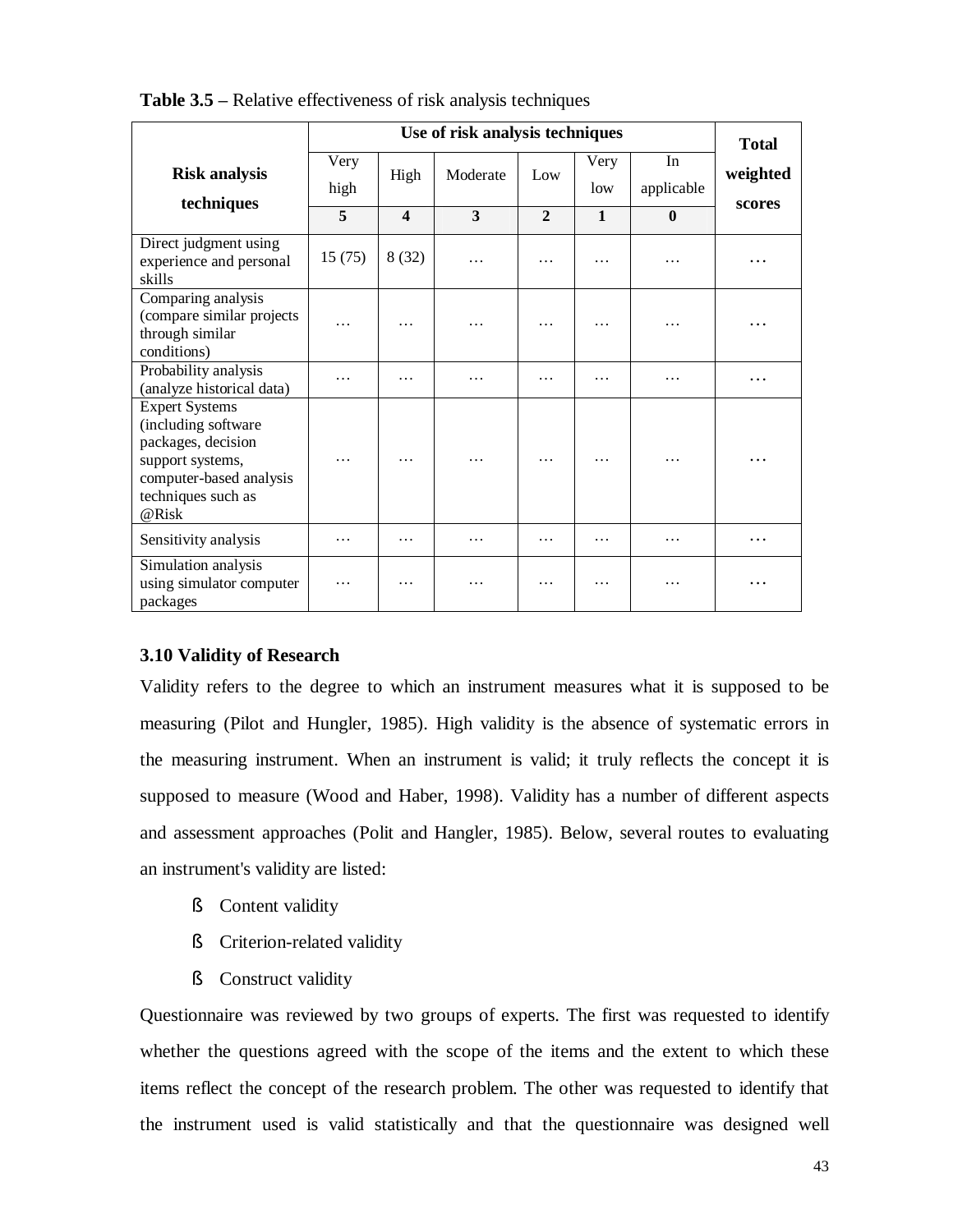enough to provide relations and tests between variables. The two groups of experts do agree that the questionnaire was valid and suitable enough to measure the concept of interest with some amendments, the most important of which are:

- § 12 additional risk factors were added to the questionnaire and 4 were omitted due to recurrence and ambiguity, (see Annex 3 and Annex 1).
- § 7 preventive methods were added, (see Annex 3 and Annex 1).

# **3.11 Reliability of Research**

Reliability of an instrument is the degree of consistency with which it measures the attribute it is supposed to be measuring (Polit & Hunger, 1985). The less variation an instrument produces in repeated measurements of an attribute, the higher its reliability. Reliability can be equated with the stability, consistency, or dependability of a measuring tool. The test is repeated to the same sample of people on two occasions and then the scores obtained were compared by computing a reliability coefficient (Polit  $\&$  Hunger, 1985). For the most purposes reliability coefficients above 0.7 are considered satisfactory. Period of two weeks to a month is recommended between two tests (Burns & Grove, 1987). Ten questionnaires were re-distributed among contractors and owners. The reliability coefficient was (0.90) in the contractors case and (0.87) in owners' which indicates a high level of reliability and the correlation was significant at 0.01 level.

# **3.12 Data collection**

Data collection was based on personal interview for filing questions. The personal interview, which is a face-to-face process, in which the respondents were asked questions with a brief explanation for the ideas and contents of questionnaire, was conducted. The number of respondents who agreed to cooperate was 63 out of 80 which represent 79 % of the over all sample. On the contractors side the ratio was 78%, and on the owners' was 80%.

## **3.13 Data analysis**

Analysis is an interactive process by which answers to be examined to see whether these results support the hypothesis underlying each question (Backstorm and Cesar, 1981 cited in Hallaq, 2003). Quantitative statistical analysis for questionnaire was done by using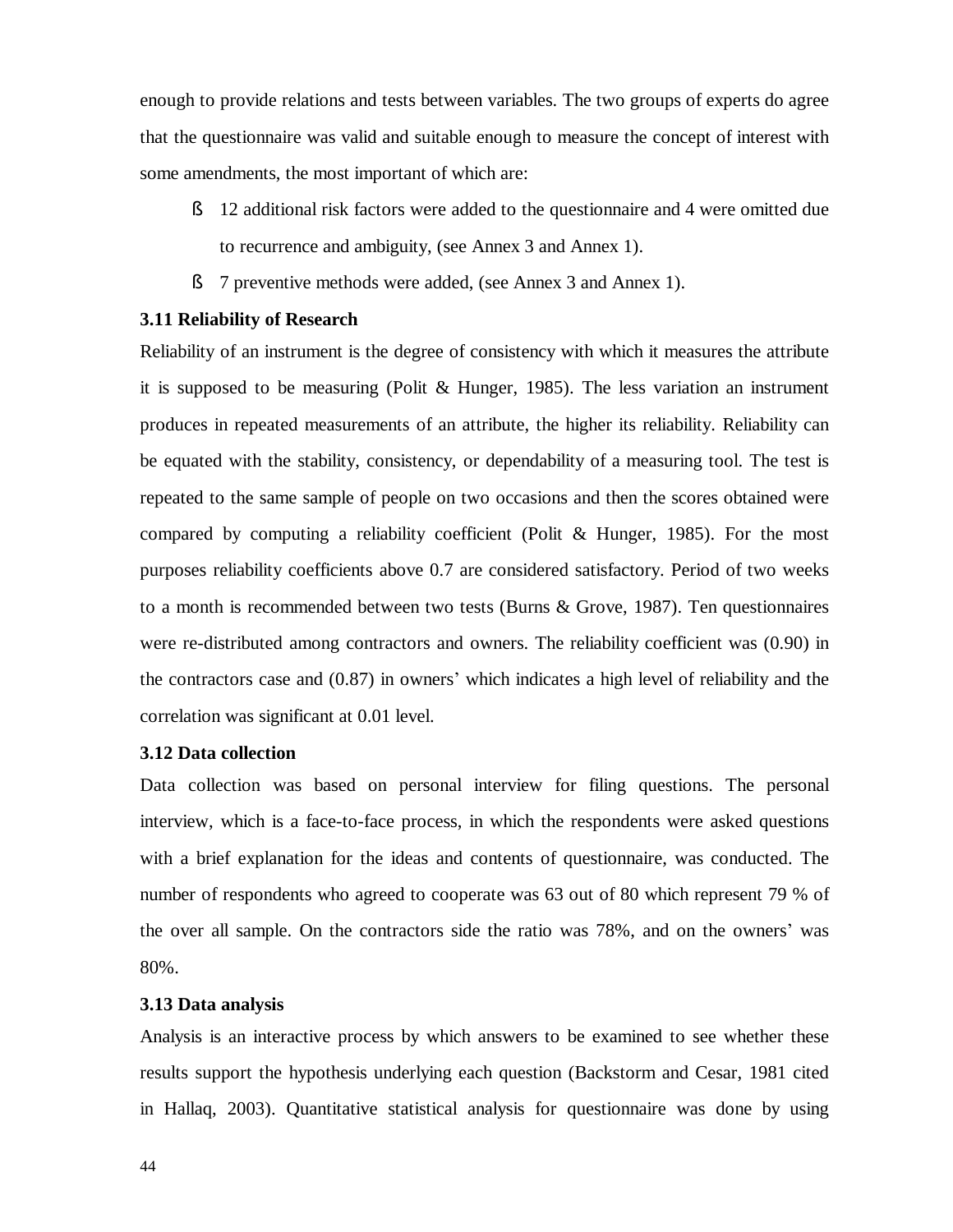Statistical Package for Social Sciences (SPSS). The analysis of data is done to rank the severity of causes of contractor's failure in Gaza Strip. Ranking was followed by comparison of mean values within groups and for the overall sub-factors. The opinion of contractors regarding the severity of each cause was checked by analysis of variance (ANOVA).

The following statistical analysis steps were done:

- Coding and defining each variable
- Summarizing the data on recording scheme
- Entering data to a work sheet
- Cleaning data
- Mean and rank of each cause
- Comparing of mean values for each main group and overall sub-factors
- ANOVA test was done to test the difference of answers of contractors regarding to variables
- Partial correlation test was done to compare the mean values of different groups
- Multi-comparison test was also done when there is a significant difference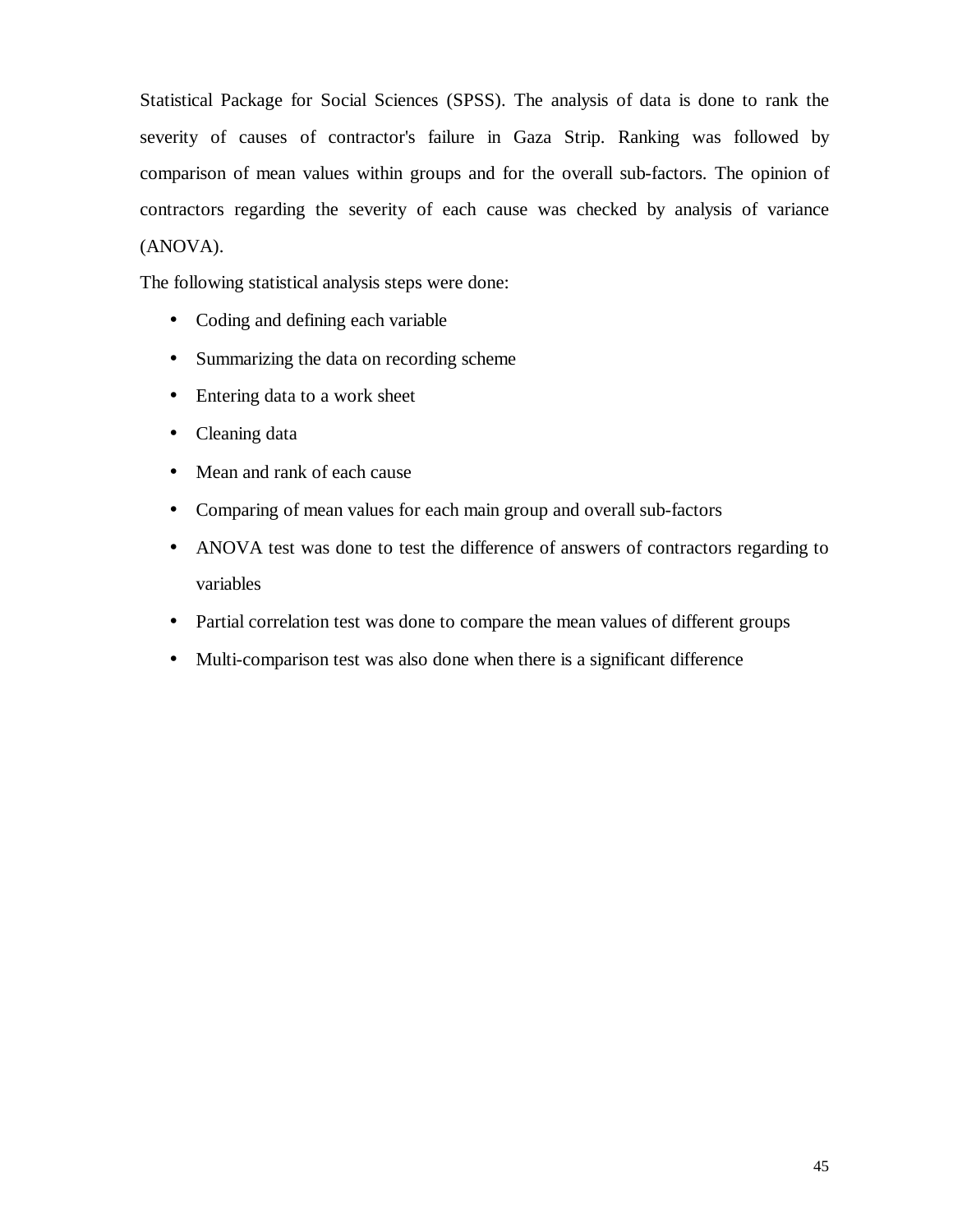# **Chapter 4**

# **Results and Discussion**

### **4.1 Introduction**

The aim of this study is to determine the risk factors in construction industry, allocation of these factors, methods used to deal with risks and the techniques adopted in analyzing these risks. The results of the study are illustrated in this chapter. Mainly, the severity of risk factors, allocation of each, methods of dealing with risks and techniques of analysis. Then, a comparison will be held between contractors and owners' perspectives regarding the severity and allocation of each risk factor. Also, in this chapter the results and findings of this research are discussed in detail.

# **4.2 Risk factors –** *Contractors ' perspective*

As mentioned in chapter 3, the questionnaire included 44 risk factors, which have been categorized in nine main groups, these groups were: physical group, environmental group, design group, logistics group, financial group, legal group, construction group, political group and management group. The factors of each group will be demonstrated in the terms of severity and allocation according to the participants answers.

## **4.2.1 Physical group (Group 1)**

## **4.2.1.1 Severity**

Results verified that the supply of defect materials is the most important risk in the physical group (Table 4.1), occurrence of accidents was the second from importance and the third was the variation in labor and equipment productivity. These results indicate the concerns of contractors about suitability of materials and safety measures; this result is supported by the results of Ahmed, et al. (1999) and the findings of National Audit Office (2001) which considered the risks of defect materials and safety measures as very important risks.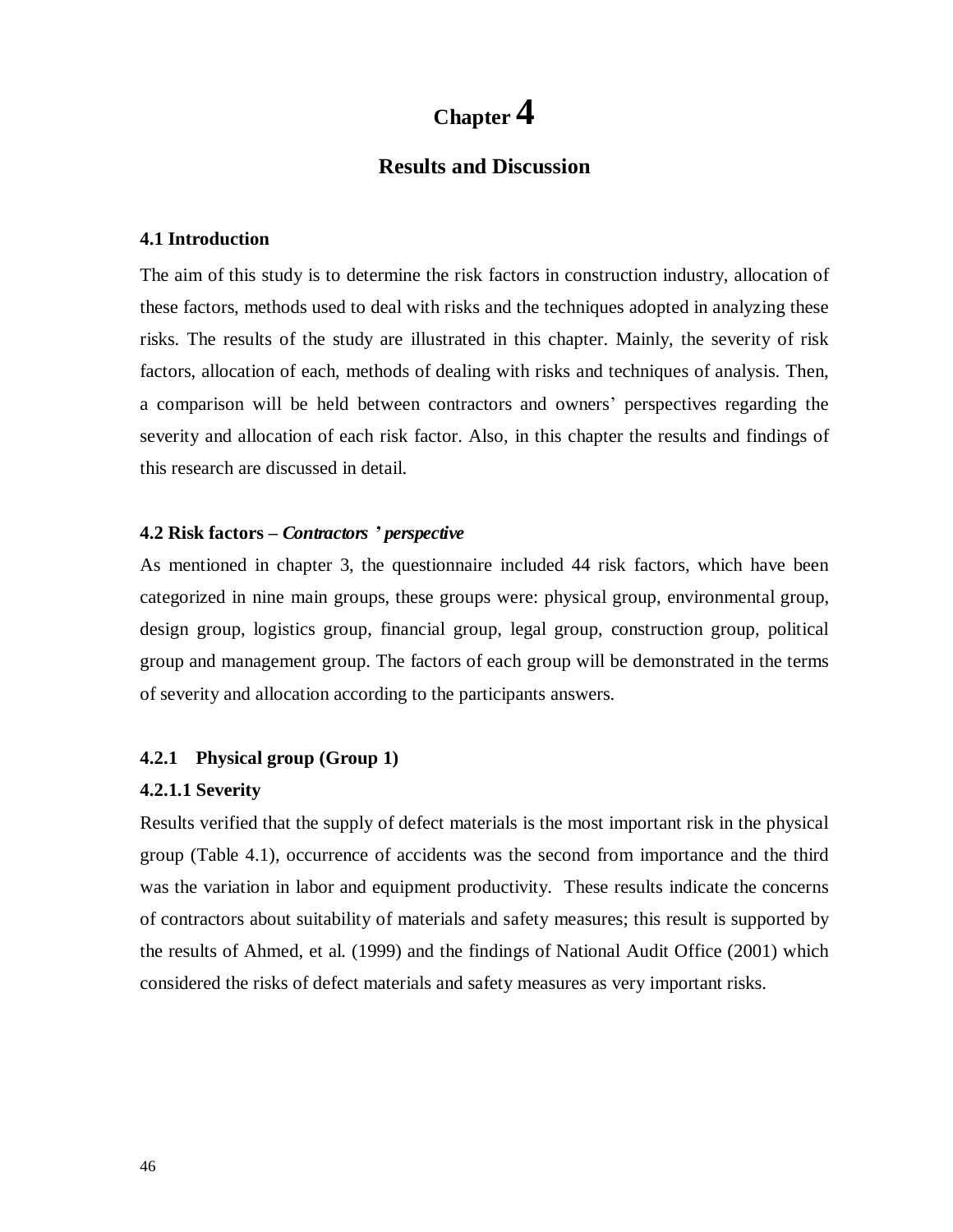#### **4.2.1.2 Allocation**

The criterion for a risk to appropriated to a particular category (owner, contractor, shared, insurance or ignored), was that it should get at least (60%) response rate to achieve the mainstream of the rates. Those that failed to get such response rate in favor of any category were listed as undecided. As shown in Figure (4.1), (39%) of contractors tried to shift the consequences of accidents to other parties such as insurance, (42%) of contractors appeared to be ready to bear these consequences and (19%) of them seemed to share these consequences with owners. That means that contractors are undecided about the allocation of safety risks as well as Hong Kong contractors (Ahmed et al, 1999) and unlike Kuwait contractor who accepted to bear the safety risks (Kartam, 2001). In fact contractors are better able to control such risks by supervising the application of safety precautions inside the construction sites. Moreover, the existence of insurance premiums for accidents and injuries can mitigate some of this risk consequences. Contractors should consciously pay more effort to mitigate the accidents costs and other consequences by applying effective training and increasing awareness of safety precautions. The majority of contractors (97%) accepted the risks of supplying defect materials and variation in productivity (71%). In fact, not only did contractors designate them as their responsibilities, but most researchers also support this position (Oglesby cited in Kartam, 2001). Also, contractors of Hong Kong confirmed this allocation (Ahmed et al, 1999).

| No. | <b>Physical Group Risks</b>                                  | Weight | <b>Severity</b><br>$(1-10)$ |
|-----|--------------------------------------------------------------|--------|-----------------------------|
|     | Supplies of defective materials                              | 239    | 7.7                         |
|     | Occurrence of accidents because of poor safety<br>procedures | 22.1   | 7.1                         |
|     | Varied labor and equipment productivity                      | 188    | 6.1                         |

| <b>Table 4.1.</b> Physical group risks ranking |  |  |  |
|------------------------------------------------|--|--|--|
|                                                |  |  |  |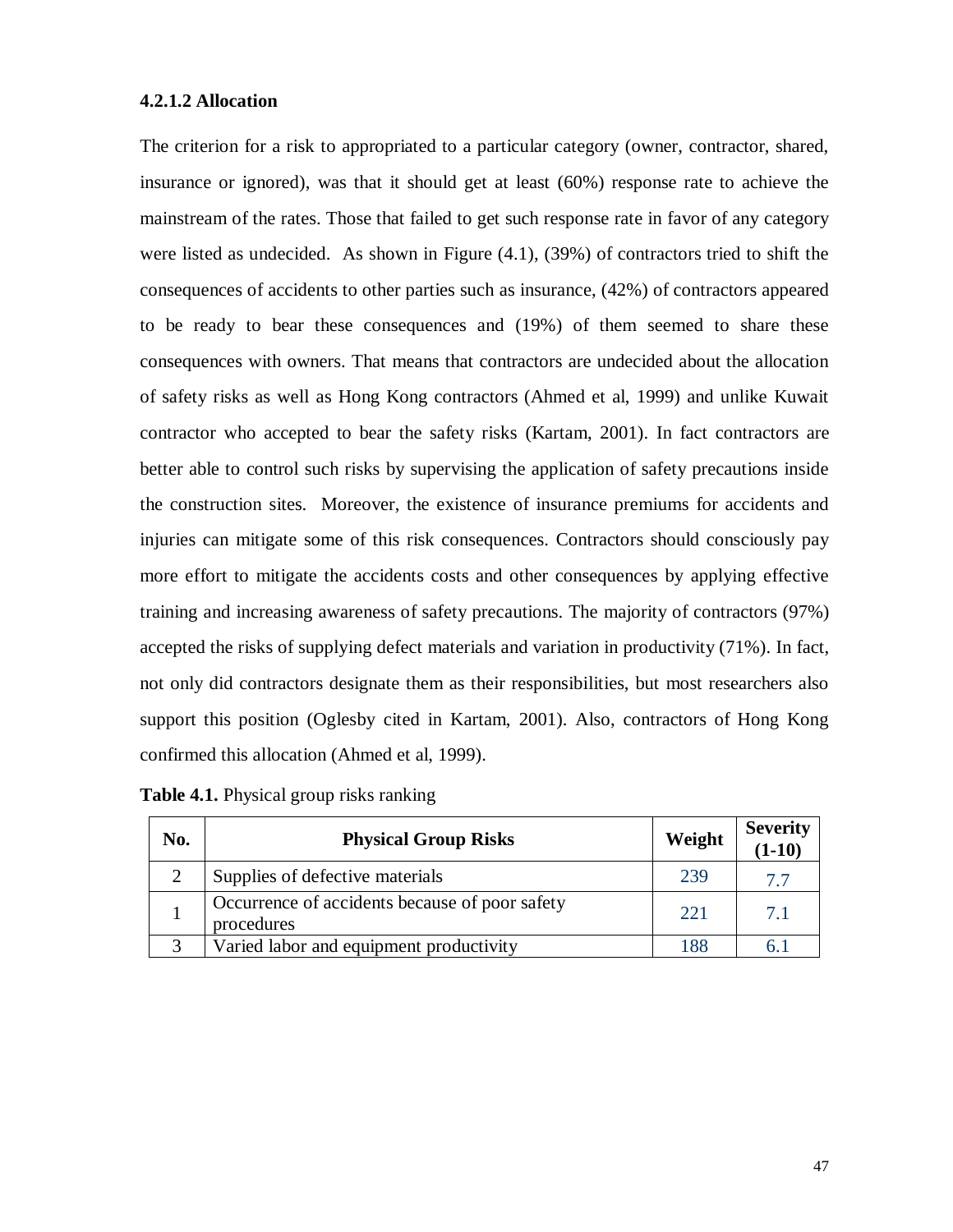

**Figure 4.1.** Physical group risks allocation, contractors' perspective

## **4.2.2 Environmental group (Group 2)**

# **4.2.2.1 Severity**

As seen in Table (4.2), contractors considered site accessibility as a main cause of delay; in addition they considered the risk of adverse weather conditions to be a medium risk. These risk categories increase the probability of uncertain, unpredictable and even undesirable factors in the construction site. However, the risks of adverse weather conditions and site accessibility did not appear with high significant risks among the surveyed risks. Environmental factors (catastrophes) occurred hardly ever , that is why the weight of the risk of Environmental factors was relatively low. These results are supported with the outcomes of (Kartam, 2001).

# **4.2.2.2 Allocation**

Figure (4.2) demonstrates that contractors were not decided on the allocation of risk of Environmental factors . Moreover, a great share of contractors (39%) decided to ignore its risk. On the other hand Smith & Gavin (cited in Ahmed et al, 1999) suggest that it should be a shared risk, such events are not predictable. Risk of site access was considered as a shared risk (share the risk between the owner and the contractor) by the majority of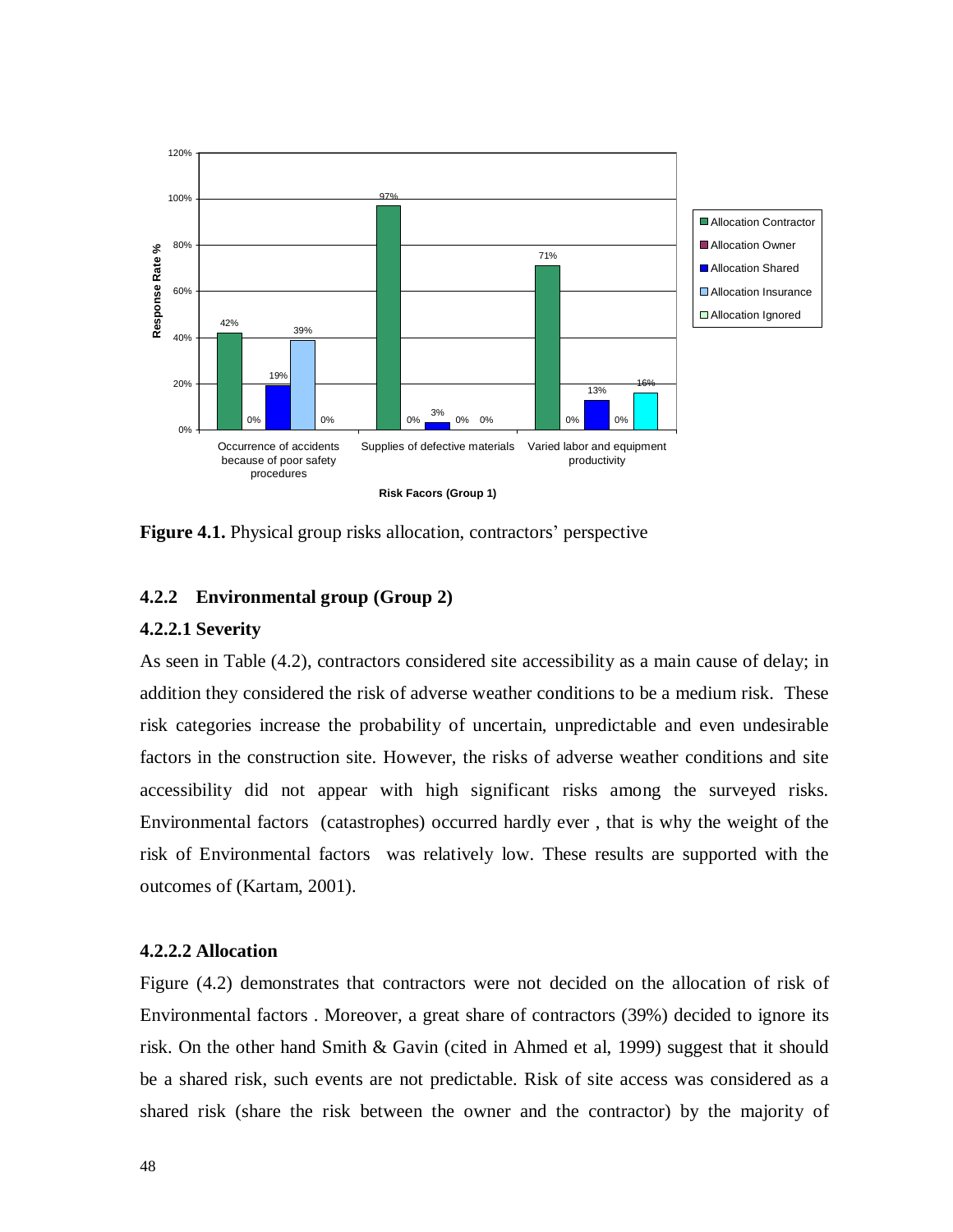contractors (71%), as a matter of fact, site access risk need to be borne by the owner who should evaluate the needs during the planning phase (Smith  $\&$  Gavin, cited in Ahmed el al, 1999), but due to the ongoing tense situation, contractors and owners have to coordinate their efforts to get a best handling of such risks. 52% of contractors supposed to share the risks of adverse weather conditions, (13%) supposed contractors to bear this risk; in other words they were not decided on this risk's allocation, in fact, and through the review of some types of contracts that are used in Gaza Strip, most owners of the construction projects in the Gaza Strip are legally protected from liability of this risk via assigning some exculpatory clauses in their contracts, but it is known that weather conditions are out of control and such risk should be shared to get better handling and to reduce conflicts probabilities.

| No. | <b>Environmental Group Risks</b>                      | Weight | Severity<br>$(1-10)$ |
|-----|-------------------------------------------------------|--------|----------------------|
|     | Difficulty to access the site (very far, settlements) | 207    | 6.7                  |
|     | Adverse weather conditions                            | 173    | 5.6                  |
|     | <b>Environmental factors</b>                          | 160    |                      |

**Table 4.2.** Environmental group risks ranking



**Figure 4.2.** Environmental group risks allocation, contractors perspective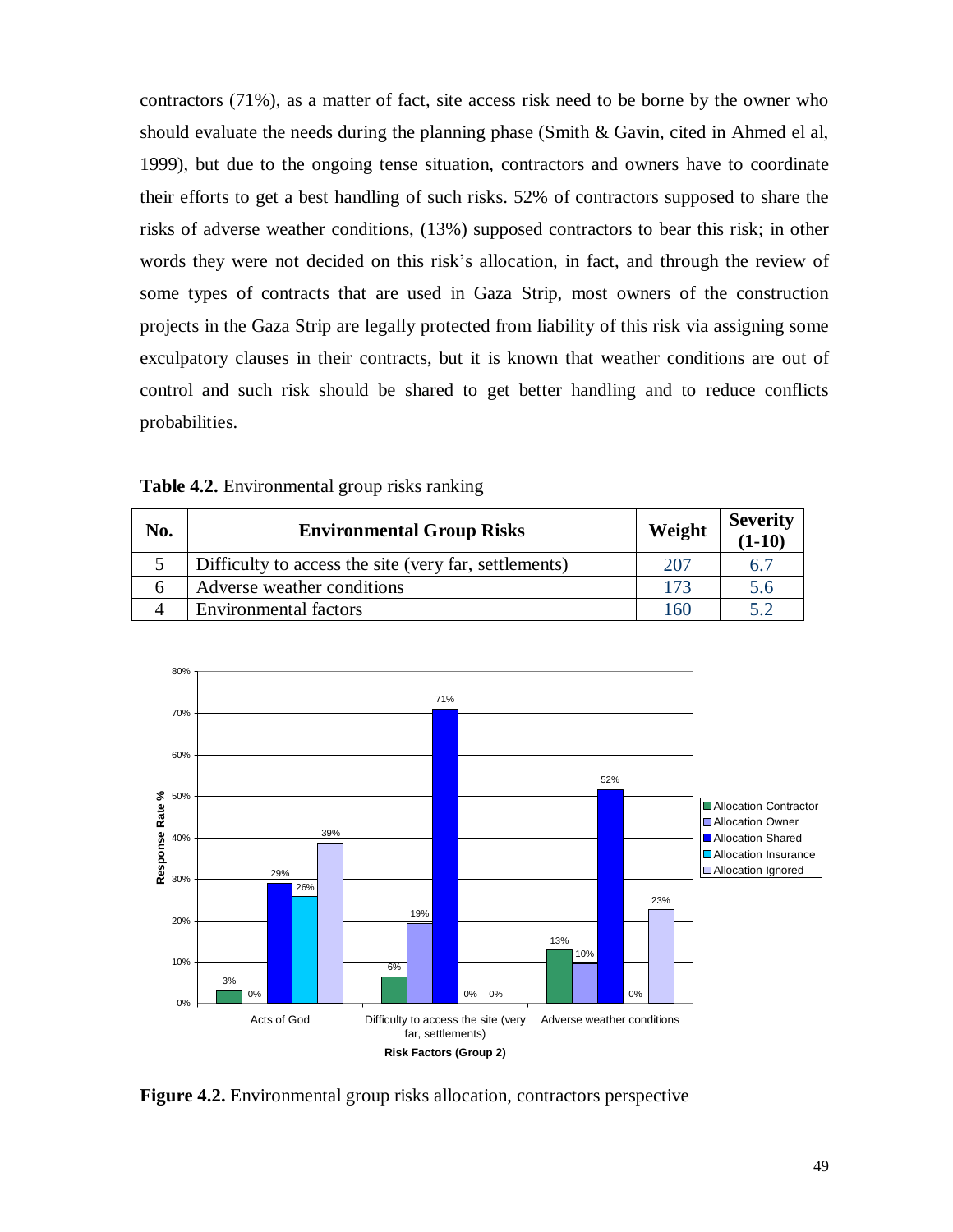# **4.2.3 Design group (Group 3)**

# **4.2.3.1 Severity**

Design group factors included one of the most important surveyed risks. As illustrated in Table (4.3), defective design with (8.5) severity and lack of awarding the design to unqualified designer with (7.8) severity are the most important factors. These results also show that contractors suffer from insufficient or incorrect design information. This result was obtained from ranking the defective design risk category as one of the five most significant risks to project delays. These results complied with the results of Kartam (2001), (Lemos et al, 2004) and (Shen, 1997). It has to be noted that contractors concerned about defective design issues because they could be responsible about any critical issues could happen due to incorrect design. Respondents assigned the risks of un-coordinated design and lack of coordination in design as high significance risks, on the other hand these risks can be overcome by paying true attention and coordinate correctly between design disciplines. Other design risk factors considered medium risks by contractors.

| No. | <b>Design Group Risks</b>                                                      | Weight | <b>Severity</b><br>$(1-10)$ |
|-----|--------------------------------------------------------------------------------|--------|-----------------------------|
| 7   | Defective design (incorrect)                                                   | 264    | 8.5                         |
| 12  | Awarding the design to unqualified designers                                   | 243    | 7.8                         |
| 8   | Not coordinated design (structural, mechanical, electrical, etc.)              | 225    | 7.3                         |
| 10  | Lack of consistency between bill of quantities, drawings and<br>specifications | 211    | 6.8                         |
| 9   | Inaccurate quantities                                                          | 195    | 6.3                         |
|     | Rush design                                                                    | 192    | 62                          |

| Table 4.3. Design group risks ranking |  |  |  |
|---------------------------------------|--|--|--|
|---------------------------------------|--|--|--|

# **4.2.3.2 Allocation**

Figure (4.3) illustrates that greater part of contractors allocate design risks onto owners. Contractors had considered that owners should bear the risks of:

- Defective design  $(84\%)$
- Not coordinated design  $(87%)$
- Inaccurate quantities (48%)
- Lack of consistency between bill of quantities, drawings and specifications (58%)
- Rush design (68%)
- Awarding design to unqualified designers (81%)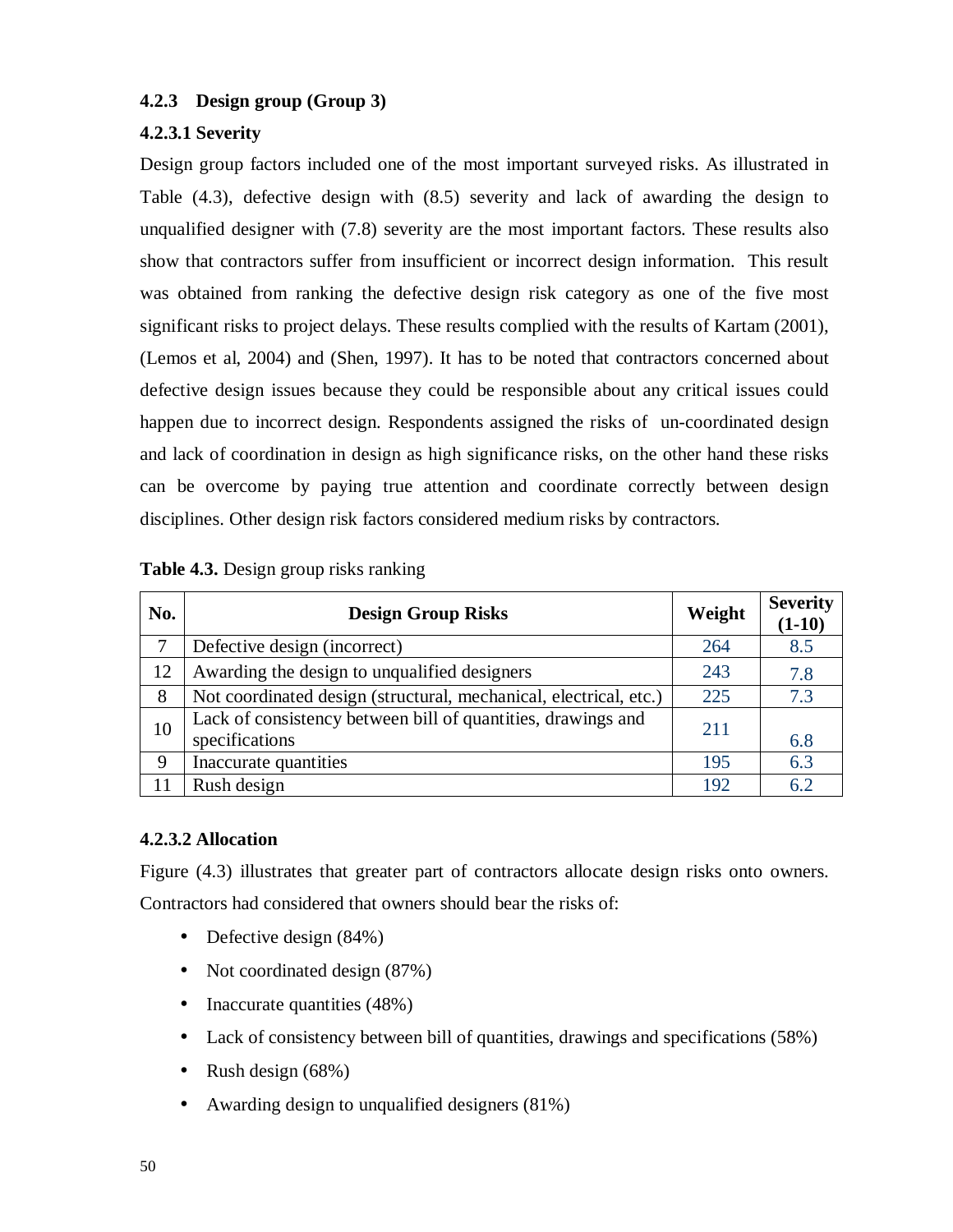Major allocation percents were heading towards owners who are in a better position to supply sufficient and accurate drawings on the design and services. These findings complied with results of (Ahmed et al., 1999) and (Kartam, 2001) who stated that the owner could best manage deficiencies in specifications and drawings by appointing a capable consultant and providing sufficient design budget.



**Figure 4.3.** Design group factor allocation, contractor's perspective

## **4.2.4 Logistics group (Group 4)**

#### **4.2.4.1 Severity**

Table (4.4) shows the weights of logistic group factors. Contractors believed that the risks of unavailability of labor and materials and poor communication among contractor's teams are highly significant risks. It is obvious that the mentioned issues are serious risks that could be faced. The risk of contractors competence is a risk that contractors worried about, it is hard for contracting firms with high managerial costs to compete with firms with lower managerial costs. The unavailability of labor and materials is some how connected to political situations; if closure takes place, materials will be subject to increase in prices, reinforcement steel is a good example. Contractors worried about poor communications in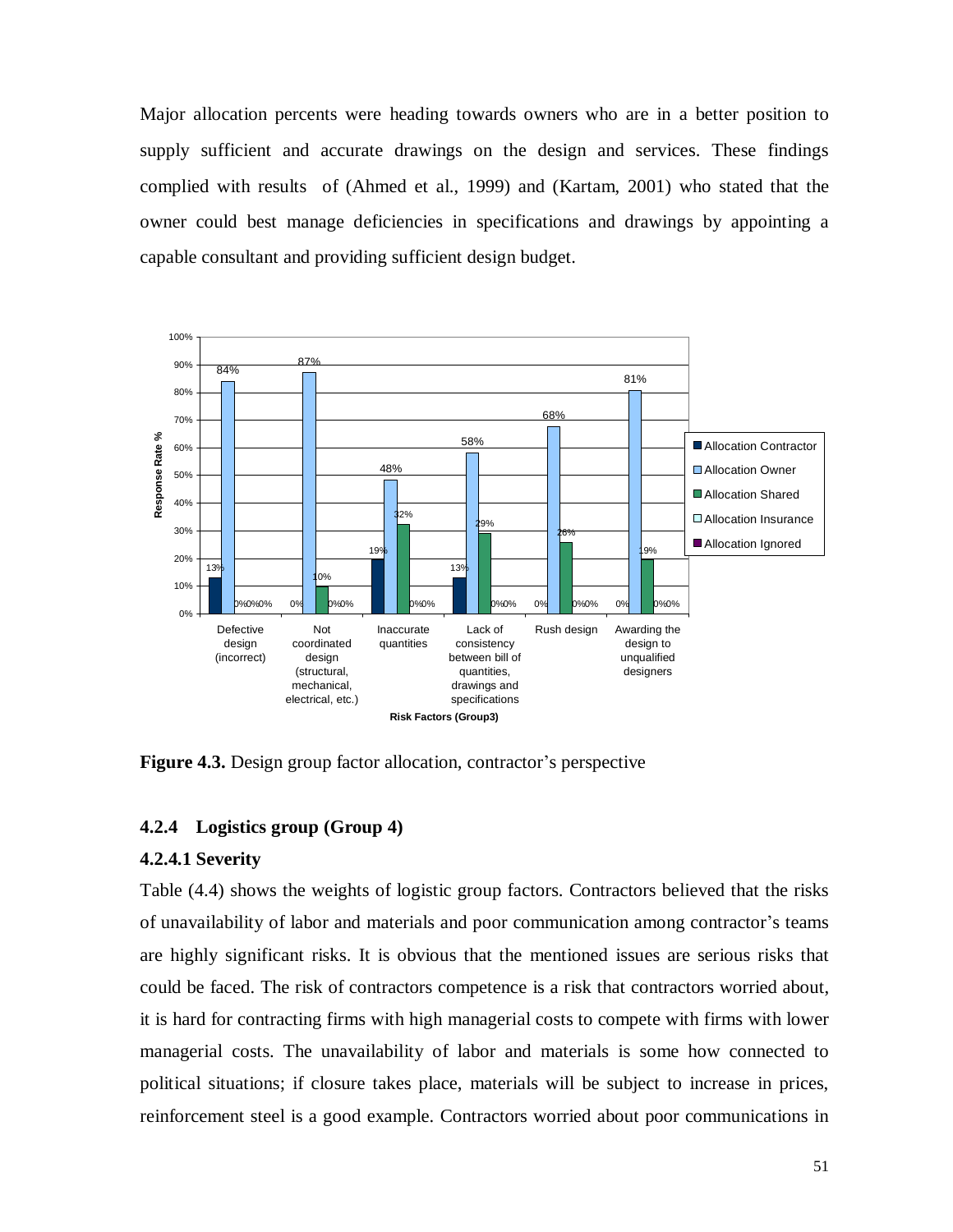their side; this reflects its occurrence, contractors should take care of this problem by working out and applying management standards to control such problems. Undefined scope of work and inaccurate project program approximately have the same severity, they have medium weights which pointed to the misunderstanding of these matters among contractors. These risks need to be fully comprehended. Such comprehension could ease and manage the work properly.

| No. | <b>Logistics Group Risks</b>                           | Weight | <b>Severity</b><br>$(1-10)$ |
|-----|--------------------------------------------------------|--------|-----------------------------|
| 13  | Unavailable labor, materials and equipment             | 222    | 7.2                         |
| 17  | Poor communications between the home and field offices |        |                             |
|     | (contractor side)                                      | 222    | 7.2                         |
| 15  | High competition in bids                               | 201    | 6.5                         |
| 14  | Undefined scope of working                             | 182    | 5.9                         |
| 16  | Inaccurate project program                             | 179    | 5.8                         |

# **Table 4.4.** Logistics group risks ranking

# **4.2.4.2 Allocation**

Figure  $(4.4)$  indicates that contractors appear to be ready to accept the risks of:

- Unavailability of labor, materials and equipment
- Poor communication among contractor's teams

It is the contractor's duty to provide labor, materials and equipment to execute the work, in the same time, contracting firms should teach its teams how to communicate and exchange information. On the other hand, contractors were undecided on the allocation of other factors of the logistics group. It should be the liability of owner who could manage the risk of contractor competence by enforcing rigorous criteria for the selection of contractor, this was supported by (Ahmed, et al 1999). Hence, risk of contractor competence should be allocated onto owners, but actually, current sluggish economic growth and highly competitive market in Gaza Strip have forced contractors to reduce or even ignore their profit so as to remain competitive. With respect to other two factors, almost (50%) of contractors viewed them as shared risk. It is believed that owners should clearly define the scope of work and set up a proper program to abide by during construction, but this dose not eliminate the contractors responsibility even if was partial. Both contractor and owner should be able to provide the staff and abilities to get a proper project program.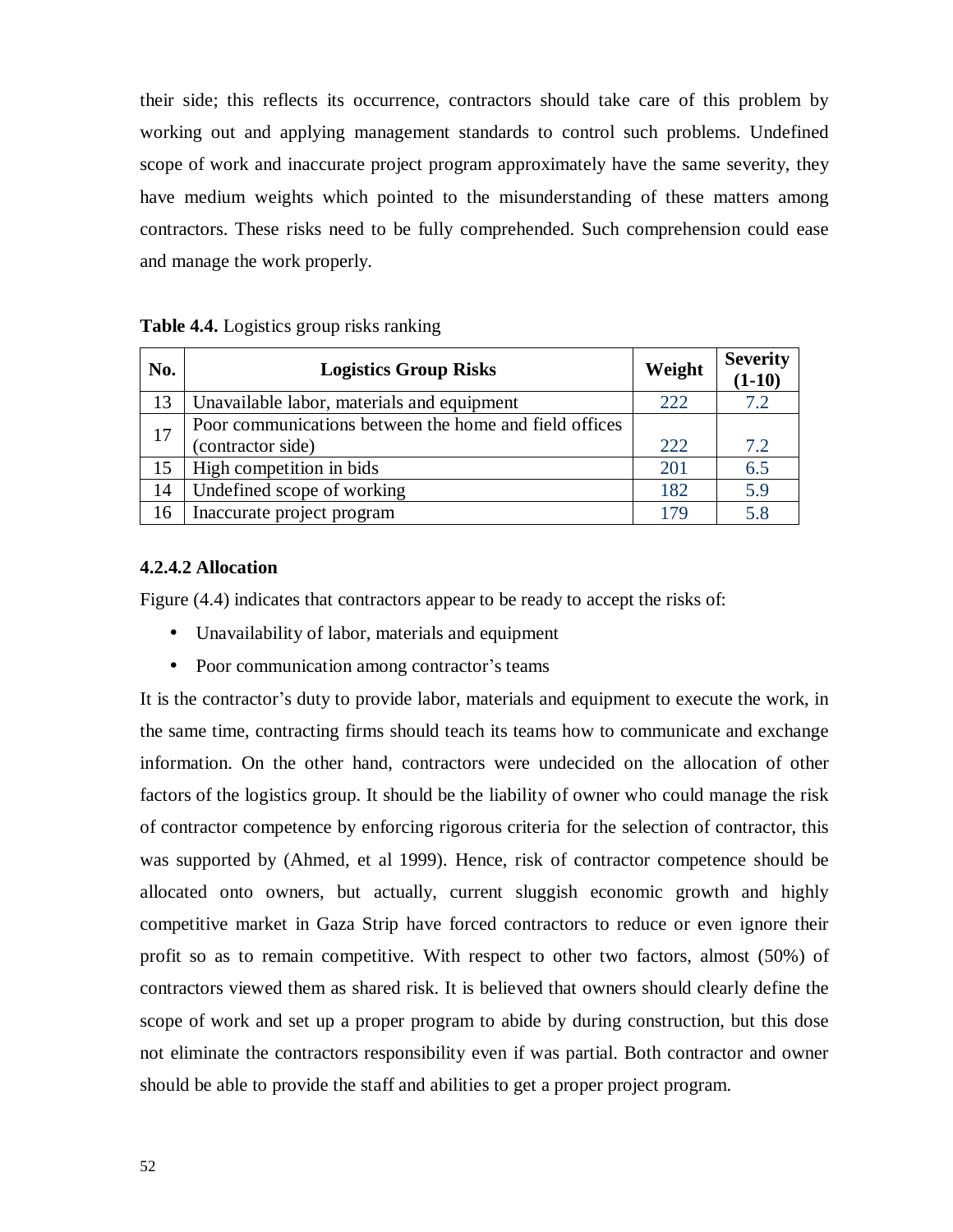

**Figure 4.4.** Logistics group risks allocation, contractors' perspective

# **4.2.5 Financial group (Group 5)**

## **4.2.5.1 Severity**

As seen in table (4.5), financial risks got the highest scores of surveyed risk factors given by contractor's respondents. Contractors considered the financial failure of contractor is the most sever risk in the financial group. According to Hallaq (2003), contractors could financially fail due to:

- Depending on banks and paying high.
- Lack of capital.
- Lack of experience in the line of work.
- Cash flow management.
- Low margin of profit due to competition.
- Lack of experience in contracts.
- Award contracts to lowest price.
- Closure.

More than 80% of the failures were caused by financial factors, that is why financial risks got the highest weights of the surveyed risks, Table (4.5). According to Argenti (cited in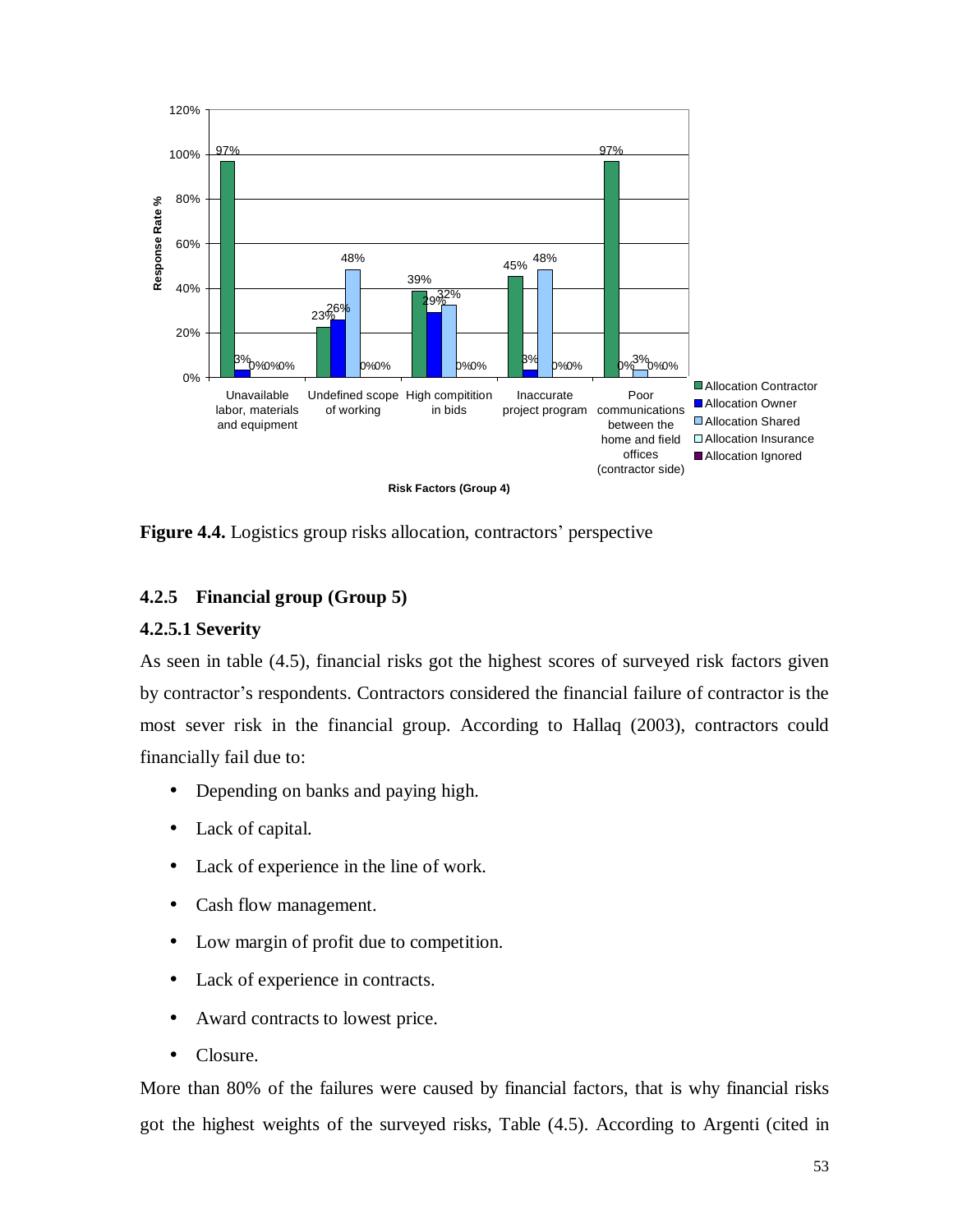Hallaq, 2003), small firms don't pay as much attention to financial ratios as do larger firms. Small firms have not an accounting department that publishes reports on a regular basis and therefore, financial ratios are difficult to monitor since they hire private accountants. Gaza strip small firms never put into consideration the employee's benefits and compensations, variation orders, controlling equipment cost and usage, material wastages and yearly evaluating profits as a priority which may affect the financial situation of the company.

| No. | <b>Financial Group Risks</b>                       | Weight | <b>Severity</b><br>$(1-10)$ |
|-----|----------------------------------------------------|--------|-----------------------------|
| 20  | Financial failure of the contractor                | 279    | 9.0                         |
| 19  | Delayed payments on contract                       | 260    | 8.4                         |
| 21  | Unmanaged cash flow                                | 256    | 8.3                         |
| 23  | Monopolizing of materials due to closure and other | 243    |                             |
|     | unexpected political conditions                    |        | 7.8                         |
| 18  | Inflation                                          | 240    | 7.7                         |
| 22  | Exchange rate fluctuation                          | 232    | 7.5                         |

# **4.2.5.2 Allocation**

Figure (4.5) shows that contractors appear to be ready to bear the risks of:

- Financial failure of contractor (71%)
- Unmanaged cash flow (90%)

Majority of contractors (81%) allocated the delayed payments risk to the owners. This risk category is one of the most debated ones. These results are supported by (Kartam, 2001). Moreover Kangari (cited in Kartam, 2001) stated that in the law, this item can be claimed as part of loss and expense (Kangari, cited in Kartam, 2001).

Contractor's respondents were undecided on who should take inflation risk, but (45%) of the contractor respondents considered it as a contractor's issue because the contracts here in Gaza Strip contain clauses to allocate such risks onto the contractors. Even, the pre-bid meeting minutes could contain such clauses. Contractors are considering this risk category as an oscillating risk category, where its threat increases when inflation increases, and vice versa. Contractors were undecided about exchange rate fluctuation and monopoly risks.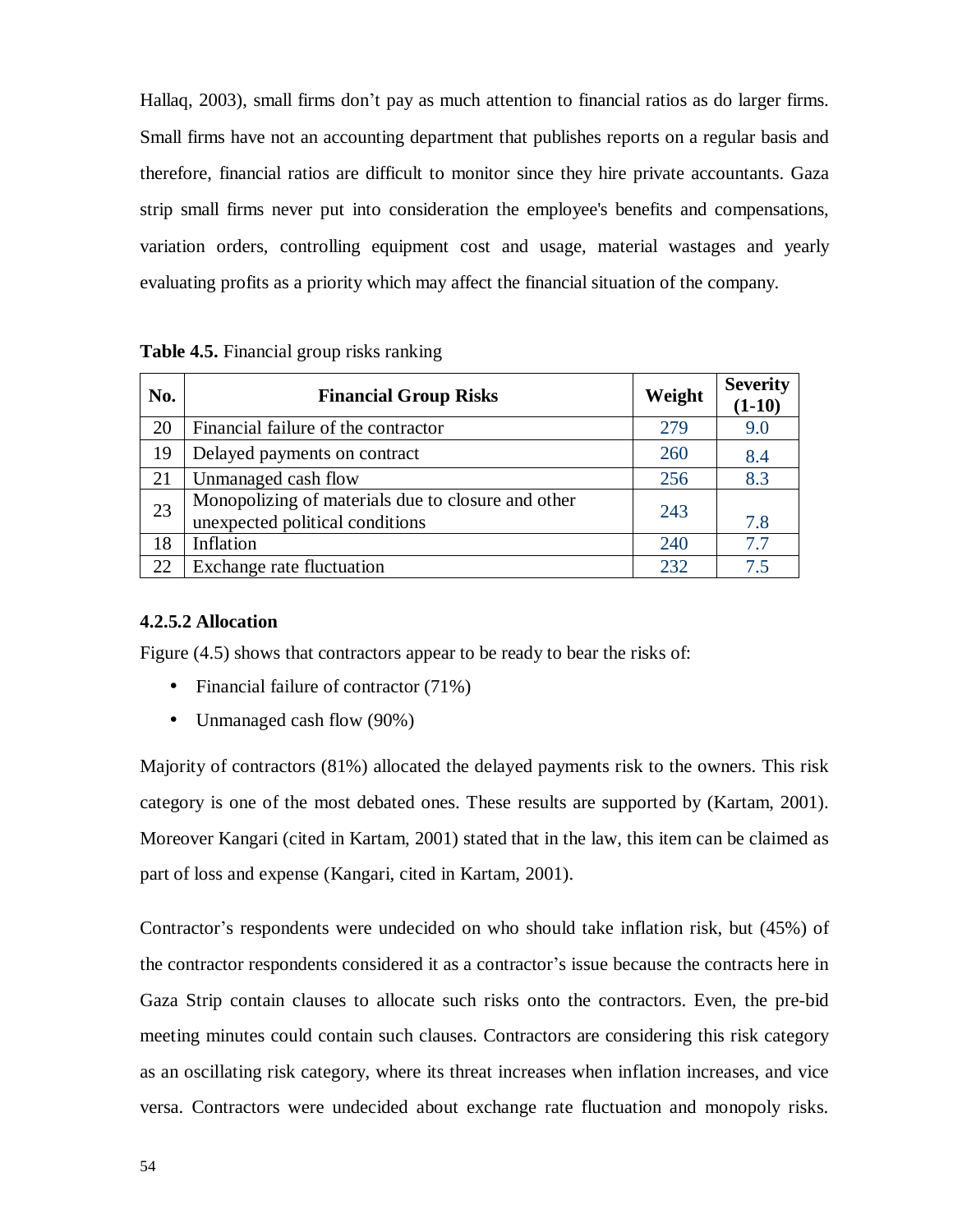Inflation and exchange rate fluctuation risks should be best shared between the owner and the contractor by including contract clauses that define the required parameters and conditions for sharing. These are risks where each party may be able to manage better under different conditions and could be specified in contracts as suggested above.



**Figure 4.5.** Financial group risks allocation, contractors' perspective

# **4.2.6 Legal group (Group 6)**

## **4.2.6.1 Severity**

Table (4.6) shows that legal disputes, delayed disputes resolution and lack of specialized arbitrators had the highest weights in the legal group, which indicates the importance of dispute resolutions and the disputes' consequences. Difficulty to settle disputes between project parties. Ambiguity of work legislations and difficulty to get permits came in the tail respectively. However the low weight indicates that contractors are not suffering of these risks, unlike Hong Kong contractors who do care about getting permits and consider it one of the most important risks (Ahmed et al, 1999).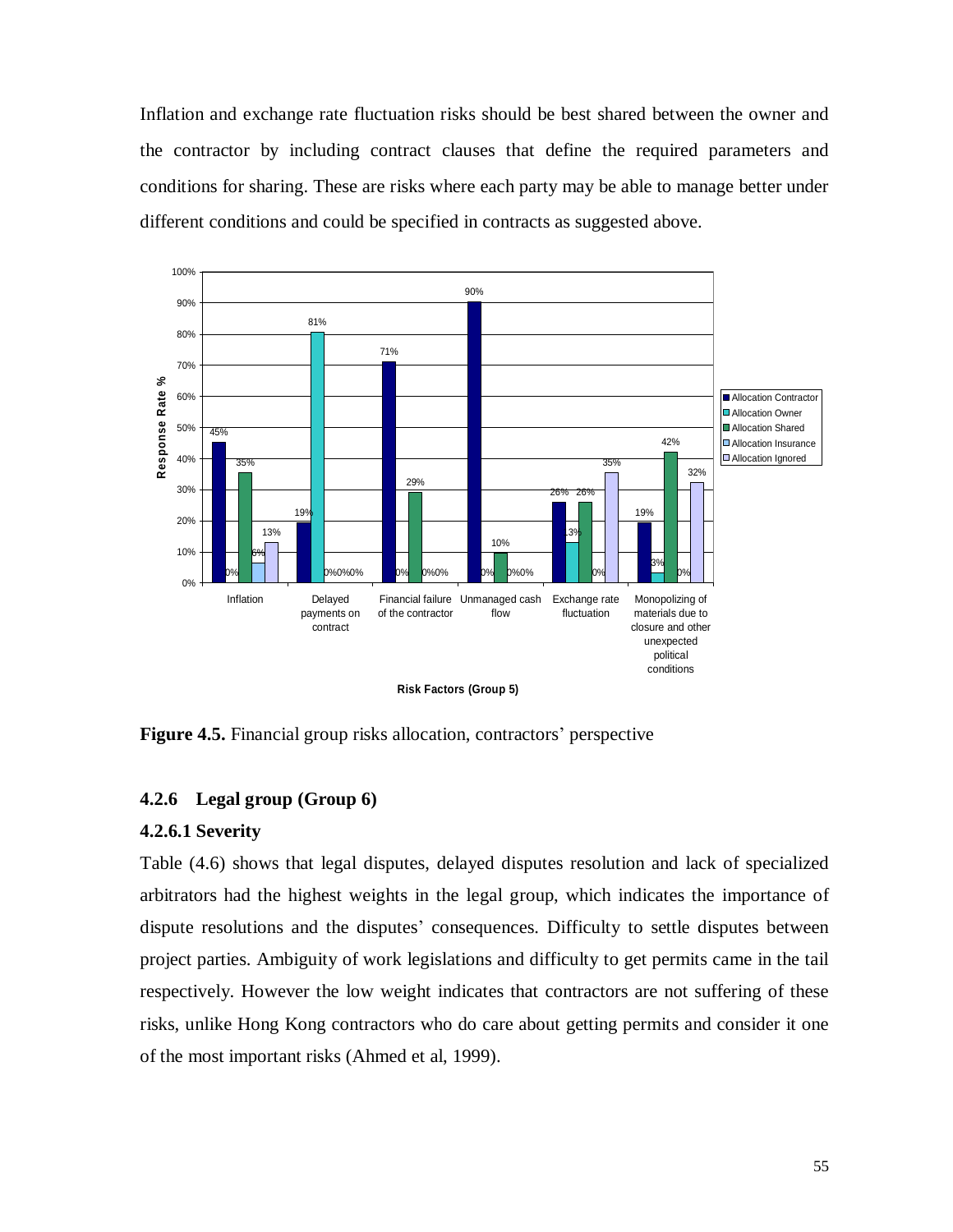| No. | <b>Legal Group Risks</b>                                                          | Weight | <b>Severity</b><br>$(1-10)$ |
|-----|-----------------------------------------------------------------------------------|--------|-----------------------------|
| 26  | Legal disputes during the construction phase among the<br>parties of the contract | 228    | 7.4                         |
| 27  | Delayed disputes resolutions                                                      | 228    | 7.4                         |
| 28  | No specialized arbitrators to help settle fast                                    | 222    | 7.2                         |
| 25  | Ambiguity of work legislations                                                    | 171    | 5.5                         |
| 24  | Difficulty to get permits                                                         | 166    | 5.4                         |





**Figure 4.6.** Legal group risks allocation, contractors' perspective

## **4.2.6.2 Allocation**

Figure (4.6) illustrates the allocation of legal group factors according to contractors respondents. It is obvious that the greatest part of contractor respondents deal with legal risks as shared risks. 48% of respondents considered the risk of difficulty to get permits a shared risk, on the other hand almost the third of respondents (29%) ignored this risk. 58% of respondents dealt with ambiguity of work legislations as shared too. The greatest part of respondents (94%) preferred to share legal disputes and delayed resolution with owners. Disputes could originate due to mistake or misunderstanding by either party. Hence, these risks should really be shared risks.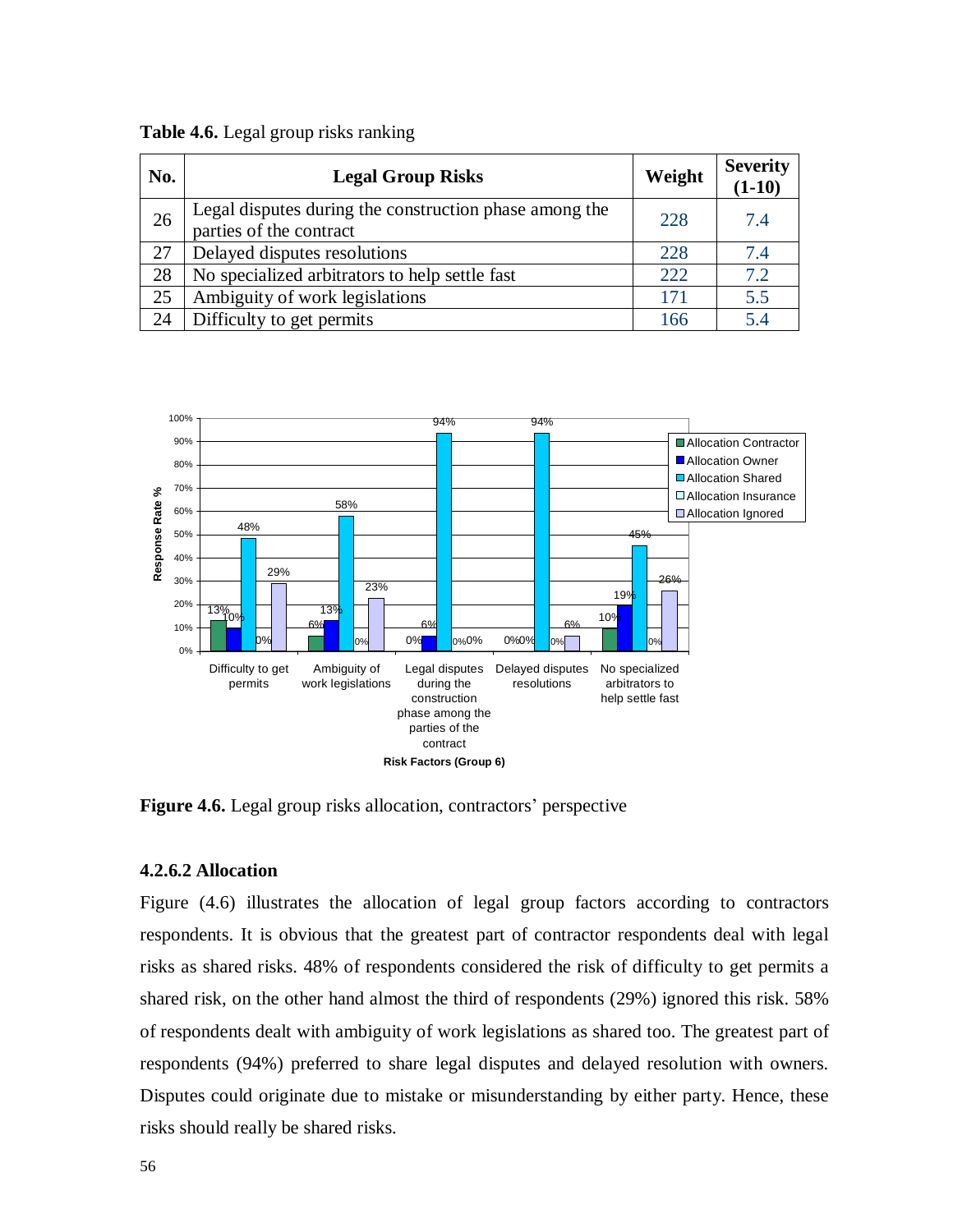# **4.2.7 Construction group (Group 7)**

## **4.2.7.1 Severity**

In table (4.7) risks associated with construction were divided into two groups according to weights. The high importance group contained the risks of undocumented change orders, lower work quality and misunderstanding drawings and specifications respectively. Ahmed et al. (1999) supported theses results. Considering the risk of undocumented change orders as a high importance risk reflects a trend in which contractors are concerned with obtaining payment for a change in the work, since the cost impact of change orders can not be claimed later. Contractors disturbed with the lower work quality, which means that contractors do their best to not have an abortive works, to maintain a good reputation and to avoid more costs repeating the abortive works. Other important risk is the risk of misunderstanding of drawings and specifications, this risk can cause significant work delays, that is why contractors exhibit an awareness towards this risk. Design changes, difference between actual and contract quantities and rush bidding were in the  $4<sup>th</sup>$ ,  $5<sup>th</sup>$  and 6<sup>th</sup> places with medium severities, this reflects the little attention paid by contractors to these issues.

| No. | <b>Construction Group Risks</b>                                                                                  | Weight | <b>Severity</b><br>$(1-10)$ |
|-----|------------------------------------------------------------------------------------------------------------------|--------|-----------------------------|
| 31  | Undocumented change orders                                                                                       | 236    | 7.6                         |
| 32  | Lower work quality in presence of time constraints                                                               | 228    | 7.4                         |
| 30  | Gaps between the Implementation and the specifications<br>due to misunderstanding of drawings and specifications | 225    | 7.3                         |
| 33  | Design changes                                                                                                   | 187    | 6.0                         |
| 34  | Actual quantities differ from the contract quantities                                                            | 169    | 5.5                         |
| 29  | Rush bidding                                                                                                     | 152    | 4.9                         |

| Table 4.7. Construction group risks ranking |  |  |
|---------------------------------------------|--|--|
|                                             |  |  |

## **4.2.7.2 Allocation**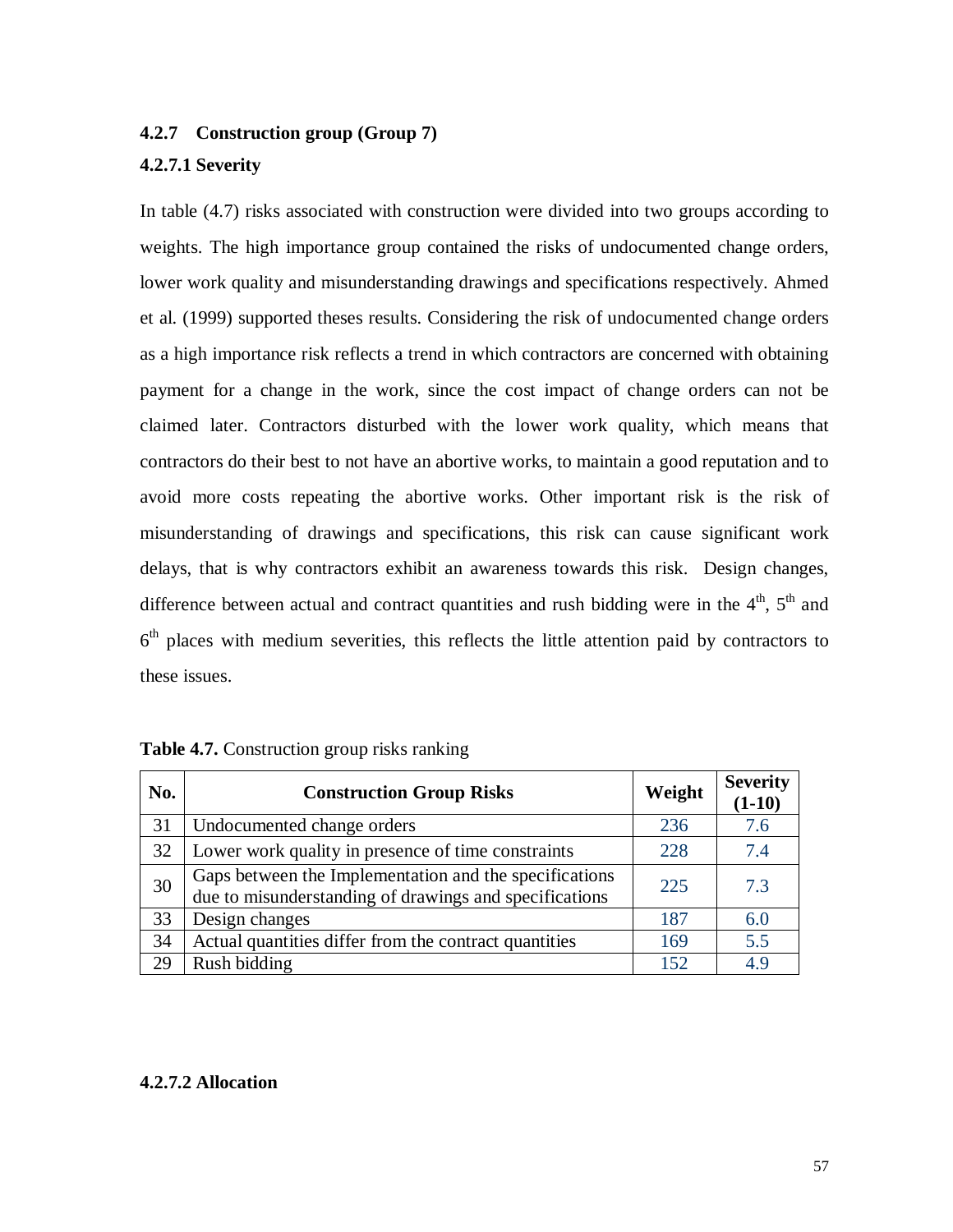Figure (4.7) shows the allocation of construction risks. Contractors accepted the risk of undocumented change orders (68%); contractors understand that the documentation of change order is their job. Majority of contractor respondents (68%) allocate the risks of rush bidding, design changes and difference between actual and contract quantities on the owner. Allocating design changes risk category to the owner reflects a trend in which contractors are not very much concerned with changes in the work. Respondents were undecided about lower quality of work in presence of time constraints. It is thought that this risk category should be allocated to the contractor, since contractors are in a better position to control this risk (Kartam, 2001).



**Figure 4.7.** Construction group risks allocation, contractors' perspective

## **4.2.8 Political group (Group 8)**

#### **4.2.8.1 Severity**

Table (4.8) demonstrates the ranking of political group risks. Almost all the political risks are considered very significant risks that is due to the unstable ongoing tense situation. However, respondents appeared that they do not care about new acts or legislations. The reason is that these acts have limited effects on construction issues. Recently, the unstable political events in the Gaza Strip reflect the greatest unpredictable cost overburden that a contractor could face. Working at hot areas risk is considered a very high risk, contractors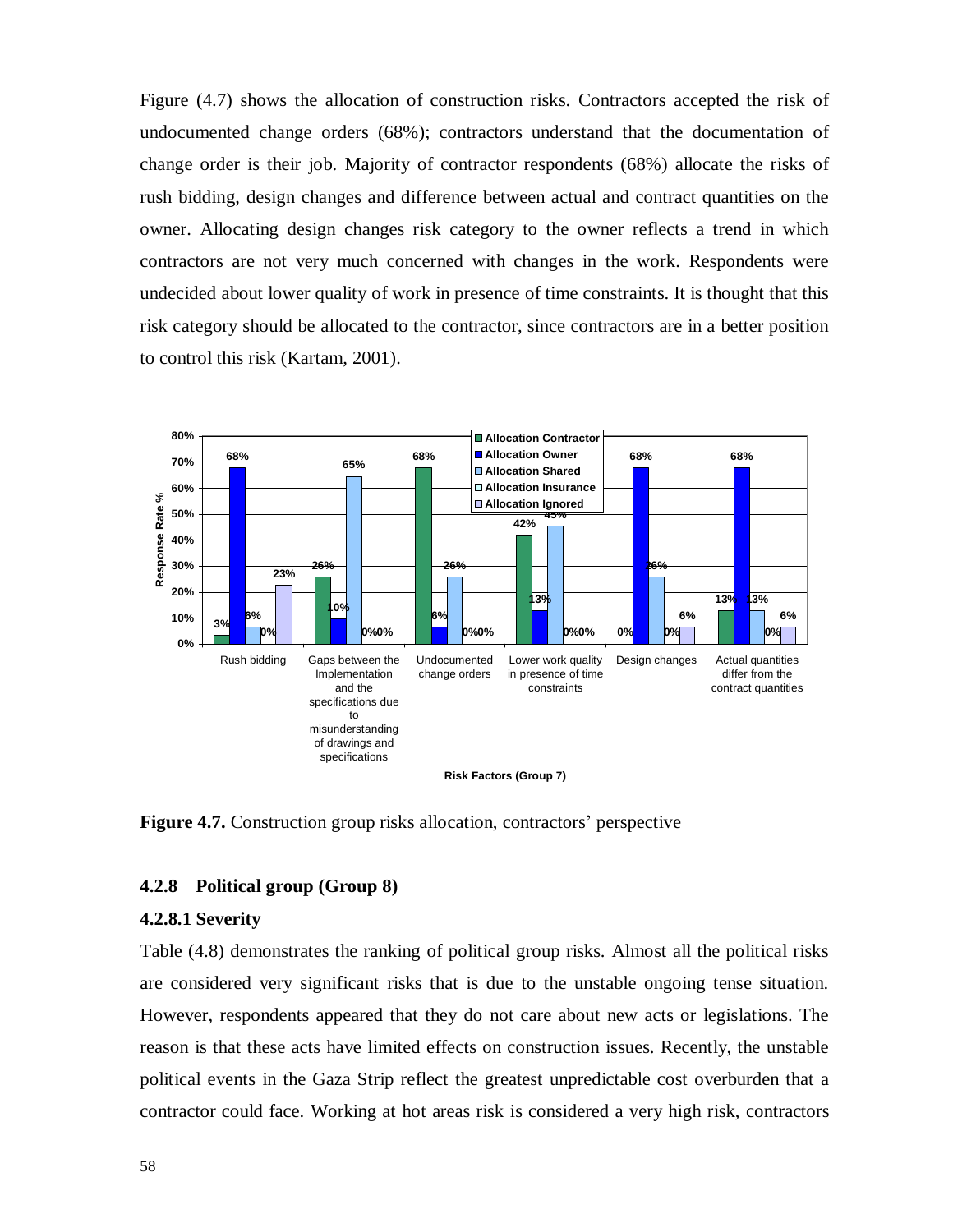can not be enforced to work at such areas. Closure could cause unavailability of materials as well as inflation due to monopoly. Invasions could deconstruct the unaccomplished projects, which leads to disputes.

| No. | <b>Political Group Risks</b>                   | Weight | <b>Severity</b><br>$(1-10)$ |
|-----|------------------------------------------------|--------|-----------------------------|
| 36  | Working at hot (dangerous) areas (close to IDF | 279    |                             |
|     | positions)                                     |        | 9.0                         |
| 39  | Closure                                        | 2.77   | 8.9                         |
| 35  | Segmentation of Gaza Strip                     | 258    | 8.3                         |
| 38  | Unstable security circumstances (Invasions)    | 258    | 8.3                         |
| 37  | New governmental acts or legislations          | 151    | 4.9                         |

**Table 4.8.** Political group risks ranking

## **4.2.8.2 Allocation**

In figure (4.8) allocation of political risks is viewed. Clearly, respondents are willing to share most of risks with owners. Segmentation, working at hot areas, closure and unstable security circumstances were considered shared risks with (71%), (68%), (68%) and (61%) respectively. It is thought that all risks that can not be controlled should be shared risks. 55% of respondents decided to share the new legislations risk – in spite of its low importance - with owner and (35%) to ignore. This indicates the low effects of such category.



**Figure 4.8.** Political group risks allocation, contractors' perspective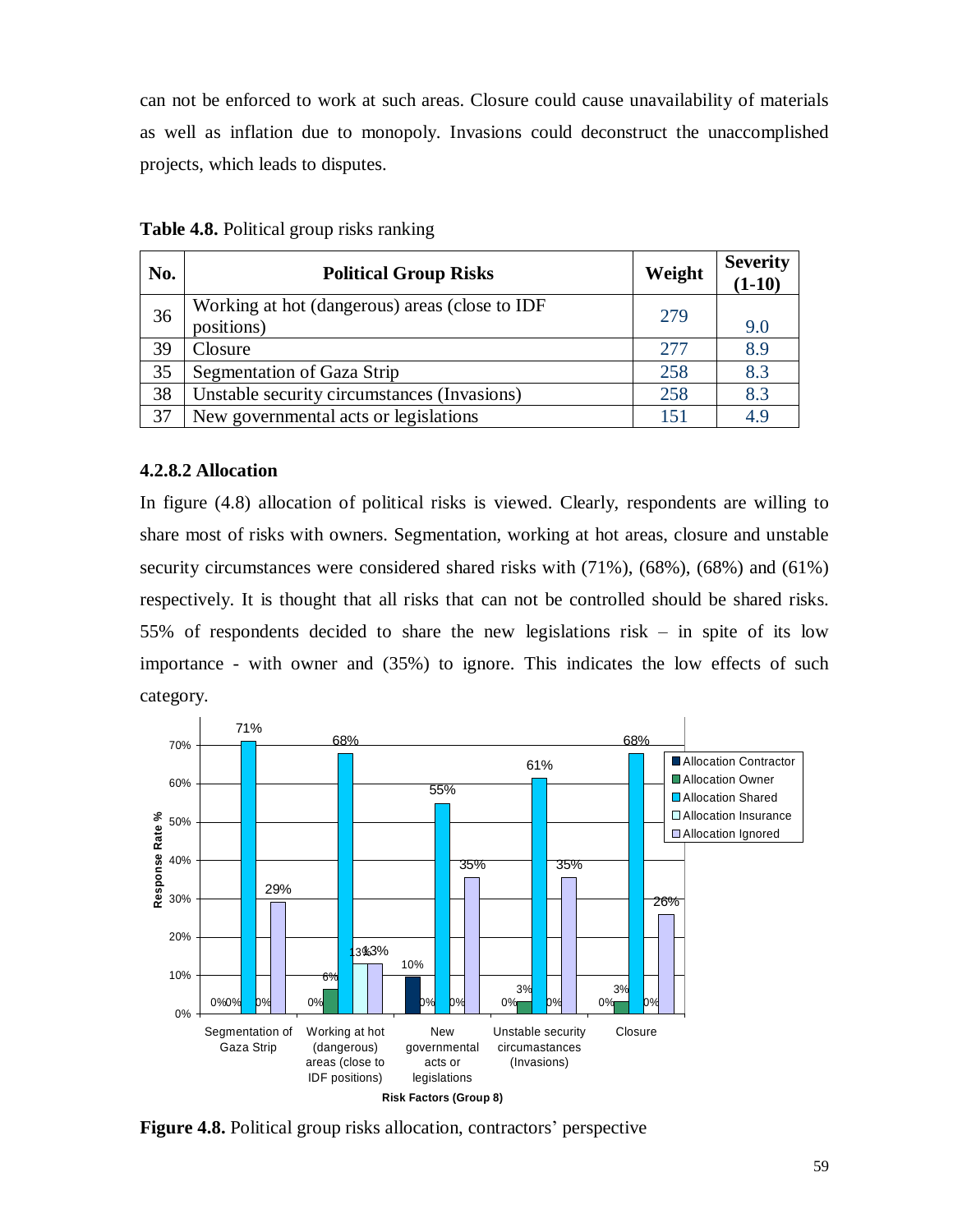## **4.2.9 Management group (Group 9)**

# **4.2.9.1 Severity**

Management group factors ranks are listed in Table (4.9). Poor communication between parties ranked first with (8.3) severity, the second was resource management with (7.3) severity, project complexity with (6.9) severity was third and the fourth was changes in management ways with severity of (6.4). These figures indicate the importance of management topics for contractors and indicates the existence of these risks, which need more and more applying management rules. Uncertainty ranked fifth with (6.2) severity. It is thought that management of projects need more and more training to properly manage projects specially the large ones.

| No. | <b>Management Group Risks</b>                    | Weight | <b>Severity</b><br>$(1-10)$ |
|-----|--------------------------------------------------|--------|-----------------------------|
| 44  | Poor communication between involved parties      | 258    | 8.3                         |
| 41  | Resource management                              | 226    | 7.3                         |
| 40  | Ambiguous planning due to project complexity     | 215    | 6.9                         |
| 42  | Changes in management ways                       | 199    | 6.4                         |
| 43  | Information unavailability (include uncertainty) | 191    | 6.2                         |

| Table 4.9. Management group risks ranking |  |  |
|-------------------------------------------|--|--|
|                                           |  |  |

# **4.2.9.2 Allocation**

Figure (4.9) illustrates the respondents' allocation of management risks. Contractors seemed to be ready to accept the resource management and change in management ways risks with (68%) and (61%) respectively. It is predictable for contractor to deal with these risks. Contractor respondents decided to share ambiguous planning, uncertainty and poor communication risks with (61%), (65%) and (71%) respectively. These three issues should be really shared risks, it is the contractor's and owner's duty to put a clear plan for the project execution, to clarify any ambiguous information and to maintain a good communication manners in favor of project accomplishment.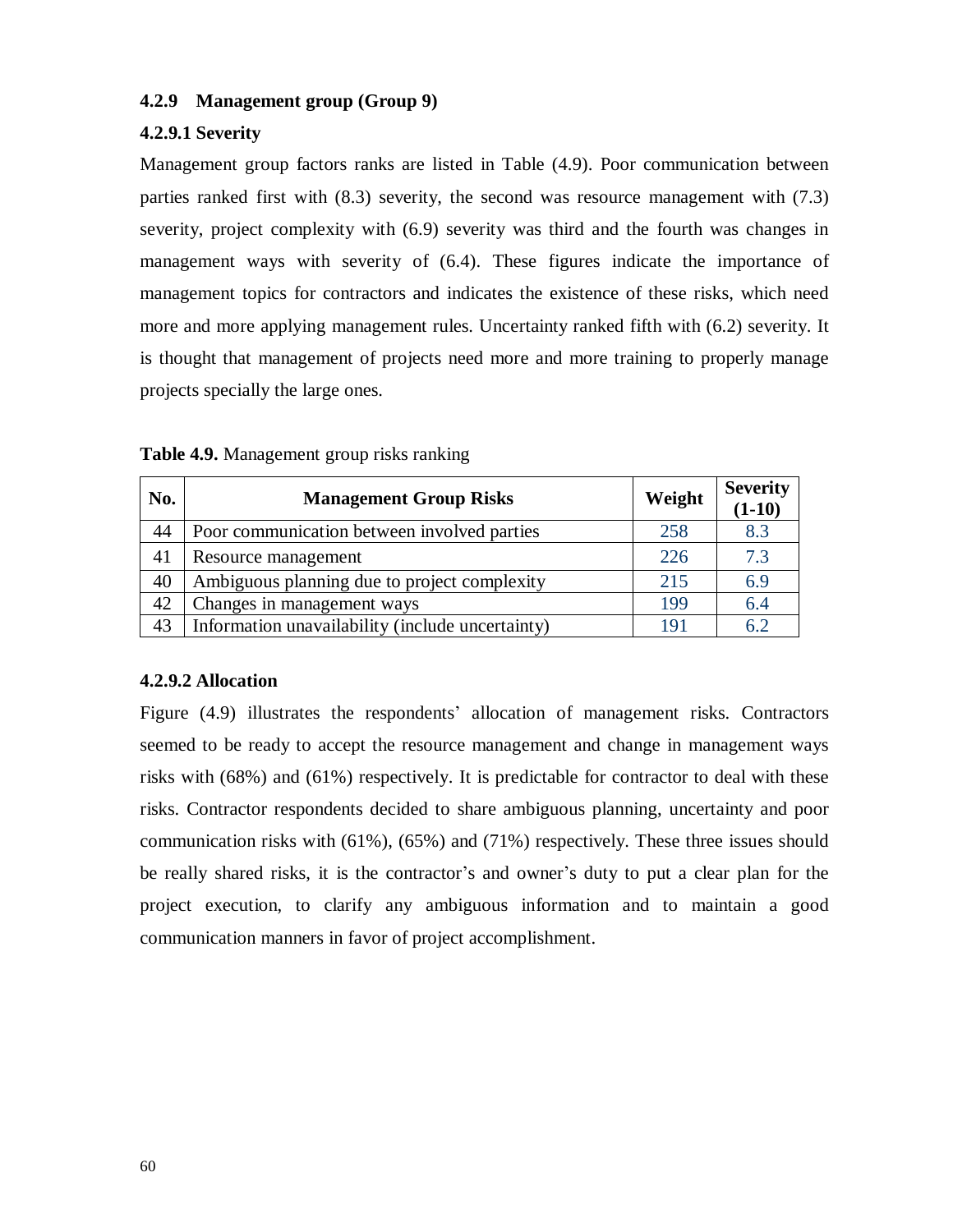

Figure 4.9. Management group risks allocation, contractors' perspective

**4.3 Overall risk significance and allocation, contractors' perspective**

# **4.3.1 Significance**

Table (4.10) shows all risk factors included in the questionnaire ranked in descending order according to their weight from the contractors' perspective. The most and least important risk categories for Gaza Strip Contractors are shown in Table (4.11) which was developed based on the data in Table (4.10). The result shows that Gaza Strip contractors considered Financial failure of the contractor and Working at hot (dangerous) areas to be the most important construction risks giving them a score of (279), as shown in Table (4.11). They were followed by Closure, with a score of (277). The scores of the five most important risks range between (260) and (279). The least important risk, from the contractors' perspective is the risk of new governmental acts, with a score of (151) followed by the risk of Rush bidding with a score of (152). The scores range between (155) and (169). The results show that contractors considered (57%) of the risk factors as highly important risks and (43%) of them as medium risks.

| No.           | <b>Risk Factors</b>                                       | Weight | <b>Severity</b><br>$(1-10)$ |
|---------------|-----------------------------------------------------------|--------|-----------------------------|
| 20            | Financial failure of the contractor                       | 279    | 9.0                         |
| 36            | Working at hot (dangerous) areas (close to IDF positions) | 279    | 9.0                         |
| 39            | Closure                                                   | 277    | 8.9                         |
| $\mathcal{I}$ | Defective design (incorrect)                              | 264    | 8.5                         |
| 19            | Delayed payments on contract                              | 260    | 8.4                         |

**Table 4.10.** Risk factors ranking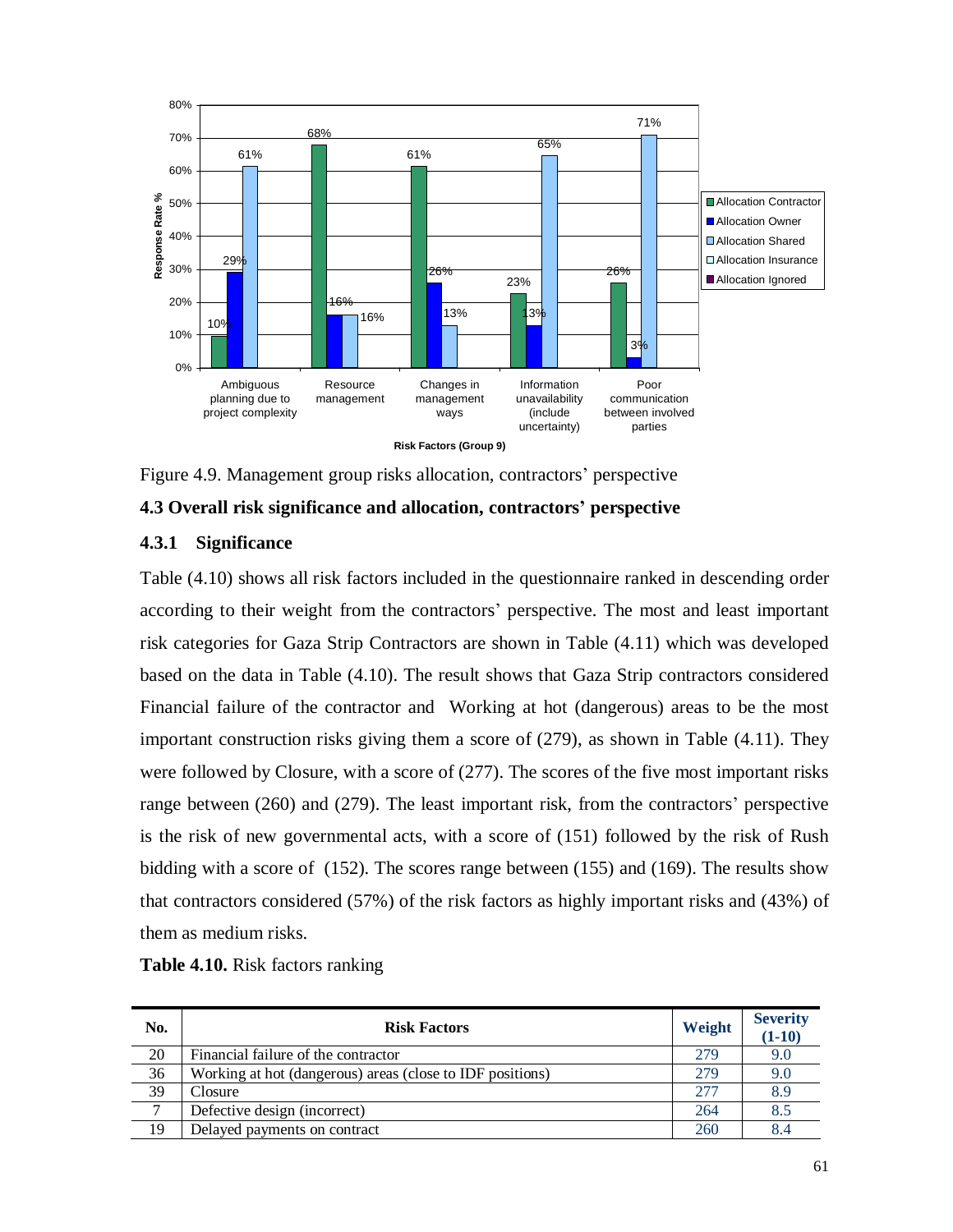| 35              | Segmentation of Gaza Strip                                                            | 258 | 8.3              |
|-----------------|---------------------------------------------------------------------------------------|-----|------------------|
| 38              | Unstable security circumstances (Invasions)                                           | 258 | 8.3              |
| 44              | Poor communication between involved parties                                           | 258 | 8.3              |
| 21              | Unmanaged cash flow                                                                   | 256 | 8.3              |
| 12              | Awarding the design to unqualified designers                                          | 243 | 7.8              |
| 23              | Monopolizing of materials due to closure and other unexpected political<br>conditions | 243 | 7.8              |
| 18              | Inflation                                                                             | 240 | 7.7              |
| 2               | Supplies of defective materials                                                       | 239 | $\overline{7.7}$ |
| $\overline{31}$ | Undocumented change orders                                                            | 236 | 7.6              |
| $\overline{22}$ | Exchange rate fluctuation                                                             | 232 | 7.5              |
| 26              | Legal disputes during the construction phase among the parties of the<br>contract     | 228 | 7.4              |
| 27              | Delayed disputes resolutions                                                          | 228 | 7.4              |
| 32              | Lower work quality in presence of time constraints                                    | 228 | 7.4              |
| 41              | Resource management                                                                   | 226 | 7.3              |
| $\,8\,$         | Not coordinated design (structural, mechanical, electrical, etc.)                     | 225 | 7.3              |
|                 | Gaps between the Implementation and the specifications due to                         |     |                  |
| 30              | misunderstanding of drawings and specifications                                       | 225 | 7.3              |
| 13              | Unavailable labor, materials and equipment                                            | 222 | 7.2              |
| 17              | Poor communications between the home and field offices (contractor side)              | 222 | 7.2              |
| 28              | No specialized arbitrators to help settle fast                                        | 222 | 7.2              |
| 1               | Occurrence of accidents because of poor safety procedures                             | 221 | 7.1              |
| 40              | Ambiguous planning due to project complexity                                          | 215 | 6.9              |
| 10              | Lack of consistency between bill of quantities, drawings and specifications           | 211 | 6.8              |
| 5               | Difficulty to access the site (very far, settlements)                                 | 207 | 6.7              |
| 15              | High competition in bids                                                              | 201 | 6.5              |
| 42              | Changes in management ways                                                            | 199 | 6.4              |
| 9               | Inaccurate quantities                                                                 | 195 | 6.3              |
| 11              | Rush design                                                                           | 192 | 6.2              |
| 43              | Information unavailability (include uncertainty)                                      | 191 | 6.2              |
| $\mathfrak{Z}$  | Varied labor and equipment productivity                                               | 188 | 6.1              |
| 33              | Design changes                                                                        | 187 | 6.0              |
| 14              | Undefined scope of working                                                            | 182 | 5.9              |
| 16              | Inaccurate project program                                                            | 179 | 5.8              |
| 6               | Adverse weather conditions                                                            | 173 | 5.6              |
| 25              | Ambiguity of work legislations                                                        | 171 | 5.5              |
| 34              | Actual quantities differ from the contract quantities                                 | 169 | 5.5              |
| 24              | Difficulty to get permits                                                             | 166 | 5.4              |
| $\overline{4}$  | <b>Environmental factors</b>                                                          | 160 | 5.2              |
| 29              | Rush bidding                                                                          | 152 | 4.9              |
| 37              | New governmental acts or legislations                                                 | 151 | 4.9              |

**Table 4.11.** Most and least important risk categories as perceived by Contractors

| <b>Importance</b> | <b>Risk</b>                                               |  |  |
|-------------------|-----------------------------------------------------------|--|--|
| <b>High</b>       | Financial failure of the contractor                       |  |  |
|                   | Working at hot (dangerous) areas (close to IDF positions) |  |  |
| (Most)            | Closure                                                   |  |  |
| important         | Defective design (incorrect)                              |  |  |
| ranked first)     | Delayed payments on contract                              |  |  |
| Low               | New governmental acts or legislations                     |  |  |
|                   | Rush bidding                                              |  |  |
| (least            | <b>Environmental factors</b>                              |  |  |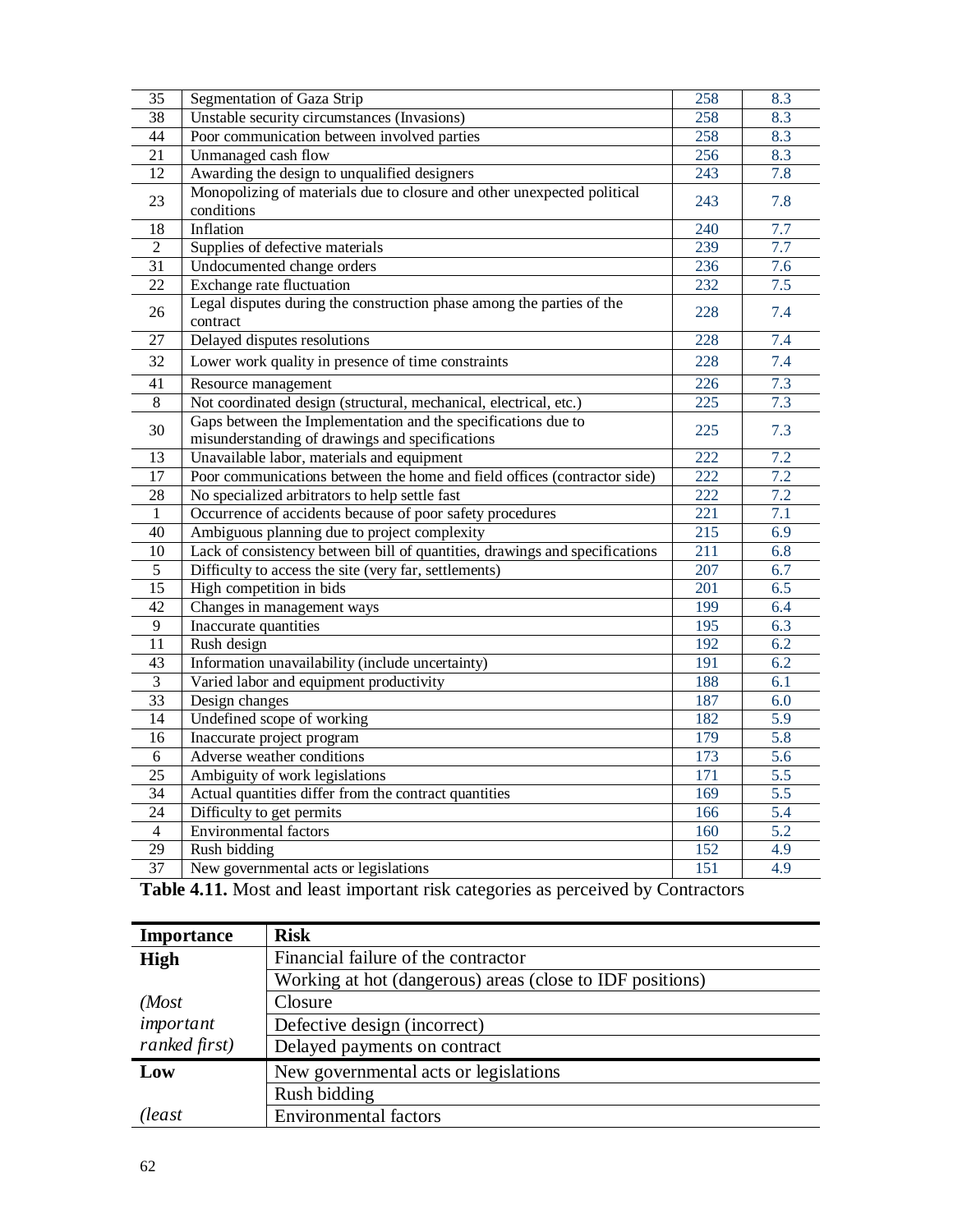| important     | Difficulty to get permits                             |
|---------------|-------------------------------------------------------|
| ranked first) | Actual quantities differ from the contract quantities |

# **4.3.2 Allocation**

The criterion for a risk to be appropriated to a particular category (contractor, owner, shared, insurance, or ignored), was that it should get at least a (60%) response rate. Those that failed to get such response rate in favor of any category were listed as undecided. Allocation of risk factors included in the questionnaire, according to the contractors respondents, is appeared in Table (4.12). Contractors have allocated nine risks onto themselves, that means contractors accept (20%) of the risk factors, they have allocated eight risks onto owners, which signifies that (18%) of the risk factors the owner should handle, according to the contractors. The contractors also considered eleven risks as shared risks, i.e. (25%) of the risk factors should be shared. On the other hand, they were undecided about sixteen risks, that means the contractors failed to allocate (37%) of the risk factors. These results indicate that contracts' clauses applied in Gaza Strip ignore the majority of these risk factors.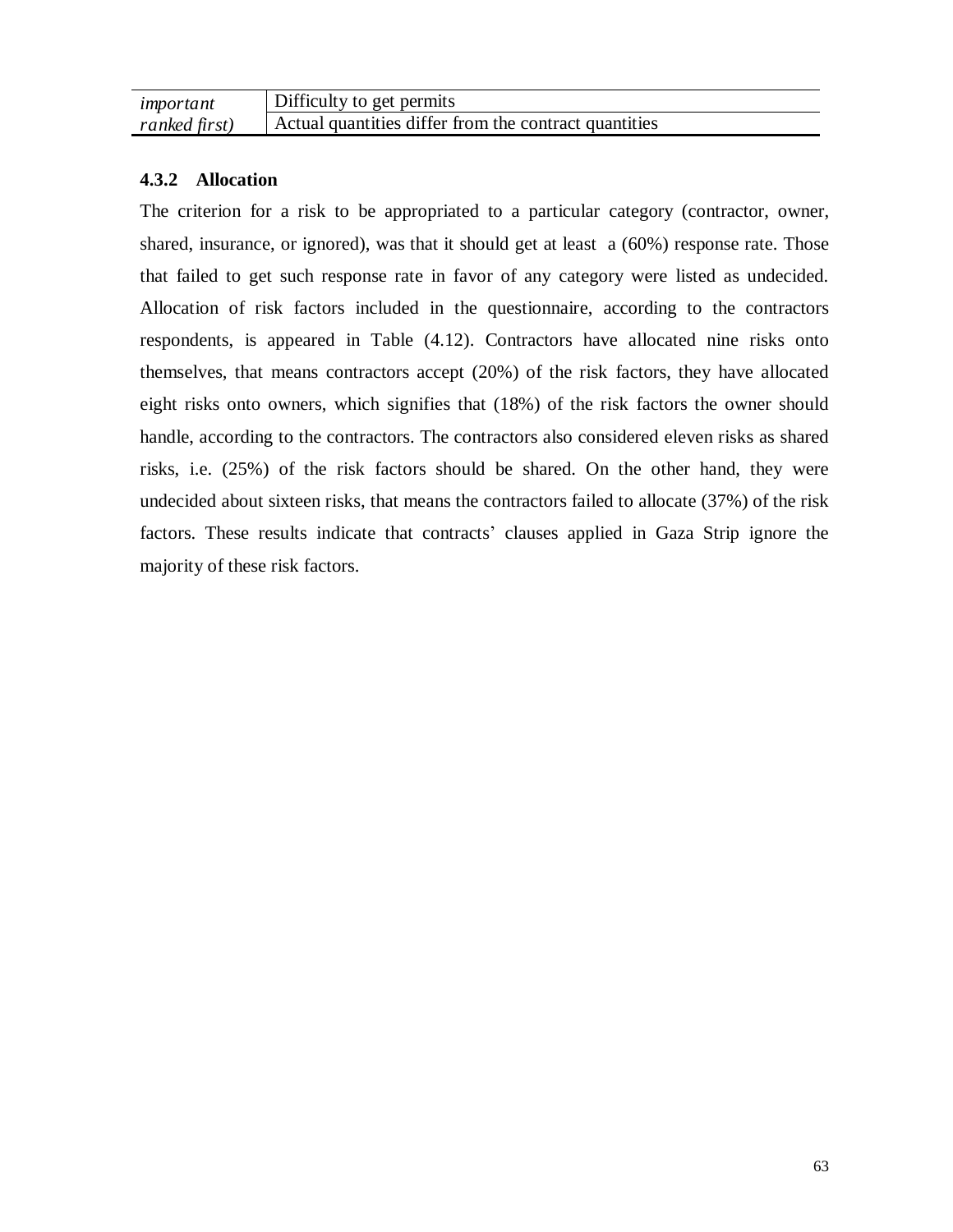| <b>Allocation</b> | <b>Risk Description</b>                                                            |
|-------------------|------------------------------------------------------------------------------------|
|                   | Supplies of defective materials                                                    |
|                   | Varied labor and equipment productivity                                            |
|                   | Unavailable labor, materials and equipment                                         |
|                   | Poor communications between the home and field offices (contractor side)           |
| <b>Contractor</b> | Financial failure of the contractor                                                |
|                   | Unmanaged cash flow                                                                |
|                   | Undocumented change orders                                                         |
|                   | Resource management                                                                |
|                   | Changes in management ways                                                         |
|                   | Defective design (incorrect)                                                       |
|                   | Not coordinated design (structural, mechanical, electrical, etc.)                  |
|                   | Rush design                                                                        |
| <b>Owner</b>      | Awarding the design to unqualified designers                                       |
|                   | Delayed payments on contract                                                       |
|                   | Rush bidding                                                                       |
|                   | Design changes                                                                     |
|                   | Actual quantities differ from the contract quantities                              |
|                   | Difficulty to access the site (very far, settlements)                              |
|                   | Legal disputes during the construction phase among the parties of the contract     |
|                   | Delayed disputes resolutions                                                       |
|                   | Gaps between the Implementation and the specifications due to misunderstanding of  |
|                   | drawings and specifications                                                        |
| <b>Shared</b>     | Segmentation of Gaza Strip                                                         |
|                   | Working at hot (dangerous) areas (close to IDF positions)                          |
|                   | Unstable security circumstances (Invasions)                                        |
|                   | Closure                                                                            |
|                   | Ambiguous planning due to project complexity                                       |
|                   | Information unavailability (include uncertainty)                                   |
|                   | Poor communication between involved parties                                        |
|                   | Occurrence of accidents because of poor safety procedures                          |
|                   | <b>Environmental factors</b>                                                       |
|                   | Adverse weather conditions                                                         |
|                   | Inaccurate quantities                                                              |
|                   | Lack of consistency between bill of quantities, drawings and specifications        |
|                   | Undefined scope of working                                                         |
|                   | High competition in bids                                                           |
| <b>Undecided</b>  | Inaccurate project program                                                         |
|                   | Inflation                                                                          |
|                   | Exchange rate fluctuation                                                          |
|                   | Monopolizing of materials due to closure and other unexpected political conditions |
|                   | Difficulty to get permits                                                          |
|                   | Ambiguity of work legislations                                                     |
|                   | No specialized arbitrators to help settle fast                                     |
|                   | Lower work quality in presence of time constraints                                 |
|                   | New governmental acts or legislations                                              |

**Table 4.12.** Risk allocation, Contractors' perspective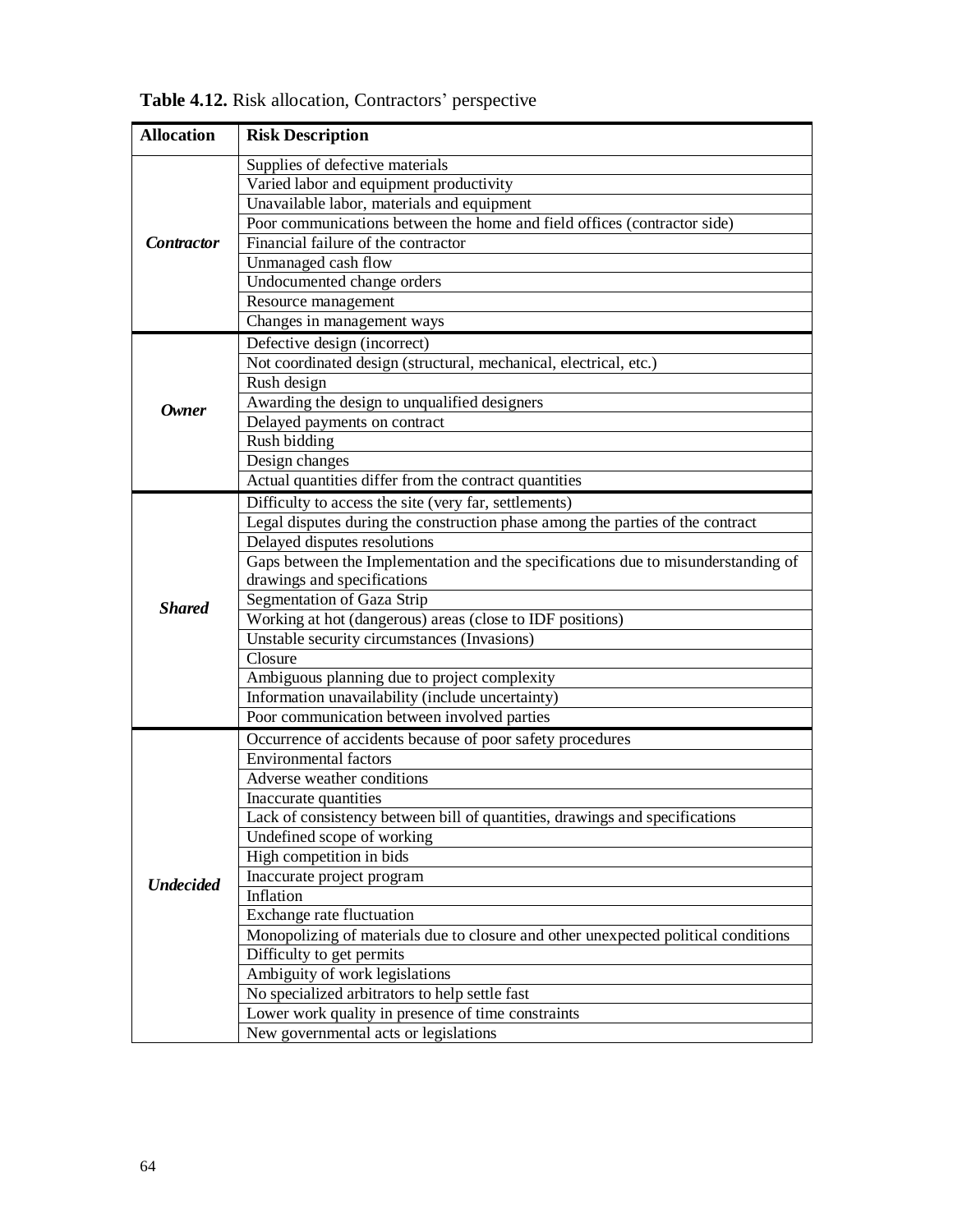## **4.4 Risk factors –** *Owners' perspective*

In the following sections, risk factors severity and allocation will be discussed in detail from owners' perspective. The work done for the contractor respondents will be repeated for owner's.

# **4.4.1 Physical group (Group 1)**

#### **4.4.1.1 Severity**

**Table 4.13.** Physical group risks ranking

| No. | <b>Physical Group Risks</b>                                  | Weight | <b>Severity</b><br>$(1-10)$ |
|-----|--------------------------------------------------------------|--------|-----------------------------|
|     | Occurrence of accidents because of poor safety<br>procedures | 258    | 8.1                         |
|     | Supplies of defective materials                              | 201    | 6.3                         |
|     | Varied labor and equipment productivity                      | 165    | 5.2                         |

Occurrence of accidents was ranked first by owner's respondents with (258) weight as shown in table (4.13). The weight given to this risk by owners was higher than contractors' evaluation (221), which indicates that owners are more aware about safety measures than contractors. Owners paid less attention to defect material supplies than contractors, but they were less concerned about variation in productivity; this result is supported by the results of Ahmed, et al. (1999) and those of National Audit Office (2001) which considered the risks of defect materials and safety measures as very important risks.

## **4.4.1.2 Allocation**

Figure (4.10) shows that owner's respondents decided to allocate all the physical group risks to contractors. The majority of respondents allocate occurrence of accidents, defect material supplies and productivity variation to contractors by (72%), (69%) and (84%) of respondents respectively. These deductions comply with the results of Ahmed, et al. (1999) in Hong Kong. It is believed that the contractor is in a better position to control these issues.

## **4.4.2 Environmental group (Group 2)**

## **4.4.2.1 Severity**

As shown in table (4.14), owner's respondents concerned about site accessibility which was ranked first with (258) weight. The second was Environmental factors risk with (178)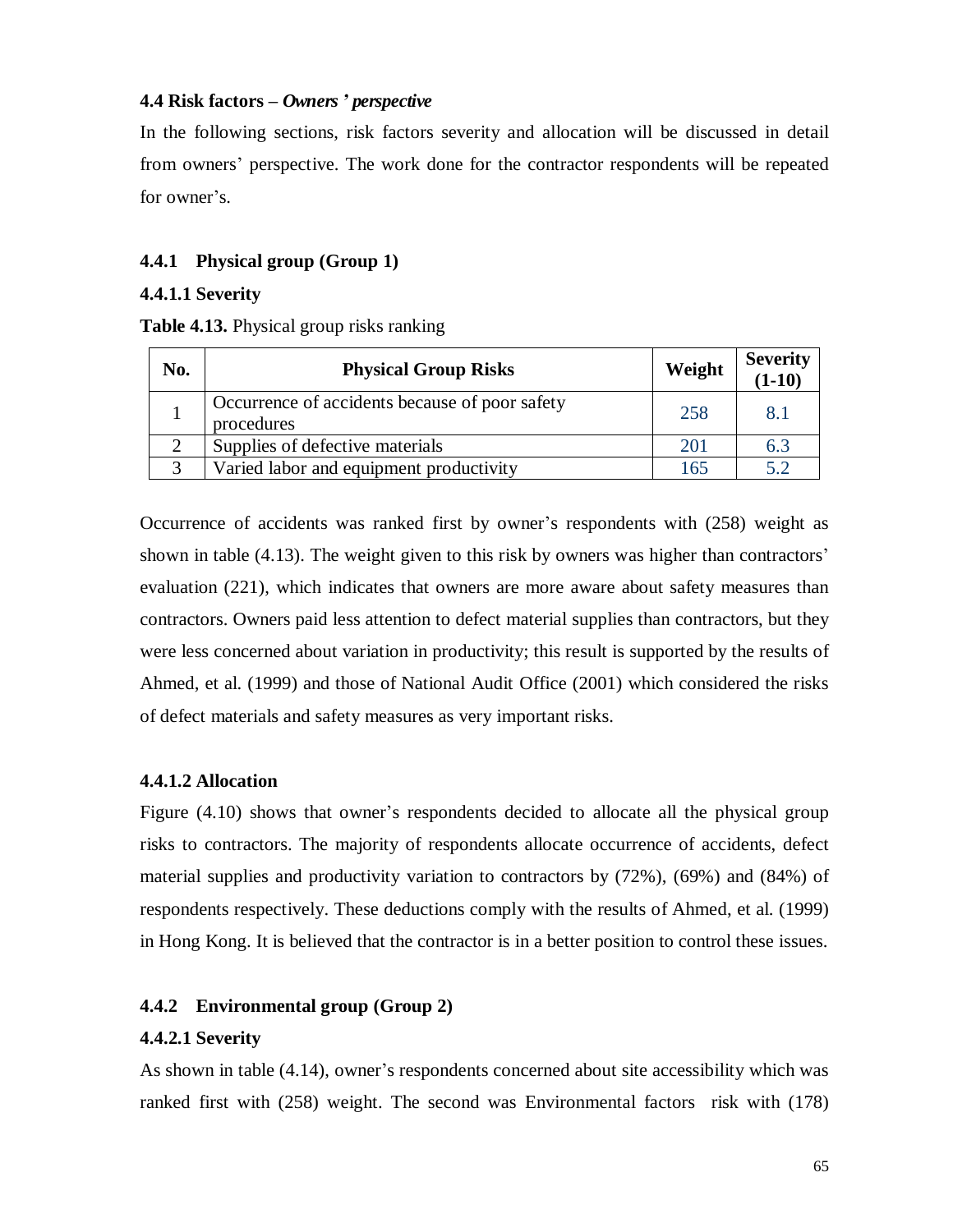weight and adverse weather conditions risk came third with (165) weight. Unlike contractors, owners did not concern about weather conditions very much, but they were worried about site accessibility.



**Figure 4.10.** Physical group risks allocation, owners' perspective

| No. | <b>Environmental Group Risks</b>                      | Weight | Severity<br>  $(1-10)$ |
|-----|-------------------------------------------------------|--------|------------------------|
|     | Difficulty to access the site (very far, settlements) | 253    | 7.9                    |
|     | Environmental factors                                 | 178    | 5.6                    |
|     | Adverse weather conditions                            | 165    |                        |

#### **4.4.2.2 Allocation**

Figure (4.11) illustrates the allocation of environmental risks according to owners' perspective. The respondents nearly allocated the site accessibility risk as shared risk (59%). 34% of respondents considered this risk as contractor's issue, this share of respondents has a trend to allocate risks onto contractor although these risks are out of control risks. Respondents were undecided about the risks of Environmental factors and adverse weather conditions, which is normal point of view as these risks are out of control.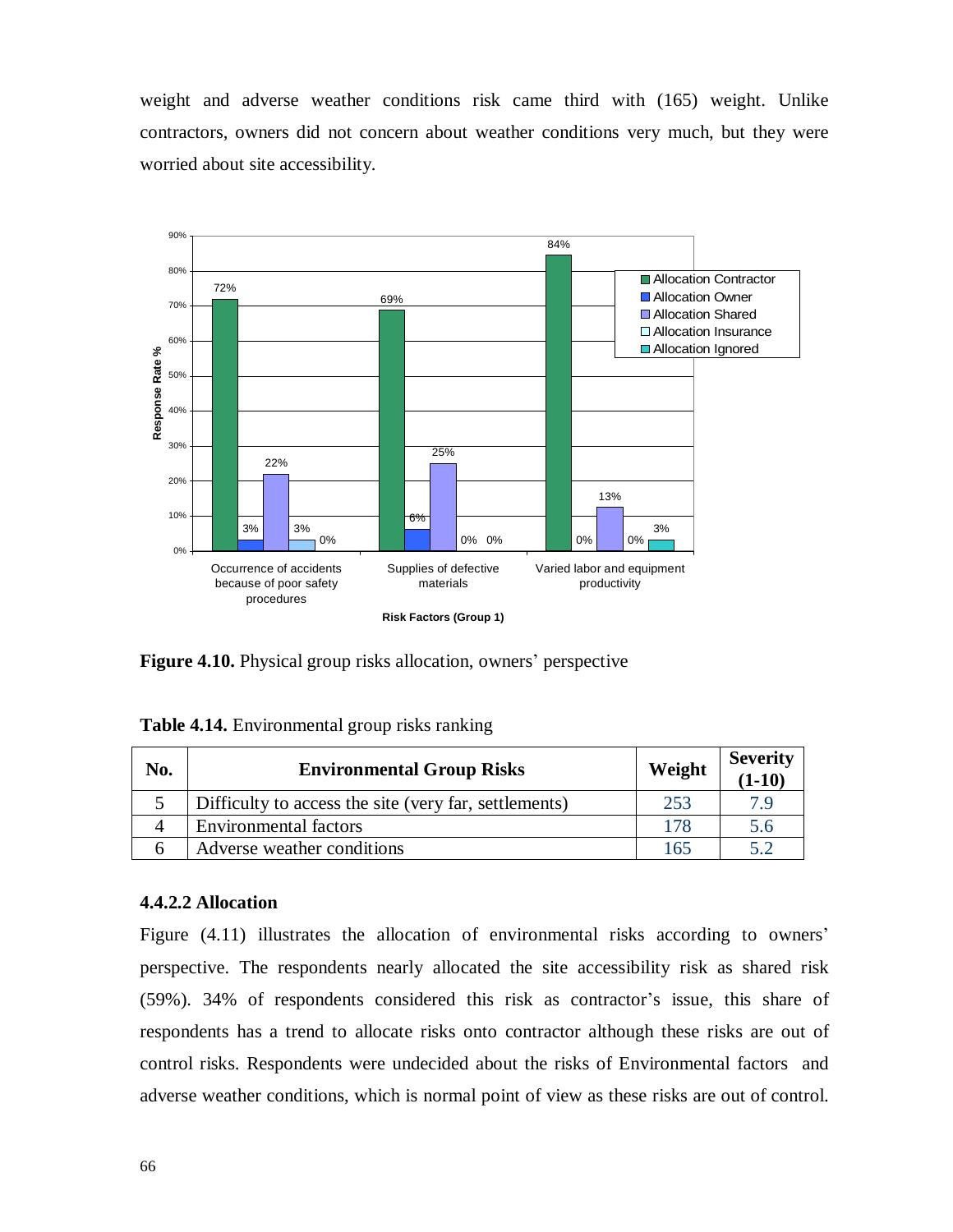

Contractors and owners should share such risks. Kartam (2001) and Ahmed, et al. (1999) supported these results.

**Figure 4.11.** Environmental group risks allocations, owners' perspective

# **4.4.3 Design group (Group 3)**

## **4.4.3.1 Severity**

Table (4.15) below demonstrates weights and ranks of design group factors. As well as contractors, Owner's respondents considered design risks high risks. Owners are concerned about the quality of design. It has to be noted that owners concerned about defective design issues because they could be the trigger for many disputes and undesirable consequences. This risk if not treated properly it could lead to undesirable consequences specially in construction. These findings are strengthened by the results of Ahmed, et al (1999), (Lemos et al, 2004) and (Shen, 1997). The illegitimate result is to assign the risk of the rush design as a medium risk of the owners. It is a serious problem for owners to have this point of view.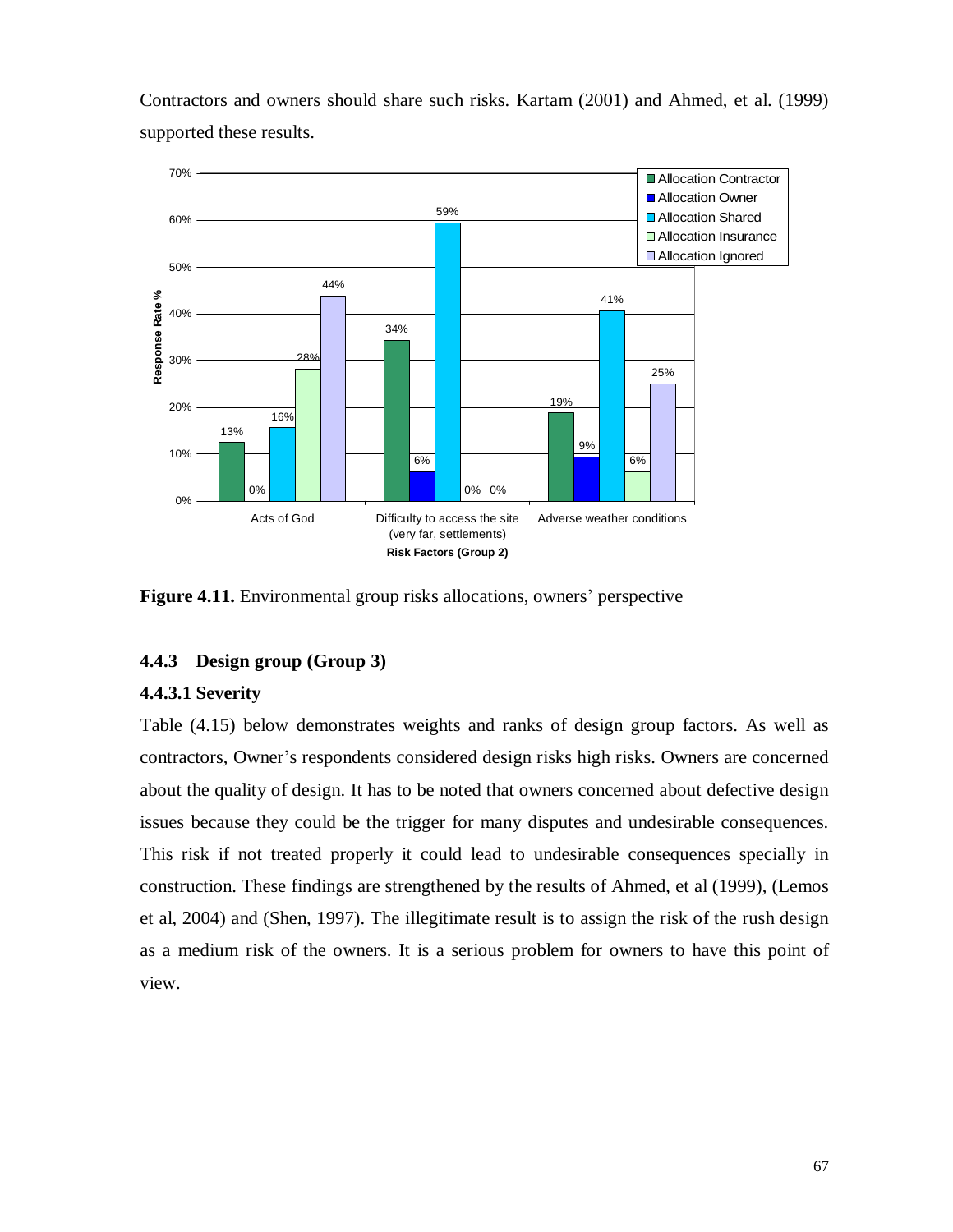| Table 4.15. Design group risks ranking |  |  |  |  |
|----------------------------------------|--|--|--|--|
|----------------------------------------|--|--|--|--|

| No. | <b>Design Group Risks</b>                                                      | Weight | <b>Severity</b><br>$(1-10)$ |
|-----|--------------------------------------------------------------------------------|--------|-----------------------------|
| 12  | Awarding the design to unqualified designers                                   | 296    | 9.3                         |
| 7   | Defective design (incorrect)                                                   | 260    | 8.1                         |
| 9   | Inaccurate quantities                                                          | 246    | 7.7                         |
| 10  | Lack of consistency between bill of quantities, drawings and<br>specifications | 224    | 7.0                         |
| 11  | Rush design                                                                    | 211    | 6.6                         |
| 8   | Not coordinated design (structural, mechanical, electrical, etc.)              | 205    | 6.4                         |

## **4.4.3.2 Allocation**

Figure (4.12) allocates design risks from owners' perspective. It is clear that owners accepted to bear the risks of:

- Incorrect design
- Rush design
- Awarding to unqualified designers.

Still, it could be observed from figure (4.12) that the risks of not coordinated design, inaccurate quantities, lack of consistency between quantities, specifications and drawings have received (59), (34) and (41%) responses respectively. They fell short of the chosen criterion (60% responses) for deciding its allocation. Unlike Hong Kong owners who allocated the design risk on themselves (Ahmed, et al. 1999). This further justifies the need for innovative contract procurement methods such as management contracting which are more capable of allocating the risks to the parties that could best handle them.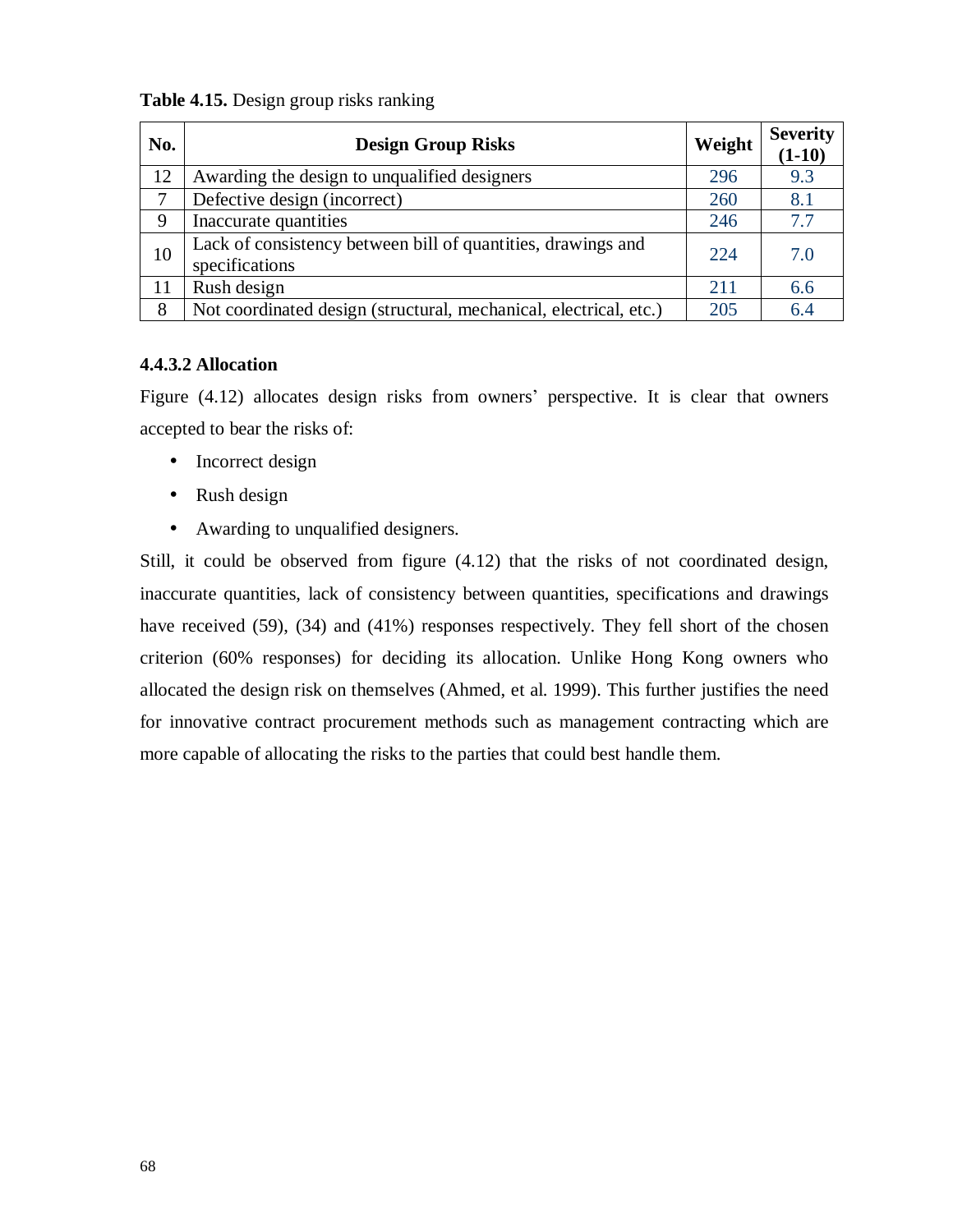

**Figure 4.12.** Design group risks allocation, owners' perspective

## **4.4.4 Logistics group (Group 4)**

## **4.4.4.1 Severity**

The figures shown in Table (4.16) illustrates the weights and ranks of the logistics group risks. It can be observed that both contractors and owners had the same ranks for the first two risks. Both of them concerned about contractor competence and availability of labor and materials. For the first risk mentioned, it was argued the owners' policies are the direct causes of this risk. The weights given to this group factors are relatively high, this indicates the importance of these risks at owner's respondents. The respondents were concerned about poor communication of contractor's side, this risk makes obstacles in the way of accomplishment, and it can observed in large firms.

| No. | <b>Logistics Group Risks</b>                                                | Weight | <b>Severity</b><br>$(1-10)$ |
|-----|-----------------------------------------------------------------------------|--------|-----------------------------|
| 15  | High competition in bids                                                    | 213    | 6.7                         |
| 13  | Unavailable labor, materials and equipment                                  | 2.11   | 6.6                         |
| 16  | Inaccurate project program                                                  | 200    | 6.3                         |
| 17  | Poor communications between the home and field offices<br>(contractor side) | 187    | 5.8                         |
| 14  | Undefined scope of working                                                  | 149    | 4.7                         |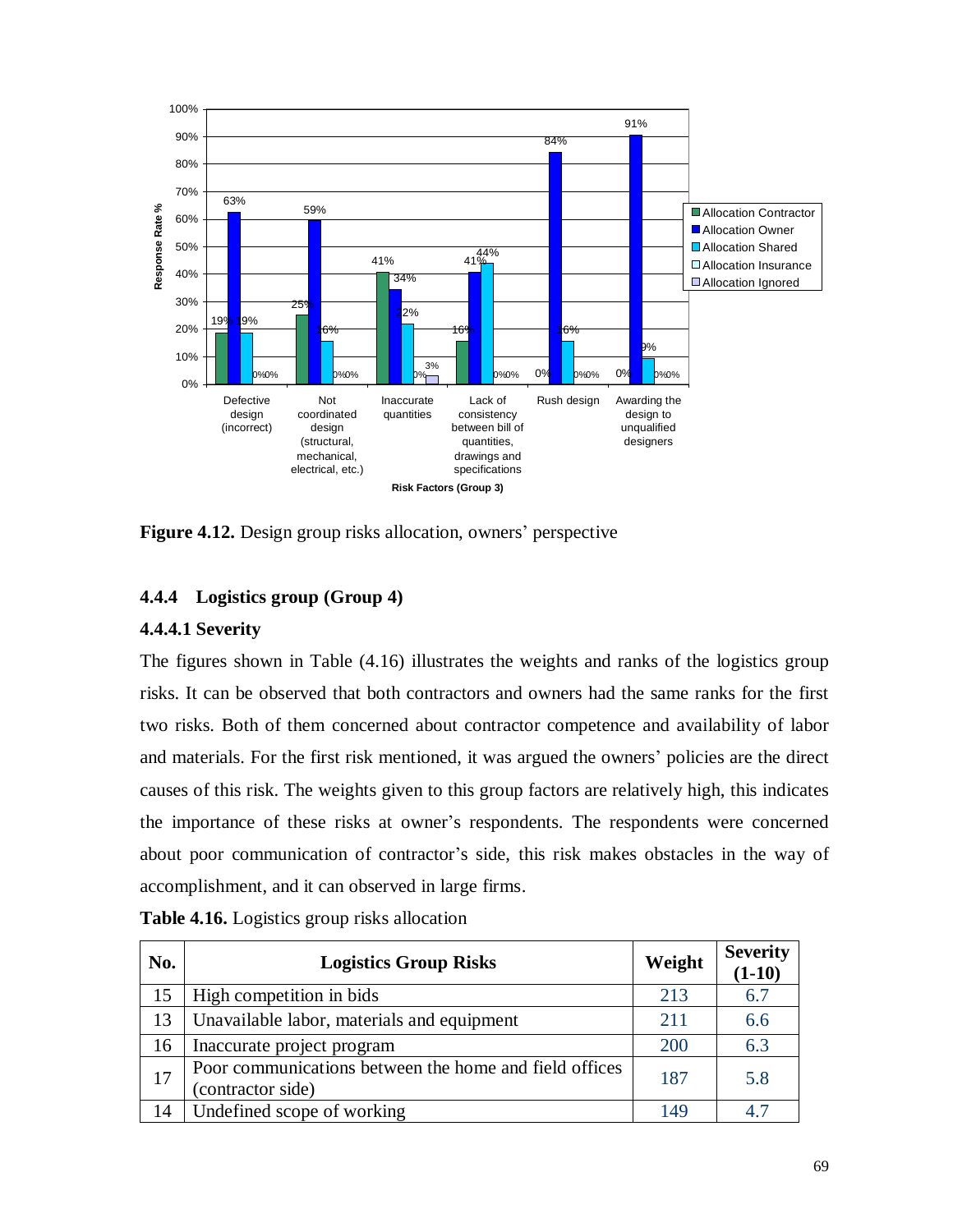

**Figure 4.13.** Logistics group risks allocation, owners' perspective

## **4.4.4.2 Allocation**

Owners had considered that contractors should bear the risks of:

- Labor and materials unavailability (97% responses)
- Inaccurate project program (69% responses)
- Poor communication between contractors' teams (91% responses)

It should be the contractor's responsibility to make sure that labor and materials are available to execute the works. Unlike owners, it is believed that it should be a shared responsibility to put an accurate program to properly manage the projects tasks. Contractors should be able to control the communication process among their teams. Respondents were undecided about the risks of undefined scope of work and contractors competence. The risk of contractors' competence has to be the liability of the owner who could manage it by enforcing rigorous criteria for the selection of the contractor.

#### **4.4.5 Financial group (Group 5)**

#### **4.4.5.1 Severity**

Financial risks could be faced in construction projects are weighted and ranked in Table (4.17). Owner's respondents considered contractor's financial failure the most important financial risk with (215) weight. Next came the risk of inflation (191), monopoly and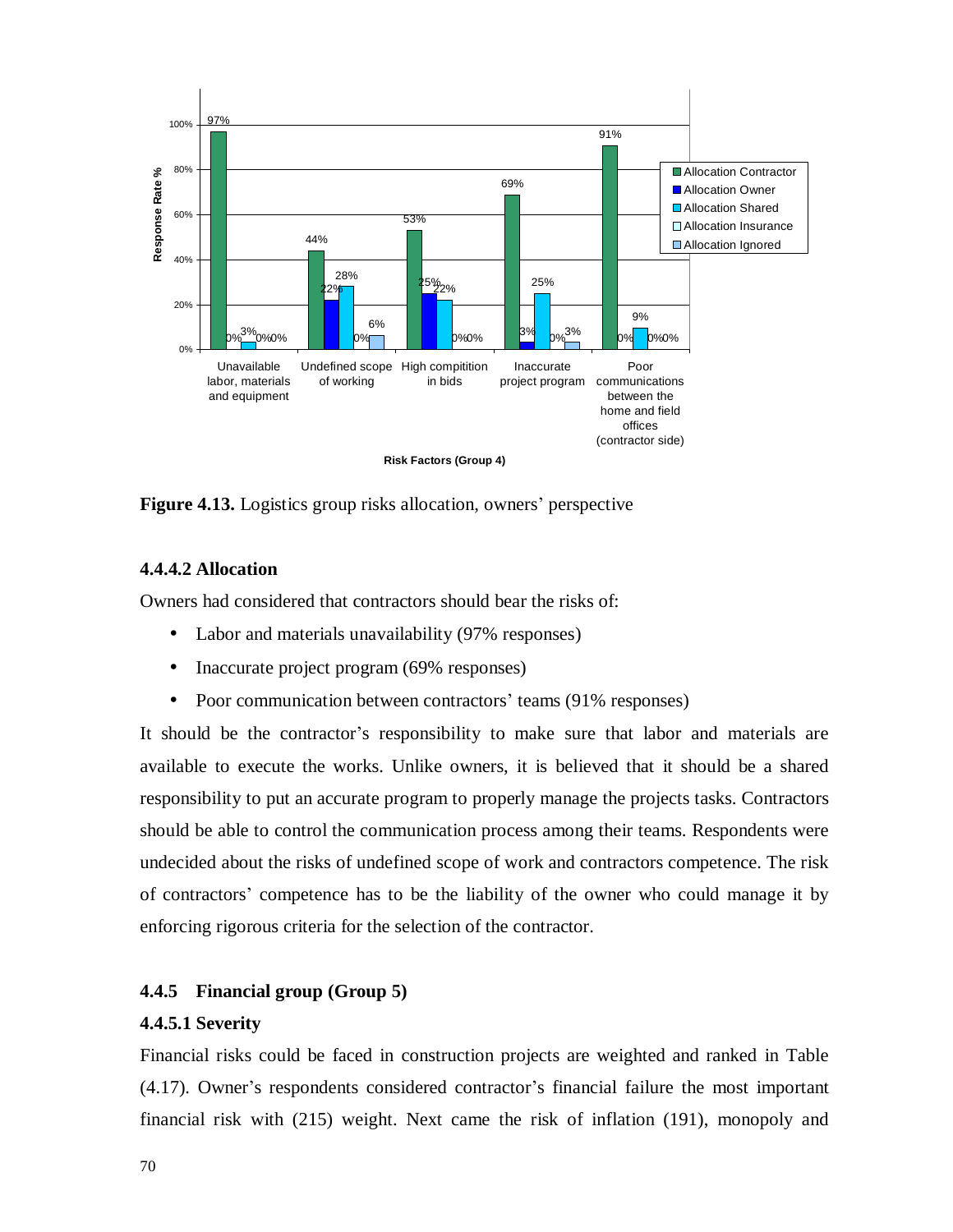unmanaged cash flow risks were the third and the fourth respectively with (176) and (171) weights, although unmanaged cash flow is a direct cause of contractor's financial failure in Gaza Strip. The fifth was the risk of delayed payments on contract. Owner's respondents' evaluation differed completely from contractor's. Owners worried about failure but they did not about delayed payments and exchange rate fluctuation. In other words, owners concerned about not stopping the works.

| No. | <b>Financial Group Risks</b>                                                          | Weight | <b>Severity</b><br>$(1-10)$ |
|-----|---------------------------------------------------------------------------------------|--------|-----------------------------|
| 20  | Financial failure of the contractor                                                   | 215    | 6.7                         |
| 18  | Inflation                                                                             | 191    | 6.0                         |
| 23  | Monopolizing of materials due to closure and other<br>unexpected political conditions | 176    | 5.5                         |
| 21  | Unmanaged cash flow                                                                   | 171    | 5.3                         |
| 19  | Delayed payments on contract                                                          | 157    | 4.9                         |
| 22  | Exchange rate fluctuation                                                             | 138    | 4.3                         |

# **Table 4.17.** Financial group risks ranking

## **4.4.5.2 Allocation**

Results of the survey show that both owners and contractors decided to allocate the risk of delayed payment on contracts on the owners with the same repose rate (81%). Owners considered that the contractor should be responsible about its failure and about managing its cash flow. Unfortunately, owners appeared even not to share risks of inflation, exchange rate fluctuation or monopoly, while these risks should best be shared between owners and contractors by including contract clauses that define the required parameters and conditions for sharing. These are risks where each party may be able to manage it better under different circumstances and could be specified in the contract as suggested above.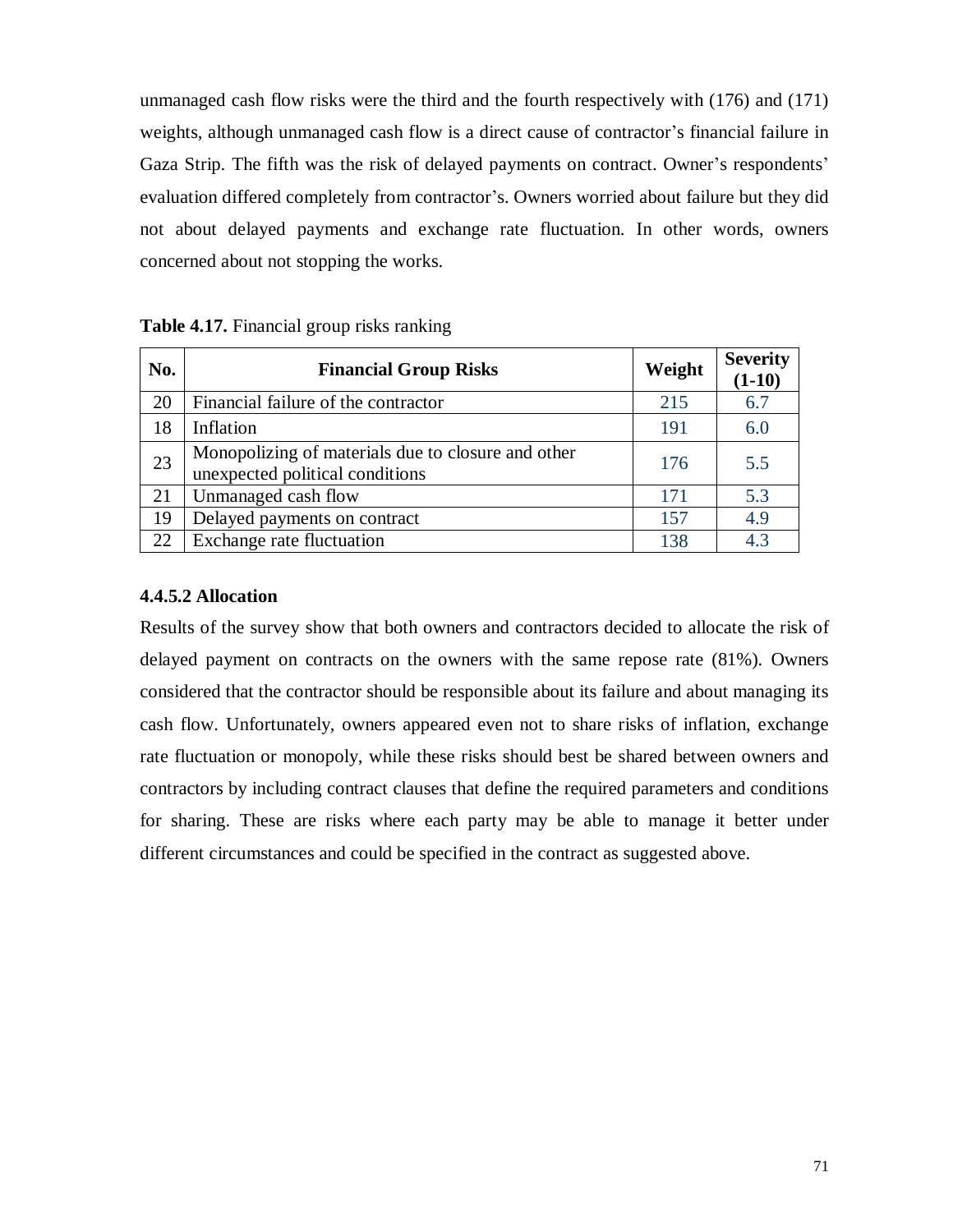

**Figure 4.14.** Financial group risks allocation, owners' perspective

# **4.4.6 Legal group (Group 6)**

#### **4.4.6.1 Severity**

| No. | <b>Legal Group Risks</b>                                                          | Weight | <b>Severity</b><br>$(1-10)$ |
|-----|-----------------------------------------------------------------------------------|--------|-----------------------------|
| 27  | Delayed disputes resolutions                                                      | 205    | 6.4                         |
| 28  | No specialized arbitrators to help settle fast                                    | 192    | 6.0                         |
| 26  | Legal disputes during the construction phase among the<br>parties of the contract | 164    | 5.1                         |
| 25  | Ambiguity of work legislations                                                    | 143    | 4.5                         |
| 24  | Difficulty to get permits                                                         | 127    | 4.0                         |

**Table 4.18.** Legal group risks ranking

Results shown in Table (4.18) illustrate the weights and ranks of legal group risks. Respondents considered the risk of delayed dispute resolution one of the highest risks. Actually, owners have a less realistic view to the legal risks than contractors. Owners are less concerned about legal issues than contractors, that could raise more disputes and increase the delay in resolving these disputes. The owners in other places like Hong Kong and Kuwait pay more attention for legal issues (Ahmed, et al, 1999) and (Kartam, 2001).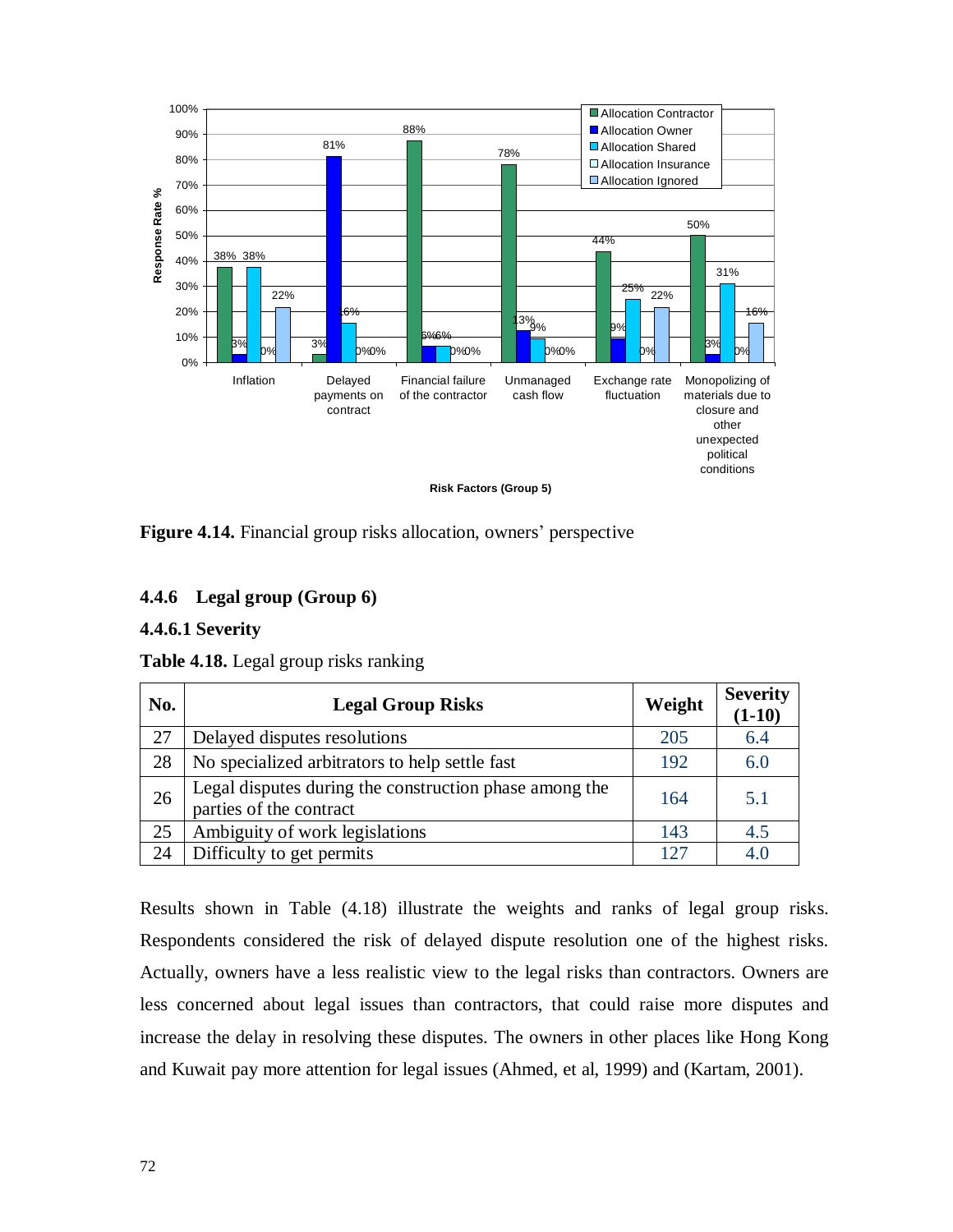

**Figure 4.15.** Legal group risks allocation, owners' perspective

## **4.4.6.2 Allocation**

Owner's respondents were not decided about the risks of difficulty to get permits and the ambiguity of work legislation Figure (4.15). However, owners preferred to share the following risks with contractors:

- Legal disputes during construction phase (84%)
- Delayed disputes resolutions (88%)
- Arbitrators absence (72%)

## **4.4.7 Construction group (Group 7)**

## **4.4.7.1 Severity**

Table (4.19) demonstrates the weights and ranks given by owner's respondents to construction risks. As shown in the table, respondents assigned high importance to risks that contractors considered them as low-effects risks. Risk of rush bidding for example, contractors ranked it last. In other words, contractors and owners have a completely different point of views about construction risks. The researcher is more likely to consider contractors' point of view for because contractors are in direct contact with these risks; they have a more sensible point of view than owners.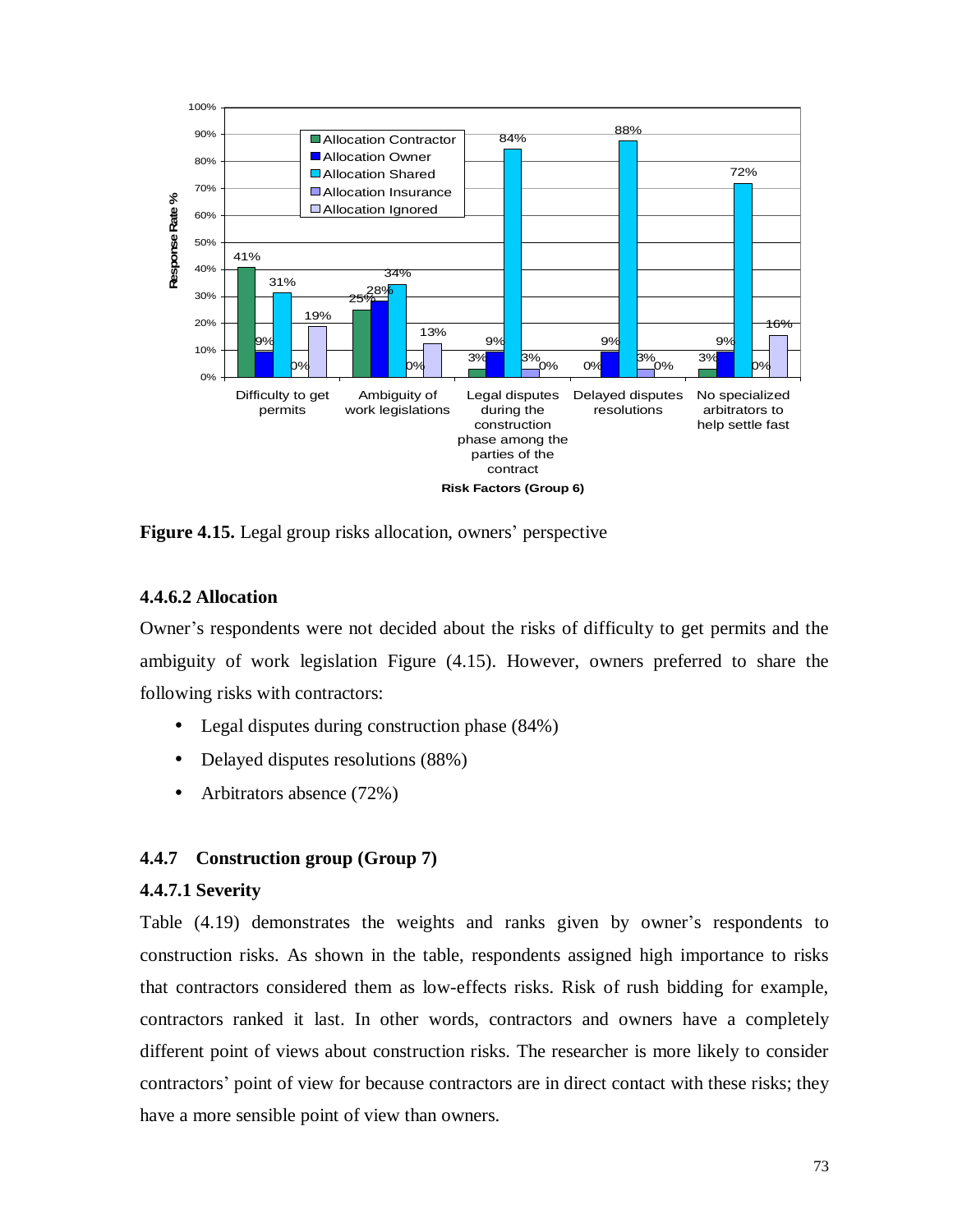| No. | <b>Construction Group Risks</b>                                                                                  | Weight | <b>Severity</b><br>$(1-10)$ |
|-----|------------------------------------------------------------------------------------------------------------------|--------|-----------------------------|
| 29  | Rush bidding                                                                                                     | 198    | 6.2                         |
| 32  | Lower work quality in presence of time constraints                                                               | 186    | 5.8                         |
| 30  | Gaps between the Implementation and the specifications<br>due to misunderstanding of drawings and specifications | 178    | 5.6                         |
| 34  | Actual quantities differ from the contract quantities                                                            | 166    | 5.2                         |
| 33  | Design changes                                                                                                   | 150    | 4.7                         |
| 31  | Undocumented change orders                                                                                       | 140    | 44                          |

**Table 4.19.** Construction group risks ranking

## **4.4.7.2 Allocation**

Results in Figure (4.16) show that owners allocate onto themselves the risks of :

- Rush bidding (75%)
- Design changes (66%)

It is the owners' responsibility to manage bidding process and to control design changes. They allocated onto the contractors the risk of low quality due to time constraints. Contractors have to pay all possible effort to accomplish the job according to specifications and standards even if time constraints exist. Respondents were uncertain of the risks of:



**Figure 4.16.** Construction group risks allocation, owners' perspective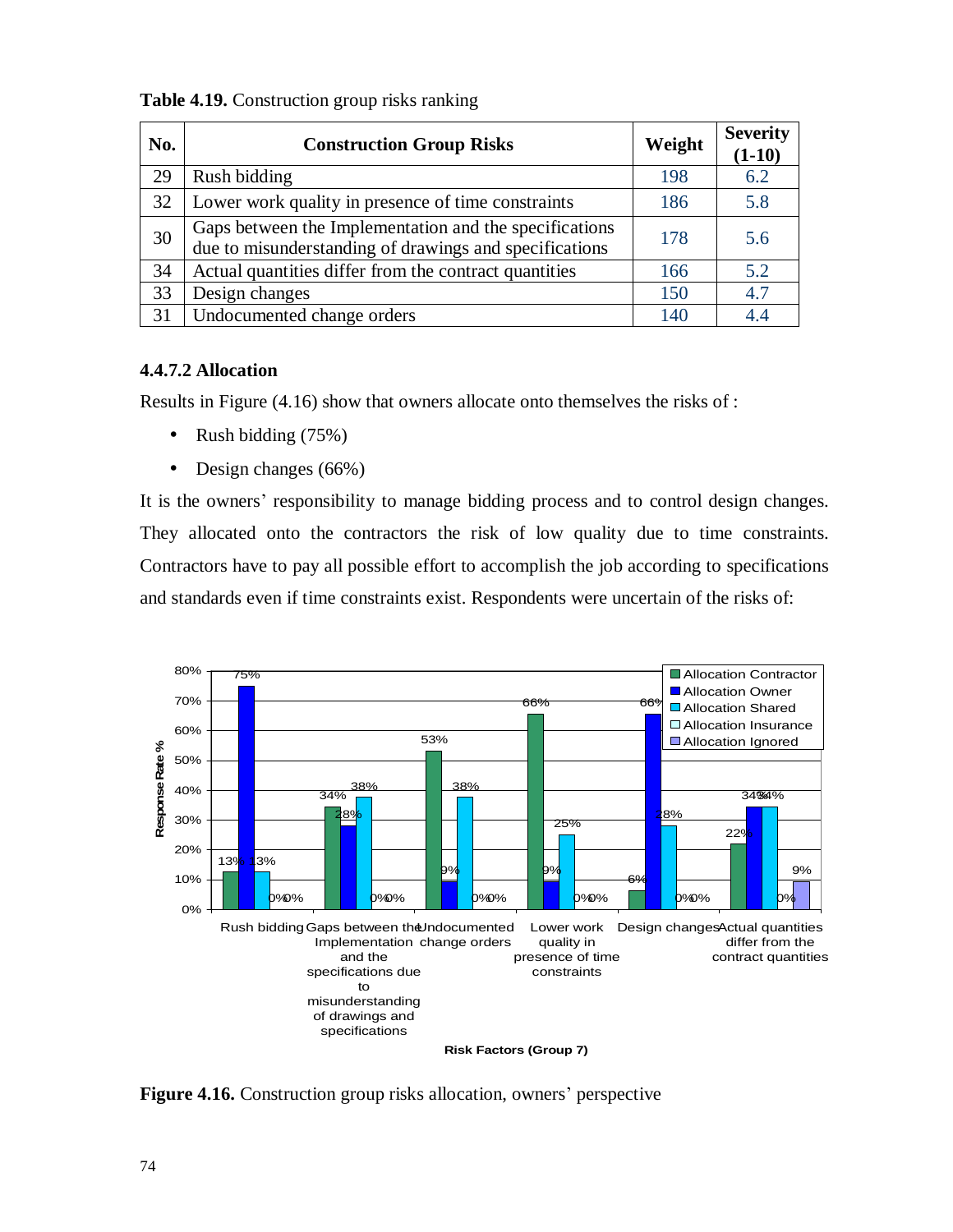- Misunderstandings
- Undocumented change orders
- The differences between actual quantities and contract quantities.

The last mentioned risks should be really shared risks because they could occur due to misunderstanding by either party.

# **4.4.8 Political group (Group 8)**

## **4.4.8.1 Severity**

**Table 4.20.** Political group risks ranking

| No. | <b>Political Group Risks</b>                                 | Weight | <b>Severity</b><br>$(1-10)$ |
|-----|--------------------------------------------------------------|--------|-----------------------------|
| 36  | Working at hot (dangerous) areas (close to IDF<br>positions) | 224    | 7.0                         |
| 39  | Closure                                                      | 214    | 6.7                         |
| 37  | New governmental acts or legislations                        | 172    | 5.4                         |
| 38  | Unstable security circumstances (Invasions)                  | 172    | 5.4                         |
| 35  | Segmentation of Gaza Strip                                   | 139    | 4.3                         |

Owners were worried about the political ingoing situation Table (4.20), respondents apportioned high importance to the risks of working at dangerous areas and closure. New legislations and unstable sanctuary conditions risks were medium risks. On the contrary of contractors' evaluation, owners considered the risk of segmentation of Gaza Strip is not an important risk. That is because the contractor need to move through Gaza Strip if he has several projects in several areas to be executed, but owners (Gaza Municipality for example) do not need a staff in Rafah.

## **4.4.8.2 Allocation**

Figures (4.8) and (4.17) show that both the owners and contractors prefer to share the political risks. Political risks are out of control in most of time and should to be shared. Risks of political uncertainties should be equally applied to both parties of a contract. This is a risk where, as in the case of risk of inflation discussed above, each party may be able to manage it better under different circumstances and could be specified in the contract by defining the conditions for sharing.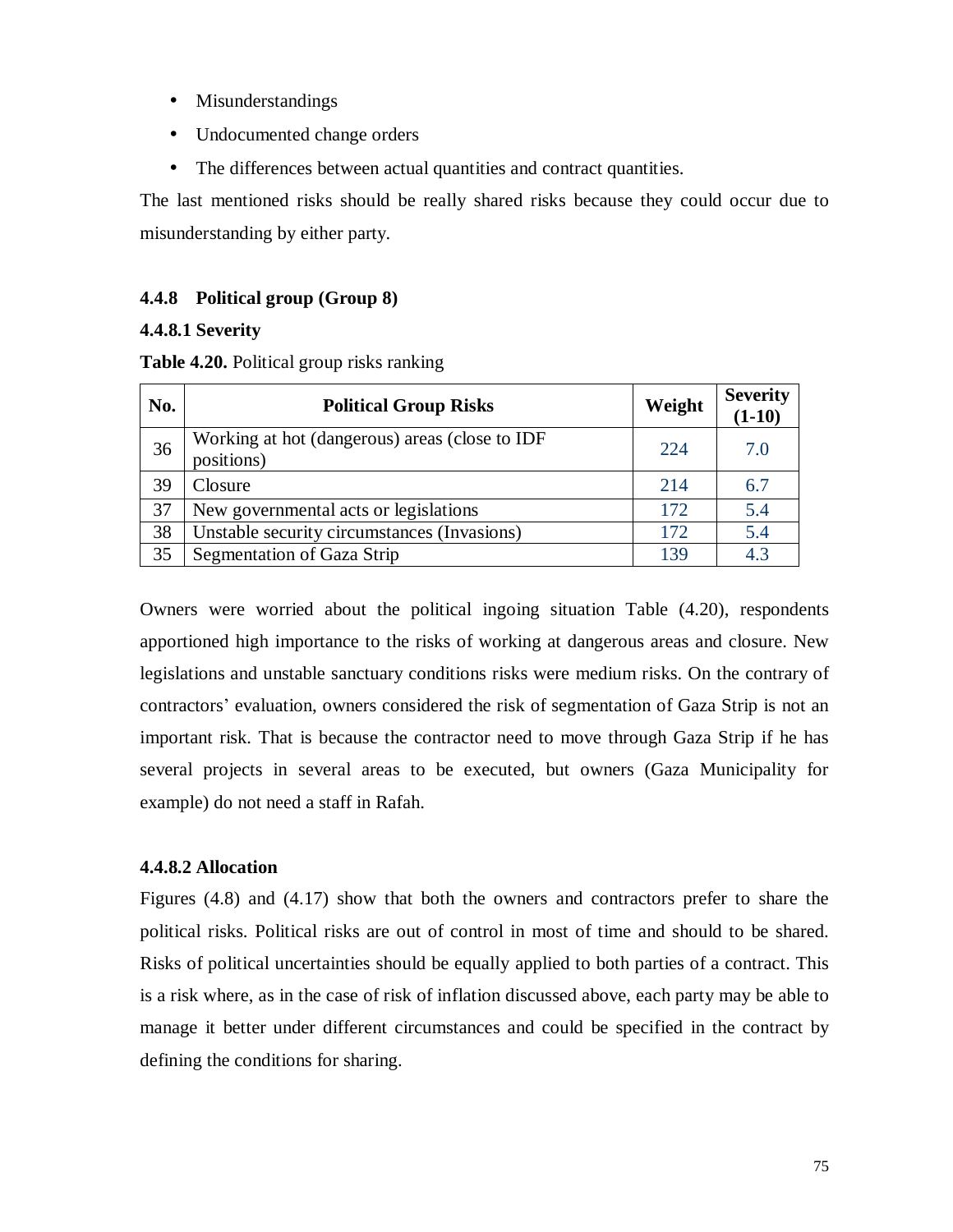

**Figure 4.17.** Political group risks allocation, owners' perspective

## **4.4.9 Management group (Group 9)**

## **4.4.9.1 Severity**

Table (4.21) illustrates the importance of management risks according to owner's respondents. Ambiguous planning and poor communication risks were the most important risks in management group with weights of (203) and (195) respectively. Other management risks are considered with medium importance. Actually the management risks are considered contractor' issues, that explains the low importance given by owner respondents.

| No. | <b>Management Group Risks</b>                    | Weight | <b>Severity</b><br>$(1-10)$ |
|-----|--------------------------------------------------|--------|-----------------------------|
| 40  | Ambiguous planning due to project complexity     | 203    | 6.3                         |
| 44  | Poor communication between involved parties      | 195    | 6.1                         |
| 43  | Information unavailability (include uncertainty) | 178    | 5.6                         |
| 41  | Resource management                              | 156    | 4.9                         |
| 42  | Changes in management ways                       | 151    | 4.7                         |

**Table 4.21.** Management group risks ranking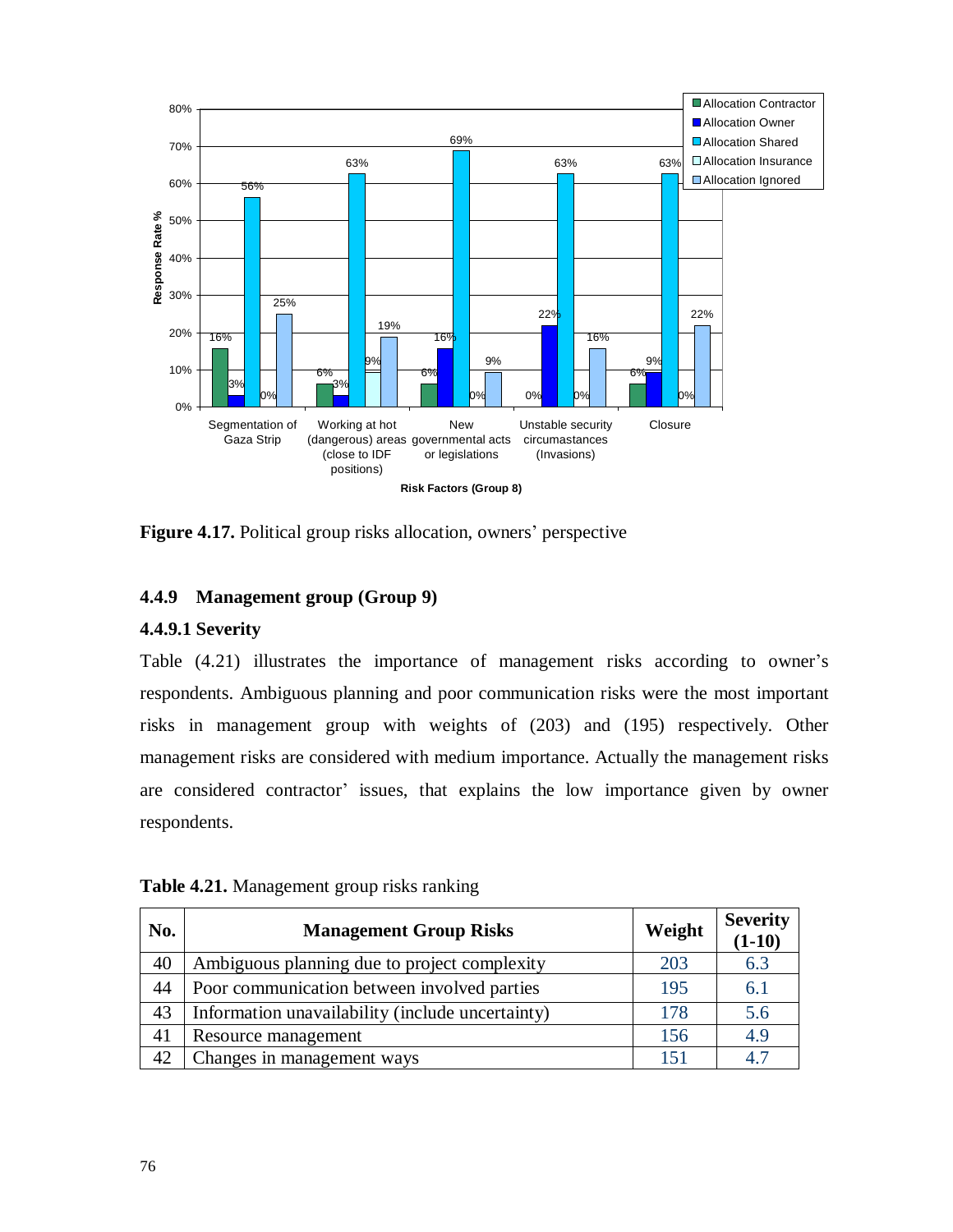#### **4.4.9.2 Allocation**

Owners allocated resource management and changes in management ways risks onto contactors Figure (4.18). Owners considered the poor communications risk should be shared with (81% responses). This consideration is sensible, since it is contractors' and owners' responsibility to maintain a good level of communication. They were uncertain about ambiguous planning and information unavailability risks. These risks also should be best shared. It is every party's favor to get a clear vision and proper planning for any project.



**Figure 4.18.** Management group risks allocation, owners' perspective

#### **4.5 Overall risk significance and allocation,** *owners' perspective*

## **4.5.1 Significance**

Table (4.22) shows all risk factors included in the questionnaire ranked in descending order according to their weight from the owners' perspective. The most and least important risk categories for Gaza Strip owners are shown in Table (4.23) which was developed based on the data in Table (4.22). the result shows that Gaza Strip owners consider awarding the design to unqualified designer to be the most important construction risk giving it a score of (296), as shown in Table (4.22). It was followed by defective design, with a score of (260). The scores of the five most important risks range between (246) and (296).The least important risk, from the owners' perspective is the risk of difficulty to get permits, with a score of (127) followed by the risk of exchange rate fluctuation with a score of (138). The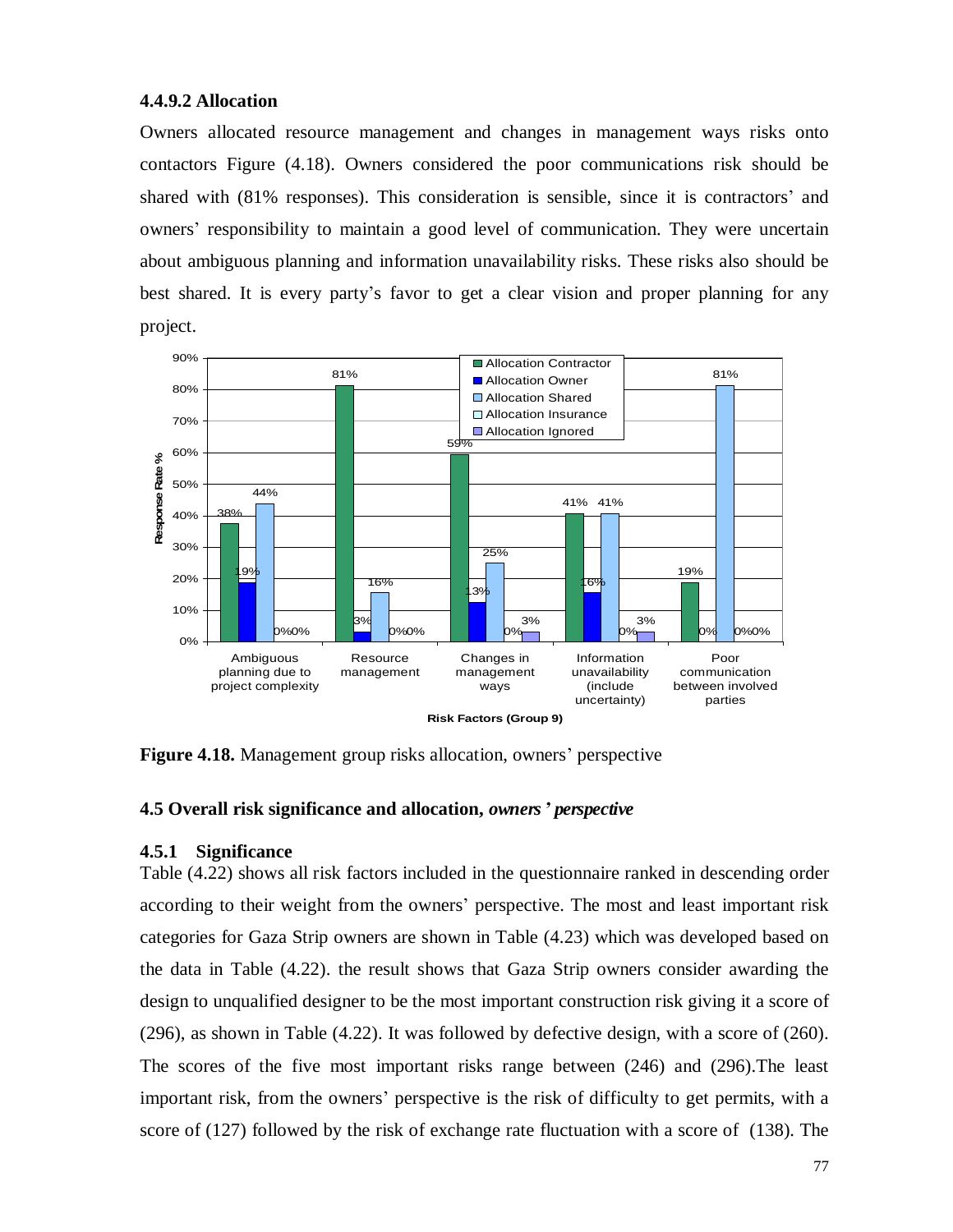scores range between (127) and (143). The results show that owners considered only(16%) of the risk factors as highly important risks and (84%) of them as medium risks.

|  | Table 4.22. Risk factors ranking |  |
|--|----------------------------------|--|
|--|----------------------------------|--|

| No.            | <b>Risk Factors</b>                                                               | Weight | <b>Severity</b><br>$(1-10)$ |
|----------------|-----------------------------------------------------------------------------------|--------|-----------------------------|
| 12             | Awarding the design to unqualified designers                                      | 296    | 9.3                         |
| $\tau$         | Defective design (incorrect)                                                      | 260    | 8.1                         |
| 1              | Occurrence of accidents because of poor safety procedures                         | 258    | 8.1                         |
| 5              | Difficulty to access the site (very far, settlements)                             | 253    | 7.9                         |
| 9              | Inaccurate quantities                                                             | 246    | 7.7                         |
| 10             | Lack of consistency between bill of quantities, drawings and specifications       | 224    | $\overline{7}$              |
| 36             | Working at hot (dangerous) areas (close to IDF positions)                         | 224    | $\overline{7}$              |
| 20             | Financial failure of the contractor                                               | 215    | 6.7                         |
| 39             | Closure                                                                           | 214    | 6.7                         |
| 15             | High competition in bids                                                          | 213    | 6.7                         |
| 11             | Rush design                                                                       | 211    | 6.6                         |
| 13             | Unavailable labor, materials and equipment                                        | 211    | 6.6                         |
| 8              | Not coordinated design (structural, mechanical, electrical, etc.)                 | 205    | 6.4                         |
| 27             | Delayed disputes resolutions                                                      | 205    | 6.4                         |
| 40             | Ambiguous planning due to project complexity                                      | 203    | 6.3                         |
| $\mathfrak{2}$ | Supplies of defective materials                                                   | 201    | 6.3                         |
| 16             | Inaccurate project program                                                        | 200    | 6.3                         |
| 29             | Rush bidding                                                                      | 198    | 6.2                         |
| 44             | Poor communication between involved parties                                       | 195    | 6.1                         |
| 28             | No specialized arbitrators to help settle fast                                    | 192    | 6                           |
| 18             | Inflation                                                                         | 191    | 6                           |
| 17             | Poor communications between the home and field offices (contractor side)          | 187    | 5.8                         |
| 32             | Lower work quality in presence of time constraints                                | 186    | 5.8                         |
| $\overline{4}$ | <b>Environmental factors</b>                                                      | 178    | 5.6                         |
|                | Gaps between the Implementation and the specifications due to                     |        |                             |
| 30             | misunderstanding of drawings and specifications                                   | 178    | 5.6                         |
| 43             | Information unavailability (include uncertainty)                                  | 178    | 5.6                         |
|                | Monopolizing of materials due to closure and other unexpected political           |        |                             |
| 23             | conditions                                                                        | 176    | 5.5                         |
| 37             | New governmental acts or legislations                                             | 172    | 5.4                         |
| 38             | Unstable security circumstances (Invasions)                                       | 172    | 5.4                         |
| 21             | Unmanaged cash flow                                                               | 171    | 5.3                         |
| 34             | Actual quantities differ from the contract quantities                             | 166    | 5.2                         |
| 3              | Varied labor and equipment productivity                                           | 165    | 5.2                         |
| 6              | Adverse weather conditions                                                        | 165    | 5.2                         |
| 26             | Legal disputes during the construction phase among the parties of the<br>contract | 164    | 5.1                         |
| 19             | Delayed payments on contract                                                      | 157    | 4.9                         |
| 41             | Resource management                                                               | 156    | 4.9                         |
| 42             | Changes in management ways                                                        | 151    | 4.7                         |
| 33             | Design changes                                                                    | 150    | 4.7                         |
| 14             | Undefined scope of working                                                        | 149    | 4.7                         |
| 25             | Ambiguity of work legislations                                                    | 143    | 4.5                         |
| 31             | Undocumented change orders                                                        | 140    | 4.4                         |
| 35             | Segmentation of Gaza Strip                                                        | 139    | 4.3                         |
| 22             | <b>Exchange rate fluctuation</b>                                                  | 138    | 4.3                         |
| 24             | Difficulty to get permits                                                         | 127    | $\overline{4}$              |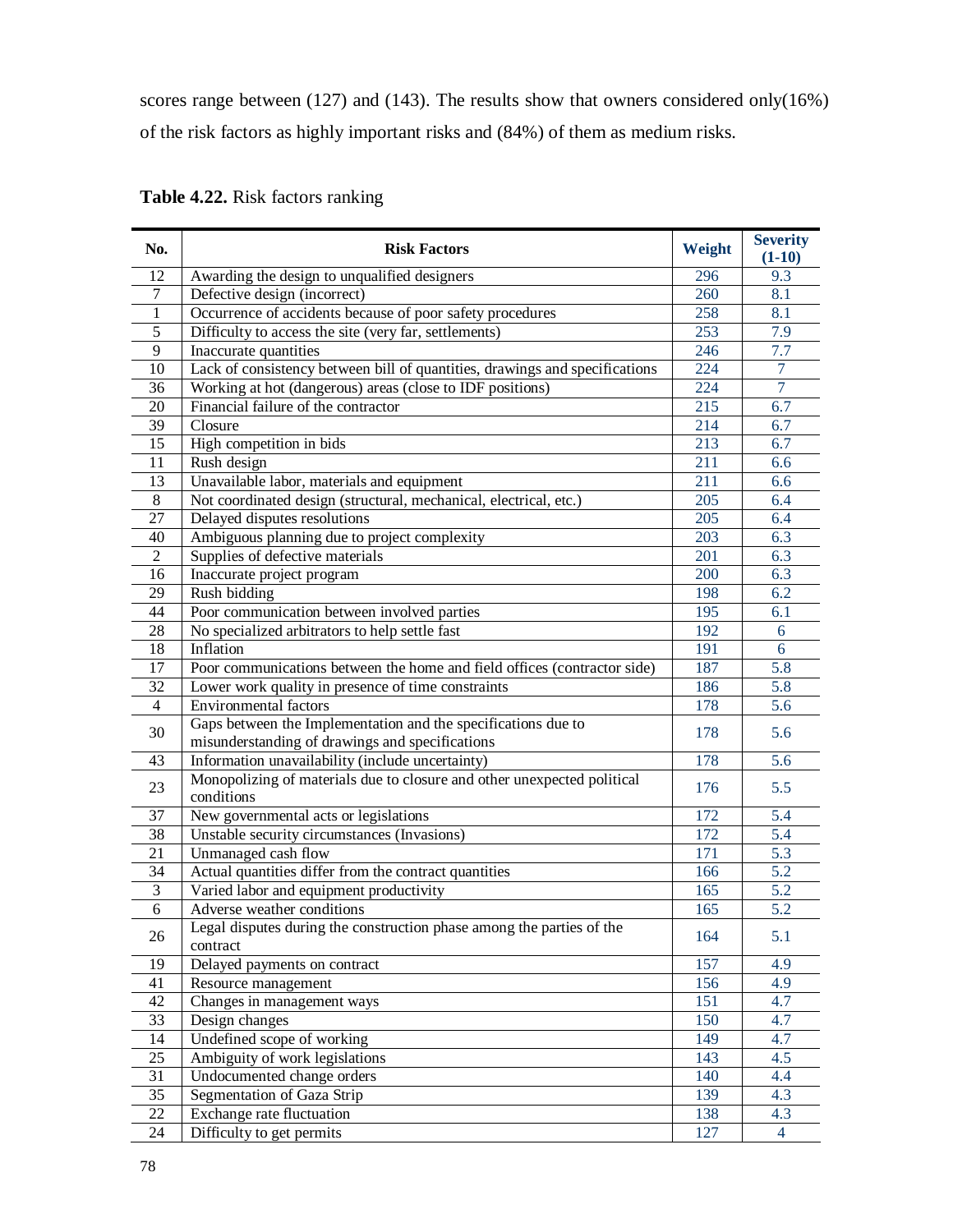| <b>Importance</b> | <b>Risk</b>                                               |
|-------------------|-----------------------------------------------------------|
| <b>High</b>       | Awarding the design to unqualified designers              |
|                   | Defective design (incorrect)                              |
| (Most             | Occurrence of accidents because of poor safety procedures |
| important         | Difficulty to access the site (very far, settlements)     |
| ranked first)     | Inaccurate quantities                                     |
| Low               | Difficulty to get permits                                 |
|                   | Exchange rate fluctuation                                 |
| (least            | Segmentation of Gaza Strip                                |
| important         | Undocumented change orders                                |
| ranked first)     | Ambiguity of work legislations                            |

**Table 4.23.** Most and least important risk categories as perceived by owners

#### **4.5.2 Allocation**

The criterion for a risk to be appropriated to a particular category (contractor, owner, shared, insurance, or ignored), was discussed in section 4.2.1.2. Allocation of risk factors included in the questionnaire is appeared in Table (4.24), owners have allocated ten risks onto contractors, that means -from owners' perspective- contractors should be responsible for (23%) of the risk factors, they have allocated six risks onto themselves, i.e. owners accepted to bear only (14%) of the risk factors, and considered eight risks as shared risks, specifically, owners appeared ready to share (18%) of the risk factors with contractors. Finally, they were undecided about twenty risks. To be exact, owners were unsuccessful to allocate the greatest share (45%) of the risk factors on any party. These findings show the leakage of implemented contract systems regarding risk identification and allocation. Moreover, they could indicate the owners' desire to keep risk factors away of contractual issues.

## **4.6 Comparison of risk importance and allocation** *(contractors versus owners)*

As stated in chapter 3, ranks (1-3) mean low risk importance, (4-7) medium risk and (8-10) high risk. Table (4.25) displays a comparison of contractors and owner's views on the importance and allocation of risk factors. The results indicates that contractors considered (57%) of the risks to be highly important risks. On the other hand, owners considered only (11%) of the risks to be highly important risks (sections, 4.3.1 and 4.5.1). Contractors accept (20%) of the risk factors, they have allocated (18%) of the risk factors onto owners, contractors also considered that (25%) of the risk factors should be shared and were undecided about (37%) of the risk factors. On the other hand, owners accepted (14%) of the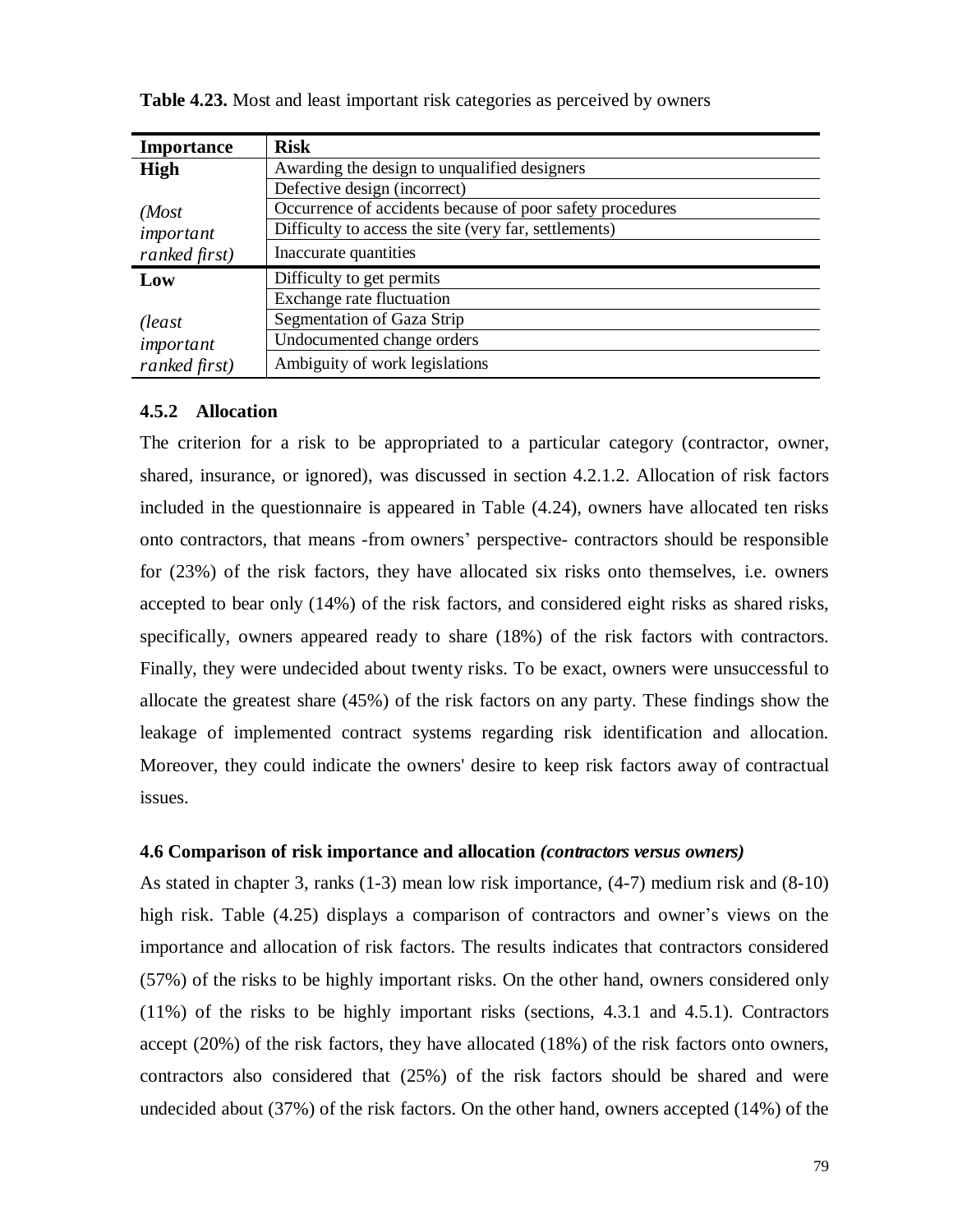risk factors, allocated (23%) of the risk factors onto contractors, considered (18%) of the risk factors as shared risk and failed to allocate (45%) of the risk factors.

| <b>Table 4.24.</b> Risk allocation, Owners' perspective |  |
|---------------------------------------------------------|--|
|---------------------------------------------------------|--|

| <b>Allocation</b> | <b>Risk Description</b>                                                            |
|-------------------|------------------------------------------------------------------------------------|
|                   | Occurrence of accidents because of poor safety procedures                          |
|                   | Supplies of defective materials                                                    |
|                   | Varied labor and equipment productivity                                            |
|                   | Unavailable labor, materials and equipment                                         |
|                   | Inaccurate project program                                                         |
| <b>Contractor</b> | Poor communications between the home and field offices (contractor side)           |
|                   | Financial failure of the contractor                                                |
|                   | Unmanaged cash flow                                                                |
|                   | Lower work quality in presence of time constraints                                 |
|                   | Resource management                                                                |
|                   | Defective design (incorrect)                                                       |
|                   | Rush design                                                                        |
| <b>Owner</b>      | Awarding the design to unqualified designers                                       |
|                   | Delayed payments on contract                                                       |
|                   | Rush bidding                                                                       |
|                   | Design changes                                                                     |
|                   | Legal disputes during the construction phase among the parties of the contract     |
|                   | Delayed disputes resolutions                                                       |
|                   | No specialized arbitrators to help settle fast                                     |
| <b>Shared</b>     | Working at hot (dangerous) areas (close to IDF positions)                          |
|                   | New governmental acts or legislations                                              |
|                   | Unstable security circumstances (Invasions)                                        |
|                   | Closure                                                                            |
|                   | Poor communication between involved parties                                        |
|                   | <b>Environmental factors</b>                                                       |
|                   | Difficulty to access the site (very far, settlements)                              |
|                   | Adverse weather conditions                                                         |
|                   | Not coordinated design (structural, mechanical, electrical, etc.)                  |
|                   | Inaccurate quantities                                                              |
|                   | Lack of consistency between bill of quantities, drawings and specifications        |
|                   | Undefined scope of working                                                         |
|                   | High competition in bids                                                           |
|                   | Inflation                                                                          |
| <b>Undecided</b>  | Exchange rate fluctuation                                                          |
|                   | Monopolizing of materials due to closure and other unexpected political conditions |
|                   | Difficulty to get permits                                                          |
|                   | Ambiguity of work legislations                                                     |
|                   | Gaps between the Implementation and the specifications due to misunderstand        |
|                   | Undocumented change orders                                                         |
|                   | Actual quantities differ from the contract quantities                              |
|                   | Segmentation of Gaza Strip                                                         |
|                   | Ambiguous planning due to project complexity                                       |
|                   | Changes in management ways                                                         |
|                   | Information unavailability (include uncertainty)                                   |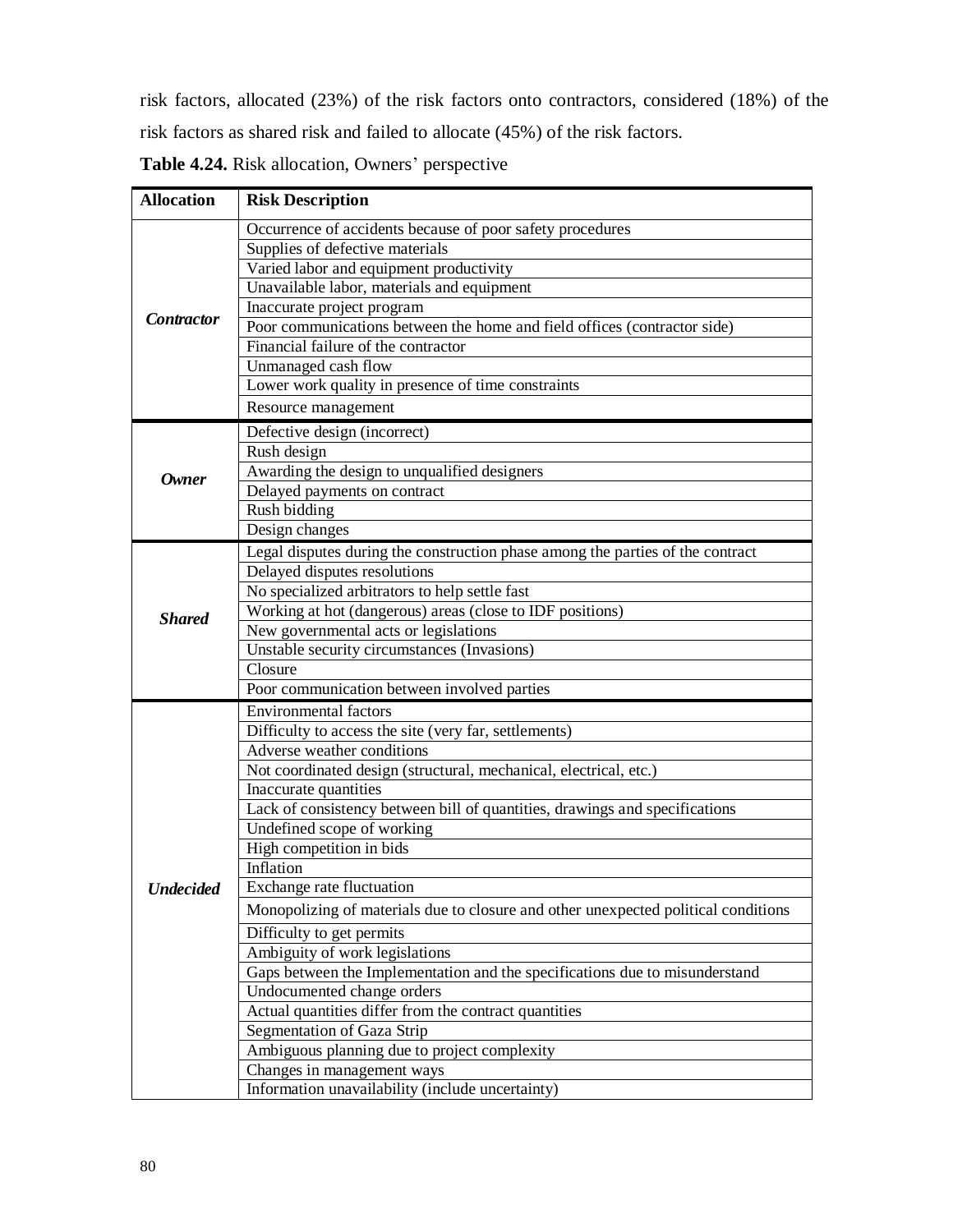|                |                                                                                                                     | <b>Contractors</b> |                   | <b>Owners</b> |                   |  |
|----------------|---------------------------------------------------------------------------------------------------------------------|--------------------|-------------------|---------------|-------------------|--|
| No.            | <b>Risk Description</b>                                                                                             | <b>Severity</b>    | <b>Allocation</b> |               | <b>Allocation</b> |  |
| $\mathbf{1}$   | Occurrence of accidents because of poor safety<br>procedures                                                        | High               | Undecided         | High          | Contractor        |  |
| 2              | Supplies of defective materials                                                                                     | High               | Contractor        | Medium        | Contractor        |  |
| 3              | Varied labor and equipment productivity                                                                             | Medium             | Contractor        | Medium        | Contractor        |  |
| $\overline{4}$ | <b>Environmental factors</b>                                                                                        | Medium             | Undecided         | Medium        | Undecided         |  |
| 5              | Difficulty to access the site (very far, settlements)                                                               | Medium             | <b>Shared</b>     | High          | Undecided         |  |
| 6              | Adverse weather conditions                                                                                          | Medium             | Undecided         | Medium        | Undecided         |  |
| $\tau$         | Defective design (incorrect)                                                                                        | High               | Owner             | High          | Owner             |  |
| 8              | Not coordinated design (structural, mechanical,<br>electrical, etc.)                                                | <b>High</b>        | Owner             | Medium        | Undecided         |  |
| 9              | Inaccurate quantities                                                                                               | Medium             | Undecided         | High          | <b>Undecided</b>  |  |
| 10             | Lack of consistency between bill of quantities,<br>drawings and specifications                                      | Medium             | Undecided         | Medium        | Undecided         |  |
| 11             | Rush design                                                                                                         | <b>Medium</b>      | Owner             | Medium        | Owner             |  |
| 12             | Awarding the design to unqualified designers                                                                        | High               | Owner             | High          | Owner             |  |
| 13             | Unavailable labor, materials and equipment                                                                          | High               | Contractor        | Medium        | Contractor        |  |
| 14             | Undefined scope of working                                                                                          | Medium             | Undecided         | Medium        | Undecided         |  |
| 15             | High competition in bids                                                                                            | Medium             | Undecided         | Medium        | Undecided         |  |
| 16             | Inaccurate project program                                                                                          | Medium             | Undecided         | Medium        | Contractor        |  |
| 17             | Poor communications between the home and field<br>offices (contractor side)                                         | High               | Contractor        | Medium        | Contractor        |  |
| 18             | Inflation                                                                                                           | High               | Undecided         | Medium        | Undecided         |  |
| 19             | Delayed payments on contract                                                                                        | <b>High</b>        | Owner             | Medium        | Owner             |  |
| 20             | Financial failure of the contractor                                                                                 | High               | Contractor        | Medium        | Contractor        |  |
| 21             | Unmanaged cash flow                                                                                                 | High               | Contractor        | Medium        | Contractor        |  |
| 22             | Exchange rate fluctuation                                                                                           | <b>High</b>        | Undecided         | Medium        | Undecided         |  |
| 23             | Monopolizing of materials due to closure and other<br>unexpected political conditions                               | High               | Undecided         | <b>Medium</b> | Undecided         |  |
| 24             | Difficulty to get permits                                                                                           | Medium             | Undecided         | Medium        | Undecided         |  |
| 25             | Ambiguity of work legislations                                                                                      | Medium             | Undecided         | Medium        | Undecided         |  |
| 26             | Legal disputes during the construction phase among<br>the parties of the contract                                   | High               | <b>Shared</b>     | Medium        | <b>Shared</b>     |  |
| 27             | Delayed disputes resolutions                                                                                        | High               | Shared            | Medium        | Shared            |  |
| 28             | No specialized arbitrators to help settle fast                                                                      | <b>High</b>        | Undecided         | Medium        | Shared            |  |
| 29             | Rush bidding                                                                                                        | Medium             | Owner             | Medium        | Owner             |  |
| 30             | Gaps between the Implementation and the<br>specifications due to misunderstanding of drawings<br>and specifications | High               | <b>Shared</b>     | Medium        | Undecided         |  |
| 31             | Undocumented change orders                                                                                          | High               | Contractor        | Medium        | Undecided         |  |
| 32             | Lower work quality in presence of time constraints                                                                  | High               | Undecided         | Medium        | Contractor        |  |
| 33             | Design changes                                                                                                      | Medium             | Owner             | Medium        | Owner             |  |

| Table 4.25. Comparison of risk factors: severity and allocation (contractors versus owners) |  |
|---------------------------------------------------------------------------------------------|--|
|---------------------------------------------------------------------------------------------|--|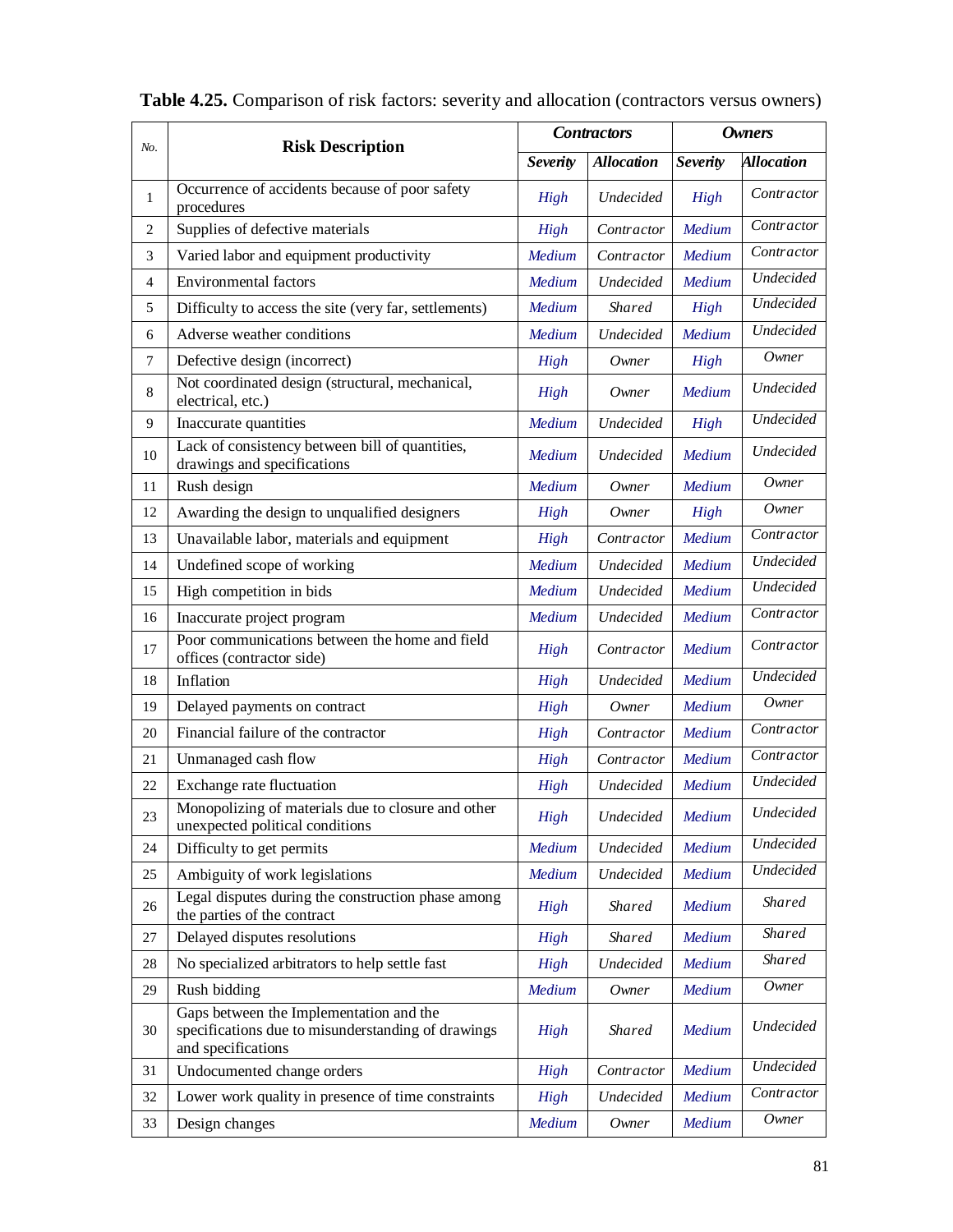| 34 | Actual quantities differ from the contract quantities        | <b>Medium</b> | Owner            | Medium | <b>Undecided</b> |
|----|--------------------------------------------------------------|---------------|------------------|--------|------------------|
| 35 | Segmentation of Gaza Strip                                   | High          | <b>Shared</b>    | Medium | <b>Undecided</b> |
| 36 | Working at hot (dangerous) areas (close to IDF<br>positions) | High          | <b>Shared</b>    | Medium | <b>Shared</b>    |
| 37 | New governmental acts or legislations                        | Medium        | <b>Undecided</b> | Medium | Shared           |
| 38 | Unstable security circumstances (Invasions)                  | High          | <i>Shared</i>    | Medium | Shared           |
| 39 | Closure                                                      | High          | <i>Shared</i>    | Medium | <i>Shared</i>    |
| 40 | Ambiguous planning due to project complexity                 | <b>Medium</b> | <b>Shared</b>    | Medium | <b>Undecided</b> |
| 41 | Resource management                                          | High          | Contractor       | Medium | Contractor       |
| 42 | Changes in management ways                                   | Medium        | Contractor       | Medium | <b>Undecided</b> |
| 43 | Information unavailability (include uncertainty)             | <b>Medium</b> | <b>Shared</b>    | Medium | <b>Undecided</b> |
| 44 | Poor communication between involved parties                  | High          | <b>Shared</b>    | Medium | <i>Shared</i>    |

**Table 4.26.** Risk severity concurrence between contractors and owners (High)

| No. | <b>Risk Description</b>                                   | Severity |
|-----|-----------------------------------------------------------|----------|
|     | Occurrence of accidents because of poor safety procedures | High     |
|     | Supplies of defective materials                           | High     |
| 12  | Varied labor and equipment productivity                   | High     |

Contractors and owners concurred to assign the same 3 risk factors to be high risks. These risks factors are related to safety measures, supplies of defective materials and varied productivity. Table 4.26 shows that contractors and owners are facing such risks during different projects. This means that these factors should be managed properly.

|  | Table 4.27. Risk severity concurrence between contractors and owners (Medium) |  |  |  |  |  |  |  |
|--|-------------------------------------------------------------------------------|--|--|--|--|--|--|--|
|--|-------------------------------------------------------------------------------|--|--|--|--|--|--|--|

| No. | <b>Risk Description</b>                                                     | Severity      |
|-----|-----------------------------------------------------------------------------|---------------|
| 3   | Varied labor and equipment productivity                                     | <b>Medium</b> |
| 4   | Environmental factors                                                       | Medium        |
| 6   | Adverse weather conditions                                                  | Medium        |
| 10  | Lack of consistency between bill of quantities, drawings and specifications | Medium        |
| 11  | Rush design                                                                 | Medium        |
| 14  | Undefined scope of working                                                  | <b>Medium</b> |
| 15  | High competition in bids                                                    | Medium        |
| 16  | Inaccurate project program                                                  | <b>Medium</b> |
| 24  | Difficulty to get permits                                                   | <b>Medium</b> |
| 25  | Ambiguity of work legislations                                              | <b>Medium</b> |
| 29  | Rush bidding                                                                | <b>Medium</b> |
| 33  | Design changes                                                              | Medium        |
| 34  | Actual quantities differ from the contract quantities                       | Medium        |
| 37  | New governmental acts or legislations                                       | Medium        |
| 40  | Ambiguous planning due to project complexity                                | Medium        |
| 42  | Changes in management ways                                                  | Medium        |
| 43  | Information unavailability (include uncertainty)                            | Medium        |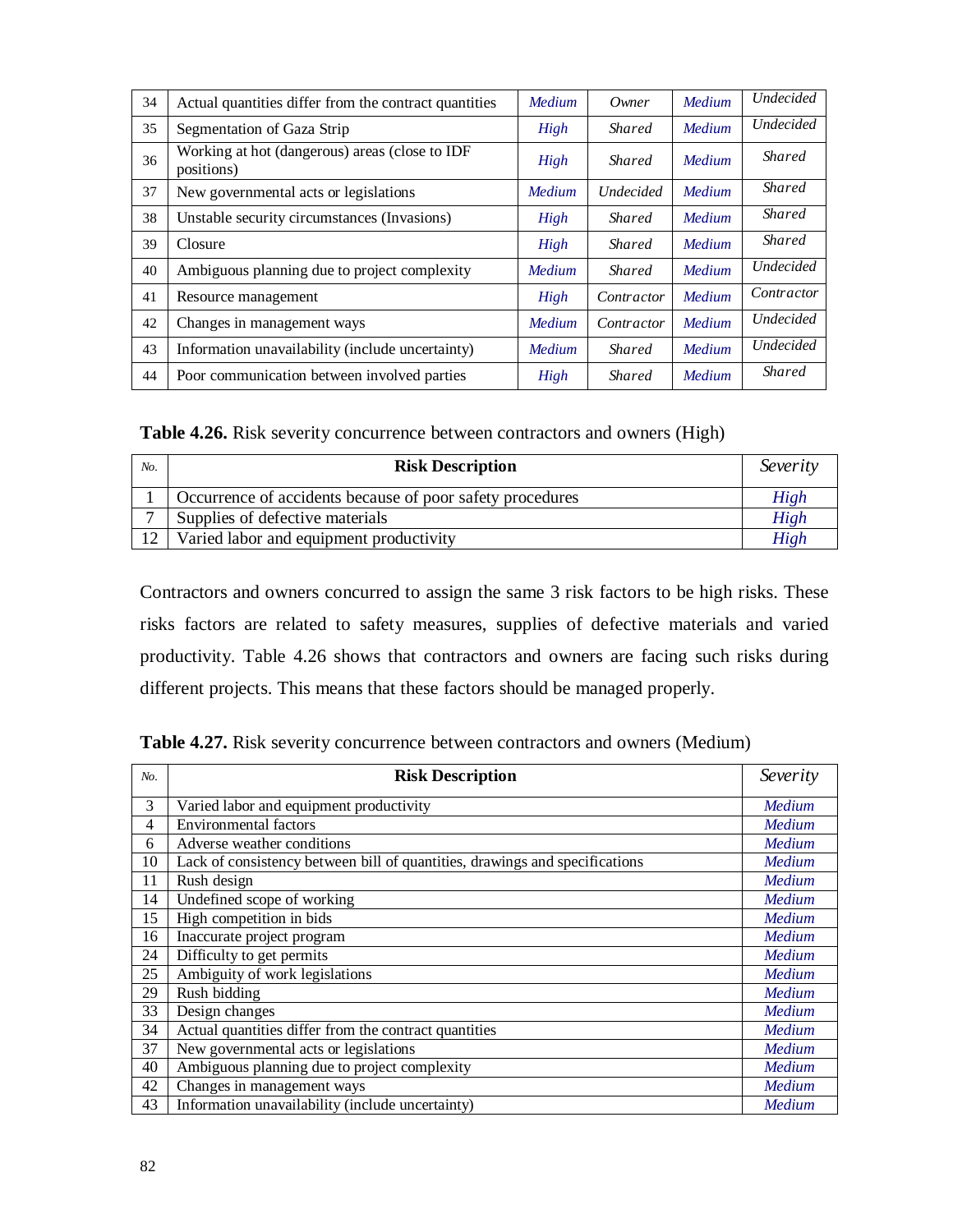Contractors and owners allotted 17 risk factors (39% of risk factors that have been identified) to be medium risks (Tables 4.27). Given that there was no Low-category according to respondents' answers, this indicates the low effects of those risks on construction projects. These risk factors were distributed among all groups. This pointed to that each risk factor should be assessed unaccompanied with any other factor.

**Table 4.28.** Risk allocation concurrence between contractors and owners (Contractor)

| No.            | <b>Risk Description</b>                                                  | Allocation |
|----------------|--------------------------------------------------------------------------|------------|
| $\overline{2}$ | Supplies of defective materials                                          | Contractor |
| 3              | Varied labor and equipment productivity                                  | Contractor |
| 13             | Unavailable labor, materials and equipment                               | Contractor |
| 17             | Poor communications between the home and field offices (contractor side) | Contractor |
| 20             | Financial failure of the contractor                                      | Contractor |
| 21             | Unmanaged cash flow                                                      | Contractor |
| 31             | Undocumented change orders                                               | Contractor |

Concerning the allocation, contractors and owners have the same opinion about 7 risk factors (16% of the identified risk factors) to be allocated on the contractor (Table 4.28). This accordance means that contractor and owner have an initial embedded agreement about what contractors should bear of risk consequences during lifecycle of any project. This initial understanding should be enhanced towards acquiring full understanding about each risk factor allocation. Table 4.29 shows the risk factors that contractors and owners allocated them on owners. Table 4.30 for those that are assigned as shared.

|  |  | Table 4.29. Risk allocation concurrence between contractors and owners (Owner) |  |  |
|--|--|--------------------------------------------------------------------------------|--|--|
|--|--|--------------------------------------------------------------------------------|--|--|

| No.           | <b>Risk Description</b>                      | Allocation |
|---------------|----------------------------------------------|------------|
| 33            | Design changes                               | Owner      |
| 11            | Rush design                                  | Owner      |
| 12            | Awarding the design to unqualified designers | Owner      |
| 19            | Delayed payments on contract                 | Owner      |
| 29            | Rush bidding                                 | Owner      |
| $\mathcal{L}$ | Defective design (incorrect)                 | Owner      |

## **Table 4.30.** Risk allocation concurrence between contractors and owners (Shared)

| No. | <b>Risk Description</b>                                                        | Allocation    |
|-----|--------------------------------------------------------------------------------|---------------|
| 44  | Poor communication between involved parties                                    | <b>Shared</b> |
| 38  | Unstable security circumstances (Invasions)                                    | <b>Shared</b> |
| 39  | Closure                                                                        | <b>Shared</b> |
| 36  | Working at hot (dangerous) areas (close to IDF positions)                      | <b>Shared</b> |
| 26  | Legal disputes during the construction phase among the parties of the contract | <b>Shared</b> |
| 27  | Delayed disputes resolutions                                                   | <b>Shared</b> |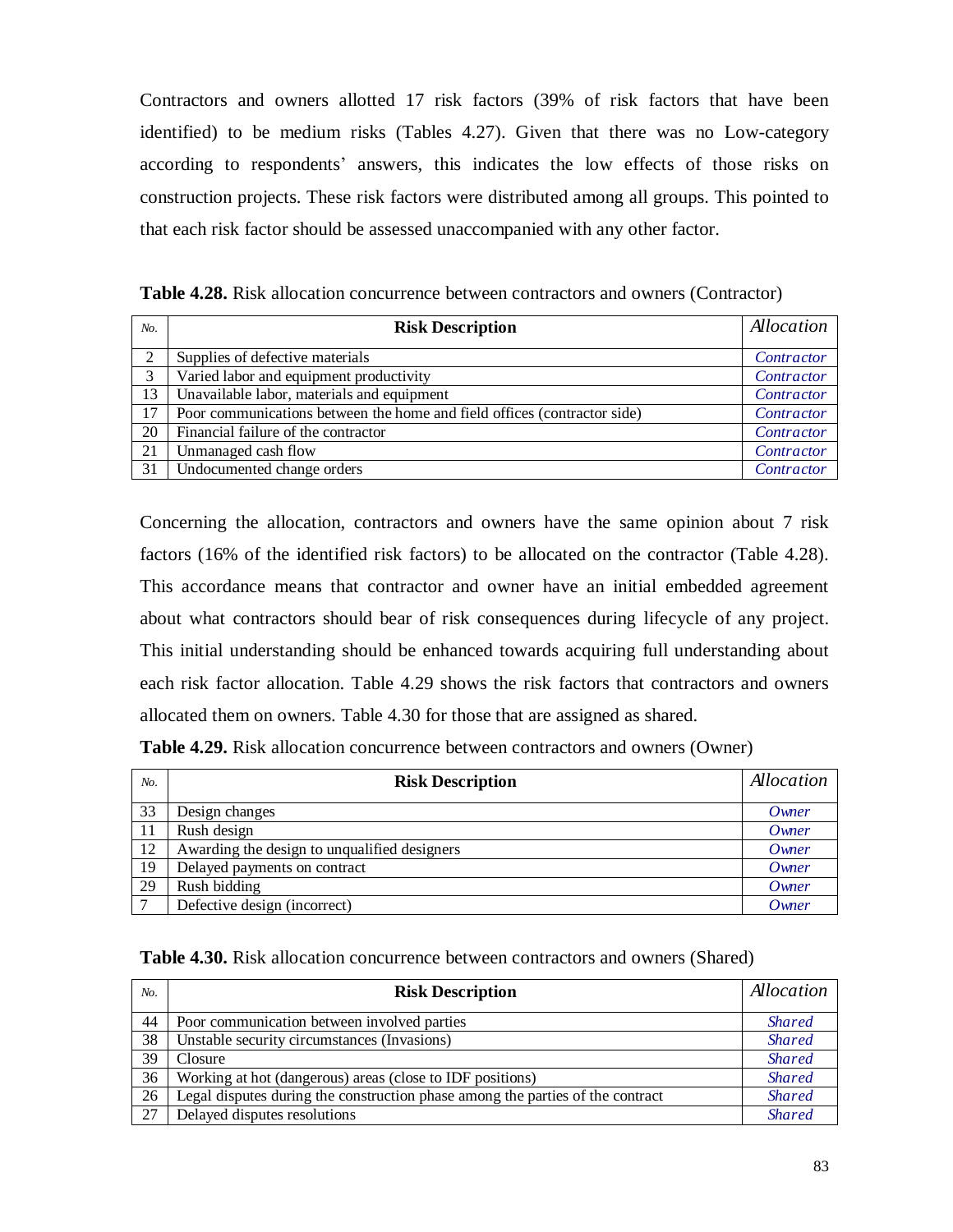| No. | <b>Risk Description</b>                                                            | Allocation       |
|-----|------------------------------------------------------------------------------------|------------------|
| 22  | Exchange rate fluctuation                                                          | <b>Undecided</b> |
| 23  | Monopolizing of materials due to closure and other unexpected political conditions | <b>Undecided</b> |
| 24  | Difficulty to get permits                                                          | <b>Undecided</b> |
| 25  | Ambiguity of work legislations                                                     | <b>Undecided</b> |
| 6   | Adverse weather conditions                                                         | <b>Undecided</b> |
| 9   | Inaccurate quantities                                                              | <b>Undecided</b> |
| 10  | Lack of consistency between bill of quantities, drawings and specifications        | <b>Undecided</b> |
| 14  | Undefined scope of working                                                         | <b>Undecided</b> |
| 15  | High competition in bids                                                           | <b>Undecided</b> |
| 18  | Inflation                                                                          | <b>Undecided</b> |
| 4   | <b>Environmental factors</b>                                                       | <b>Undecided</b> |

**Table 4.31.** Risk allocation concurrence between contractors and owners (Undecided)

Contractors and owners failed to allocate the same 11 risk factors (25% of identified risk factors). The compliance not to allocate the same 11 risk factors was significant (Table 4.31). The failure of allocating these risk factors escalates the probability of conflicts concerning who should endure these risk consequences. This, indeed, rises the need to allocate each risk factor legally and contractually.

#### **4.7 Risk management actions,** *contractors ' perspective*

#### **4.7.1 Preventive actions**

According to the survey results (Figure 4.19), contractors usually depend on subjective judgment to produce a proper program is the most effective risk preventive actions. Judgment or subjective probability uses the experience gained from similar projects undertaken in the past by the decision maker to decide on the likelihood of risk exposure and the outcomes. These findings are supported by Kartam (2001). Judgment and experience gained from previous contracts may become the most valuable information source for the use when there is limited time for preparing the project program. Construction, however, is subjected to a dynamic environment, that is why risk managers must constantly strive to improve their estimates. Even with near perfect estimates, decision making about risk is a difficult task. Thus depending only on experience and subjective judgment may not be enough, and updated project information should be obtained and applied. Consequently, contractors considered getting updated project information and add risk premiums to time estimation at the project planning stage to be effective risk preventive method. Yet, this result was expected since taking into consideration such risks' premiums would increase the priced bid and would consequently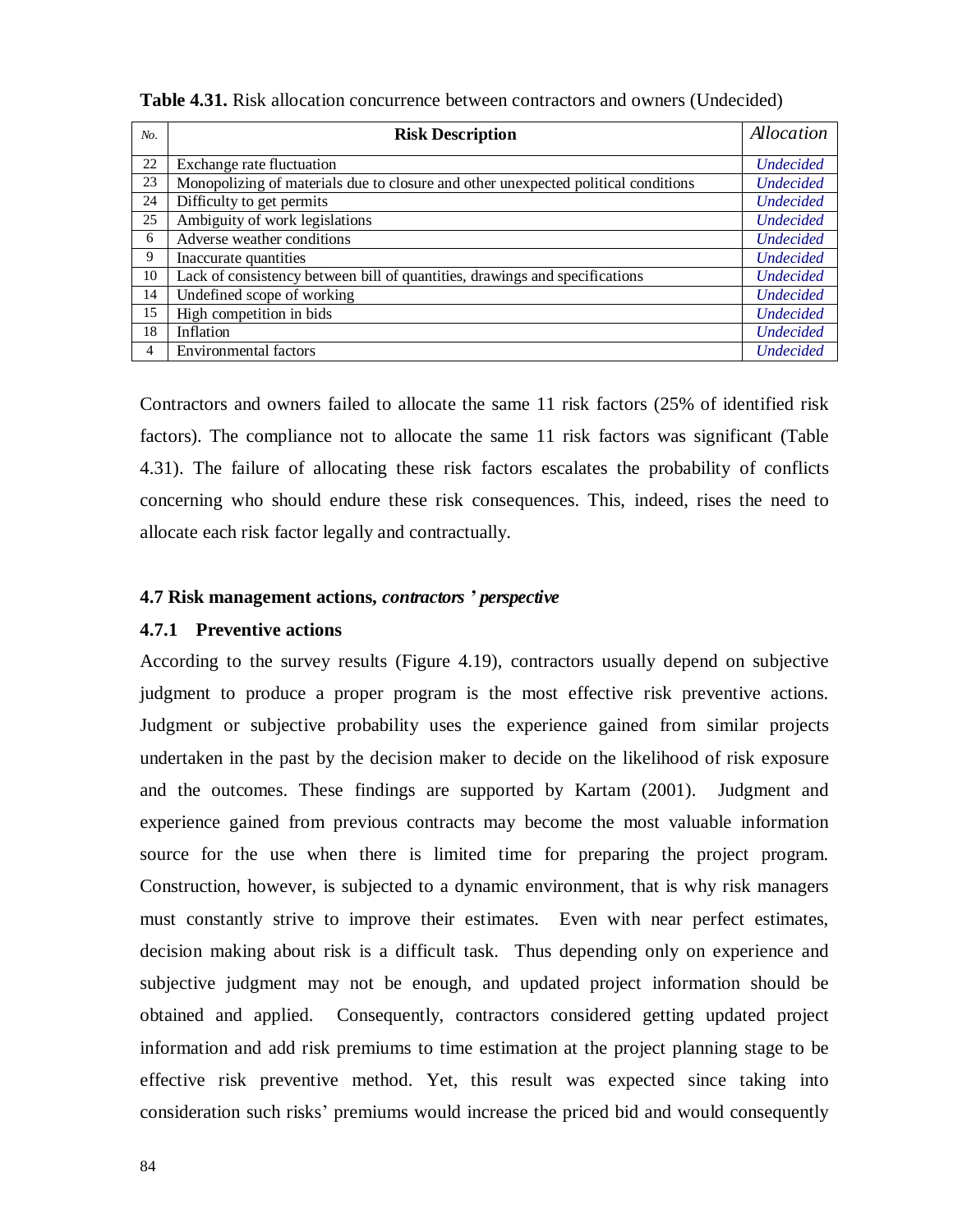decrease the probability of gaining the bid due to the highly competitive Gaza Strip construction industry market.

Make more accurate time estimation through quantitative risk analyses techniques such as Primavera Monte Carlo program was not considered to be an effective preventive method for reducing the effects of risk. This tends to support Kartam (2001) that the approach of risk analysis is largely based on the use of checklists by managers, who try to think of all possible risks. Insufficient knowledge and experience of analysis techniques and the difficulty of finding the probability distribution for risk in practice could be the main two reasons for such result. Referring to similar projects to for accurate program was recommended by the practitioners to be an effective preventive method. The percentage above the column is effectiveness proportion for each method.

## **4.7.2 Mitigative actions**

Figure (4.20) represents the six mitigative methods being proposed. The percentage above the column is effectiveness proportion for each method. The first mitigative method recommended by the respondents is close supervision to subordinates for minimizing abortive work, and the last recommended mitigative method is change the construction method.



**Figure 4.19.** Preventive methods effectiveness, contractors' perspective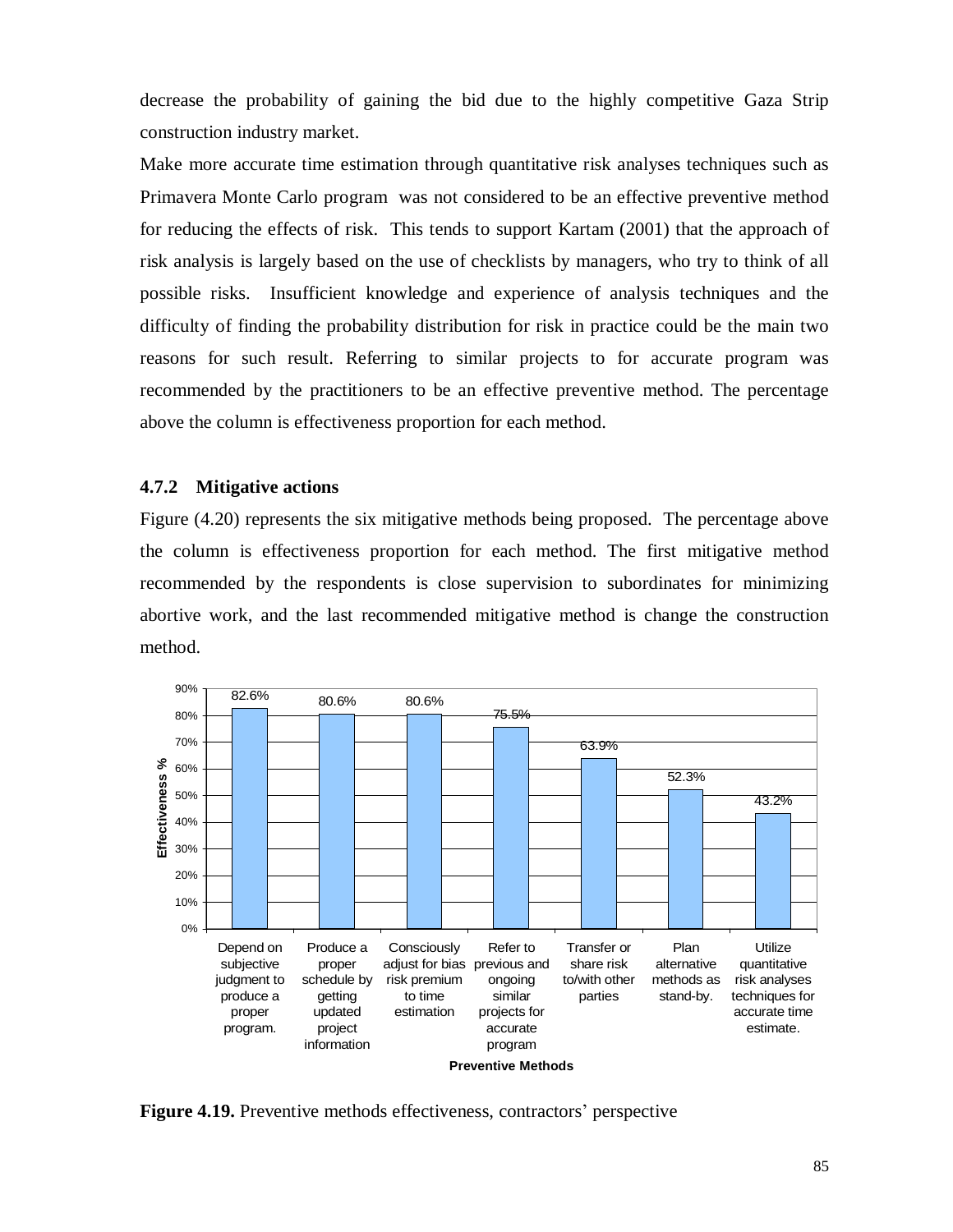

**Figure 4.20.** Mitigative methods effectiveness, contractors' perspective

Increase working hours and coordinate closely with subcontractors were the second most effective mitigative methods for minimizing the impacts of delay while Change the construction method was rarely used as a mitigative method. This could mean that the effort driven on site is one of the most important variables to project progress, since construction projects generally include many labor-intensive operations. In fact, as pointed out before, shortage of manpower in subcontractors' firms is one of the most serious risks to project delays. Therefore, increasing the work hours normally speeds up progress subject to the availability of materials and supervisors, physical constraints of the site, and construction sequence.

#### **4.8 Risk management actions,** *owners' perspective*

#### **4.8.1 Preventive actions**

As well as contractors, owners also considered the subjective judgment is the most effective method used to produce a proper program Figure (4.21). Next, owners considered getting updated project information and use comparative estimates are effective preventive methods. Owners also decided not to consider make more accurate time estimation through quantitative risk analyses techniques and plan alternative plans as effective preventive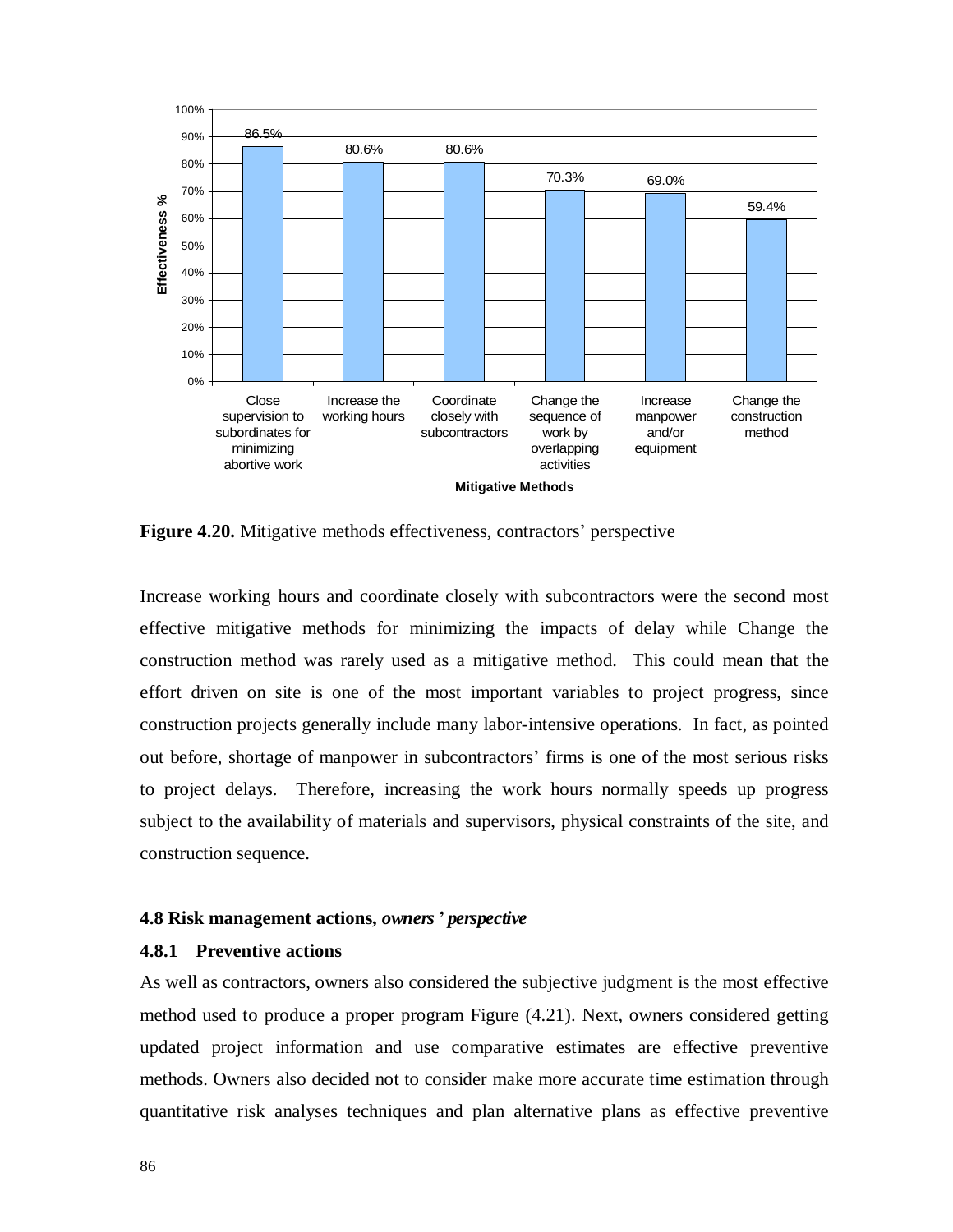methods for reducing the effects of risk. Insufficient knowledge and experience of analysis techniques and the difficulty of finding the probability distribution for risk in practice could be the main two reasons for such a result. Owners did not recommend sharing risks with other parties.



**Figure 4.21.** Preventive methods effectiveness, owners' perspective

#### **4.8.2 Mitigative actions**

Figure (4.22) represents the six mitigative methods. The first mitigative method recommended by the respondents is close supervision to subordinates for minimizing abortive work and the last recommended mitigative method is change the construction method. Coordinate closely with subcontractors were the second most effective mitigative methods for minimizing the impacts of delay while Change the construction method was rarely used as a mitigative method. Increase working hours and increase manpower and equipment were recommended by owners to be mitigative methods, which means that owners believe that driving more effort could enhance the contractor's performance, since construction projects generally include many labor-intensive operations. In fact, as pointed out before, shortage of manpower in subcontractors' firms is one of the most serious risks to project delays. Therefore, increasing the work hours normally speeds up progress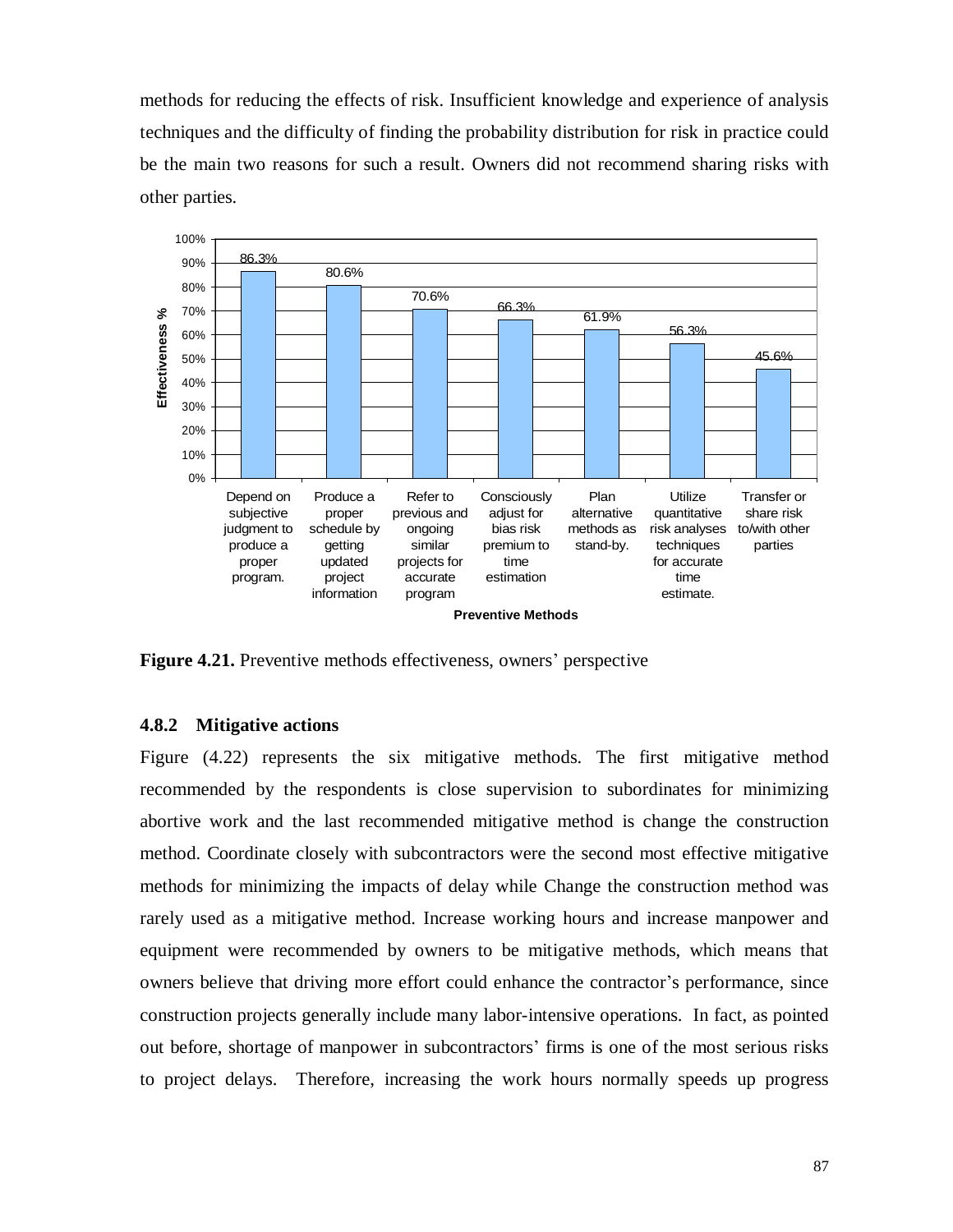subject to the availability of materials and supervisors, physical constraints of the site, and construction sequence.



**Figure 4.22.** Mitigative methods effectiveness, owners' perspective

#### **4.9 Use of risk analysis techniques,** *contractors and owners*

Figures (4.23) and (4.24) demonstrate the results gained. Contractors and owners had the same results regarding the consequence. The first technique used was depend on the direct judgment and personal skills, the last was simulation analysis. These results reflected the insufficient knowledge and experience of analysis techniques and the difficulty of applying them. Expert techniques are available such as @Risk system, which integrates with time schedules and spread sheets software, should be learned and applied to obtain a precise risk estimation.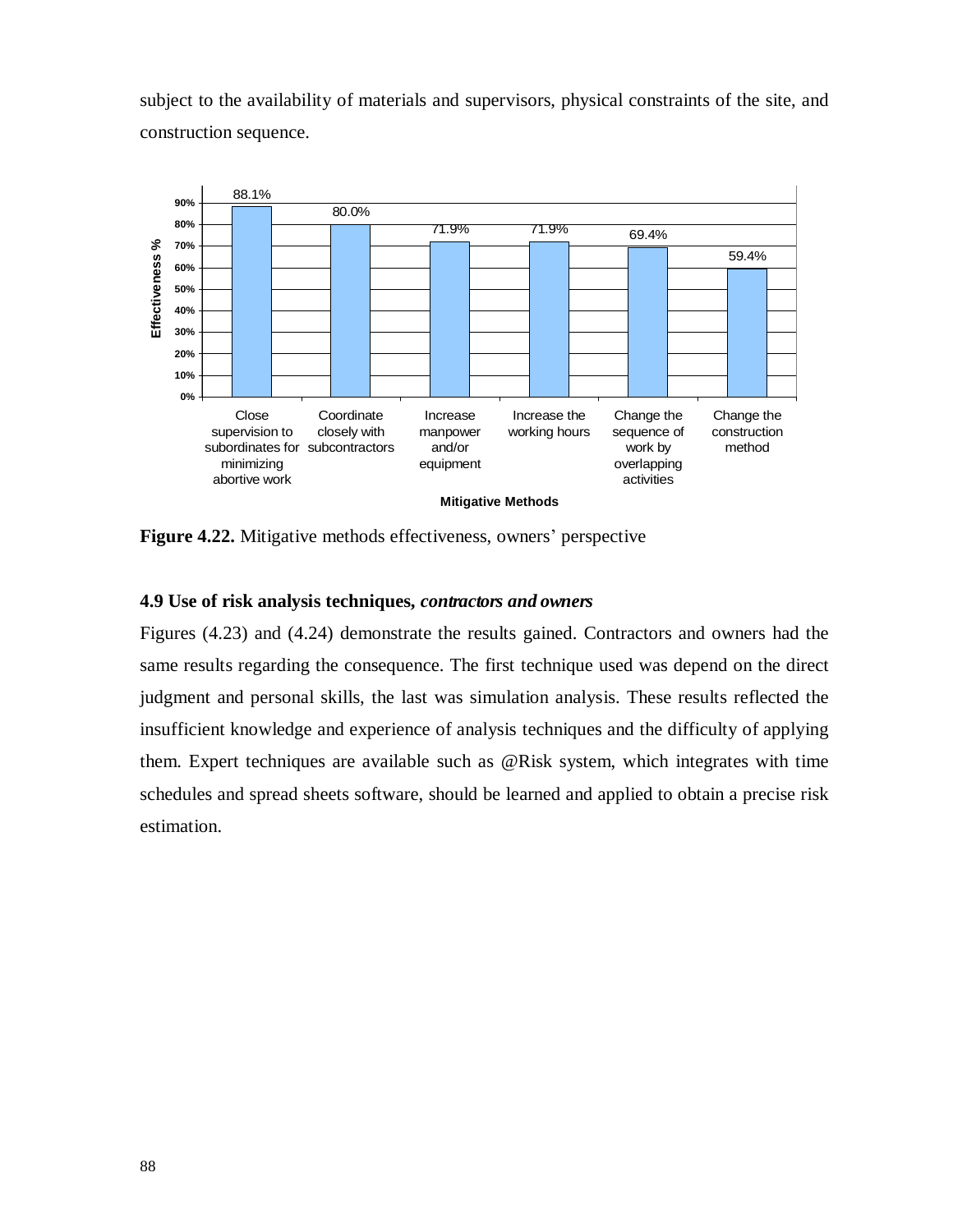

**Figure 4.23.** Use of risk analysis techniques by contractors



**Figure 4.24.** Use of risk analysis techniques by owners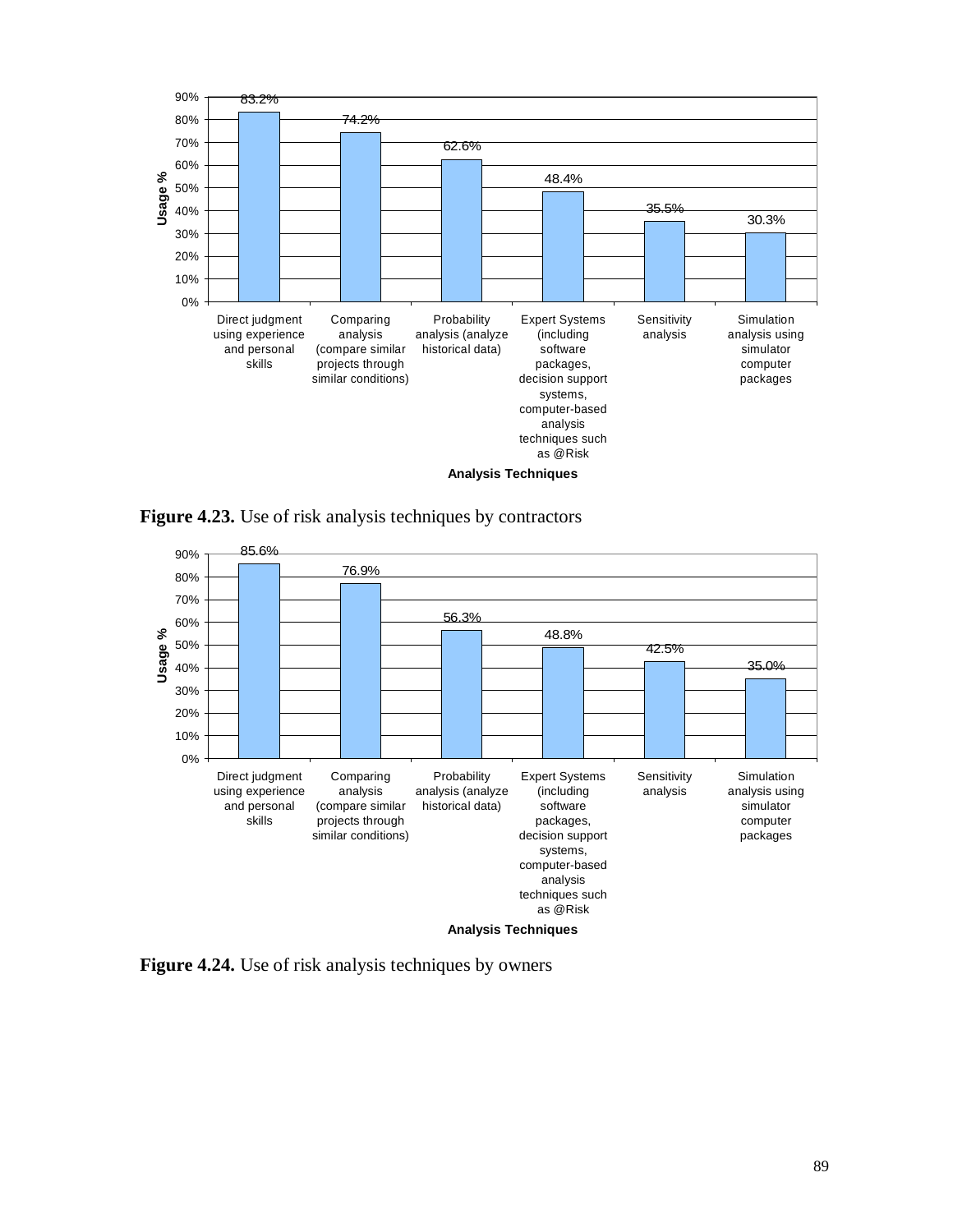# **Chapter 5**

# **Case Study**

With a view to testing the results of this research, the case of construction the New Pediatric Hospital at Gaza is studied, in order to get in-depth information about the actual risk factors influences in a real case. The client of the project is the Ministry of Health (MOH).

#### **5.1 Project description**

The New Pediatric Hospital is located in Kamal Nasir Street branched of Al Nasr Street. In Gaza City and consists of a main building, service building, electricity rooms, and gardener and guard rooms in addition to the infrastructure needed with a total space of  $3,900 \text{ m}^2$ . The main building of the hospital consists of four stories with a total space of 7798  $m^2$ , the service building consists of a ground floor with space of 300  $m^2$ , electrical rooms with a space of 70 m<sup>2</sup>, guard room with a space of 27 m<sup>2</sup> and the gardener room with a space of 10 m<sup>2</sup>. The project includes the construction of an underground water tank with a capacity of  $240 \text{ m}^3$ .

#### **5.2 Contract type**

- The contract of the project is an Islamic Bank form of building contract with security deposit, which is a modified World Bank contract according to the assumptions of the Islamic Bank. The tender for the project is advertised as a competition unit price contract, which includes fourteen bills of quantities as follows:
- **Bill No. 1**: for site cleaning, demolishing existing building, excavation and backfilling.
- **Bill No**. **2**: which contains all types of concrete works.
- **Bill No**. **3**: this bill includes the masonry and block works.
- **Bill No**. **4**: includes the carpentry and joinery works such as wooden doors and some furniture pieces.
- **Bill No**. **5**: aluminum and metal works like windows and metal doors and other special structures like court covering.
- **Bill No**. **6**: all internal and external plastering works.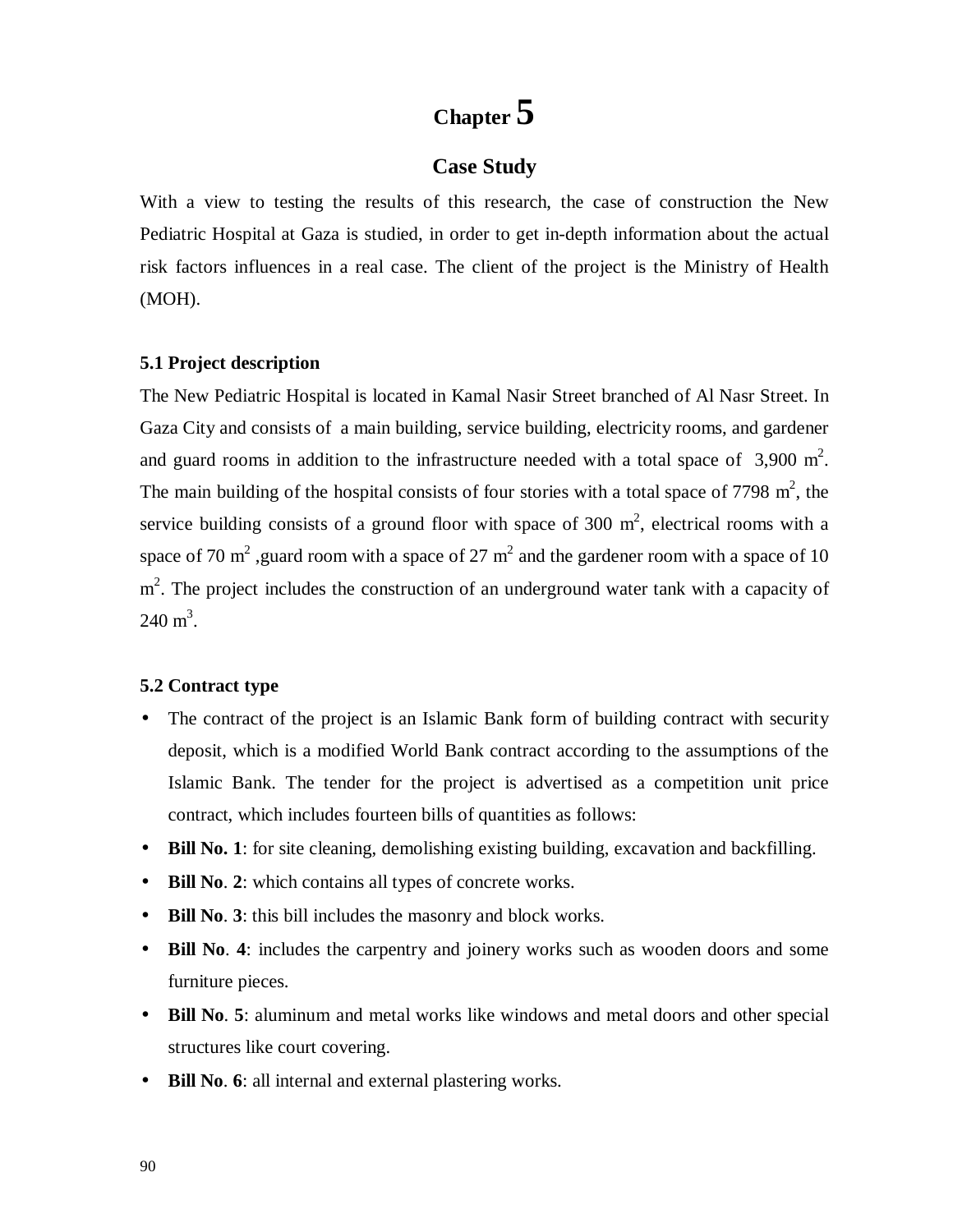- **Bill No**. **7**: painting works, including the painting with hot bitumen for underground concrete elements.
- **Bill No. 8**: includes internal and external tiling and marble works
- **Bill No**. **9**: proofing and decoration works.
- **Bill No**. **10**: mechanical works (sanitary and plumping)
- **Bill No**. **11**: mechanical works (medical gases and bed head units)
- **Bill No**. **12**: mechanical works (HVAC works)
- **Bill No**. **13**: electrical works including telecommunication works
- **Bill No**. **14**: external works including gates, fencing wall, internal roads and landscaping.

## **5.3 Contract price**

The contract price was \$ 2,290,000 donated from the Islamic Development Bank – Jeddah, Palestinian Support Fund, the winner was The Arab Contractors Company.

#### **5.4 Contract period**

the duration allowed to accomplish all the works included in the project is 500 calendar days starting from 15/06/2003 which is the contract date.

#### **5.5 Site description**

The site is flat with unrestricted working space and good access. Since the soil is almost clay, all excavated materials should be removed away from the site.

## **5.6 Market conditions**

The market conditions were classified as highly competitive at the time of tender and construction in 2003. The market conditions were subject to many factors such as closure and monopoly due to the ongoing tense situation. Gaza Strip segmentation and other sanctions were practiced by Israel. The cost fluctuations were firm.

#### **5.7 Design and construction**

The project was designed with single, combined and strip foundations, where different structural elements were used such as retaining walls, double columns, and stair bearing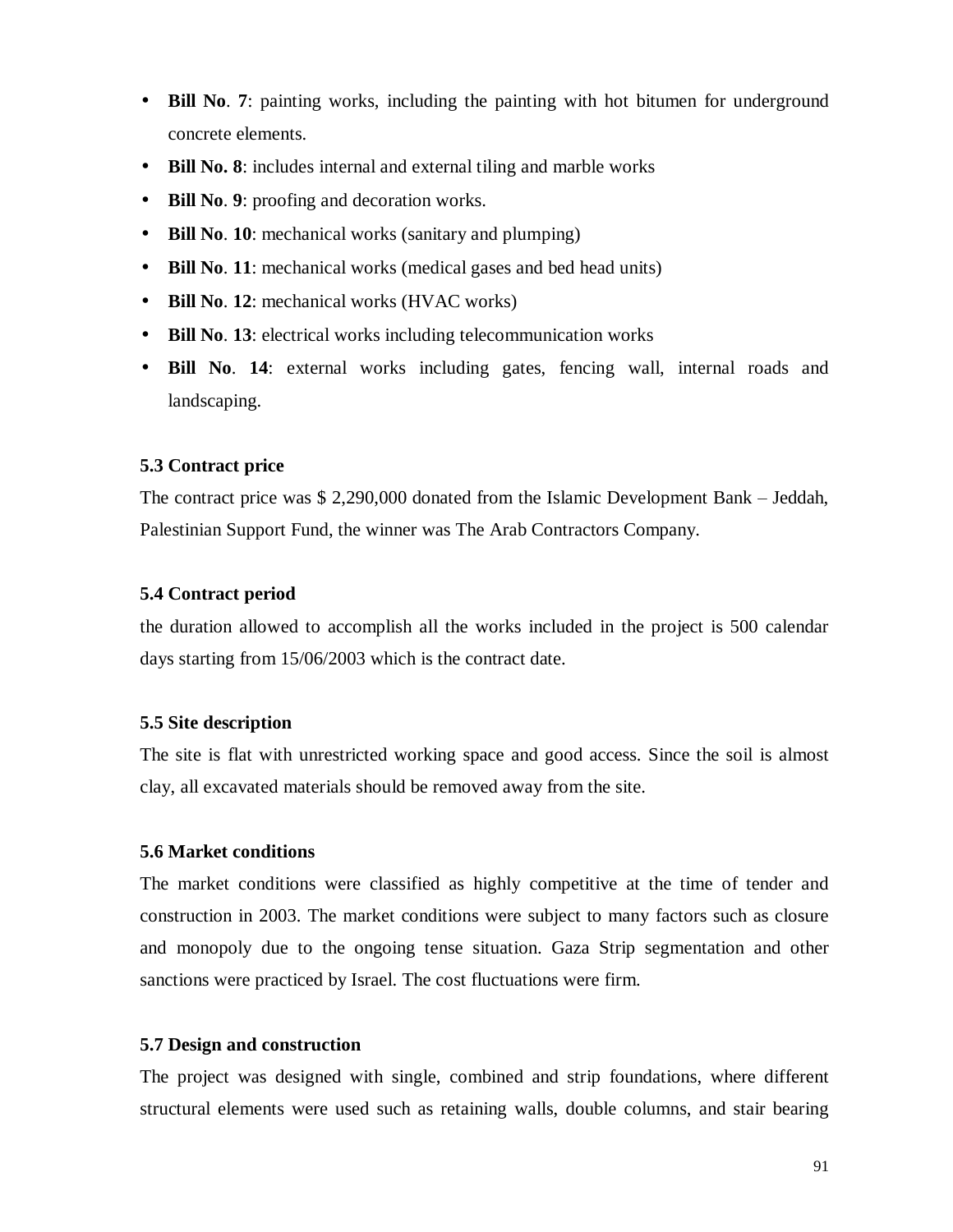walls. A full set of drawings was prepared to have a good buildability of the project. Most of the construction materials could be purchased locally, some special equipment such as chillers and boilers should be delivered with lead-time, the contractor was aware to this issue and ordered them in early stages. The project design was done by the Universal Group for Engineering and Consulting.

#### **5.8 Procurement of the contract**

- The tender was advertised in newspapers. The tenders were invited by means of open tendering, in which all contractors of first class registered with Palestinian Contractors Union were invited to submit tenders.
- Nine contractors collected tender documents and submitted completed tenders before closing date on 22 February 2003.
- MOH collected an amount of \$500 per set of tender to offset the cost of advertising and tendering and to ensure offers from bona fide contractors.
- The bidding process were executed according to the least bid. The winner was the lowest price bidder. There was an amount of \$ 70,000 difference between the winner and the next bidder.

#### **5.9 Work starting date**

The work at the site has been started at 15 June 2003; after four months from submitting date. The work started by cleaning the site and demolishing the existing buildings using loaders and trucks. The project is still running and it is estimated to take six months to be accomplished.

#### **5.10 Risk factors effects on the project**

All the information below were collected after two interviews with the project parties together (contractor and owner representatives), to ensure getting the right information about the project.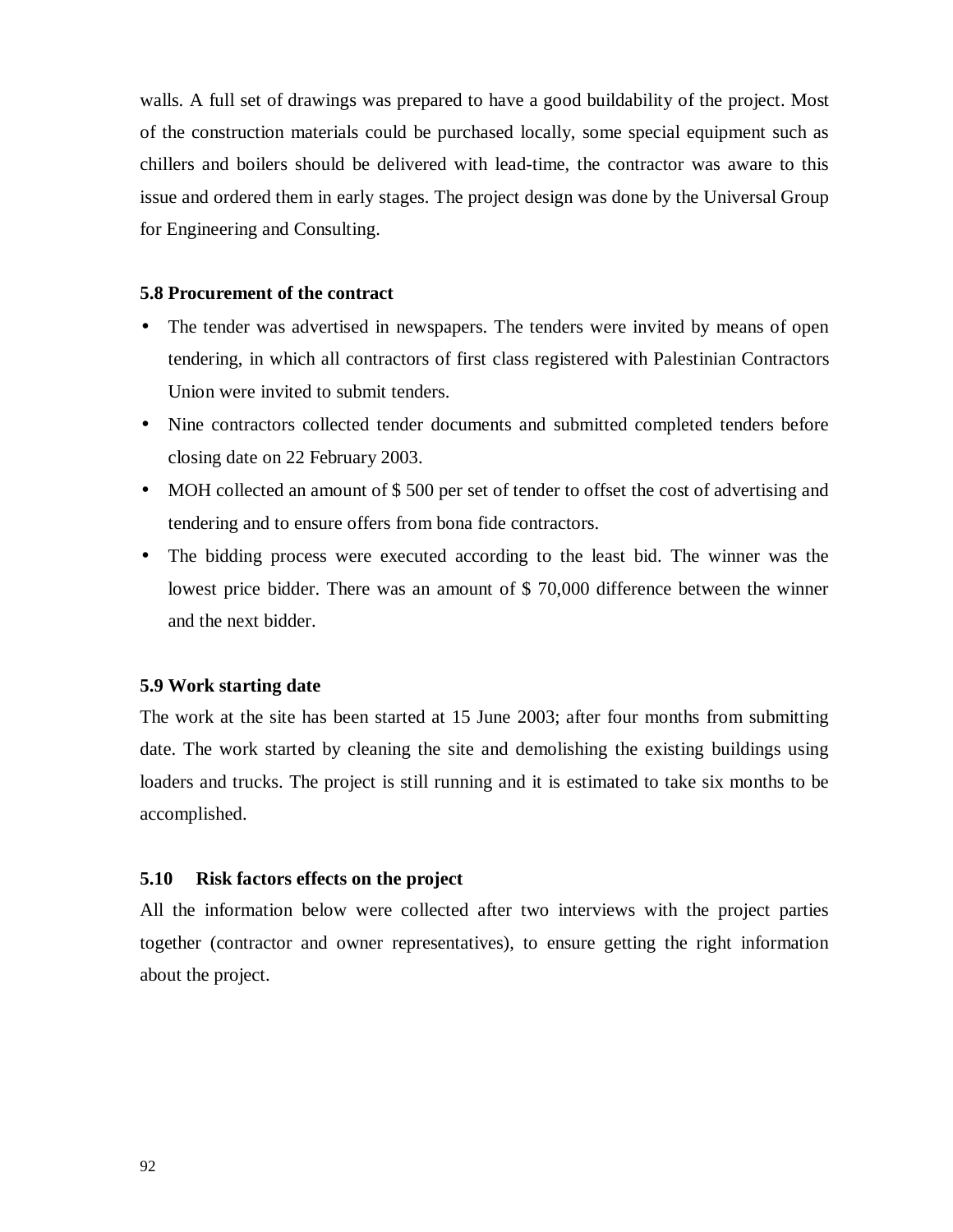## **5.10.1 Physical factors group**

| Risk factor                                                  | <b>Effects</b>                                                                                               |
|--------------------------------------------------------------|--------------------------------------------------------------------------------------------------------------|
| Occurrence of accidents because of poor<br>safety procedures | No accident recorded during the project period until now.                                                    |
| Supplies of defective materials                              | Supplies of defective reinforcement steel, but they have no<br>effects on the project construction time.     |
| Varied labor and equipment productivity                      | Productivity decreased during some events like invasions. This<br>caused the project time to increase by 20% |

# **5.10.2 Environmental factors group**

| Risk factor                                              | <b>Effects</b>                                                |
|----------------------------------------------------------|---------------------------------------------------------------|
| Environmental factors                                    | No tactile effects were counted.                              |
| Difficulty to access the site (very far,<br>settlements) | The site has good access.                                     |
| Adverse weather conditions                               | Rain and other adverse weather conditions caused a delay time |
|                                                          | by 6% of the contract period.                                 |

# **5.10.3 Design factors group**

| Risk factor                                                                    | <b>Effects</b>                                                                    |
|--------------------------------------------------------------------------------|-----------------------------------------------------------------------------------|
| Defective design (incorrect)                                                   | Errors in design and redesign make a delay happen by 6% of<br>the project period. |
| Not coordinated design (structural,<br>mechanical, electrical, etc.)           | No physical effects were recorded.                                                |
| Inaccurate quantities                                                          | Quantities were accurate.                                                         |
| Lack of consistency between bill of<br>quantities, drawings and specifications | There was an acceptable level of consistency.                                     |
| Rush design                                                                    | Rush design was not practiced in this project.                                    |
| Awarding the design to unqualified<br>designers                                | The design products were suitable.                                                |

# **5.10.4 Logistics factors group**

| Risk factor                                                                 | <b>Effects</b>                                                               |  |
|-----------------------------------------------------------------------------|------------------------------------------------------------------------------|--|
| Unavailable labor, materials and<br>equipment                               | The problem was occurred at the closure, segmentation and<br>invasion times. |  |
|                                                                             |                                                                              |  |
| Undefined scope of working                                                  | The scope of work was fully defined.                                         |  |
| High competition in bids                                                    | This affected the bidders; the difference between the winner                 |  |
|                                                                             | and the next bidder was \$70,000.                                            |  |
| Inaccurate project program                                                  | The program was broken as a consequence of other risk factors.               |  |
|                                                                             | Due to bureaucracy and routine in the contractor side, specially             |  |
| Poor communications between the home<br>and field offices (contractor side) | in material delivery orders, a delay not less than 30% of the                |  |
|                                                                             | project period took place.                                                   |  |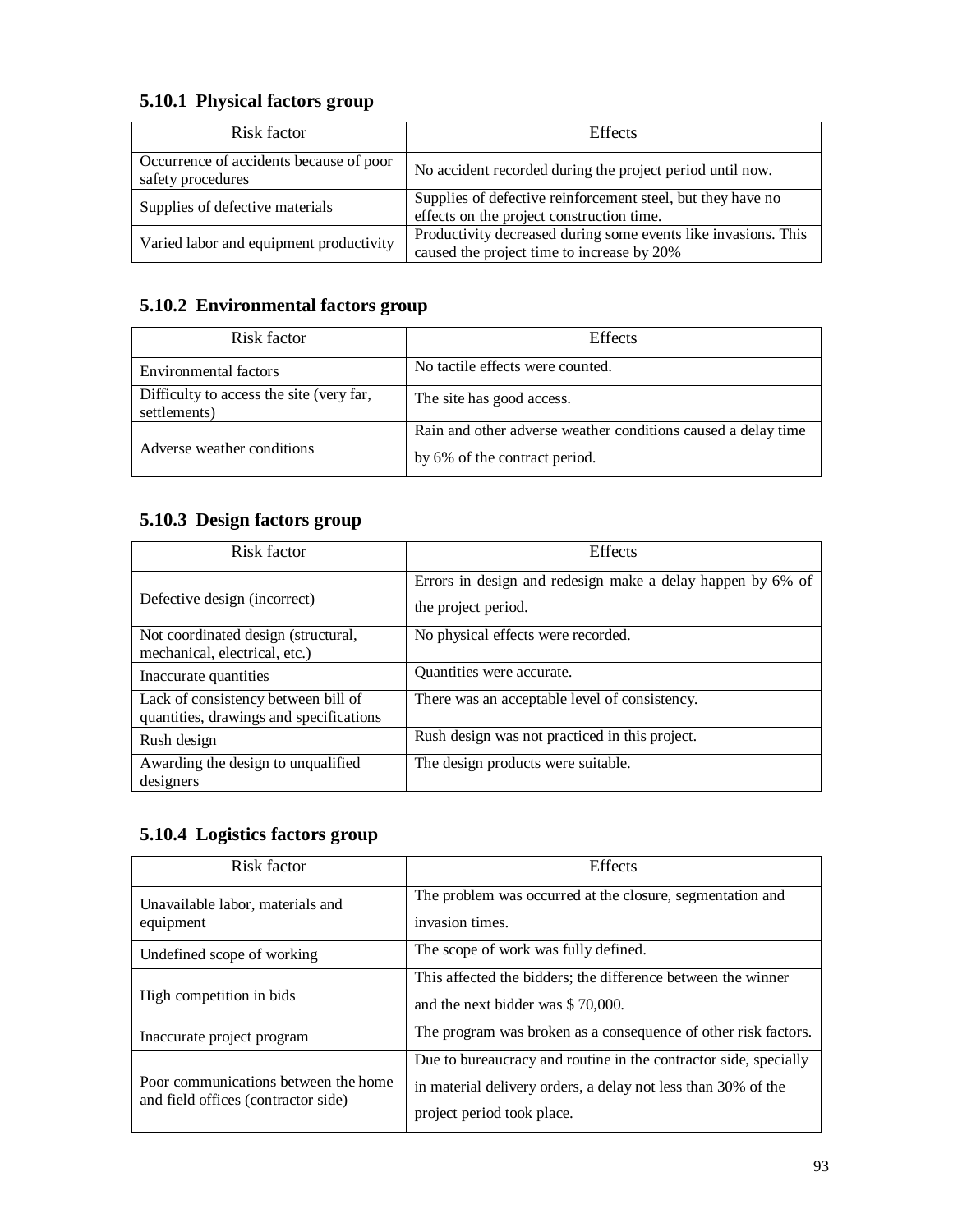# **5.10.5 Financial factors group**

| Risk factor                                                                           | <b>Effects</b>                                                                                                                |  |
|---------------------------------------------------------------------------------------|-------------------------------------------------------------------------------------------------------------------------------|--|
| Inflation                                                                             | Reinforcement steel was subject 150% price increase as well as<br>copper wires and electro-mechanics. This increase led to \$ |  |
|                                                                                       | 67,000 loss to the contractor.                                                                                                |  |
| Delayed payments on contract                                                          | Although payments delayed, the contractor could treat this risk.                                                              |  |
| Financial failure of the contractor                                                   | The contractor is an overseas company and did not suffer from<br>such risks.                                                  |  |
| Unmanaged cash flow                                                                   | There is a clear procedure to control the incomes and outcomes<br>of the project.                                             |  |
| Exchange rate fluctuation                                                             | Contractor claimed this risk, where the loss was about 2% of<br>the contract price; i.e. \$45,000.                            |  |
| Monopolizing of materials due to closure<br>and other unexpected political conditions | Due to the ongoing tense situations, this led the project to delay<br>by 10% of the contract period.                          |  |

# **5.10.6 Legal factors group**

| Risk factor                                                                       | <b>Effects</b>                                       |
|-----------------------------------------------------------------------------------|------------------------------------------------------|
| Difficulty to get permits                                                         | There was no effect.                                 |
| Ambiguity of work legislations                                                    | There is low attention paid to this risk in general. |
| Legal disputes during the construction<br>phase among the parties of the contract | No disputes were recorded.                           |
| Delayed disputes resolutions                                                      | No disputes were recorded.                           |
| No specialized arbitrators to help settle<br>fast                                 | No disputes were recorded.                           |

# **5.10.7 Construction factors group**

| Risk factor                                                      | <b>Effects</b>                                                   |
|------------------------------------------------------------------|------------------------------------------------------------------|
| Rush bidding                                                     | The project was bid after 4 months from the submitting date.     |
| Gaps between the Implementation and<br>the specifications due to | This risk has low effect on the project time, where it caused 1% |
| misunderstanding of drawings and<br>specifications               | delay to the duration.                                           |
| Undocumented change orders                                       | Every change order was documented.                               |
| Lower work quality in presence of time<br>constraints            | Rework processes made 5% of delay happen.                        |
| Design changes                                                   | There were design changes, but no touchable effects.             |
| Actual quantities differ from the contract<br>quantities         | The quantities of the contract were accurate enough.             |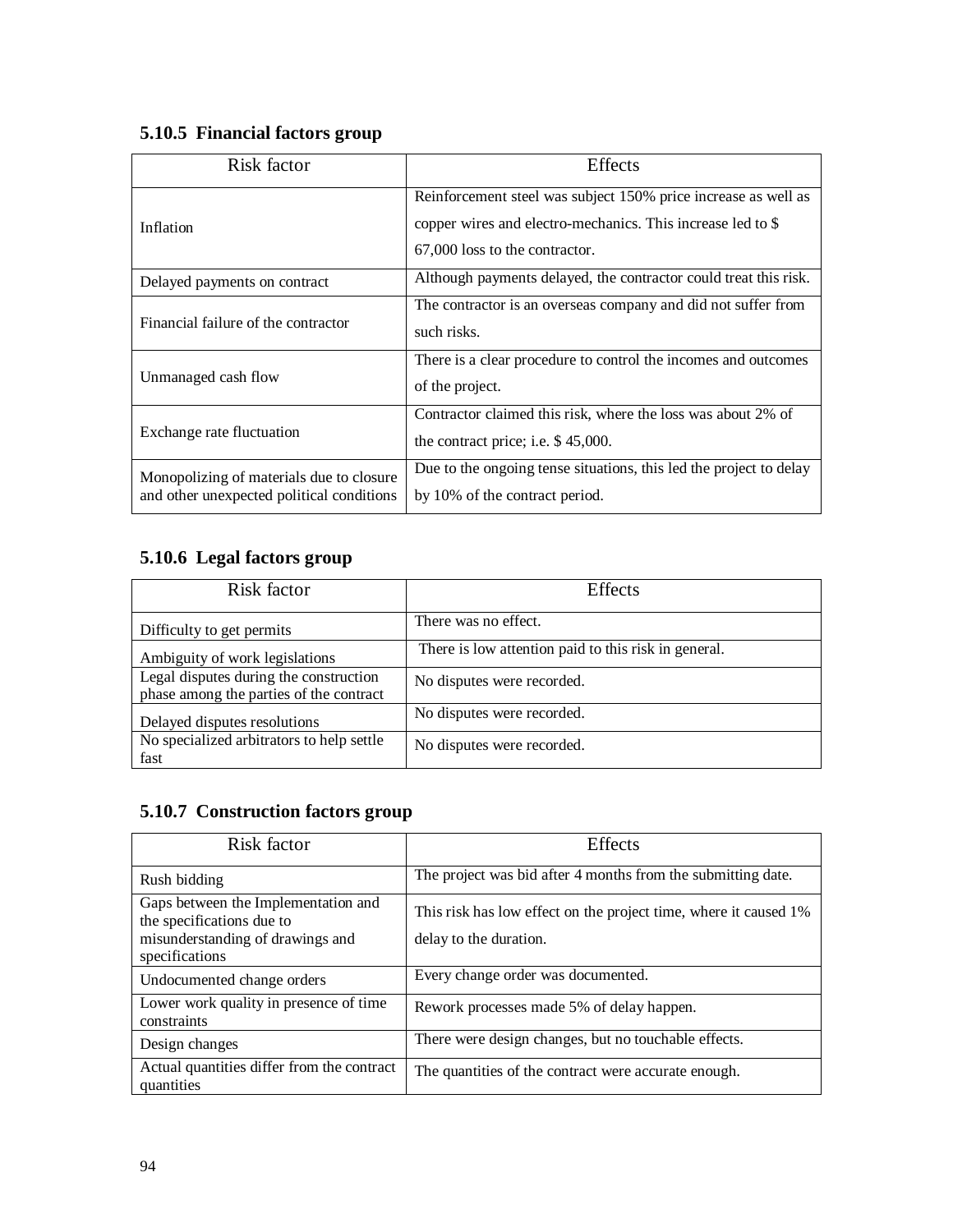### **5.10.8 Political factors group**

| Risk factor                                                  | <b>Effects</b>                                             |
|--------------------------------------------------------------|------------------------------------------------------------|
| Segmentation of Gaza Strip                                   | This risk led to 12% delay.                                |
| Working at hot (dangerous) areas (close<br>to IDF positions) | the site is considered in a safe place.                    |
| New governmental acts or legislations                        | No effects                                                 |
| Unstable security circumstances<br>(Invasions)               | Affected the absence of workers and staff.                 |
| <b>Closure</b>                                               | Affected in different ways increasing the duration by 12%. |

## **5.10.9 Management factors group**

| Risk factor                                         | Effects                                                                                   |
|-----------------------------------------------------|-------------------------------------------------------------------------------------------|
| Ambiguous planning due to project<br>complexity     | The contractor overcame this risk by hiring specialized sub-<br>contractors.              |
| Resource management                                 | The contractor assigns a share for each of his teams.                                     |
| Changes in management ways                          | The contractor adopted the management by projects and<br>enhanced the performance by 35%. |
| Information unavailability (include<br>uncertainty) | There were no unforeseen conditions                                                       |
| Poor communication between involved<br>parties      | The communications between parties are in a satisfactory<br>manner.                       |

# **5.11 Overall evaluation of risk factors effects on the project duration, extra-cost and quality**

The following information is according to the project teams' evaluation, contractor' claims and according to progress reports.

# **5.11.1 Estimation of delay**

According to the project teams, the duration of the project is estimated to increase by 40% of the contract period; i.e. 210 days.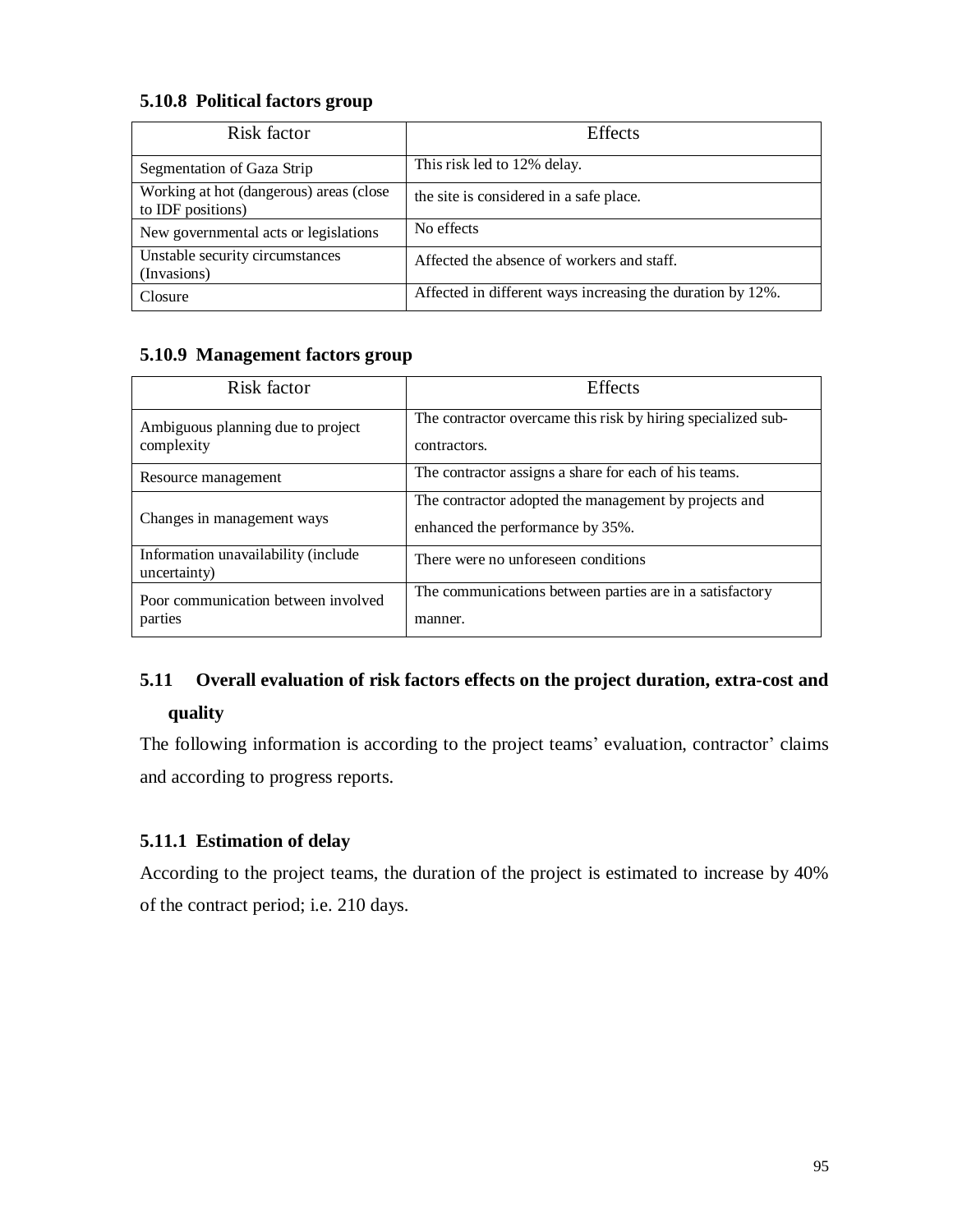### **5.11.2 Calculation of estimated cost overrun**

• **Salaries** 

| <b>Staff</b>              | Salary Amount / Month (\$) |
|---------------------------|----------------------------|
| Project Manager           | 1200                       |
| Site Engineer             | 1000                       |
| <b>Assistant Engineer</b> | 600                        |
| 2 Superintendents         | 1000                       |
| Driver                    | 300                        |
| Coffee-boy                | <b>200</b>                 |
| Permanent workmanship     | 1000                       |
| Total/month               | 5300                       |
| Total/day                 | 177                        |
| Total/for the project     | 37,170                     |

### • **Inflation**

| <b>Material</b>             | <b>Additional cost(\$)</b> |
|-----------------------------|----------------------------|
| Reinforcement steel         | 67,000                     |
| <b>Electrical materials</b> | 22,000                     |
| Chillers                    | 10,500                     |
| Exchange rate fluctuation   | 45,000                     |
| Overhead                    | 34,350                     |
| Total                       | 178,850                    |

### **5.11.3 Quality of the works**

As a result of existing of high qualified staffs at the contractor and the owner, the quality was not affected.

### **5.12 Conclusion and discussion**

- The findings obtained from the case study show that the most five important risk factors that seriously caused the project to delay are in a descending order:
	- § Poor communications between the home and field offices (contractor side)
	- § Varied labor and equipment productivity (due to political and environmental circumstances)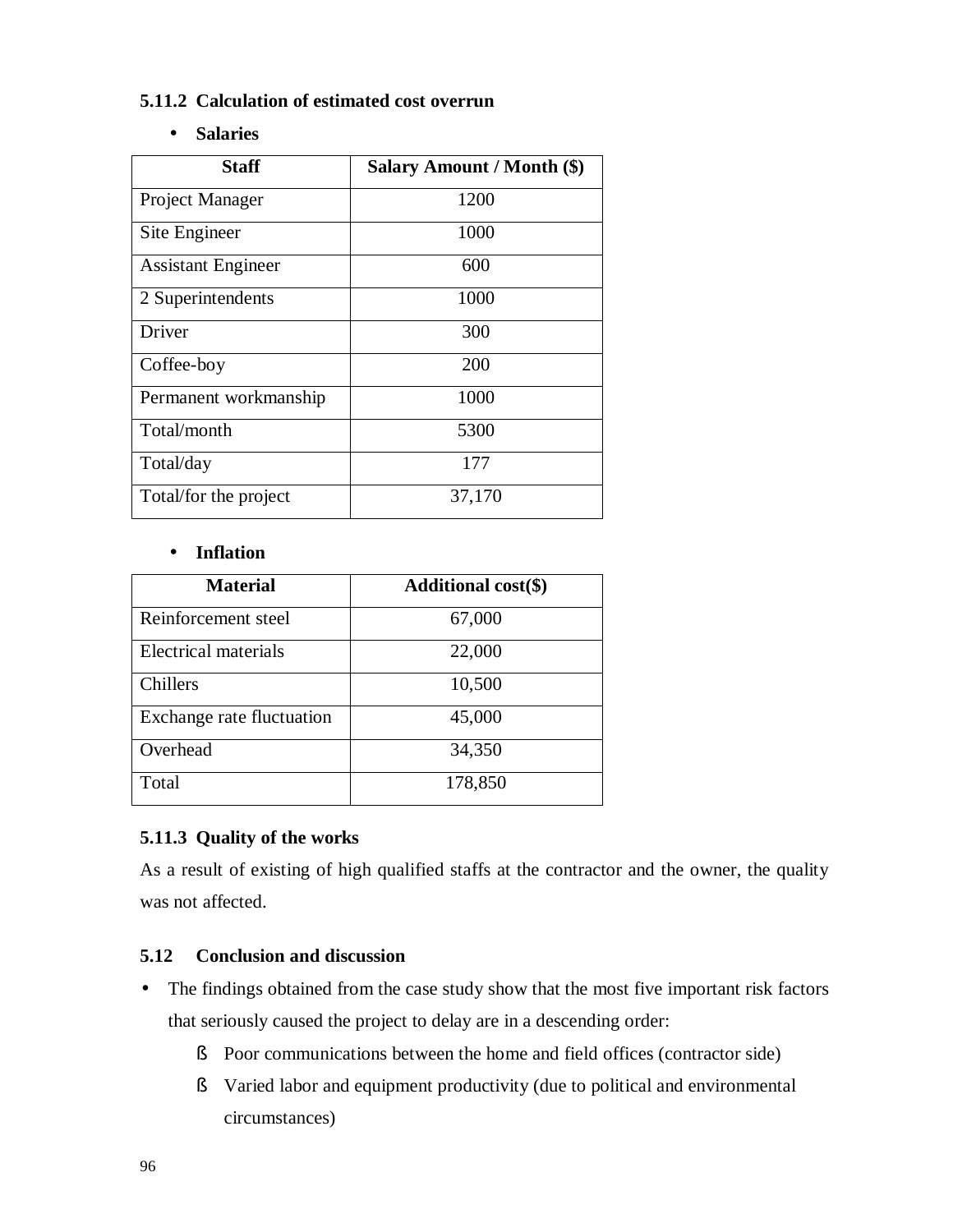- § Closure
- § Segmentation of Gaza Strip
- § Incorrect design, that led to re-design work, which took sometimes several days to be approved.

This result strengthen the contractors evaluation of the risk factors (Table 4.10 and Table 4.11)

- The most risk factors that triggered the cost overrun (or the contractor loss) are in a descending order:
	- § Inflation
	- § The exchange rate fluctuation, for more information about this factor and the above, see section (5.10.5)
	- § The delay (the risk factors that made delay happened, section 5.11.2)

Tables (4.10 and 4.22) show that contractor and owner respondents passed over issues like inflation and exchange rate fluctuation. Conversely, the case study results show the great effects of those risk factors on the project and on the contractor.

• The contracting company can improve its staff performance by many ways. Here the contractor replaced the whole team of the project to increase the functioning of the staff. The results were positive for the interest of work; i.e. contractor's team composed of two civil engineers in the past and they could not endure the work load. Now, the technical team composed of a project manager, two civil engineers, a part-time mechanical engineer and two superintendents.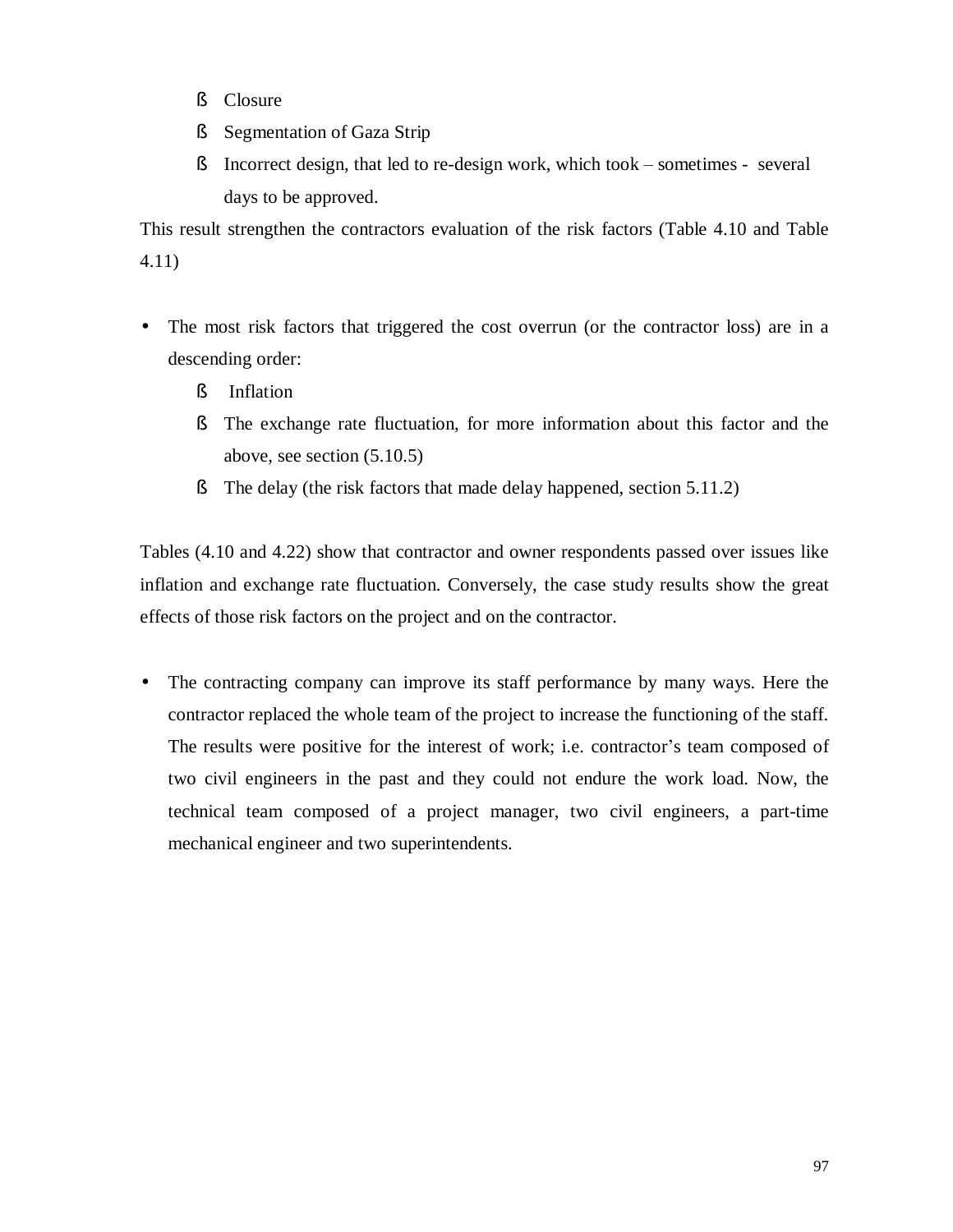# **Chapter 6**

### **Conclusions and Recommendations**

#### **6.1 Introduction**

This study was carried out to identify the construction industry risk factors, their importance and their allocation. Moreover, risk management actions, risk analysis techniques and their effectiveness and usage were settled on. The above topics were examined from contractors and owners' perspectives. These objectives were brought out, some tendencies were concluded and some actions that may improve risk management practices were recommended.

#### **6.2 Conclusions**

The construction industry has characteristics that sharply distinguish it from other sectors of the economy. It is fragmented, very sensitive to economic cycles, and highly competitive because of the large number of firms and relative ease of entry. It is basically due to these unique characteristics considered a risky business.

In this study, identifying the risk factors faced by construction industry is based on collecting information about construction risks, their consequences and corrective actions that may be done to prevent or mitigate the risk effects. Risk analysis techniques were investigated too. However, determination of severity and allocation of these risk factors was the main result of this research.

The focal point of this research is to explore the key risk factors and identify these factors that could be faced in construction industry in Gaza Strip. Analysis of these risk factors was carried out to measure their effects on building projects and to assign each risk factor on the party who is in the best position to handle such situations. The risk factors that were identified are shown in Table (3.1). These factors were investigated to measure the severity of each. The most ten sever risk factors are appeared in Table (6.1).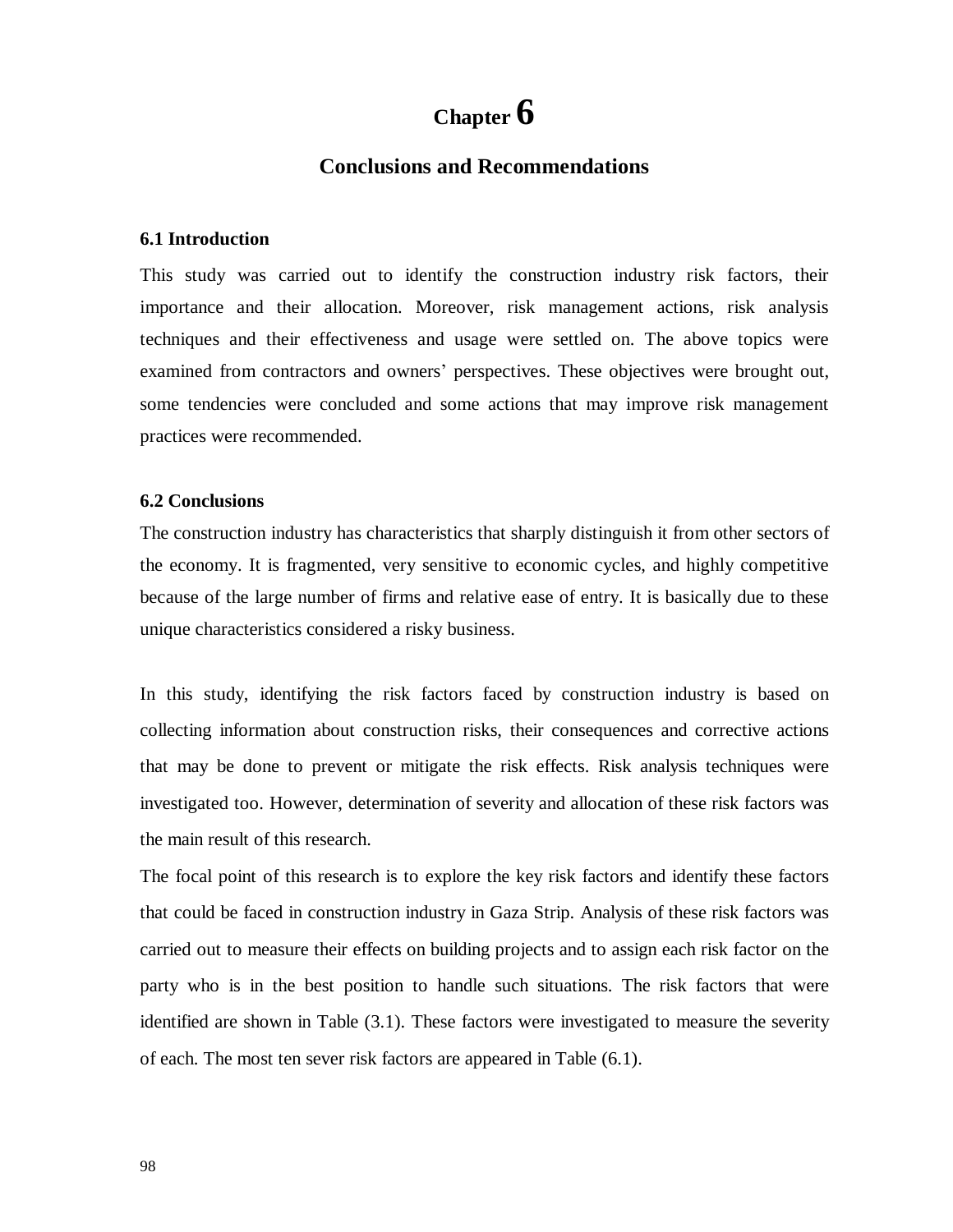| <b>Rank</b> | <b>Risk Description</b>                                   | <b>Allocation</b> |
|-------------|-----------------------------------------------------------|-------------------|
| 1           | Financial failure of the contractor                       | Contractor        |
| 2           | Working at hot (dangerous) areas (close to IDF positions) | Shared            |
| 3           | Closure                                                   | <b>Shared</b>     |
| 4           | Defective design (incorrect)                              | Owner             |
| $5^{\circ}$ | Delayed payments on contract                              | Owner             |
| 6           | Segmentation of Gaza Strip                                | Undecided         |
| $\tau$      | Unstable security circumstances (Invasions)               | Shared            |
| 8           | Poor communication between involved parties               | Shared            |
| 9           | Unmanaged cash flow                                       | Contractor        |
| 10          | Awarding the design to unqualified designers              | Owner             |

**Table 6.1.** Most ten sever risk factors and allocation according to contractors

On the other hand, owners had a different opinion about the most ten sever risks, they ranked:

| <b>Table 6.2.</b> Most ten sever risk factors and allocation according to owners |  |
|----------------------------------------------------------------------------------|--|
|----------------------------------------------------------------------------------|--|

| <b>Rank</b>    | <b>Risk Description</b>                                                        | <b>Allocation</b> |
|----------------|--------------------------------------------------------------------------------|-------------------|
| 1              | Awarding the design to unqualified designers                                   | Owner             |
| $\overline{2}$ | Defective design (incorrect)                                                   | Owner             |
| 3              | Occurrence of accidents because of poor safety procedures                      | Contractor        |
| $\overline{4}$ | Difficulty to access the site (very far, settlements)                          | Undecided         |
| 5              | Inaccurate quantities                                                          | Undecided         |
| 6              | Lack of consistency between bill of quantities, drawings and<br>specifications | Undecided         |
| $\tau$         | Working at hot (dangerous) areas (close to IDF positions)                      | <b>Shared</b>     |
| 8              | Financial failure of the contractor                                            | Contractor        |
| 9              | Closure                                                                        | <b>Shared</b>     |
| 10             | High competition in bids                                                       | Undecided         |

The results showed the difference between contractors and owners evaluation of risks; The results show that contractors considered (57%) of the risk factors as highly important risks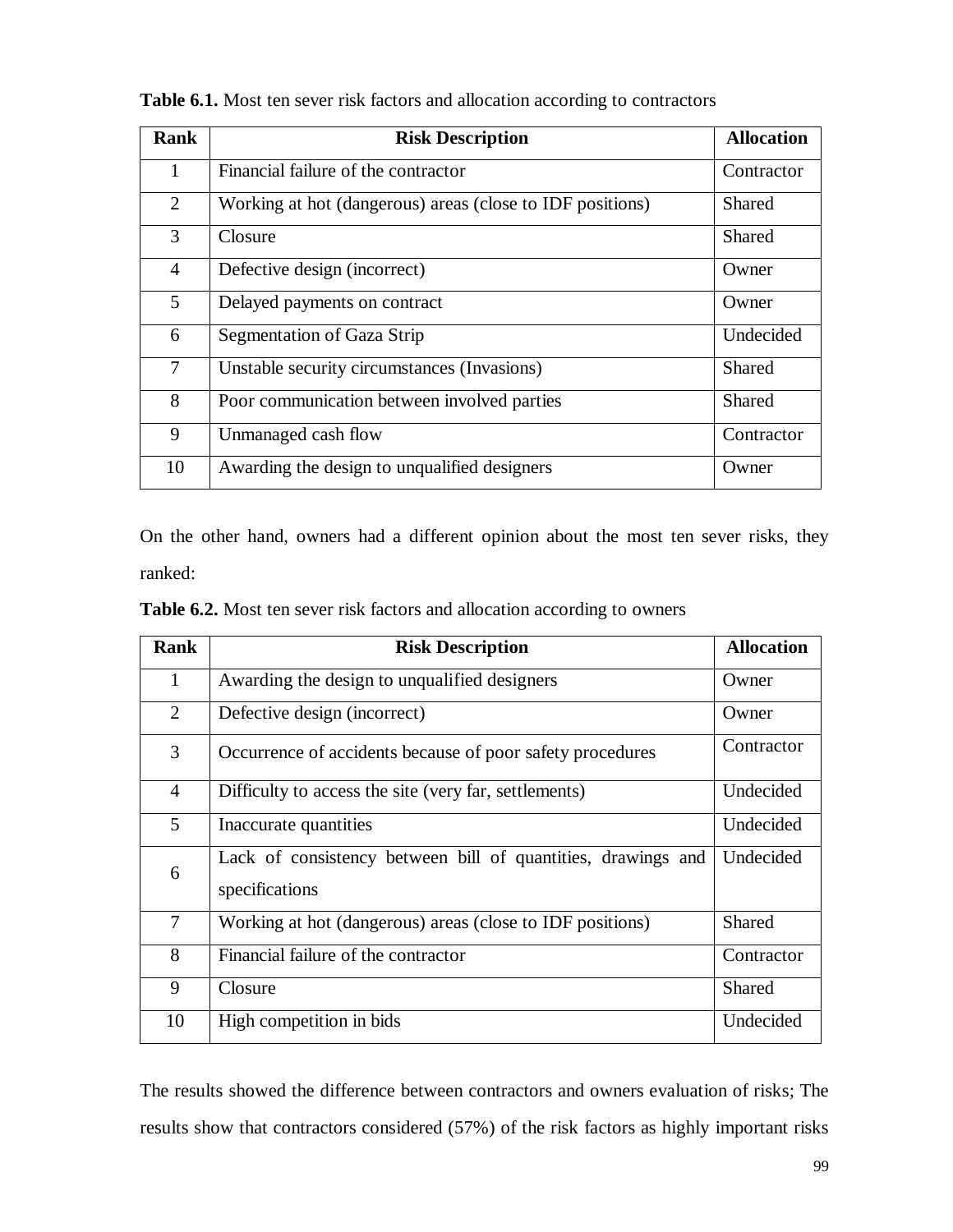and (43%) of them as medium risks. However, owners considered only(11%) of the risk factors as highly important risks and (89%) of them as medium risks. That reflects the high concern of contractors about such issues. More details are in section (4.3.1 and 4.5.1). Contractors were more specific in allocating risks and were more likely to share these risks with owners who were undecided about 45% of risks, but contractors were undecided about 37% of risks. Contractors allocated 20% of risks on themselves, 18% on owners and 25% to be shared. Owners allocated on themselves 14% of risks, 23% on contractors and allotted 18% of risks as shared. (See sections 4.3.2 and 4.5.2). It was noted that no risk factor has been assigned out of the previous three categories (contractor, owner and shared) despite the existence of other two areas; insurance and ignored. Comparison between the two viewpoints is elaborated in Table (4.25).

Contractors and owners still depend on traditional approaches to manage risk factors and their consequences; the use of direct judgment to control risk factors was the most applied method used to control risk events (sections 4.7 and 4.8). These results assure the need to develop the used methods for managing risk factors.

Use of quantitative methods, computer systems or sensitivity analyses were not practiced by respondents, they also depend on direct judgment and comparing analysis to analyze risk consequences (section 4.9).

#### **6.3 Recommendations**

#### **6.3.1 Recommendations to contractors**

- Contracting companies should compute and consider risks by adding a risk premium to quotation and time estimation. This trend has to be supported by organizations like Palestinian Contractors Union, PECDAR, UNRWA, UNDP and other organizations concerned about the construction industry.
- Contractors should struggle to prevent financial failure by practicing a stern cash flow management and minimizing the dependence on bank loans.
- Contractors should learn how to share and shift different risks by hiring specialized staff or specialized sub-contractors.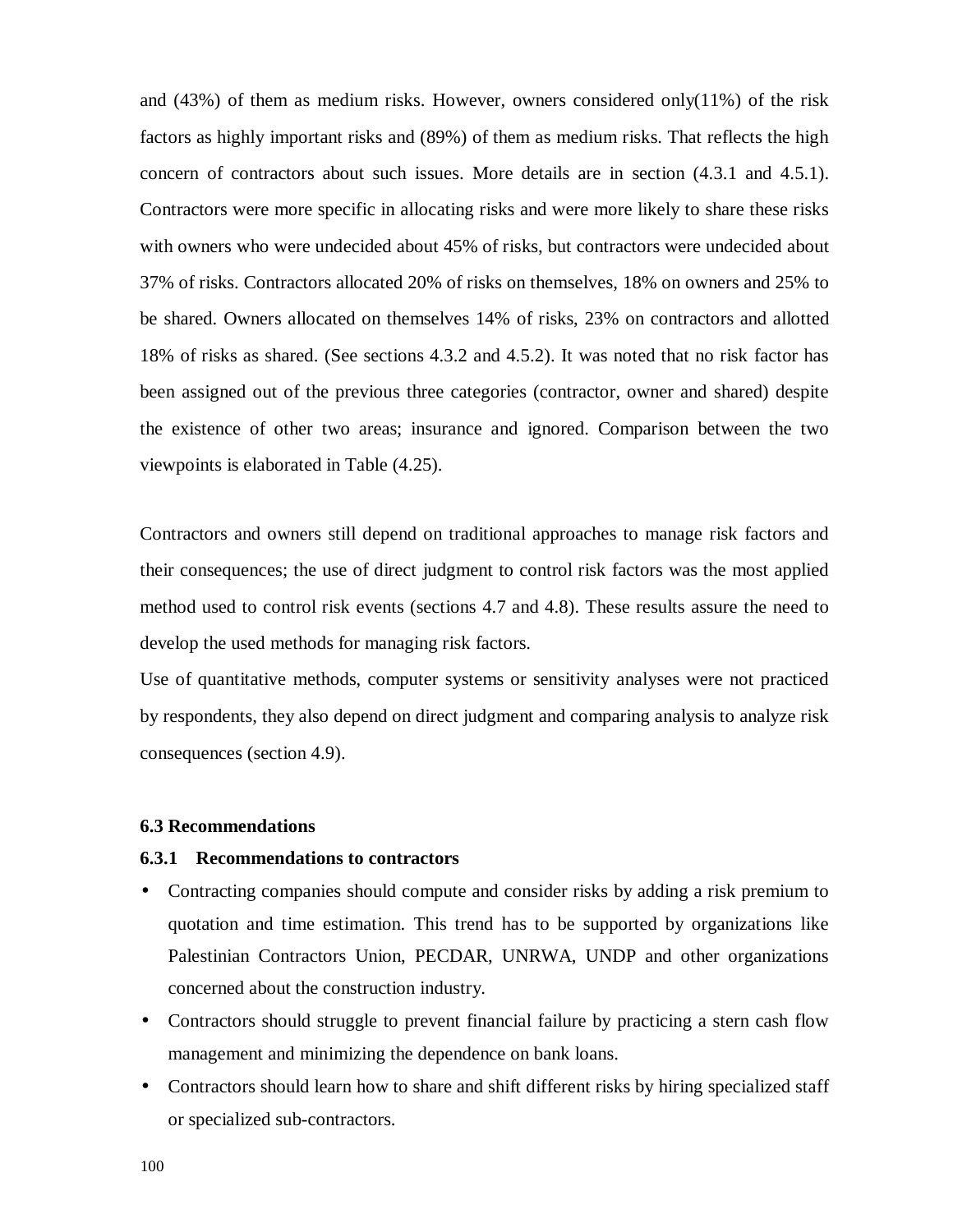- Contracting firms should utilize computerized approaches used for risk analysis and evaluation such as @Risk package which integrates with widely used programs like Microsoft Project and Microsoft Excel. Otherwise, apply manual approach such as the one shown in Annex 4.
- Moreover, contractors should work on training their personnel to properly apply management principles. It is the duty of institutes to provide such training.

### **6.3.2 Recommendations to owners**

- Tenders should be awarded to accurate estimated cost and not necessarily to the lowest bidder. This could take the edge of high competition in bids and reduce risks' consequences by providing more profit margin for contractors.
- Exchange rate fluctuation should be considered as a risk factor by owners and donors and they should offer a compensation mechanism if there was any damage due to this risk.
- The contract clauses should be modified and improved to meet the impact of closure and segmentation of Gaza Strip and not to allocate the whole impacts on the contracting companies. These contracts are supposed to make companies make profits.
- Owners should conduct continuous training programs with cooperation with PCU to advance managerial and financial practices to explain the internal and external risk factors affecting the construction industry and to initiate the proper ways to deal with such factors.
- The design process is the most important phase in the construction process. Design products should be at the highest level of quality, because of that it should have more focus by owners.

### **6.3.3 Shared recommendations**

- Possible risks should be allocated contractually and clearly on each party. That could be done by defining the potential risk factors and allocate them on the party which is in the best place to manage these risks.
- Both contractors and owners have to be more aware about safety measures.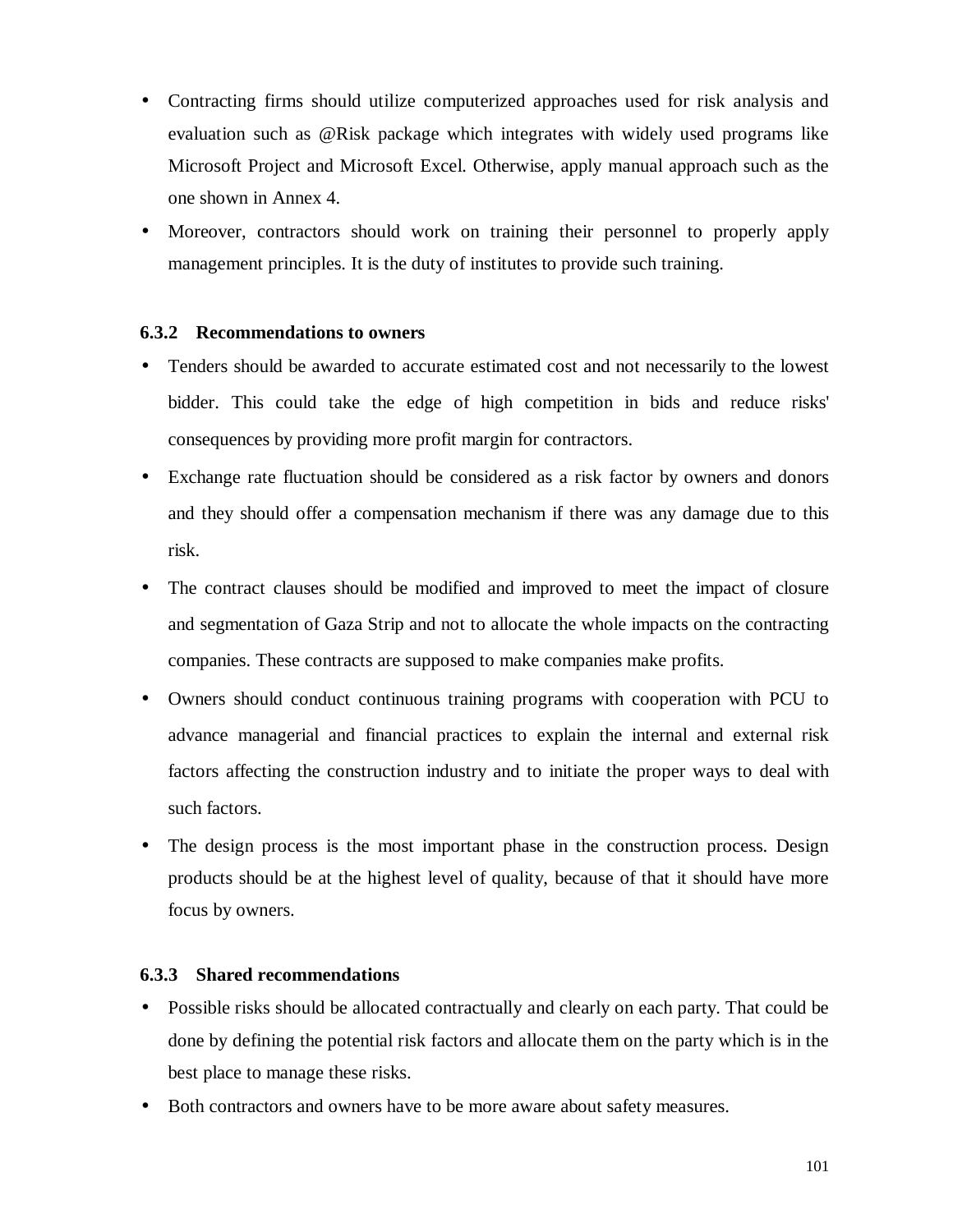- A satisfactory level of communications between parties should be maintained to convey needed information emphasizing documentation.
- Specialized construction arbitrators are needed to help in settling conflicts and disputes in a way the amalgamate legal and construction needs.
- Documentation works should be applied widely in the industry. In addition, contractors and owners are requested to keep computerized historical data of finished projects. This may help in rights reservation and to be an information source for future comparison.
- There is an essential need for more standardization and effective forms of contract, which address issues of clarity, fairness, roles and responsibilities, allocation of risks, dispute resolution and payment – this could be done by adopting a standard form of contracts e.g. "FIDIC".
- There should be an addendum or addenda for every standard contract defining the risk factors associated with construction industry in the Gaza Strip and the allocation of every factor.

### **6.3.4 Recommendations based on the findings of case study**

- Contractors should provide the professional staff to manage the project properly, which will considerably reduce the cost and time of execution.
- Contracting companies should maintain a satisfactory level of communication between the home office and field offices and apply appropriate management practices.

### **6.3.5 Proposed future studies**

- This study was conducted during the ongoing Al-Aqsa Intifada. It is better to repeat this study in ordinary circumstances to compare to what extent the impact of Intifada has on construction industry.
- It is necessary to repeat this research every 2 years by an authorized institute to survey the new risk factors and their allocation, and publish the results for owners and contractors.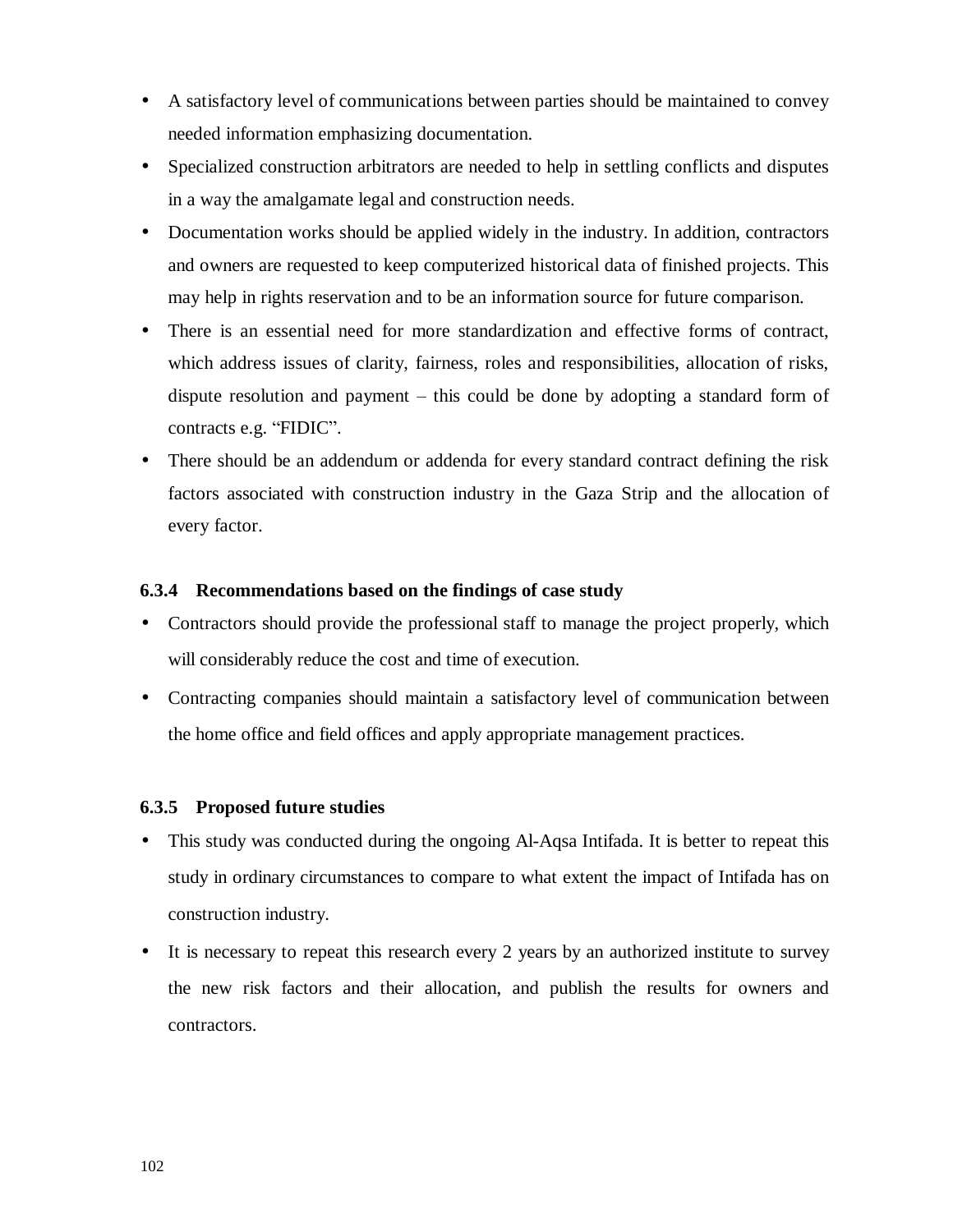# **References**

- Abrahamsson M., 2002. Uncertainty in Quantitative Risk Analysis Characterization and Methods of Treatment, Department of Fire and Safety Engineering, Lund University, Sweden.
- Abu Rizk S., 2003, Risk and uncertainty in construction: an overview, a presentation.([www.websrv.construction.ualberta.ca/Papers&Presentations/Riskana](http://www.websrv.construction.ualberta.ca/Papers&Presentations/Riskana) lysisandmanagement-SAbourizk.pdf)
- Ahmed S., Azhar S. and Ahmed I., 2001. Evaluation of Florida General Contractors' Risk Management Practices, Florida International University.
- Ahmed et al, 1999. Risk management trends in the Hong Kong construction industry: a comparison of contractors and owners perception. Engineering, Construction and Architectural Management 6/3, pp 225-234.
- Akintoyne A.S., and MacLeod M.J., 1997, Risk analysis and management in construction, International Journal of Project Management 15, pp 31-38.
- Asian Development Bank (ADB), 2002. Handbook for Integrating Risk Analysis in the Economic Projects, ADB.
- Association for Project Management, 2000, Project Management Body of Knowledge, 4th edition, APM.
- Association for Project Management, 2000, Project Risk Analysis and Management, a guide by APM.
- Baloi D., & Price A., 2003, Modeling global risk factors affecting construction cost performance, International Journal of Project Management 21, pp 261-269.
- Bender W., Ayyub B., 2001, Risk-based Cost Control for Construction, Construction Management Department, Central Washington University.
- Burns N., & Grove, S., 1987. The practice of nursing research; conduct, critique and utilization, W. B. Saunders Company.
- Chapman C. & Ward S., 1997, Project Risk Management: Processes, Techniques and Insights. John Wiley.
- Chapman RJ, 1998, The effectiveness of working group risk identification and assessment techniques, International Journal of Project Management 16, pp 333- 343.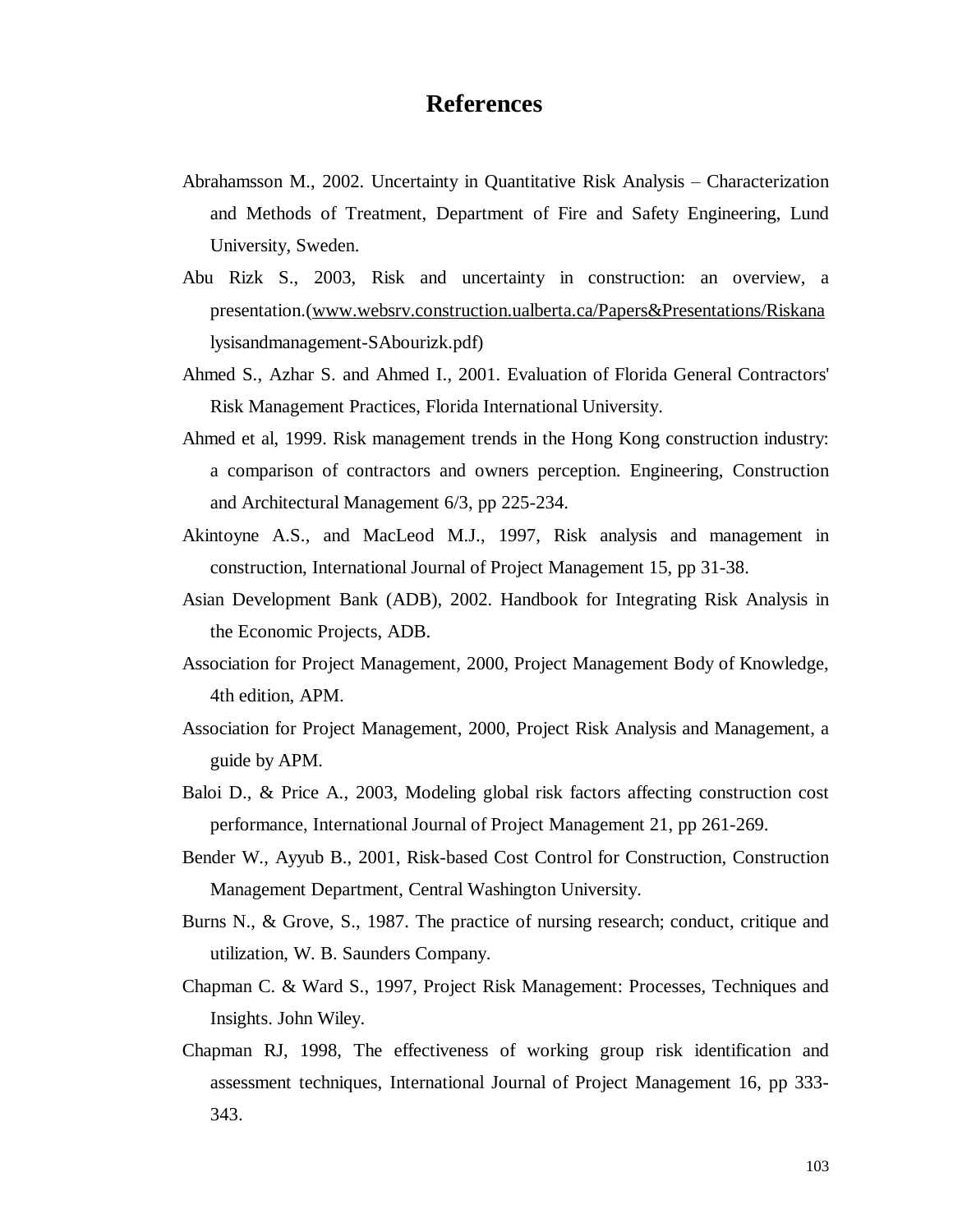Chapman RJ, 2001, The controlling influences on effective risk identification and assessment for construction design management, International Journal of Project Management 19, pp 147-160.

[www.chartwellsystems.com](http://www.chartwellsystems.com), Jan. 2004.

- Chege LW, Rwelamila PD, 2000, Risk Management and Procurement Systems an Imperative Approach, Department of Construction Economics and Management, University of Cape Town, South Africa.
- Cox A. and Townsend M., 1998, Strategic procurement in construction: towards better practice in the management of construction supply chains, Tomas Telford, UK.
- Dembo R. & Freeman A., 1998. The rules of risk; A guide for investors, John Wiley & Sons inc.
- Economics and Development Resource Center, 1999. Handbook for the Economic Analysis of Water Supply Projects, Asian Development Bank.
- Education & Learning Wales, 2001. Estate Management Manual; Risk management.
- Enshassi A. & Mayer P., 2001, Managing risks in construction projects, 18th Internationales Deutsches Projekt Management Forum, Ludwig burg, Germany.
- Fellows, R. & Liu, A., 1997. Research methods for construction, Blackwell Science.
- Flanagan R., 2003, Managing Risk for an Uncertain Future A Project Management Perspective, School of Construction Management and Engineering, The University of Reading, UK.
- Flanagan R. & Norman G., 1993 Risk Management and Construction, 2nd Edition. Blackwell Science.
- Froese et al, 1997, Project Management Application Models and Computer Assisted Construction Planning in Total Project Systems, International Journal of Construction Information, Vol. 5, No. 1.
- Greene A., A process approach to project risk management, Department of Civil and Building Engineering, Loughborough University, 2001.
- Hallaq, K., 2003. Causes of contractors' failure in Gaza Strip; master dissertation, Islamic University of Gaza Strip.
- Hillson D., 2002, The risk breakdown structure as an aid to effective risk management, 5th European Project Management Conference, PMI Europe.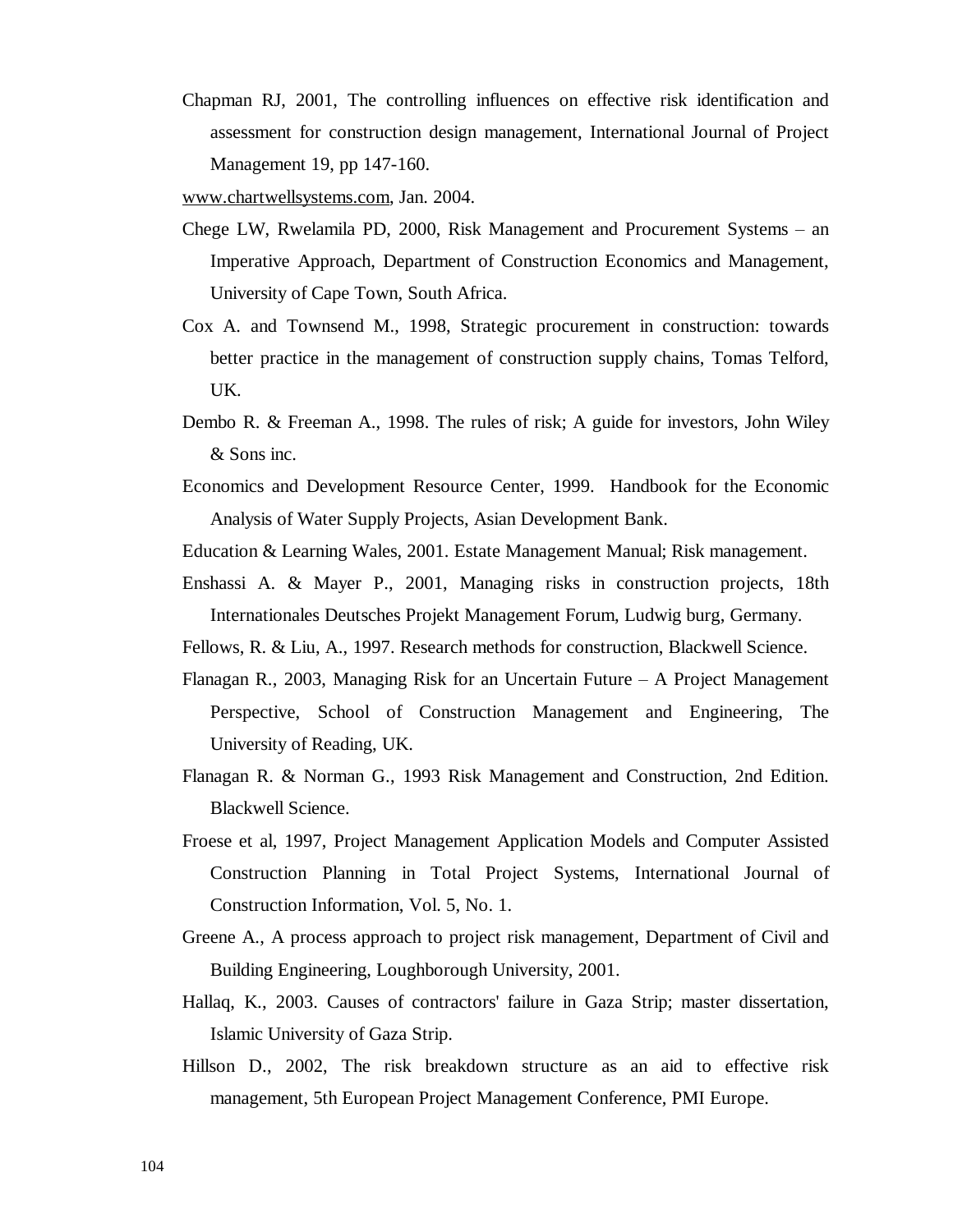- Isaac I, 1995, Training in risk management, International Journal of Project Management 13, pp 225-229.
- Jaafari A., 2001, Management of risks, uncertainties and opportunities on projects: time for a fundamental shift, International Journal of Project Management 19, pp 89-101.
- Jovanovich P., 1999, Application of sensitivity analysis in investment project evaluation under uncertainty and risk, International Journal of Project Management 17, pp 217-222.
- Kartam N. & Kartam S., 2001, Risk and its management in the Kuwaiti construction industry: a contractors' perspective, International Journal of Project Management 19, pp 325-335.
- Kelly L.A, 2003, Quantitative Risk Analysis, Lectures' notes, University of StrathClyde, [www.stams.strath.ac.uk/classes/53.411/notes.](http://www.stams.strath.ac.uk/classes/53.411/notes)
- Kindinger J. & Darby J., 2000, Risk factor analysis  $-$  A new qualitative risk management tool, Proceedings of the project management institute annual seminars & symposium.
- Kuismanen O. et al, 2001, Risk interrelation management controlling the snowball effects, Proceedings of the 5th European Project Management Conference, PMI Europe.
- Lemos T. et al.,2004, Risk management in the Lusoponte concession a case study of two bridges in Lisbon, Portugal, International Journal of Project Management 22, pp 63-73.
- Lowe J., 2002, Construction & Development Risk, Unit 4, Glasow Caledonian University.
- Lukas J.A., 2004, Real Risk Management for Real Projects, PMI, New York City Chapter, A Chapter Meeting.
- Madi, I., 2003, Essential factors affecting accuracy of cost estimation of building contracts; master dissertation, Islamic University of Gaza.
- Merna T. and Stroch D. V., 2000, Risk management of an agricultural investment in a developing country utilizing CASPAR program, International Journal of Project Management 18, pp 349-360.

National Audit Office, 2001, Modernising Construction, NAO, UK.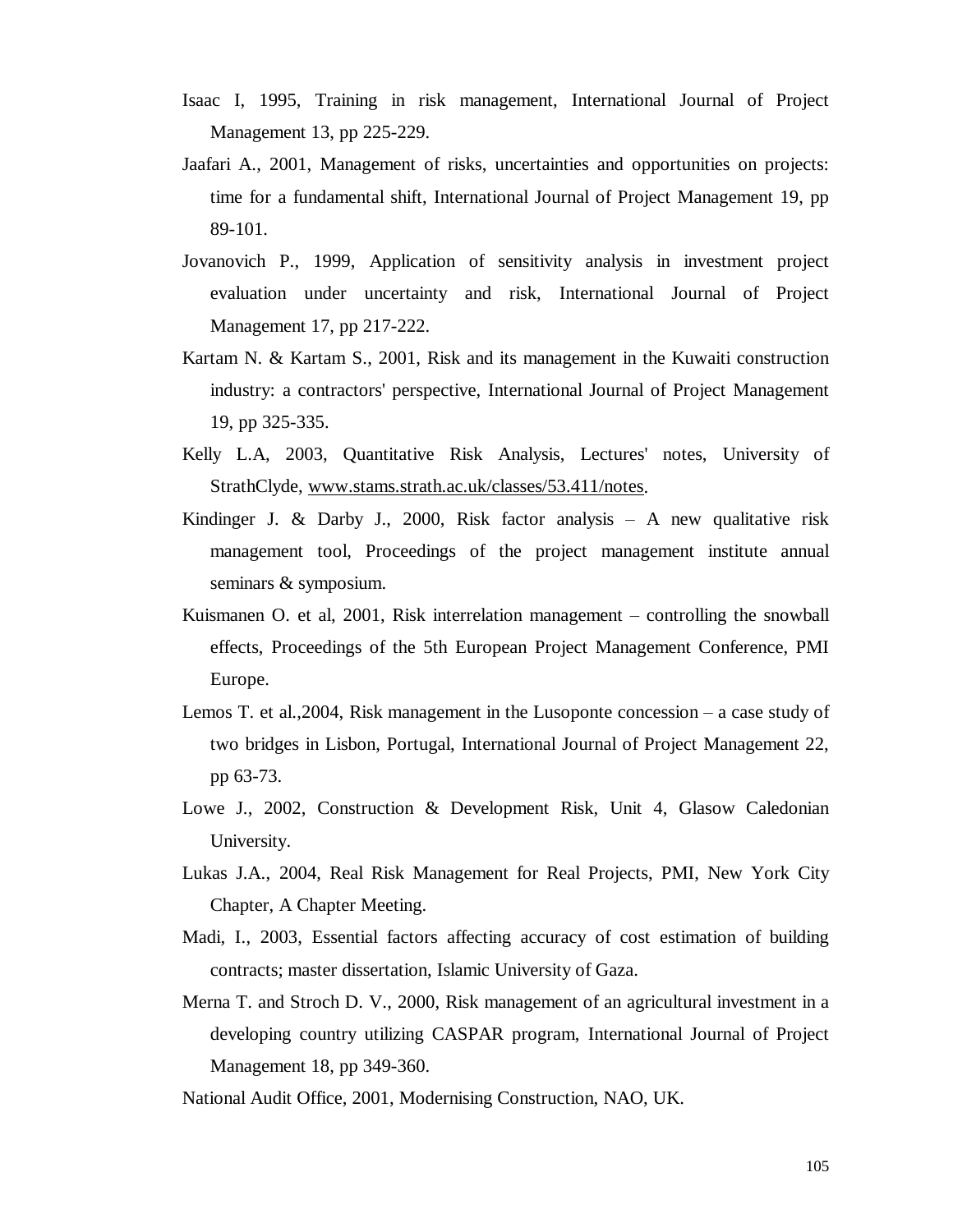- Naoum, S., 1998. Dissertation research and writing for construction student, Reed Educational and Professional Publishing ltd.
- Office of Project Management Process Improvement, 2003, Project Risk Management Handbook, 1st edition.
- Okema J., 2001, Risk and uncertainty management of projects: challenges of construction industry, Department of Architecture, Makerere University.
- Piney C., 2002, Risk response planning: Selecting the right strategy, the 5th European Project Management Conference, PMI Europe 2002, France.
- Polit, D., & Hungler, B., 1985. Essentials of nursing research; methods and applications, J. B. Lippincott Company.
- Project Management Institute PMI, 1996, Project Management Body of Knowledge, PMI.
- Raz T., Michael E., 2001, Use and benefits of tools for project risk management, International Journal of Project Management 19, pp 9-17.
- Rwelamila P. & Lobelo L., 1997, Factors associated with insolvencies amongst civil engineering construction firms in South Africa.
- Sey Y., and Dikbas A., 1983, a study on factors affecting tender price of contractors, Istanbul Technical University, Turkey.
- Shen LY, 1997, Project risk management in Hong Kong, International Journal of Project Management 15, pp 101-105.
- Simmons C., Sept. 2002, Risk management (Managing standards), Ken Rigby, [www.airtime.co.uk.](http://www.airtime.co.uk)
- Titarenko B. P., 1997, Robust technology in risk management, International Journal of Project management 15, pp 11-14.
- Tummala V., & Burchett J., 1999, Applying a risk management process (RPM) to manage cost risk for an EHV transmission line project, International Journal of Project Management 17, pp 223-235.
- Wood, G., & Haber, J., 1998. Nursing research; methods, critical appraisal and utilization, 4th ed., Mosby-Year Book.
- World Bank, 1998, a quarterly publication of the West Bank and Gaza, Donor Involvement.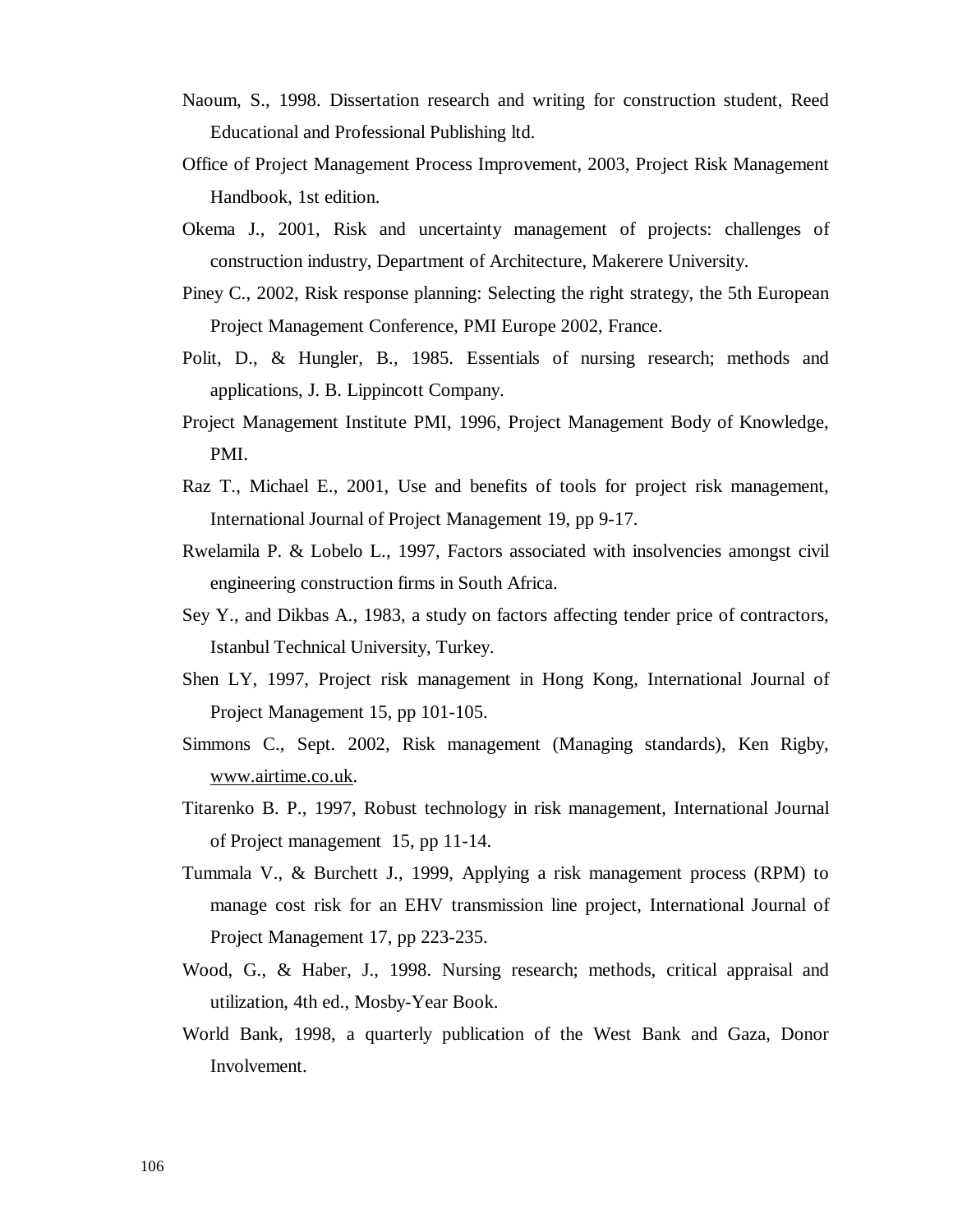- Yoe C., 2000, Risk Analysis Frame Work for Cost Estimation, in association with Planning and Management Consultants for U.S. Army Corps of Engineers, Institute of Water Resources.
- Zayed T. and Chang L., 2002, Prototype model for build-operate-transfer risk assessment. Journal of Management in Engineering 18, pp7-16.
- Zhi H., 1995, Risk management for overseas construction projects, International Journal of Project Management 13, pp 231-237.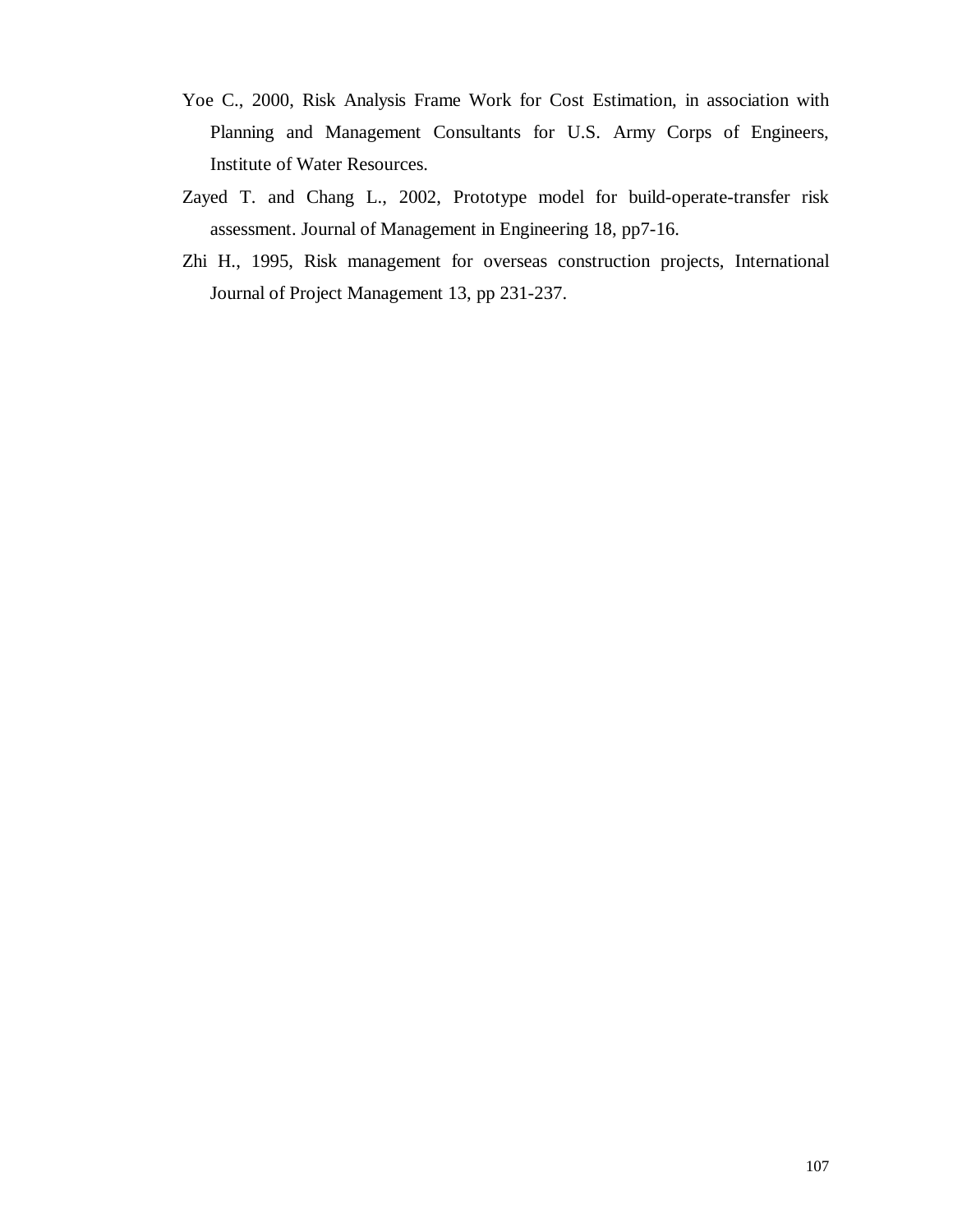# **List of Annexes**

- Annex 1 Questionnaire in English language (Final Form)
- Annex 2 Questionnaire in Arabic language (Final Form)
- Annex 3 First draft questionnaire
- Annex 4 Risk Analysis Form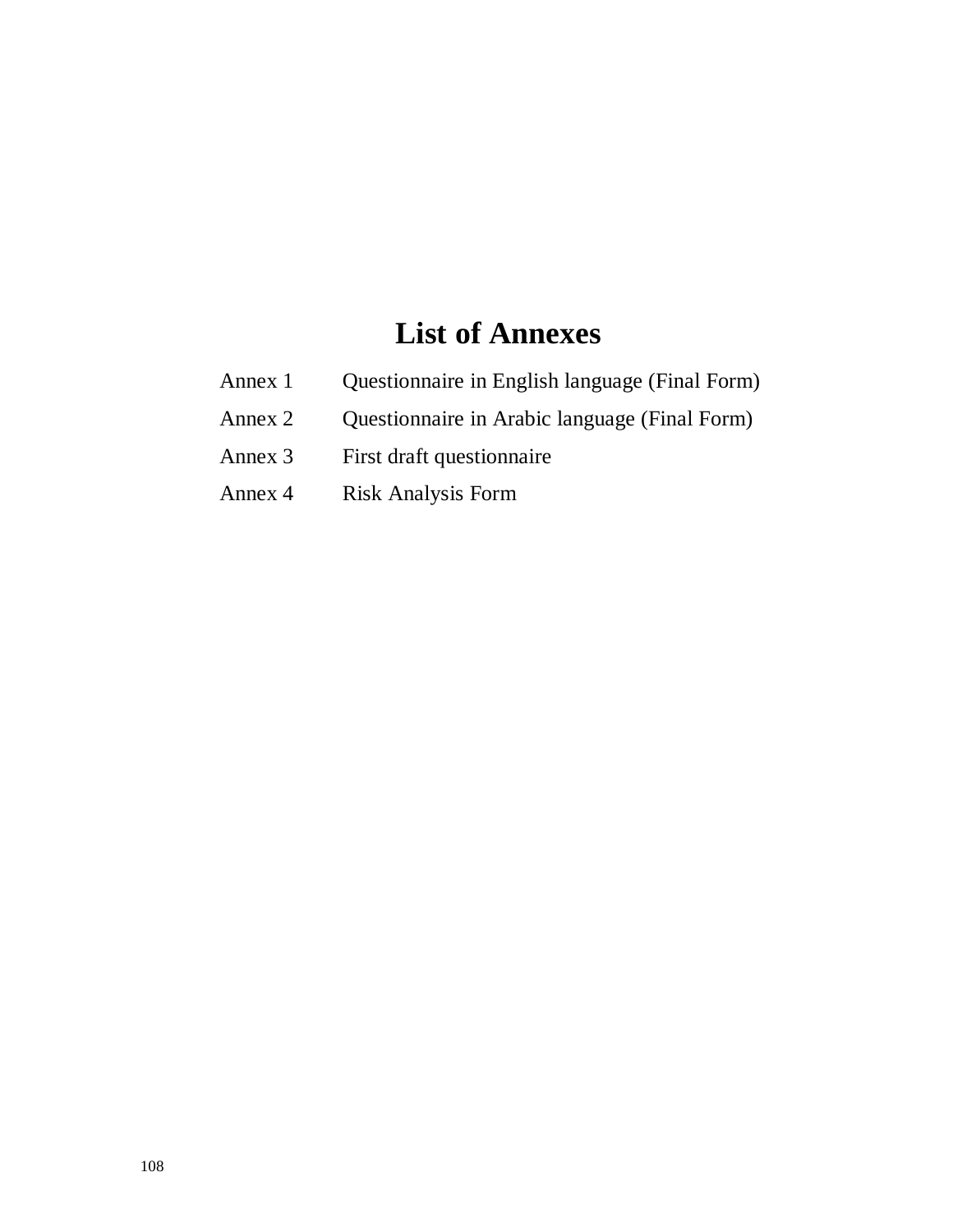# **Annex 1**

بسم الله الرحمن الرحیم



Islamic University - Gaza Deanery of Graduate Studies Faculty of Engineering – Construction Management

# **Questionnaire**

# **Risk Management in Building Projects in Gaza Strip**

Researcher: Jaser H. Abu Mousa

Supervised by: Professor Dr. Adnan Enshassi

May, 2004/ Rabi' Awwal 1425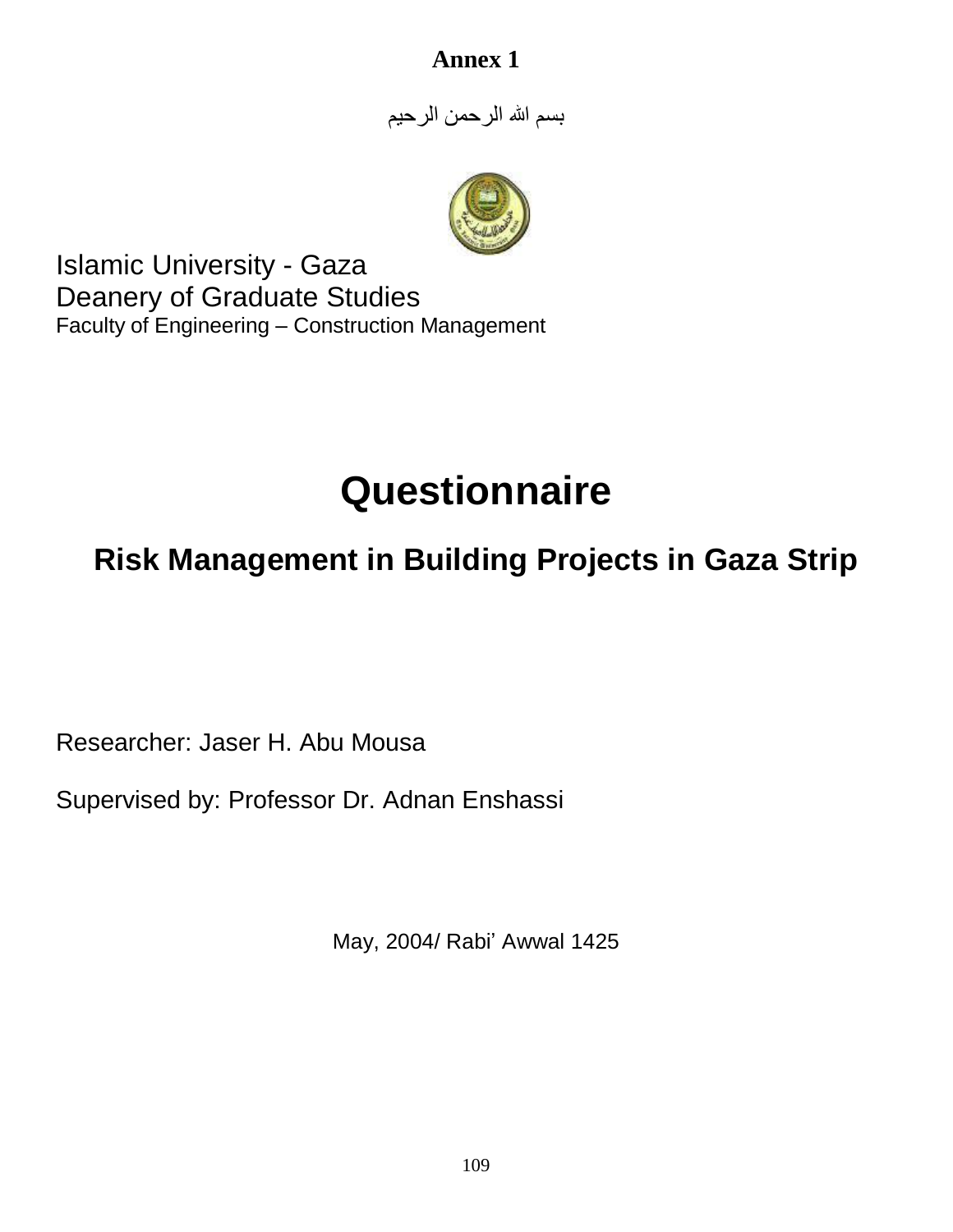# **First Part: Organization Profile**

# **1- The position of the respondent:**

Director Deputy Director

Project Manager Site/Office Engineer

# **2- Experience and Educational Qualifications**

- § Education:
- § Experience in Years: \_\_\_\_\_\_\_\_\_\_
- **3- Number of Employees**

**Managerial Employees: \_\_\_\_\_\_\_\_\_\_\_\_\_\_\_ Technical Employees: \_\_\_\_\_\_\_\_\_\_\_** 

# **4- Number of executed projects in the last 5 years**

| 10 Projects or less | 11-20 Projects   |
|---------------------|------------------|
| 20-30 Projects      | 31 - 40 Projects |

More than 40 projects

# **5- Experience of the organization in construction (Years)**

| 1 year or less             | 1-3 years                     |
|----------------------------|-------------------------------|
| More than 3 years -5 years | More than 5 years $-10$ years |
| More than 10 years         |                               |

# **6- Work volume in the last 5 years (USD)**

| More than \$10 million   | $5 - $10$ million                 |
|--------------------------|-----------------------------------|
| 1- less than \$5 million | $$500,000 - less than $1$ million |
| Less than $$500,000$     |                                   |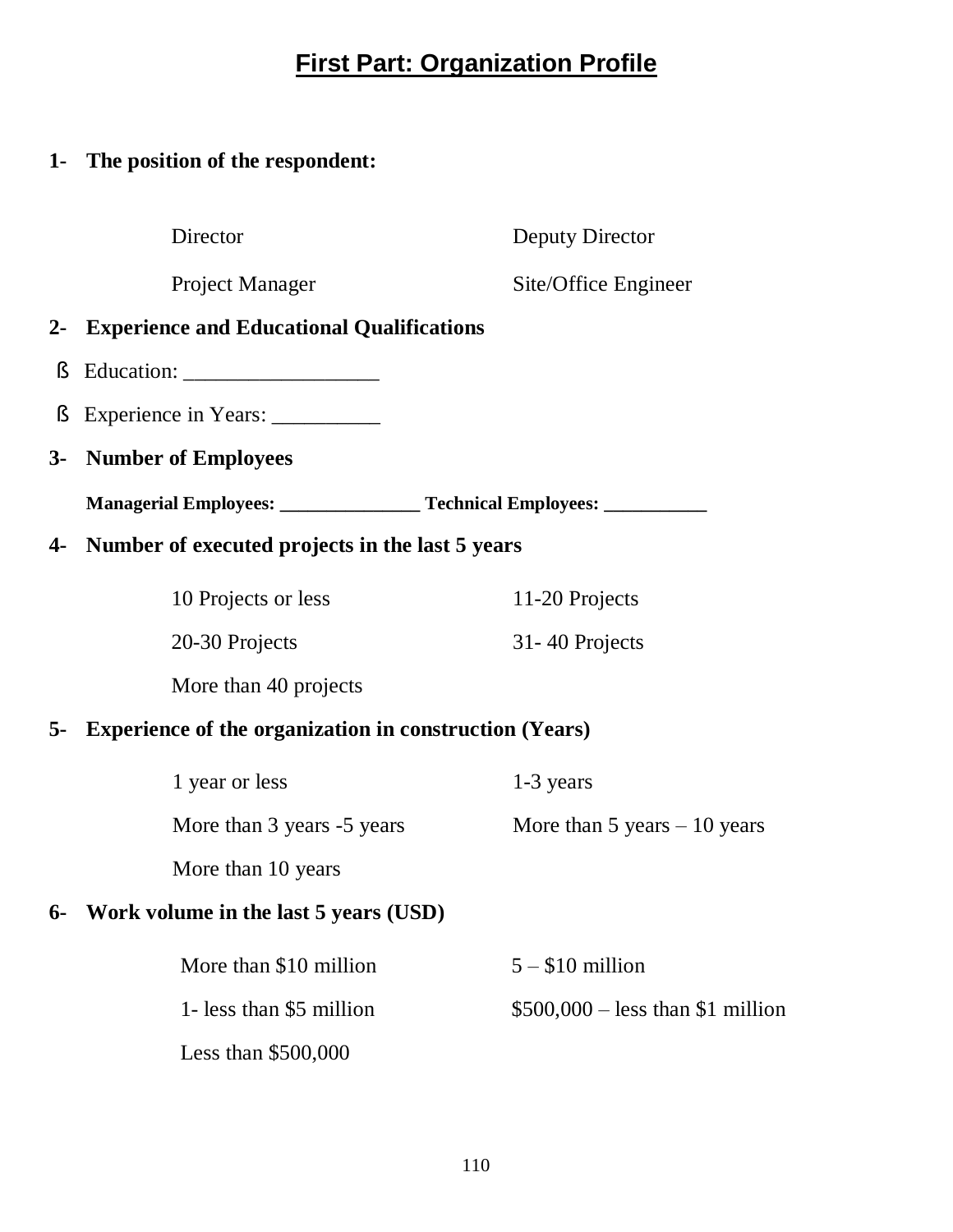### **Part 2-A: Risk Factors Severity and Allocation**

1. Below is the table which contains the risk factors, please assign the severity of each factor, and allocate each on one of the **parts shown.** 

|    |                                                                                       |   | Symbol         |              | Meaning        |                |                   |                |   |                  |        |                  |            |               |           |         |
|----|---------------------------------------------------------------------------------------|---|----------------|--------------|----------------|----------------|-------------------|----------------|---|------------------|--------|------------------|------------|---------------|-----------|---------|
|    |                                                                                       |   | $1 - 3$        |              |                | Low risks      |                   |                |   |                  |        |                  |            |               |           |         |
|    |                                                                                       |   | $4 - 7$        |              |                | Medium risks   |                   |                |   |                  |        |                  |            |               |           |         |
|    |                                                                                       |   |                | $8 - 10$     |                |                | <b>High risks</b> |                |   |                  |        |                  |            |               |           |         |
|    | <b>Factors</b>                                                                        |   |                |              |                | Severity       |                   |                |   |                  |        |                  |            | Allocation    |           |         |
|    |                                                                                       | 1 | $\overline{c}$ | $\mathbf{3}$ | $\overline{4}$ | 5 <sub>l</sub> | 6                 | $\overline{7}$ | 8 | $\boldsymbol{9}$ | 1<br>0 | Contract<br>or a | Owner<br>b | Shared<br>a&b | Insurance | Ignored |
| 1  | Occurrence of accidents because of poor<br>safety procedures                          |   |                |              |                |                |                   |                |   |                  |        |                  |            |               |           |         |
| 2  | Supplies of defective materials                                                       |   |                |              |                |                |                   |                |   |                  |        |                  |            |               |           |         |
| 3  | Varied labor and equipment productivity                                               |   |                |              |                |                |                   |                |   |                  |        |                  |            |               |           |         |
| 4  | Acts of God                                                                           |   |                |              |                |                |                   |                |   |                  |        |                  |            |               |           |         |
| 5  | Difficulty to access the site (very far,<br>settlements)                              |   |                |              |                |                |                   |                |   |                  |        |                  |            |               |           |         |
| 6  | Adverse weather conditions                                                            |   |                |              |                |                |                   |                |   |                  |        |                  |            |               |           |         |
| 7  | Defective design (incorrect)                                                          |   |                |              |                |                |                   |                |   |                  |        |                  |            |               |           |         |
| 8  | Not coordinated design (structural,<br>mechanical, electrical, etc.)                  |   |                |              |                |                |                   |                |   |                  |        |                  |            |               |           |         |
| 9  | Inaccurate quantities                                                                 |   |                |              |                |                |                   |                |   |                  |        |                  |            |               |           |         |
| 10 | Lack of consistency between bill of<br>quantities, drawings and specifications        |   |                |              |                |                |                   |                |   |                  |        |                  |            |               |           |         |
| 11 | Rush design                                                                           |   |                |              |                |                |                   |                |   |                  |        |                  |            |               |           |         |
| 12 | Awarding the design to unqualified<br>designers                                       |   |                |              |                |                |                   |                |   |                  |        |                  |            |               |           |         |
| 13 | Unavailable labor, materials and<br>equipment                                         |   |                |              |                |                |                   |                |   |                  |        |                  |            |               |           |         |
| 14 | Undefined scope of working                                                            |   |                |              |                |                |                   |                |   |                  |        |                  |            |               |           |         |
| 15 | High competition in bids                                                              |   |                |              |                |                |                   |                |   |                  |        |                  |            |               |           |         |
| 16 | Inaccurate project program                                                            |   |                |              |                |                |                   |                |   |                  |        |                  |            |               |           |         |
| 17 | Poor communications between the home<br>and field offices (contractor side)           |   |                |              |                |                |                   |                |   |                  |        |                  |            |               |           |         |
| 18 | Inflation                                                                             |   |                |              |                |                |                   |                |   |                  |        |                  |            |               |           |         |
| 19 | Delayed payments on contract                                                          |   |                |              |                |                |                   |                |   |                  |        |                  |            |               |           |         |
| 20 | Financial failure of the contractor                                                   |   |                |              |                |                |                   |                |   |                  |        |                  |            |               |           |         |
| 21 | Unmanaged cash flow                                                                   |   |                |              |                |                |                   |                |   |                  |        |                  |            |               |           |         |
| 22 | Exchange rate fluctuation                                                             |   |                |              |                |                |                   |                |   |                  |        |                  |            |               |           |         |
| 23 | Monopolizing of materials due to closure<br>and other unexpected political conditions |   |                |              |                |                |                   |                |   |                  |        |                  |            |               |           |         |
| 24 | Difficulty to get permits                                                             |   |                |              |                |                |                   |                |   |                  |        |                  |            |               |           |         |
| 25 | Ambiguity of work legislations                                                        |   |                |              |                |                |                   |                |   |                  |        |                  |            |               |           |         |
| 26 | Legal disputes during the construction<br>phase among the parties of the contract     |   |                |              |                |                |                   |                |   |                  |        |                  |            |               |           |         |
| 27 | Delayed disputes resolutions                                                          |   |                |              |                |                |                   |                |   |                  |        |                  |            |               |           |         |
| 28 | No specialized arbitrators to help settle fast                                        |   |                |              |                |                |                   |                |   |                  |        |                  |            |               |           |         |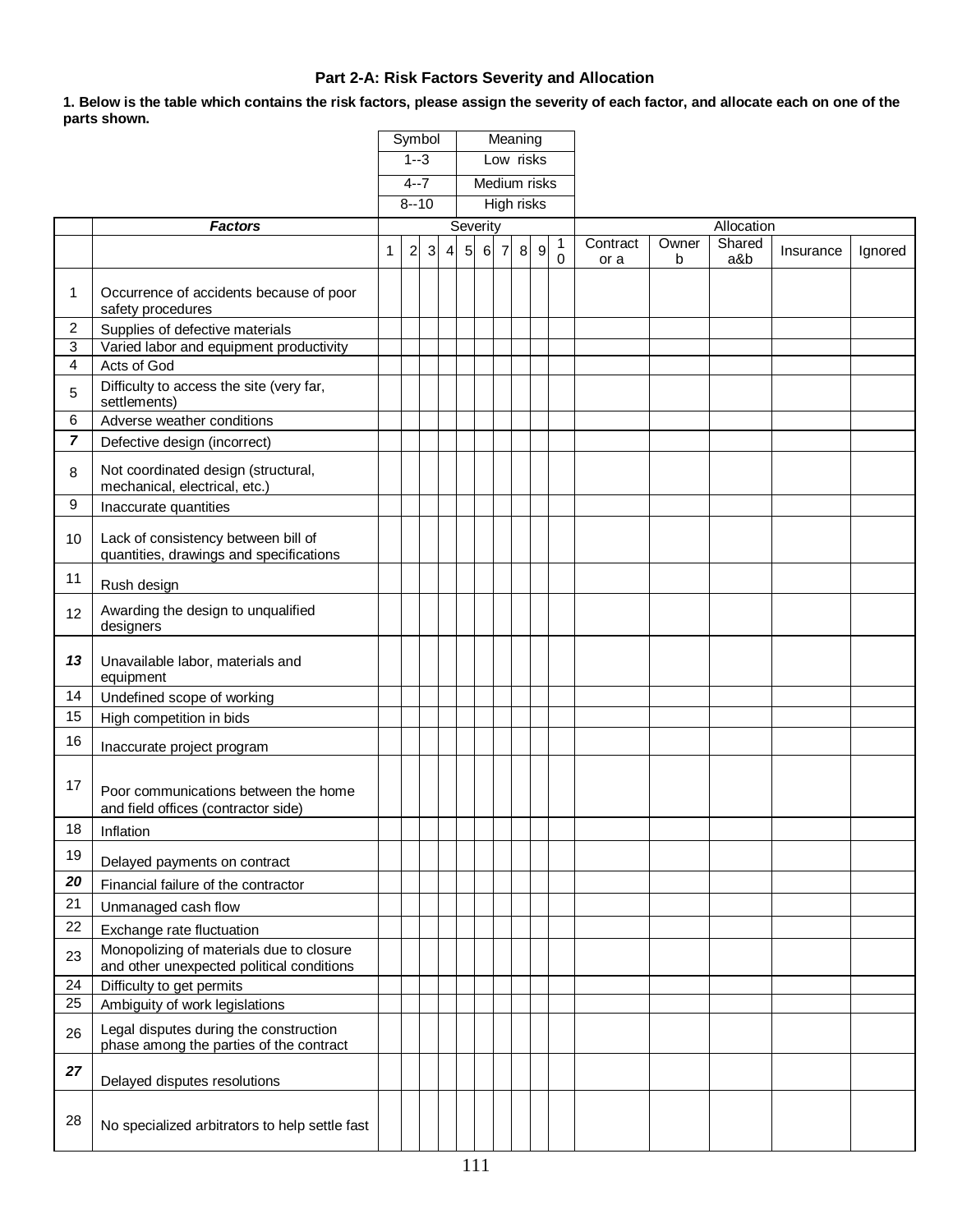|    | continue Factors                                                                                                    | Severity |                |   |                |                |   |                |   |   | Allocation |                  |            |               |           |         |
|----|---------------------------------------------------------------------------------------------------------------------|----------|----------------|---|----------------|----------------|---|----------------|---|---|------------|------------------|------------|---------------|-----------|---------|
|    |                                                                                                                     | 1        | $\overline{2}$ | 3 | $\overline{4}$ | 5 <sup>1</sup> | 6 | $\overline{7}$ | 8 | 9 | $\Omega$   | Contract<br>or a | Owner<br>b | Shared<br>a&b | Insurance | Ignored |
| 29 | Rush bidding                                                                                                        |          |                |   |                |                |   |                |   |   |            |                  |            |               |           |         |
| 30 | Gaps between the Implementation and the<br>specifications due to misunderstanding of<br>drawings and specifications |          |                |   |                |                |   |                |   |   |            |                  |            |               |           |         |
| 31 | Undocumented change orders                                                                                          |          |                |   |                |                |   |                |   |   |            |                  |            |               |           |         |
| 32 | Lower work quality in presence of time<br>constraints                                                               |          |                |   |                |                |   |                |   |   |            |                  |            |               |           |         |
| 33 | Design changes                                                                                                      |          |                |   |                |                |   |                |   |   |            |                  |            |               |           |         |
| 34 | Actual quantities differ from the contract<br>quantities                                                            |          |                |   |                |                |   |                |   |   |            |                  |            |               |           |         |
| 35 | Segmentation of Gaza Strip                                                                                          |          |                |   |                |                |   |                |   |   |            |                  |            |               |           |         |
| 36 | Working at hot (dangerous) areas (close to<br>IDF positions)                                                        |          |                |   |                |                |   |                |   |   |            |                  |            |               |           |         |
| 37 | New governmental acts or legislations                                                                               |          |                |   |                |                |   |                |   |   |            |                  |            |               |           |         |
| 38 | Unstable security circumstances<br>(Invasions)                                                                      |          |                |   |                |                |   |                |   |   |            |                  |            |               |           |         |
| 39 | Closure                                                                                                             |          |                |   |                |                |   |                |   |   |            |                  |            |               |           |         |
| 40 | Ambiguous planning due to project<br>complexity                                                                     |          |                |   |                |                |   |                |   |   |            |                  |            |               |           |         |
| 41 | Resource management                                                                                                 |          |                |   |                |                |   |                |   |   |            |                  |            |               |           |         |
| 42 | Changes in management ways                                                                                          |          |                |   |                |                |   |                |   |   |            |                  |            |               |           |         |
| 43 | Information unavailability (include<br>uncertainty)                                                                 |          |                |   |                |                |   |                |   |   |            |                  |            |               |           |         |
| 44 | Poor communication between involved<br>parties                                                                      |          |                |   |                |                |   |                |   |   |            |                  |            |               |           |         |

#### **Part 2-B: Remedial Methods**

#### 2. In the table shown below, please determine the relative use of each preventive method in the table:

|                |                                                                              | Never | <b>Rarely</b> | Often<br>Sometimes<br>Ō |   | Always |
|----------------|------------------------------------------------------------------------------|-------|---------------|-------------------------|---|--------|
|                | <b>Preventive Method</b>                                                     | 1     | 2             | 3                       | 4 |        |
| 1              | Utilize quantitative risk analyses<br>techniques for accurate time estimate. |       |               |                         |   |        |
| $\overline{2}$ | Depend on subjective judgment to produce<br>a proper program.                |       |               |                         |   |        |
| 3              | Produce a proper schedule by getting<br>updated project information          |       |               |                         |   |        |
| 4              | Plan alternative methods as stand-by.                                        |       |               |                         |   |        |
| 5              | Consciously adjust for bias risk premium to<br>time estimation               |       |               |                         |   |        |
| 6              | Transfer or share risk to/with other parties                                 |       |               |                         |   |        |
| 7              | Refer to previous and ongoing similar<br>projects for accurate program       |       |               |                         |   |        |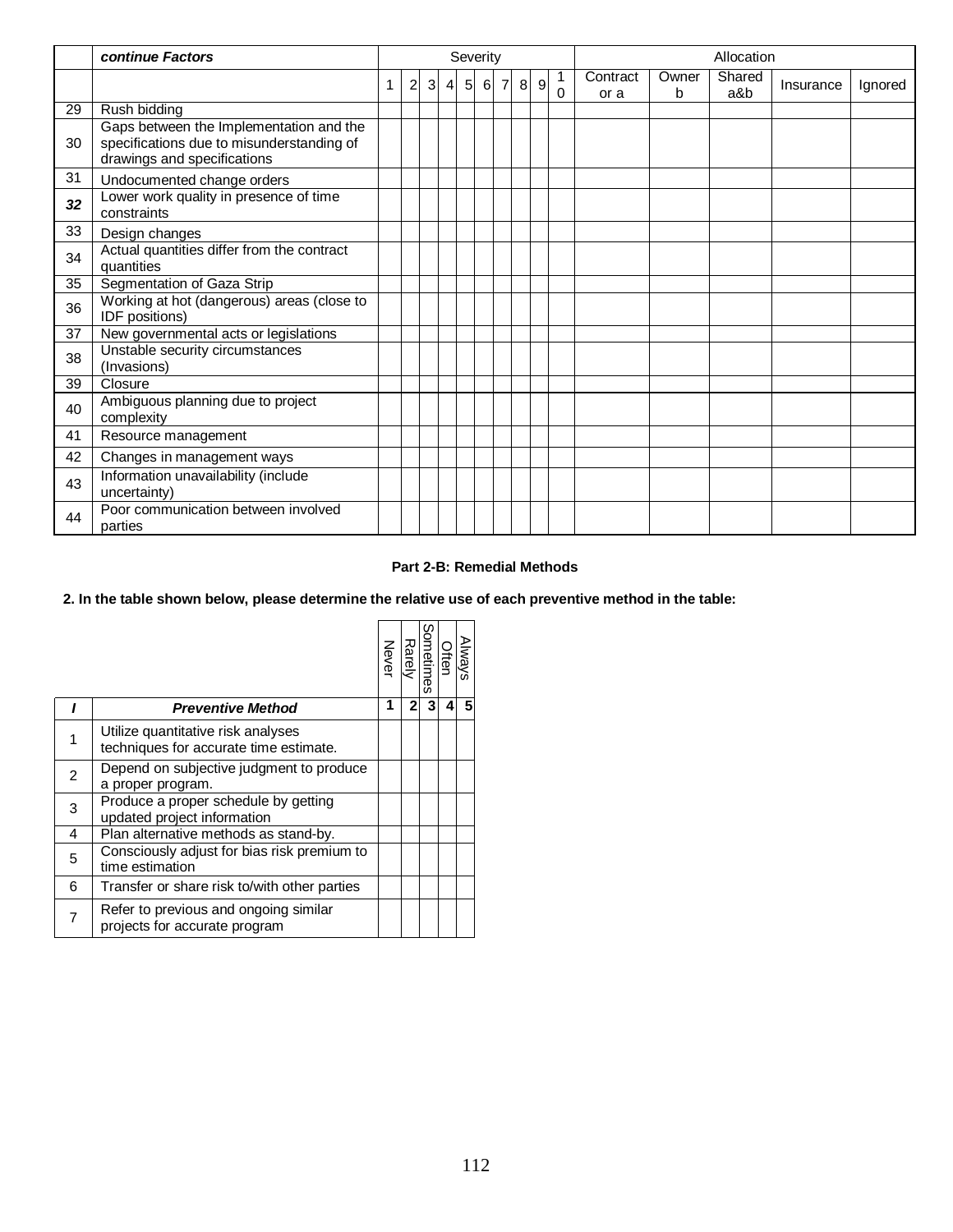**3. In the table shown below, please determine the relative use of each mitigative method in the table:** 

|                |                                                                   | Never | Rarely       | Sometimes | Often | Always |
|----------------|-------------------------------------------------------------------|-------|--------------|-----------|-------|--------|
|                | <b>Remedial Method</b>                                            | 1     | $\mathbf{2}$ | 3         | 4     | 5      |
| 1              | Increase manpower and/or<br>equipment                             |       |              |           |       |        |
| $\overline{2}$ | Increase the working hours                                        |       |              |           |       |        |
| 3              | Change the construction method                                    |       |              |           |       |        |
| 4              | Change the sequence of work by<br>overlapping activities          |       |              |           |       |        |
| 5              | Coordinate closely with<br>subcontractors                         |       |              |           |       |        |
| 6              | Close supervision to subordinates<br>for minimizing abortive work |       |              |           |       |        |

#### **Part 2-C: Risk Analysis Techniques**

4. The table below contains some techniques used in risk analyses, please assign the relative use of each technique:

|                |                                                                                                                                  | Never | Rarely       | Sometimes | Often | <b>Always</b> |
|----------------|----------------------------------------------------------------------------------------------------------------------------------|-------|--------------|-----------|-------|---------------|
|                | <b>Risk Analysis Technique</b>                                                                                                   | 1     | $\mathbf{2}$ | 3         | 4     | 5             |
|                | Expert Systems (including software<br>packages, decision support<br>systems, computer-based analysis<br>techniques such as @Risk |       |              |           |       |               |
| $\overline{2}$ | Probability analysis (analyze<br>historical data)                                                                                |       |              |           |       |               |
| 3              | Sensitivity analysis                                                                                                             |       |              |           |       |               |
| 4              | Simulation analysis using simulator<br>computer packages                                                                         |       |              |           |       |               |
| 5              | Direct judgment using experience<br>and personal skills                                                                          |       |              |           |       |               |
| 6              | Comparing analysis (compare<br>similar projects through similar<br>conditions)                                                   |       |              |           |       |               |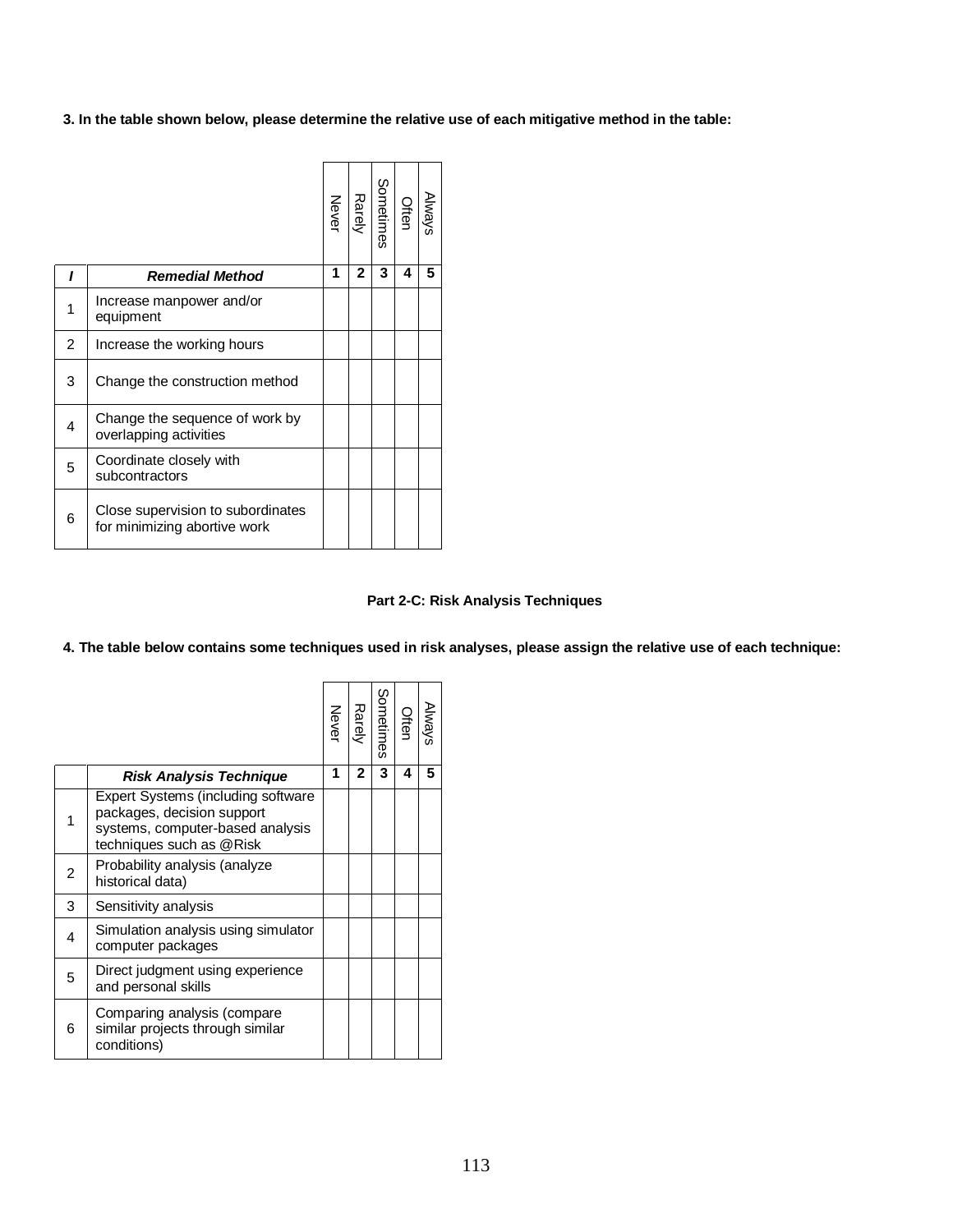# **Annex 2**

بسم االله الرحمن الرحیم



الـجامـعة الإســـلامـیة – غـزة عـمـادة الـدراســــات الــعلــیـا كلیة الھنـدســـة – قسـم إدارة الـتشـیـیـد

# **استــبــیـــان إدارة المخاطر في مشاریع البناء في قطاع غزة**

الـباحـــث: جــاســر حـــمیـد أبـــو مـــوسـى

المشرف: الأستاذ الدكتور عدنان إنشاصي

غزة في ربیع أول 1425 ھجریة – مایو 2004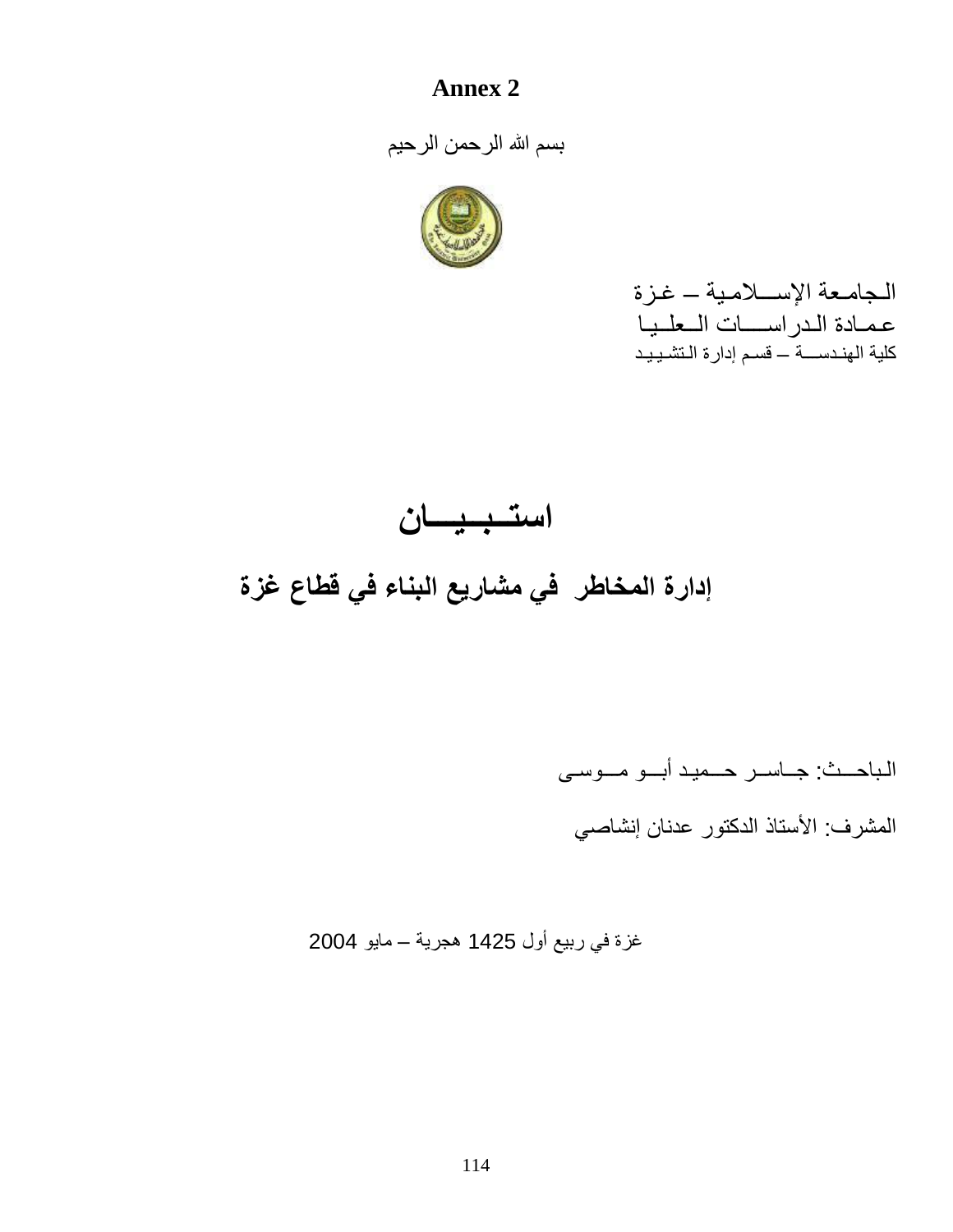# بسم االله الرحمن الرحیم **استبیان للمقاولین وممثلي المؤسسات المالكة في قطاع غزة**

السلام علیكم ورحمة االله وبركاتھ وبعد،

أتقدم لكم بجزيل الشكر والامتنـان لمساهمتكم بجزء من وقتكم للإجابـة علـي هذه الاستبانة وألفت عنايـة حضراتكم إلـي الملاحظات التالیة:

- 1. إن هذا الاستبيان هو جزء من دراسة عناصر المخاطر الرئيسية في صناعة الإنشاءات في قطاع غزة وتأثيراتها السلبیة أو الإیجابیة على سیر المشاریع التي تقومون بتنفیذھا والإشراف علیھا.
- 2. الدراسة هي البحث التكميلي لنيل شهادة الماجستير في إدارة المشاريع الهندسية في الجامعة الإسلامية بغزة، ويأمل الباحث أن تسھم الدراسة في تحسین أداء المقاولین والھیئات المالكة في تنفیذ المشاریع.
	- .3 تقدیرًا لكم على مشاركتكم في ھذه الاسبانة فإن الباحث سیطلعكم على نتائج الدراسة للاستفادة منھا قدر الإمكان.
- 4. المعلومات التبي ستساهمون بها هي لغرض البحث الدراسي، مع الالتزام التـام بالمحافظـة علـي سرية المعلومـات الخاصة بكم.
	- .5 یرجو الباحث أن تكون المعلومات دقیقة وصحیحة للوصول إلى النتائج المرجوة من ھذا البحث.
		- .6 مكونات الاستبیان:
		- § السیرة الذاتیة للمؤسسة.
		- § عوامل وعناصر المخاطر المختلفة التي تظھر في صناعة الإنشاءات.
			- § توزیع ھذه العناصر (الطرف الذي سیتحملھا: المقاول المالك...).
				- § وسائل تحلیل عناصر المخاطر وآثارھا.
					- § طرق تدارك آثار المخاطر.

# مع الشكر الجزیل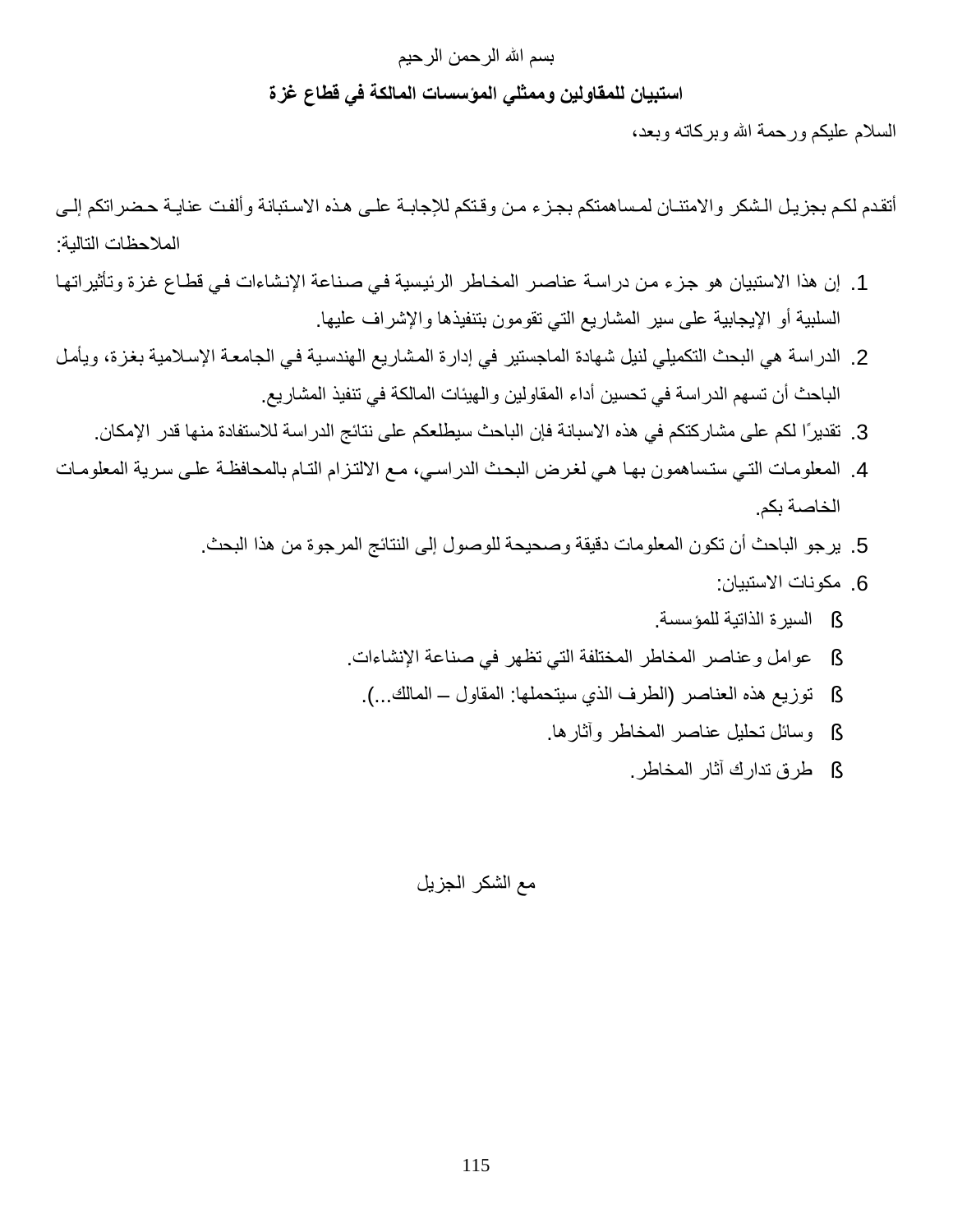# **الجزء الأول : السیرة الذاتیة للمؤسسة**

**.1 المركز الإداري لمن یقوم بتعبئة الإستبانة :**

| مدير المؤسسة                                        | نائب المدير                     |
|-----------------------------------------------------|---------------------------------|
| مدبر مشروع                                          | مهندس موقع / مكتب               |
| 2. الخبرة والمؤهل العلمي                            |                                 |
|                                                     |                                 |
|                                                     |                                 |
| 3. عدد الموظفين في المؤسسة                          |                                 |
|                                                     |                                 |
| 4. عدد المشاريع المنفذة خلال السنوات الخمس الماضية: |                                 |
| 10 مشاريع فأقل                                      | من 11 إلى 20 مشروع              |
| من 21 إلى 30 مشروع                                  | من 31 إلى 40 مشروع              |
| أكثر من 40 مشروع                                    |                                 |
| 5. عدد سنوات خبرة المؤسسة في مجال الإنشاءات :       |                                 |
| سنة فأقل                                            | أكثر من سنة إلى ثلاث سنوات      |
| أكثر من ثلاث سنوات إلى خمس سنوات                    | أكثر من خمس سنوات إلى عشر سنوات |
| أكثر من عشر سنوات                                   |                                 |
| 6. حجم العمل بالدولار خلال السنوات الخمس الماضية:   |                                 |
| أكثر من 10 مليون دولار                              | من 5 إلى 10 مليون دولار         |

من 1 إلى أقل من 5 ملیون دولار من 500,000 إلى أقل من ملیون دولار أقل من 500,000 دولار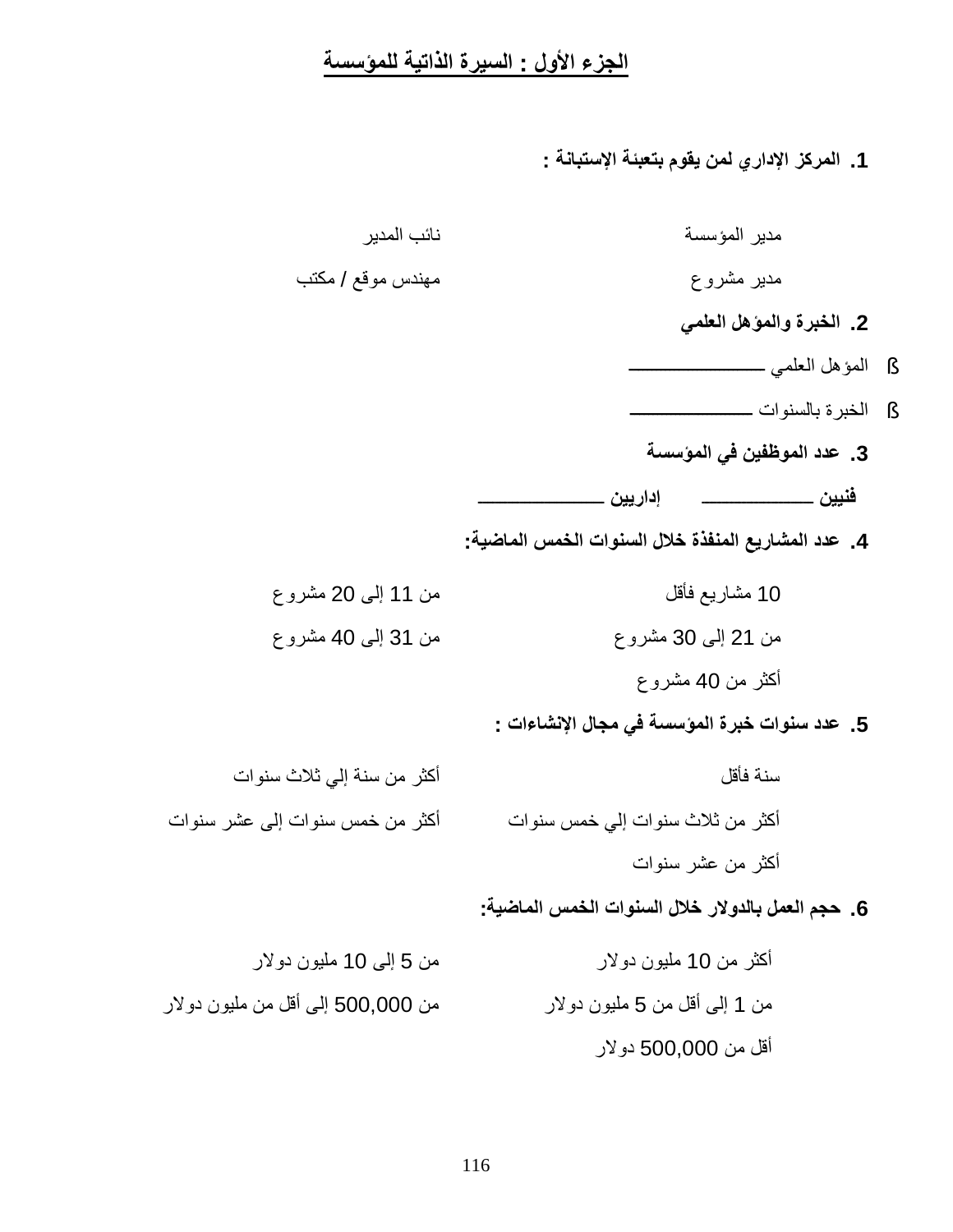# **عوامل المخاطر: الأھمیة، والتوزیع :A2- Part**

1. فيما يلي عوامل المخاطرة، الرجاء إعطاء درجة الأهمية لهذه العوامل بالإضافة إلى تحديد الطرف الذي سيتحمل هذه المخاطر بالاستعانة **بالرموز الموضحة أدناه:**

| المعنى               | ار مز |
|----------------------|-------|
| مخاطر قليلة الأهمية  | $3-1$ |
| مخاطر متوسطة الأهمية | 7-4   |
| مخاطر هامة           | 10-   |
|                      | 8     |

|                  |         | تحمل الأخطار         |                       |              |    |                  |   |                | أهمية عوامل المخاطرة |                 |                         |              |              |             | عوامل المخاطرة                                                             |                         |
|------------------|---------|----------------------|-----------------------|--------------|----|------------------|---|----------------|----------------------|-----------------|-------------------------|--------------|--------------|-------------|----------------------------------------------------------------------------|-------------------------|
| إهمال<br>الأخطار | التأمين | مشتركة مشركات<br>a&b | المالك<br>$\mathbf b$ | المقاول<br>a | 10 | $\boldsymbol{9}$ | 8 | $\overline{7}$ | 6                    | $5\phantom{.0}$ | $\overline{\mathbf{4}}$ | $\mathbf{3}$ | $\mathbf{2}$ | $\mathbf 1$ |                                                                            |                         |
|                  |         |                      |                       |              |    |                  |   |                |                      |                 |                         |              |              |             | وقوع الحوادث بسبب قلة احتياطات<br>الأمان                                   | $\mathbf{1}$            |
|                  |         |                      |                       |              |    |                  |   |                |                      |                 |                         |              |              |             | توريد المواد غير الصالحة للاستخدام                                         | $\sqrt{2}$              |
|                  |         |                      |                       |              |    |                  |   |                |                      |                 |                         |              |              |             | تغير القدرة الإنتاجية للعمال والألات                                       | 3                       |
|                  |         |                      |                       |              |    |                  |   |                |                      |                 |                         |              |              |             | القضاء والقدر (الكوارث البيئية)                                            | $\overline{\mathbf{4}}$ |
|                  |         |                      |                       |              |    |                  |   |                |                      |                 |                         |              |              |             | تعذر الوصول للموقع                                                         | $\overline{5}$          |
|                  |         |                      |                       |              |    |                  |   |                |                      |                 |                         |              |              |             | أحوال جوية غير لائقة                                                       | $\overline{6}$          |
|                  |         |                      |                       |              |    |                  |   |                |                      |                 |                         |              |              |             | الأخطاء في التصميم                                                         | $\overline{7}$          |
|                  |         |                      |                       |              |    |                  |   |                |                      |                 |                         |              |              |             | انخفاض مستوى التوافق في التصميم<br>بين التخصصات المختلفة (إنشائي،          | 8                       |
|                  |         |                      |                       |              |    |                  |   |                |                      |                 |                         |              |              |             | ميكانيكي، كهربائي، إلخ)                                                    |                         |
|                  |         |                      |                       |              |    |                  |   |                |                      |                 |                         |              |              |             | أخطاء في حساب الكميات                                                      | $\boldsymbol{9}$        |
|                  |         |                      |                       |              |    |                  |   |                |                      |                 |                         |              |              |             | عدم التوافق بين جدول الكميات                                               |                         |
|                  |         |                      |                       |              |    |                  |   |                |                      |                 |                         |              |              |             | والمخططات والمواصفات                                                       | $10$                    |
|                  |         |                      |                       |              |    |                  |   |                |                      |                 |                         |              |              |             | التصميم العاجل                                                             | 11                      |
|                  |         |                      |                       |              |    |                  |   |                |                      |                 |                         |              |              |             | العهود بالتصميم لمصمم ليس كفؤا                                             | 12                      |
|                  |         |                      |                       |              |    |                  |   |                |                      |                 |                         |              |              |             | النقص في العمالة البشرية والألات                                           | $\mathbf{1}$            |
|                  |         |                      |                       |              |    |                  |   |                |                      |                 |                         |              |              |             | والمواد                                                                    | 3                       |
|                  |         |                      |                       |              |    |                  |   |                |                      |                 |                         |              |              |             | عدم تعريف أهداف العمل                                                      | 14                      |
|                  |         |                      |                       |              |    |                  |   |                |                      |                 |                         |              |              |             | المنافسة في العطاءات                                                       | 15                      |
|                  |         |                      |                       |              |    |                  |   |                |                      |                 |                         |              |              |             | برنامج غير دقيق للمشروع                                                    | 16                      |
|                  |         |                      |                       |              |    |                  |   |                |                      |                 |                         |              |              |             | عدم وجود مستوى مقبول من الاتصالات<br>بين الموقع والإدارة (طرف المقاول)     | 17                      |
|                  |         |                      |                       |              |    |                  |   |                |                      |                 |                         |              |              |             | التضخم المالي                                                              | 18                      |
|                  |         |                      |                       |              |    |                  |   |                |                      |                 |                         |              |              |             | تأخر دفع المستخلصات                                                        | 19                      |
|                  |         |                      |                       |              |    |                  |   |                |                      |                 |                         |              |              |             | فشل المقاول ماليًا                                                         | 20                      |
|                  |         |                      |                       |              |    |                  |   |                |                      |                 |                         |              |              |             | سوء إدارة التدفق النقدى للمقاول                                            | 21                      |
|                  |         |                      |                       |              |    |                  |   |                |                      |                 |                         |              |              |             | عدم استقرار أسعار صرف العملات                                              | 22                      |
|                  |         |                      |                       |              |    |                  |   |                |                      |                 |                         |              |              |             | احتكار المواد بسبب الإغلاق أو بسبب<br>عوامل سياسية غير متوقعة              | 23                      |
|                  |         |                      |                       |              |    |                  |   |                |                      |                 |                         |              |              |             | صعوبة الحصول على بعض التصاريح<br>اللازمة للعمل                             | 24                      |
|                  |         |                      |                       |              |    |                  |   |                |                      |                 |                         |              |              |             | عدم وضوح القوانين الخاصة بالعمل                                            | 25                      |
|                  |         |                      |                       |              |    |                  |   |                |                      |                 |                         |              |              |             | ظهور الخلافات القانونية خلال مرحلة                                         | 26                      |
|                  |         |                      |                       |              |    |                  |   |                |                      |                 |                         |              |              |             | التنفيذ بين أطراف المشروع<br>التأخير في حل الخلافات بين أطراف              |                         |
|                  |         |                      |                       |              |    |                  |   |                |                      |                 |                         |              |              |             | المشروع<br><sub>ال</sub> مسروح<br>عدم وجود المحكمين المختصين ف <i>ي</i> حل | 27                      |
|                  |         |                      |                       |              |    |                  |   |                |                      |                 |                         |              |              |             | النز اعات الهندسية                                                         | 28                      |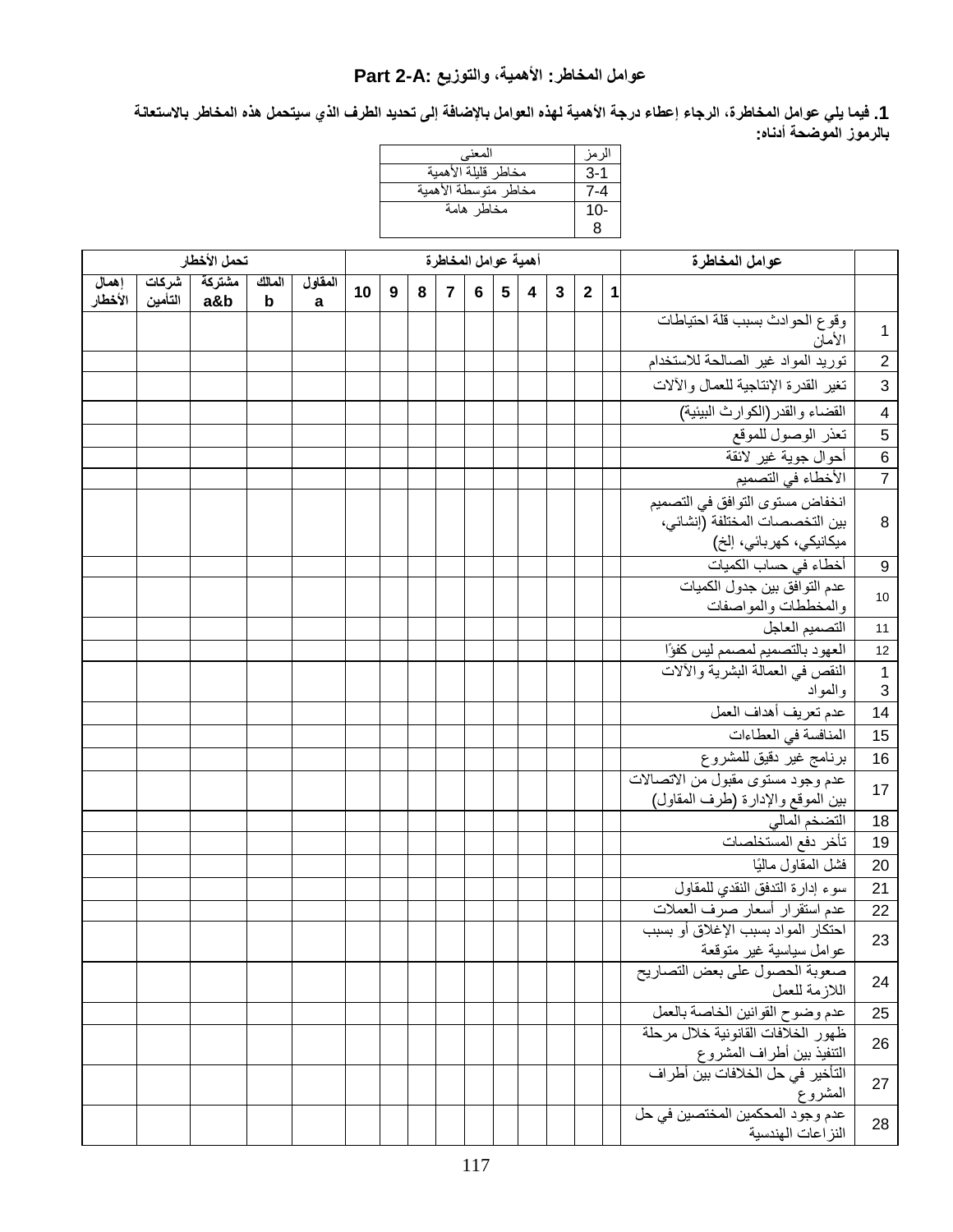| إهمال<br>الأخطار | شركات<br>التأمين | مشتركة<br>a&b | المالك<br>$\mathbf b$ | المقاول<br>a | 10 | 9 | 8 | $\overline{7}$ | 6 | 5 | $\overline{\mathbf{4}}$ | $\overline{3}$ | $\overline{2}$ | 1 | تابع / عوامل المخاطرة الأهمية<br>والتوزيع                             |    |
|------------------|------------------|---------------|-----------------------|--------------|----|---|---|----------------|---|---|-------------------------|----------------|----------------|---|-----------------------------------------------------------------------|----|
|                  |                  |               |                       |              |    |   |   |                |   |   |                         |                |                |   | الترسية العاجلة للعطاءات                                              | 29 |
|                  |                  |               |                       |              |    |   |   |                |   |   |                         |                |                |   | وجود الفجوات بين التنفيذ والمواصفات                                   |    |
|                  |                  |               |                       |              |    |   |   |                |   |   |                         |                |                |   | بسبب سوء فهم المخططات والشروط                                         | 30 |
|                  |                  |               |                       |              |    |   |   |                |   |   |                         |                |                |   | والمواصفات                                                            |    |
|                  |                  |               |                       |              |    |   |   |                |   |   |                         |                |                |   | عدم توثَّيق الأوامر التغييرية                                         | 31 |
|                  |                  |               |                       |              |    |   |   |                |   |   |                         |                |                |   | انخفاض مستوى جودة الأعمال بسبب<br>وجود القيود الزمنية المتاحة للتنفيذ | 32 |
|                  |                  |               |                       |              |    |   |   |                |   |   |                         |                |                |   | التغيير في التصميم                                                    | 33 |
|                  |                  |               |                       |              |    |   |   |                |   |   |                         |                |                |   | الكميات الحقيقية تختلف عن كميات العقد                                 | 34 |
|                  |                  |               |                       |              |    |   |   |                |   |   |                         |                |                |   | فصل مناطق قطاع غزة                                                    | 35 |
|                  |                  |               |                       |              |    |   |   |                |   |   |                         |                |                |   | العمل في المناطق الخطرة (مجاورة<br>لمواقع الجيش الإسرائيلي)           | 36 |
|                  |                  |               |                       |              |    |   |   |                |   |   |                         |                |                |   | تشريعات أو قوانين حكومية جديدة تؤثر<br>على سير الأعمال                | 37 |
|                  |                  |               |                       |              |    |   |   |                |   |   |                         |                |                |   | عدم الاستقرار الأمنى (الاجنياحات<br>كمثال)                            | 38 |
|                  |                  |               |                       |              |    |   |   |                |   |   |                         |                |                |   | الإغلاق والحصار                                                       | 39 |
|                  |                  |               |                       |              |    |   |   |                |   |   |                         |                |                |   | عدم وضوح التخطيط بسبب تعقيد<br>المشروع                                | 40 |
|                  |                  |               |                       |              |    |   |   |                |   |   |                         |                |                |   | سوء إدارة الموارد                                                     | 41 |
|                  |                  |               |                       |              |    |   |   |                |   |   |                         |                |                |   | تغيير طرق الإدارة                                                     | 42 |
|                  |                  |               |                       |              |    |   |   |                |   |   |                         |                |                |   | عدم نوفر المعلومات (ظروف غامضة)                                       | 43 |
|                  |                  |               |                       |              |    |   |   |                |   |   |                         |                |                |   | الاتصالات السيئة بين أطراف المشروع                                    | 44 |

**طرق تدارك آثار المخاطر :B2- Part**

2. الجدول الموضح أدناه يحتوي بعض الطرق لتدارك آثار المخاطر قبل مرحلة التنفيذ، الرجاء تحديد نسبة استخدام هذه الطرق تبعًا للرموز **الموضحة:**

| د اټې | <u>्भ</u> | أحنيانًا | <u>تلا</u>     | م<br>أما |                                                                                                              |   |
|-------|-----------|----------|----------------|----------|--------------------------------------------------------------------------------------------------------------|---|
| 5     | 4         | 3        | $\overline{2}$ | 1        | طرق تدارك آثار المخاطر                                                                                       |   |
|       |           |          |                |          | استخدام طرق تحليل المخاطر<br>الكمية لتوقع المدة الزمنية بشكل<br>دقيق                                         | 1 |
|       |           |          |                |          | الاعتماد على الخبرة العملية في<br>عمل برنامج عمل قابل للتنفيذ                                                | 2 |
|       |           |          |                |          | عمل جدول زمني قابل للتحديث<br>بالحصول على كل المعلومات<br>المحدثة عن المشروع                                 | 3 |
|       |           |          |                |          | وضع خطط/طرق تنفيذ بديلة                                                                                      | 4 |
|       |           |          |                |          | إضافة احتياطي زمني للمدة<br>كاحتياط لمخاطر الجدول الزمنى                                                     | 5 |
|       |           |          |                |          | نقل المخاطر أو نقاسمها مع<br>أطراف المشروع                                                                   | 6 |
|       |           |          |                |          | الرجوع إلى المشاريع المشابهة<br>المنفذة أو الجارى تنفيذها<br>والحصول على المعلومات<br>لانتاج برنامج عمل دقيق | 7 |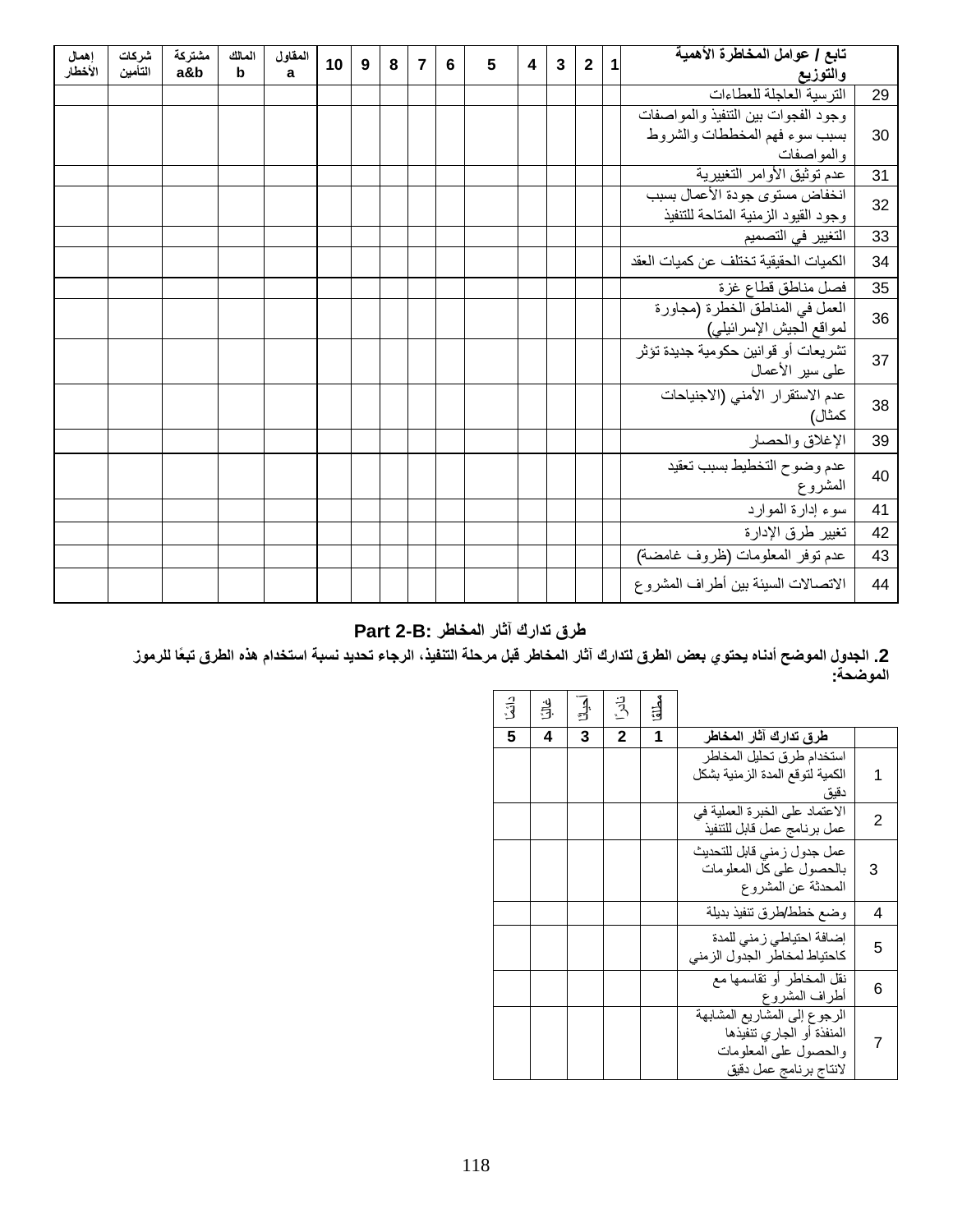3. الجدول الموضح أدناه يحتوي بعض الطرق لتدارك آثار المخاطر أثناء التنفيذ، الرجاء تحديد نسبة استخدام هذه الطرق وفقًا للرموز **الموضحة:**

| دائمًا | डी. | $\begin{array}{c} \boxed{1} \\ \frac{1}{2} \end{array}$ | نادر         | مطنة |                                                                     |                |
|--------|-----|---------------------------------------------------------|--------------|------|---------------------------------------------------------------------|----------------|
| 5      | 4   | 3                                                       | $\mathbf{2}$ | 1    | طرق تدارك آثار المخاطر<br>أثناء التنفيذ                             |                |
|        |     |                                                         |              |      | زيادة المعمالة و/أو الألات                                          | 1              |
|        |     |                                                         |              |      | ز يادة ساعات العمل                                                  | $\overline{2}$ |
|        |     |                                                         |              |      | تغيير طرق التنفيذ                                                   | 3              |
|        |     |                                                         |              |      | تغيير تتابع عمليات التنفيذ أو<br>التداخل بينها                      | 4              |
|        |     |                                                         |              |      | التنسيق التام مع مقاولي<br>الباطن                                   | 5              |
|        |     |                                                         |              |      | الإشر اف الدقيق على الأعمال<br>لتلاشى رفض الأعمال وإعادة<br>التنفيذ | 6              |

**طرق تحلیل المخاطر :C2- Part**

4.الجدول الموضح أدناه يحتوي بعض الطرق لتحليل المخاطر ، الرجاء تحديد نسبة استخدام هذه الطرق تبعًا للرموز الموضحة:

 $\blacksquare$ 

| دائگ | ن<br>بات | $\overline{A}$ | نادر         | مطلة |                                                      |   |
|------|----------|----------------|--------------|------|------------------------------------------------------|---|
| 5    | 4        | 3              | $\mathbf{2}$ | 1    | طرق تحليل المخاطر                                    |   |
|      |          |                |              |      | استخدام الأنظمة الحديثة (برامج<br>كمبيوتر متكاملة)   |   |
|      |          |                |              |      | تحليل الاحتمالات باستخدام<br>معلومات تاريخية         | 2 |
|      |          |                |              |      | تحليل الحساسية                                       | 3 |
|      |          |                |              |      | تحليل المحاكاة باستخدام<br>الكمبيوتر                 | 4 |
|      |          |                |              |      | استخدام الخبرة وإعطاء التقييم<br>مباشرة              | 5 |
|      |          |                |              |      | التحليل المقارن بتحليل<br>المعلومات عن مشاريع مشابهة | 6 |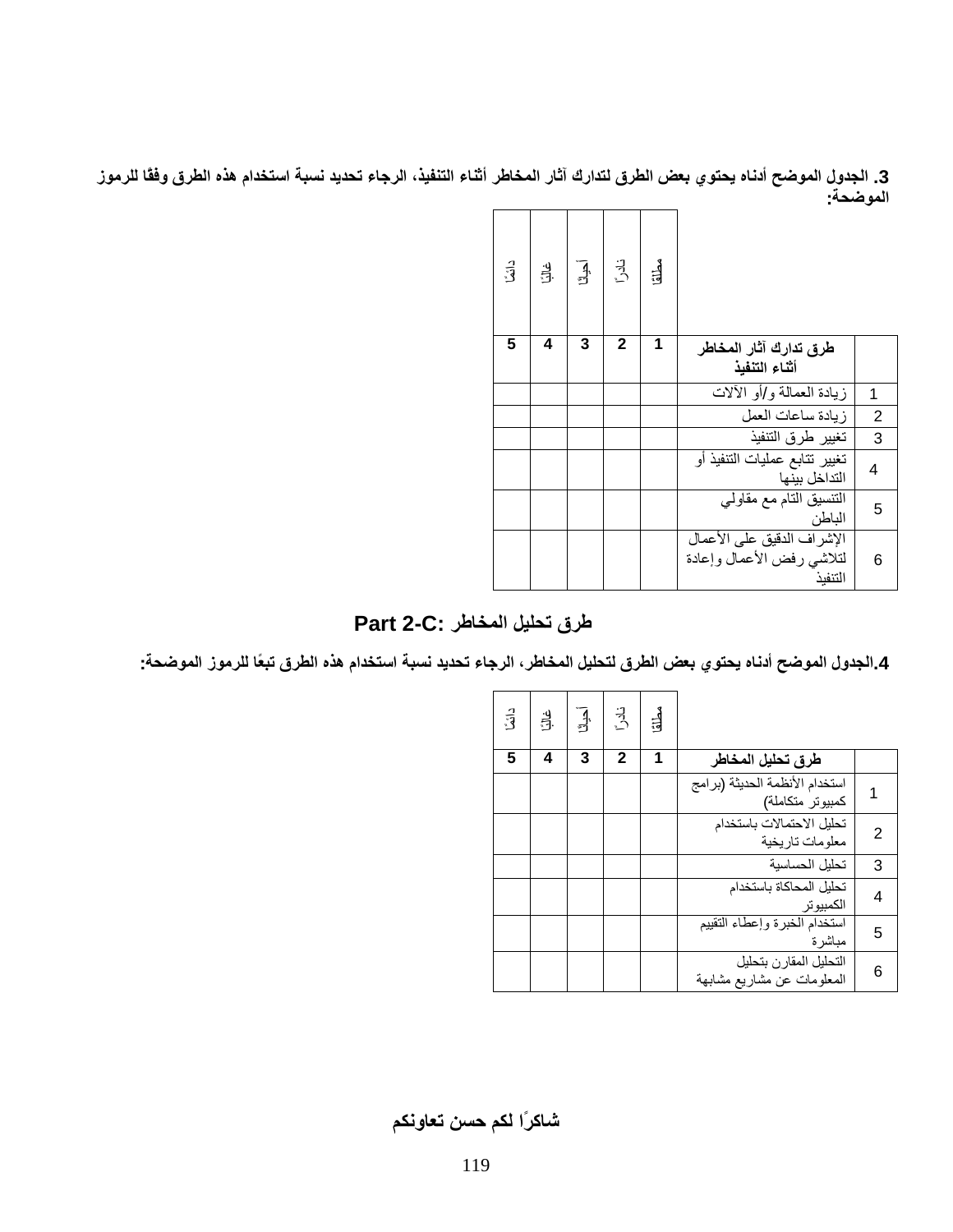# **Annex 3**

# **Part 1: Organization Profile**

| 1. Year of establishment:                                         |                                            |
|-------------------------------------------------------------------|--------------------------------------------|
| 2. Position:                                                      |                                            |
| Director                                                          | $\Box$ Vice director                       |
| $\Box$ Project manager                                            | $\Box$ Site/office engineer                |
|                                                                   |                                            |
| 4. Number of labors                                               |                                            |
| $\perp$ Less than 50                                              | $\Box$ From 50 to less than 100            |
| From 100 to 250<br>5. Number of projects                          | $\Box$ More than 250                       |
| $\Box$ Less than 10                                               | $\Box$ From 11 t o 20                      |
| $\perp$ From 21 to 30                                             | $\perp$ From 31 to 40                      |
| $\Box$ More than 40<br>6. Years of experience in the line of work |                                            |
| $\Box$ Less than 1 year                                           | $\Box$ From 1 to 3 years                   |
| $\Box$ More than 3 to 5 years                                     | $\Box$ More than 5 to 10 years             |
| $\Box$ Over 10 years                                              |                                            |
| 7. Volume during the last 5 years                                 |                                            |
| $\Box$ More than \$10 million                                     | $\Box$ From \$5 to \$10 million            |
| $\Box$ From \$1 to less than \$5 million                          | $\Box$ From \$0.5 to less than \$1 million |
| $\perp$ Less than \$0.5 million                                   |                                            |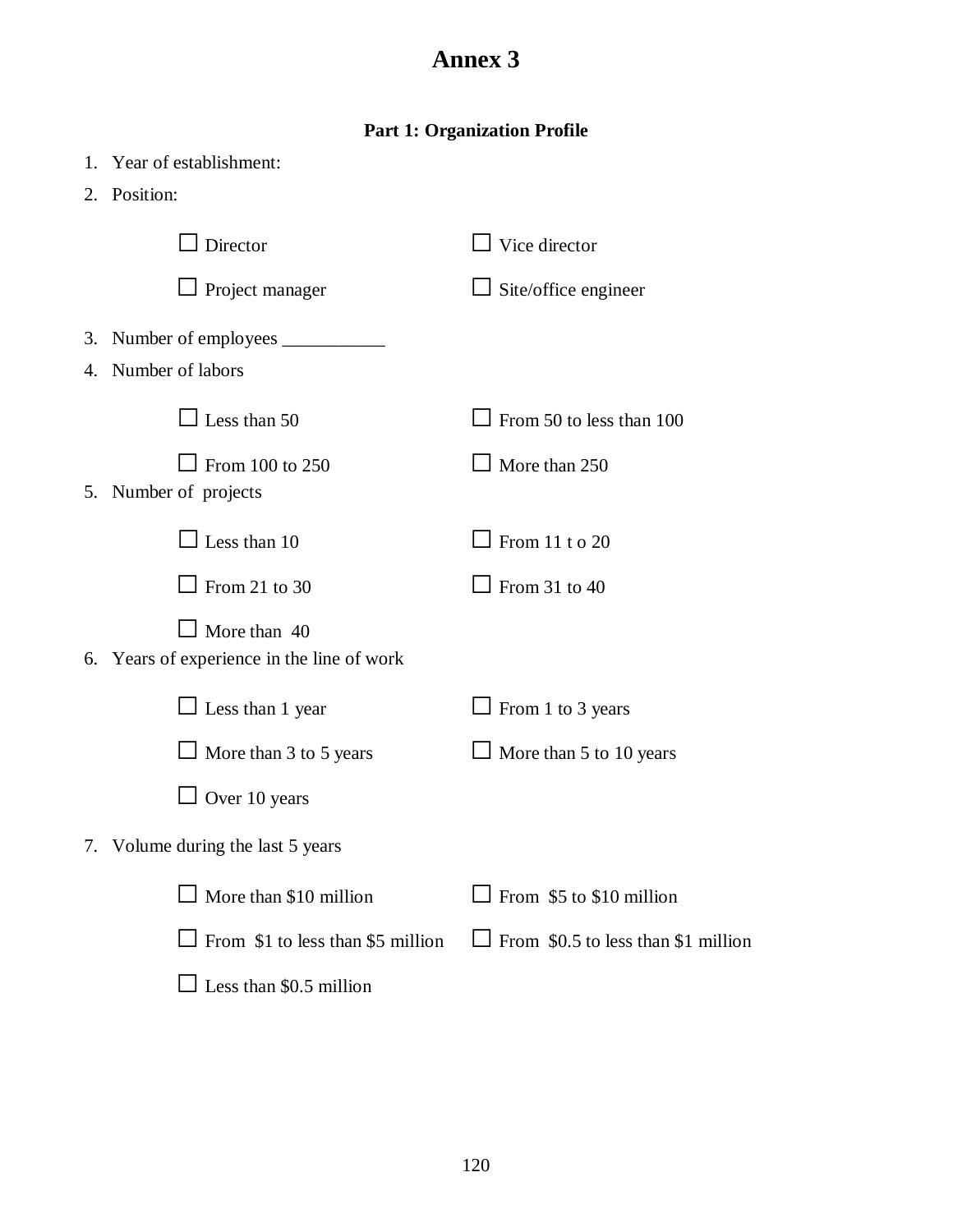# **Part 2: Risk Factors (Significance and Allocation)**

| Symbol   | Meaning                     |
|----------|-----------------------------|
| $1 - 3$  | Not significant risks       |
| $4 - 7$  | Significant risks           |
| $8 - 10$ | Very high significant risks |

|                |                                                          |   |                |   |   |                 |   |                |   | <b>Allocation</b> |        |       |             |  |  |  |
|----------------|----------------------------------------------------------|---|----------------|---|---|-----------------|---|----------------|---|-------------------|--------|-------|-------------|--|--|--|
| I.             | <b>Physical</b>                                          | 1 | $\overline{2}$ | 3 | 4 | $5\overline{)}$ | 6 | $\overline{7}$ | 8 | 910               | Contra | Owner | <b>Shar</b> |  |  |  |
|                |                                                          |   |                |   |   |                 |   |                |   |                   | -ctor  |       | -ed         |  |  |  |
|                | Occurrence of accidents and poor safety                  |   |                |   |   |                 |   |                |   |                   |        |       |             |  |  |  |
| 1              | procedures                                               |   |                |   |   |                 |   |                |   |                   |        |       |             |  |  |  |
|                |                                                          |   |                |   |   |                 |   |                |   |                   |        |       |             |  |  |  |
| $\overline{2}$ | Supplies of defective materials                          |   |                |   |   |                 |   |                |   |                   |        |       |             |  |  |  |
| $\overline{3}$ | Varied labor and equipment productivity                  |   |                |   |   |                 |   |                |   |                   |        |       |             |  |  |  |
| II.            | <b>Environmental</b>                                     |   |                |   |   |                 |   |                |   |                   |        |       |             |  |  |  |
| $\mathbf{1}$   | Acts of God                                              |   |                |   |   |                 |   |                |   |                   |        |       |             |  |  |  |
| $\overline{2}$ | Difficulty to access the site (very far,<br>settlements) |   |                |   |   |                 |   |                |   |                   |        |       |             |  |  |  |
| 3              | Adverse weather conditions                               |   |                |   |   |                 |   |                |   |                   |        |       |             |  |  |  |
| $\overline{4}$ | Differing site conditions                                |   |                |   |   |                 |   |                |   |                   |        |       |             |  |  |  |
| III.           | <b>Design</b>                                            |   |                |   |   |                 |   |                |   |                   |        |       |             |  |  |  |
| $\mathbf{1}$   | Defective design (incorrect)                             |   |                |   |   |                 |   |                |   |                   |        |       |             |  |  |  |
|                | coordinated<br>Not<br>design<br>(structural,             |   |                |   |   |                 |   |                |   |                   |        |       |             |  |  |  |
| $\overline{2}$ |                                                          |   |                |   |   |                 |   |                |   |                   |        |       |             |  |  |  |
|                | mechanical, electrical, etc.)                            |   |                |   |   |                 |   |                |   |                   |        |       |             |  |  |  |
| 3              | Inaccurate quantities                                    |   |                |   |   |                 |   |                |   |                   |        |       |             |  |  |  |
| $\overline{4}$ | Lack of consistency between bill of                      |   |                |   |   |                 |   |                |   |                   |        |       |             |  |  |  |
|                |                                                          |   |                |   |   |                 |   |                |   |                   |        |       |             |  |  |  |
|                | quantities, drawings and specifications                  |   |                |   |   |                 |   |                |   |                   |        |       |             |  |  |  |
| 5              | Awarding the design to unqualified                       |   |                |   |   |                 |   |                |   |                   |        |       |             |  |  |  |
|                | designer                                                 |   |                |   |   |                 |   |                |   |                   |        |       |             |  |  |  |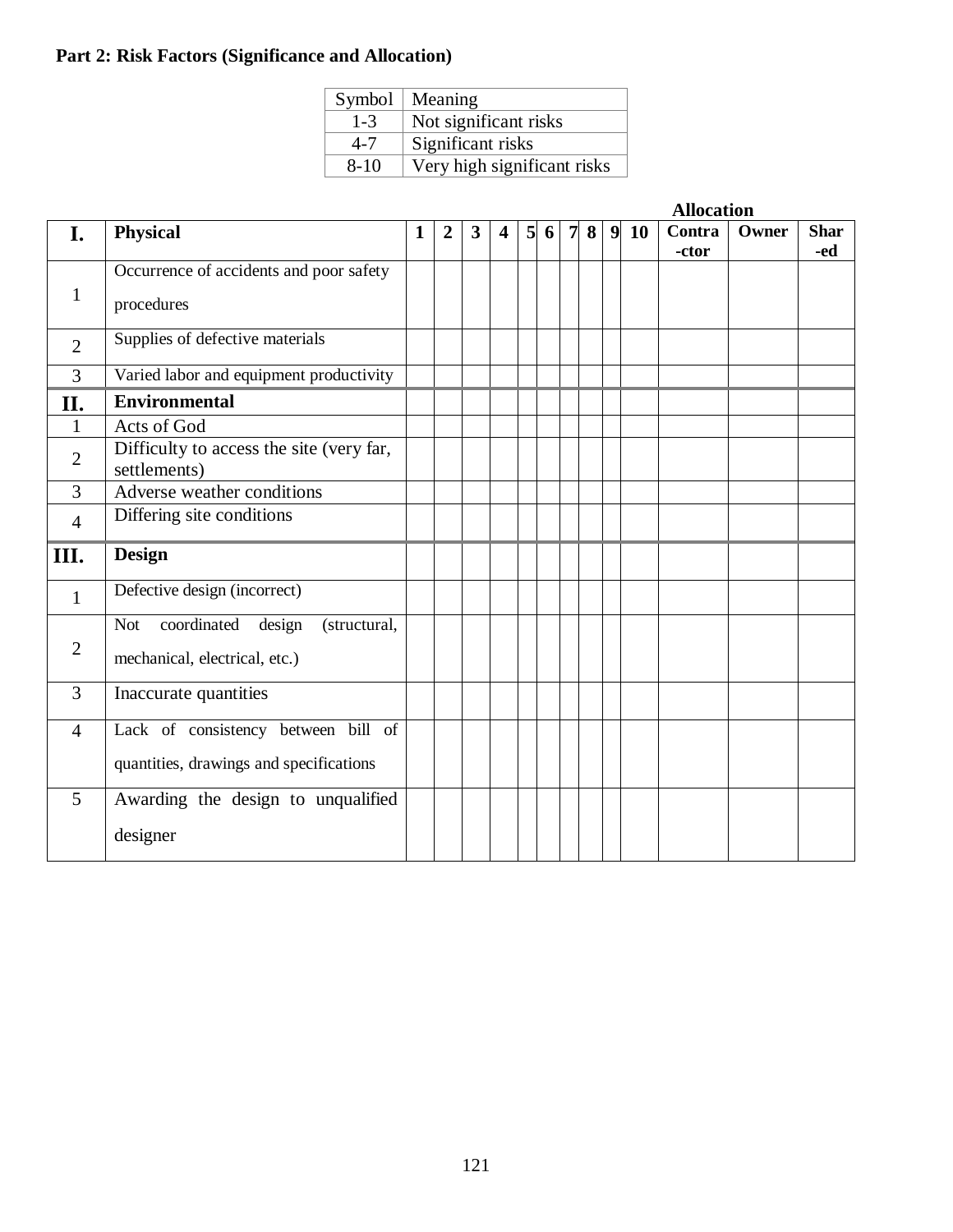|                |                                      |   |   |   |   |                |   |   |   |                  |    | <b>Allocation</b> |       |                    |
|----------------|--------------------------------------|---|---|---|---|----------------|---|---|---|------------------|----|-------------------|-------|--------------------|
| IV.            | <b>Logistics</b>                     | 1 | 2 | 3 | 4 | 5 <sub>l</sub> | 6 | 7 | 8 | $\boldsymbol{9}$ | 10 | Contra<br>-ctor   | Owner | <b>Shar</b><br>-ed |
| $\mathbf{1}$   | Labor, material and equipment        |   |   |   |   |                |   |   |   |                  |    |                   |       |                    |
| $\overline{2}$ | Scope of work defining               |   |   |   |   |                |   |   |   |                  |    |                   |       |                    |
| $\overline{3}$ | Accuracy of project program          |   |   |   |   |                |   |   |   |                  |    |                   |       |                    |
| V.             | <b>Financial</b>                     |   |   |   |   |                |   |   |   |                  |    |                   |       |                    |
| $\mathbf{1}$   | Inflation                            |   |   |   |   |                |   |   |   |                  |    |                   |       |                    |
| $\overline{2}$ | Delayed payment on contract          |   |   |   |   |                |   |   |   |                  |    |                   |       |                    |
| 3              | Financial failure                    |   |   |   |   |                |   |   |   |                  |    |                   |       |                    |
| VI.            | Legal                                |   |   |   |   |                |   |   |   |                  |    |                   |       |                    |
| $\mathbf{1}$   | Permits and regulations              |   |   |   |   |                |   |   |   |                  |    |                   |       |                    |
| $\overline{2}$ | Labor disputes                       |   |   |   |   |                |   |   |   |                  |    |                   |       |                    |
| 3              | Third-party delays                   |   |   |   |   |                |   |   |   |                  |    |                   |       |                    |
| $\overline{4}$ | Delayed dispute resolution           |   |   |   |   |                |   |   |   |                  |    |                   |       |                    |
| VII.           | Construction                         |   |   |   |   |                |   |   |   |                  |    |                   |       |                    |
| $\mathbf{1}$   | Change order negotiations            |   |   |   |   |                |   |   |   |                  |    |                   |       |                    |
| $\mathbf{2}$   | Quality of work and time constraints |   |   |   |   |                |   |   |   |                  |    |                   |       |                    |
| 3              | Changes in work                      |   |   |   |   |                |   |   |   |                  |    |                   |       |                    |
| $\overline{4}$ | Actual quantities of work            |   |   |   |   |                |   |   |   |                  |    |                   |       |                    |
| 'III.          | <b>Political</b>                     |   |   |   |   |                |   |   |   |                  |    |                   |       |                    |
| $\mathbf{1}$   | Government acts                      |   |   |   |   |                |   |   |   |                  |    |                   |       |                    |
| $\mathbf{2}$   | Legislation                          |   |   |   |   |                |   |   |   |                  |    |                   |       |                    |
| $\overline{3}$ | War threats                          |   |   |   |   |                |   |   |   |                  |    |                   |       |                    |
| $\overline{4}$ | <b>Blockade</b>                      |   |   |   |   |                |   |   |   |                  |    |                   |       |                    |
| IX.            | <b>Management</b>                    |   |   |   |   |                |   |   |   |                  |    |                   |       |                    |
| $\mathbf{1}$   | Project complexity                   |   |   |   |   |                |   |   |   |                  |    |                   |       |                    |
| $\overline{2}$ | Organization and change management   |   |   |   |   |                |   |   |   |                  |    |                   |       |                    |
| $\overline{3}$ | Coordination with sub-contractors    |   |   |   |   |                |   |   |   |                  |    |                   |       |                    |
| $\overline{4}$ | Resource management                  |   |   |   |   |                |   |   |   |                  |    |                   |       |                    |
| 5              | Information                          |   |   |   |   |                |   |   |   |                  |    |                   |       |                    |
| 6              | Communication                        |   |   |   |   |                |   |   |   |                  |    |                   |       |                    |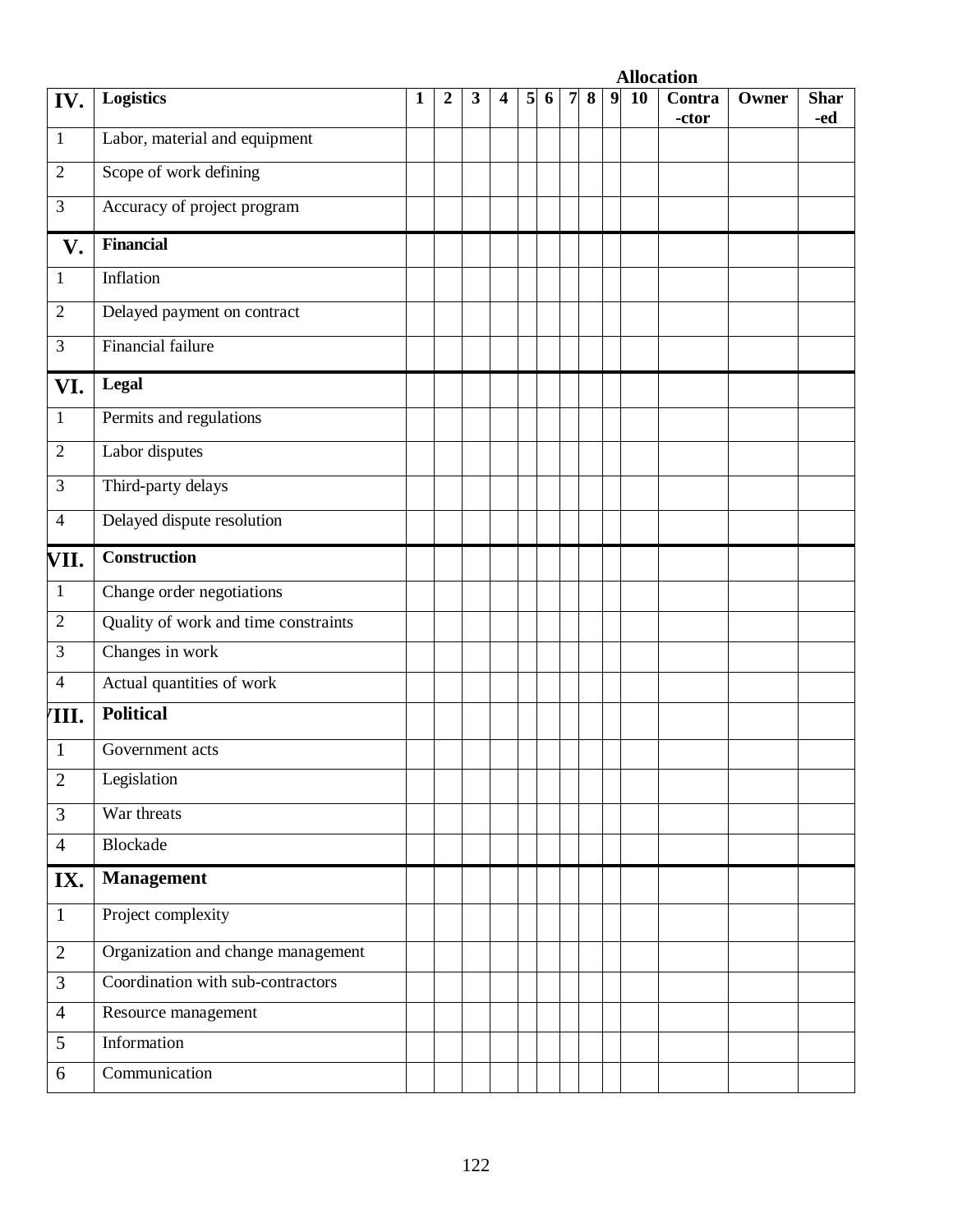# **Part 3: Risk Mitigation Action (Effectiveness)**

| Symbol | Meaning       |
|--------|---------------|
|        | In applicable |
|        | Very low      |
|        | Low           |
|        | High          |
|        | Very High     |

|                | <b>Remedial Method</b>                                            |  | 3 | 4 |  |
|----------------|-------------------------------------------------------------------|--|---|---|--|
|                | Increase manpower and/or equipment                                |  |   |   |  |
| $\overline{2}$ | Increase the working hours                                        |  |   |   |  |
| 3              | Change the construction method                                    |  |   |   |  |
| $\overline{4}$ | Change the sequence of work by overlapping<br>activities          |  |   |   |  |
| 5              | Coordinate closely with subcontractors                            |  |   |   |  |
| 6              | Close supervision to subordinates for minimizing<br>abortive work |  |   |   |  |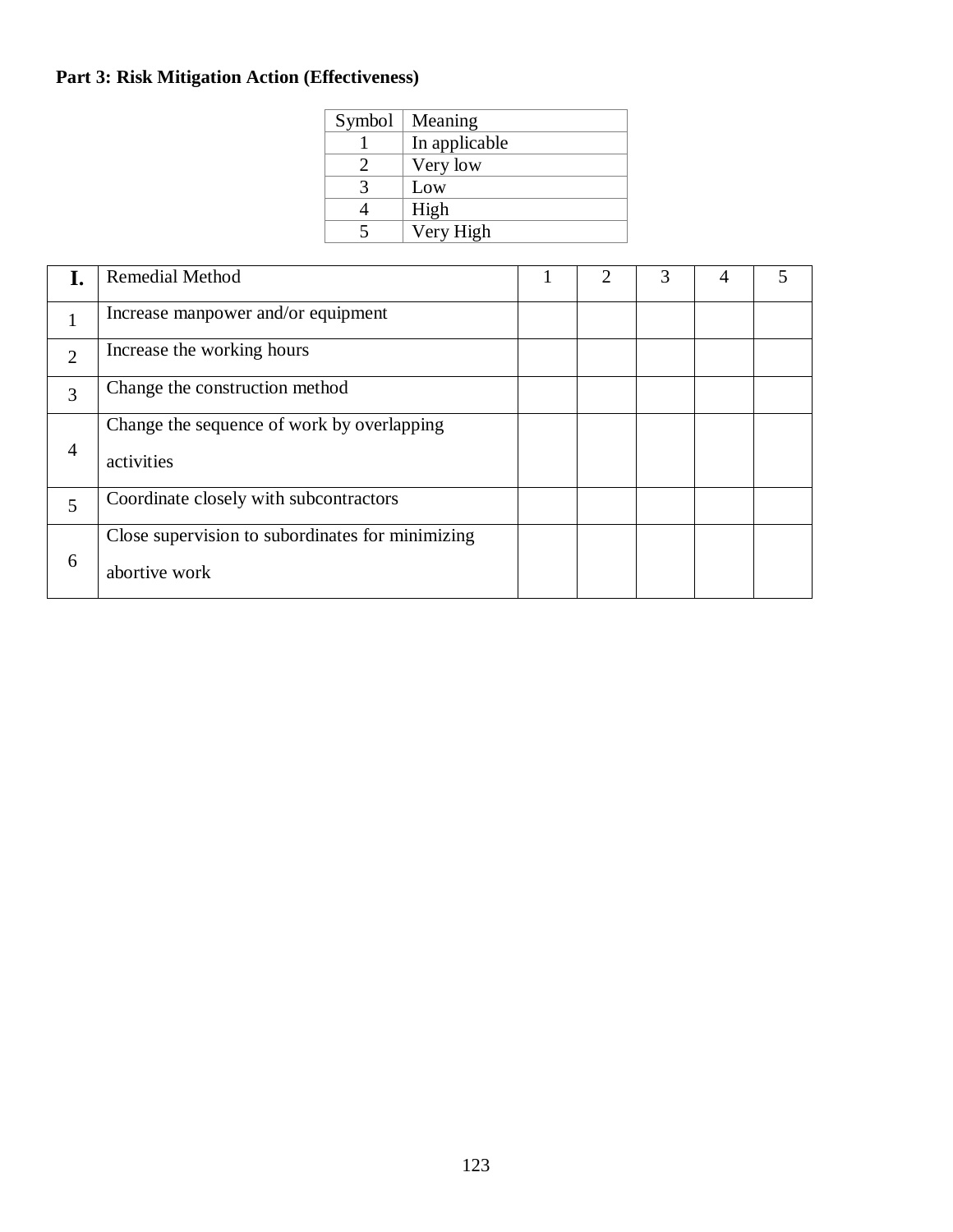# **Annex 4**

# **Risk Analysis Form**

This form may be used for simple analyses covering identified risk factors. This form may be also used as an *outline for a formal report of analyses requiring extensive explanations, calculation, or tables. It can be modified or expanded as needed.* 

Project Name\_\_\_\_\_\_\_\_\_\_\_\_\_\_\_\_\_\_\_\_\_\_\_\_\_\_\_\_\_\_\_\_\_\_\_\_\_\_\_ WBS code\_\_\_\_\_\_\_\_\_\_\_\_\_\_\_\_\_\_\_\_\_\_\_\_\_\_\_\_\_\_

# **Table 1. Risk Factors and Effects Analysis (Quantitative)**

| $\boldsymbol{l}$   | $\overline{2}$ | $\mathfrak{z}$              | $\boldsymbol{4}$       | 5                                 | 6              | $\overline{7}$                                         |
|--------------------|----------------|-----------------------------|------------------------|-----------------------------------|----------------|--------------------------------------------------------|
| <b>Risk Factor</b> | Consequence    | <b>Severity</b><br>$(0-10)$ | Probability<br>$(0-1)$ | <b>Impact</b><br>$=$ 3 $\times$ 4 | Recommendation | <b>Expected</b><br>losses or<br>benefits (if<br>known) |
|                    |                |                             |                        |                                   |                |                                                        |
|                    |                |                             |                        |                                   |                |                                                        |
|                    |                |                             |                        |                                   |                |                                                        |
|                    |                |                             |                        |                                   |                |                                                        |
|                    |                |                             |                        |                                   |                |                                                        |
|                    |                |                             |                        |                                   |                |                                                        |
|                    |                |                             |                        |                                   |                | <b>Total Costs</b>                                     |